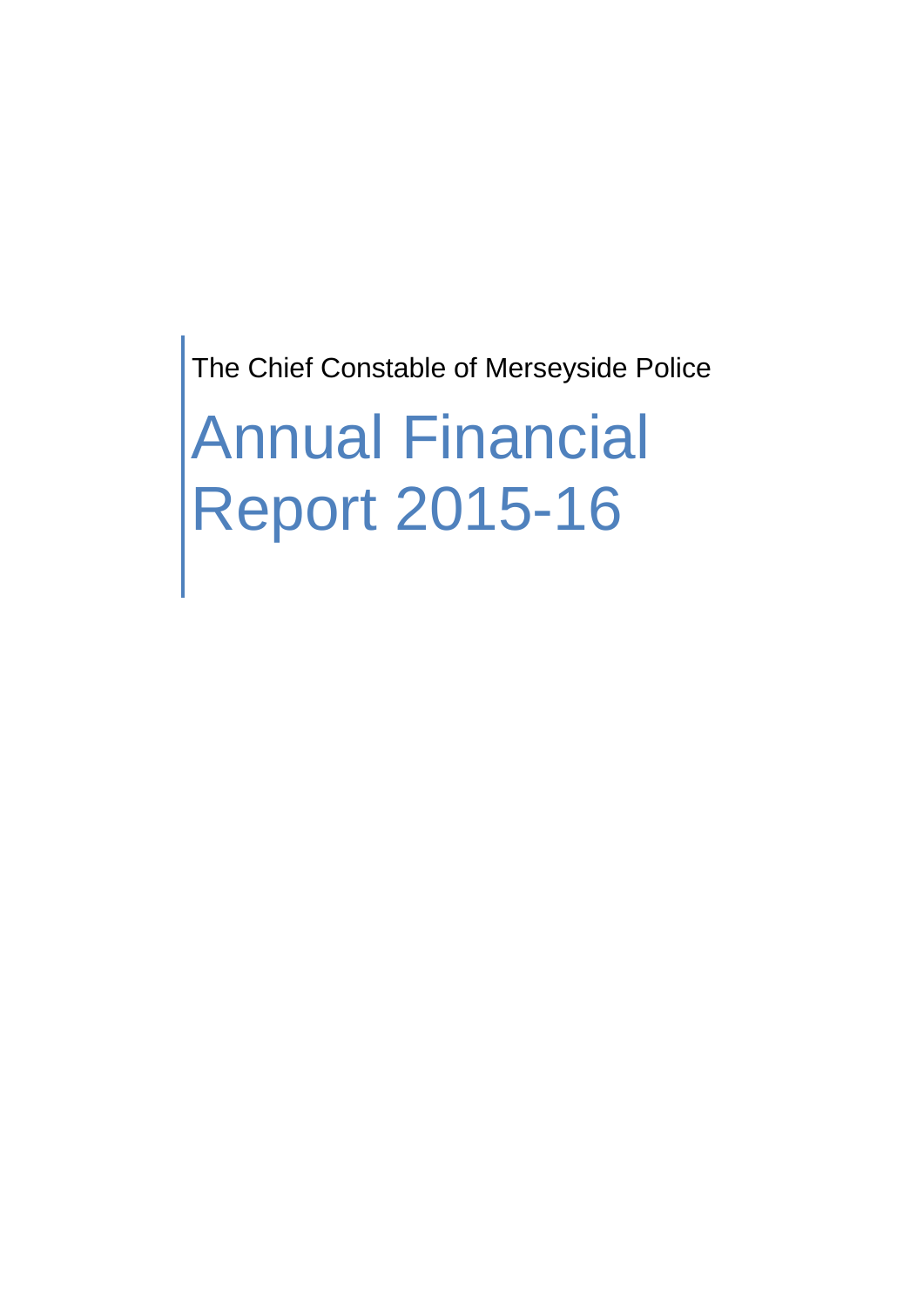# **Contents**

|                                                                                         | Page    |
|-----------------------------------------------------------------------------------------|---------|
|                                                                                         | $1 - 7$ |
| <b>The Statement of Accounts</b>                                                        |         |
| Independent Auditor's Report to the Chief Constable of Merseyside Police                | 8 - 10  |
|                                                                                         | 11      |
|                                                                                         | 12      |
|                                                                                         | 13      |
|                                                                                         | 14      |
|                                                                                         | 15      |
| Notes to the Statement of Accounts:-                                                    |         |
|                                                                                         |         |
|                                                                                         |         |
|                                                                                         |         |
| 4. Assumptions Made About the Future and Other Major Sources Of Estimation/Uncertainty. | 27      |
|                                                                                         | 28      |
| 6. Adjustments Between Accounting Basis and Funding Basis Under Regulations 29 - 30     |         |
|                                                                                         | 31      |
|                                                                                         | 31      |
|                                                                                         |         |
|                                                                                         | 33      |
|                                                                                         | 33      |
|                                                                                         | 34      |
|                                                                                         |         |
|                                                                                         |         |
|                                                                                         | 41      |
|                                                                                         | 42      |
|                                                                                         | 42      |
|                                                                                         | 43      |
|                                                                                         |         |
|                                                                                         | 46      |
|                                                                                         |         |
|                                                                                         | 60      |
|                                                                                         | 61      |
|                                                                                         |         |
|                                                                                         |         |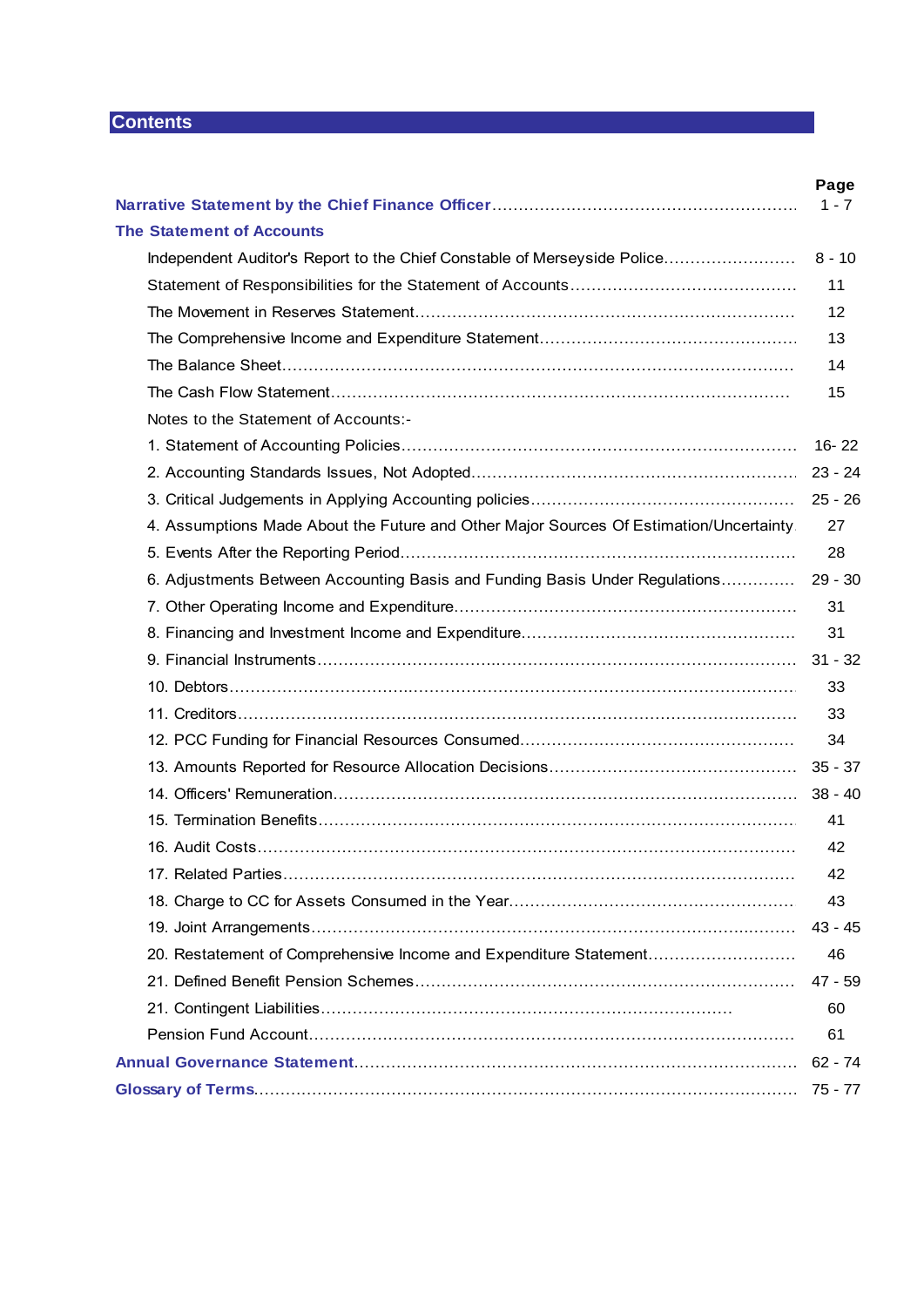The Statement of Accounts provide details of the Chief Constable's (CC) financial activities for the year ending 31st March 2016. The accounts are published in accordance with the Accounts and Audit Regulations 2015.

This section is the Narrative Statement. The purpose of the statement is to enable the CC to comment on the financial performance and economy, efficiency and effectiveness in its use of resources over the financial year. The structure of the statement is set out below.

- 1. Explanation of the CC and Group;<br>2. Introduction to Mersevside:
- Introduction to Merseyside;
- 3. Financial performance;
- 4. Non-financial performance;
- 5. Strategic risks; and
- 6. Summary and conclusion.

### **1. EXPLANATION OF THE CC AND GROUP**

The Police Reform and Social Responsibility Act 2011 (PRSR Act) established two separate legal entities as 'corporations sole', i.e. the Police and Crime Commissioner for Merseyside (PCC) and the Chief Constable of Merseyside Police (CC). These accounts set out the overall financial position of the CC. The financial position of the PCC and of the consolidated Group of the PCC and CC are set out in the Statement of Accounts of the PCC.

The Chief Constable is responsible for maintaining the Queen's Peace and the enforcement of the law, through the direction and control over the Force's officers and staff. The Chief Constable is accountable to the PCC for the delivery of efficient and effective policing, the delivery of the PCC priorities and the management of resources and expenditure by the Force. The PCC effectively commissions the police service from the Chief Constable.

The PCC is responsible for making sure the service provided by Merseyside police is efficient and effective. This is done by:-

- Holding the Chief Constable to account for the delivery of local policing;
- Setting and updating a Police and Crime Plan;
- Setting the force budget and precept;
- Regularly engaging with the public and communities; and
- Appointing, and where necessary dismissing, the Chief Constable.

The Police and Crime Plan sets out the PCC's priorities and drives the way Merseyside Police focus their resources to deliver policing for the communities of Merseyside. The PCC's priorities are:-

- Prevent crime and anti-social behaviour;
- Provide a visible and accessible neighbourhood policing style;
- Tackle serious and organised crime; and
- Support victims, protect vulnerable people and maintain public safety.

This set of accounts focuses on those discrete activities which the CC is responsible for which includes all aspects of operational policing under the direction and control of the Chief Constable.

## **2. AN INTRODUCTION TO MERSEYSIDE**

Merseyside Police provides policing services to the metropolitan area of Merseyside. The police force area covers 250 square miles with approximately 65 miles of coastline in the north west of England. Although there are some more affluent areas, Merseyside has a high level of poverty. Around 1.39m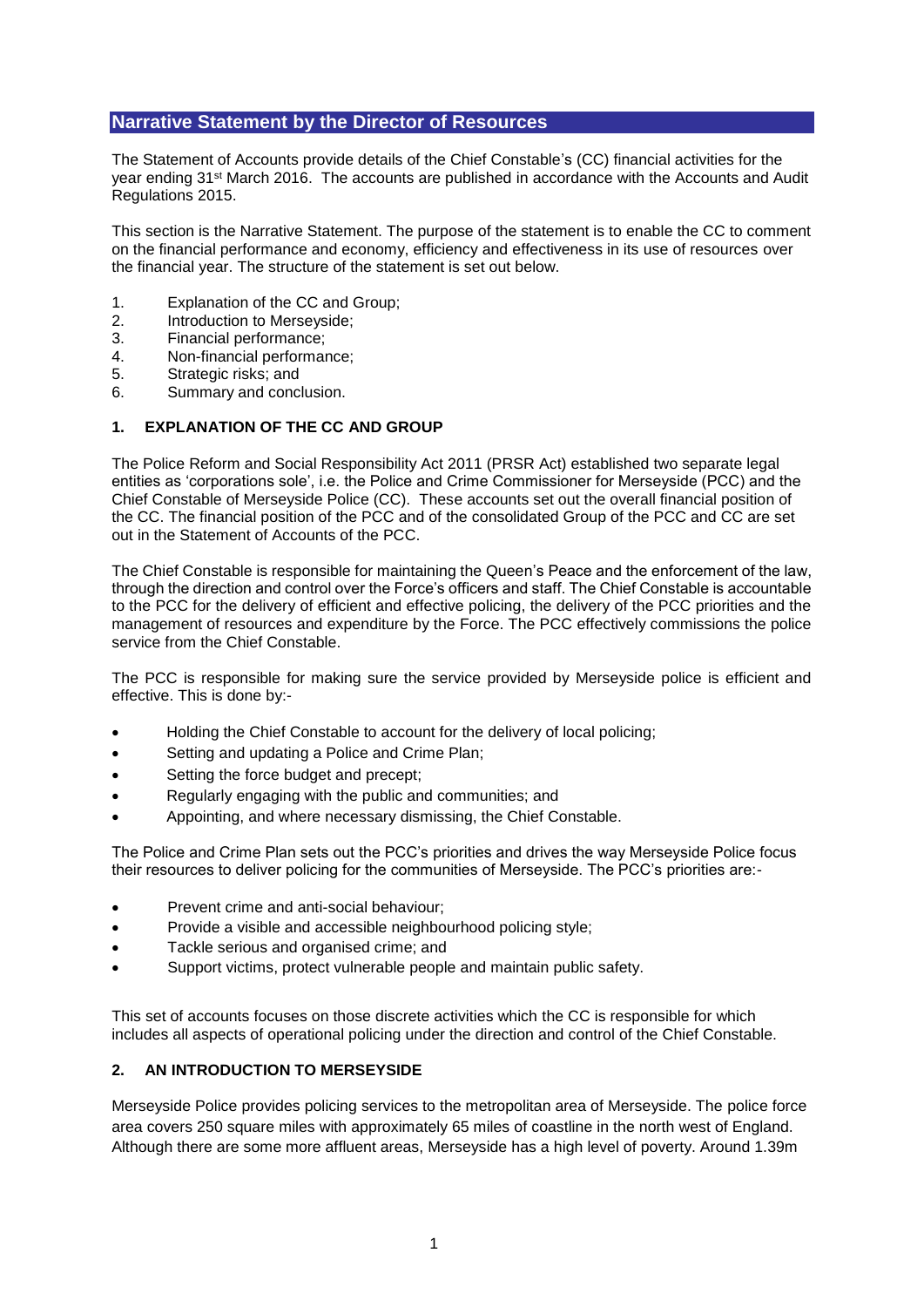people live in a predominantly urban setting. The force covers the conurbation that includes the city of Liverpool and the Metropolitan Boroughs of Knowsley, Sefton, St Helens and Wirral. The resident population is increased by very large numbers of university students and the large numbers who visit, socialise in, commute into, or travel through the area each year. The transport infrastructure includes major rail stations, an airport and a major sea port.

### **3. FINANCIAL PERFORMANCE FOR THE YEAR 2015/16**

#### **Background**

Since 2010 Merseyside has faced significant financial challenges due to reductions in funding from central government, along with cost pressures and continual changes in the demand for policing. As a consequence of these challenges, between 2011/12 and 2015/16 the Merseyside Police budget has been reduced by £77.4m, resulting in a reduction of 1,500 Police Officers and Staff. These financial challenges are expected to continue until at least 2020/21.

#### **Revenue Outturn**

The CC Budget for 2015/16 was constructed under the principle of financial devolution, which allows budget holders to better manage the resources at their disposal and improve accountability to the Chief Constable, and ultimately the PCC. The net revenue expenditure of the CC during 2015/16 amounted to £340.679m. In broad terms the following narrative shows where the CC and the Group's money came from and how it was spent.

#### **Where did our Money Come From?**

The CC gets all of its funding from the PCC. The sources of that funding are detailed in the Statement of Accounts of the PCC and Group.

#### **What did we spend the Money on?**

Most money is spent on Employee Expenses, including Police Officers, Police Staff, including Police and Community Support and Traffic Officers, and Police Pensions. Other money is spent in various ways including forensics, uniforms and ICT. The table below shows where the money was spent in 2015/16.

|                                        | Em      | 70  |
|----------------------------------------|---------|-----|
| Emplovee Expenses                      | 291.065 | 55  |
| <b>Other</b>                           | 49.614  |     |
| <b>Total Net Operating Expenditure</b> | 340.679 | 100 |

The budget for 2015/16 included a savings target of £15.396m to balance the budget. As a consequence of this, the PCC and Chief Constable undertook a series of reviews under the Strategic Excellent Policing programme aimed at identifying savings to meet this shortfall whilst minimising the impact on performance. During the year, £18.403m of savings were achieved, some £3.007m above the original savings target. The excess of savings were achieved due to savings being realised ahead of schedule, consequently these savings will be carried forward against the savings targets in 2016/17.

The outturn position for 2015/16 provides a financially resilient outcome for the financial year and helps the financial position going forward by identifying significant recurring budgetary savings. In addition, the utilisation of the under spend will provide an element of greater resilience and flexibility in enabling the CC and the Force to address the significant financial challenges ahead, as well as provide some opportunity to fund essential investment in the estate and enable the PCC and Chief Constable to invest in initiatives that will assist the achievement of the Police and Crime plan priorities.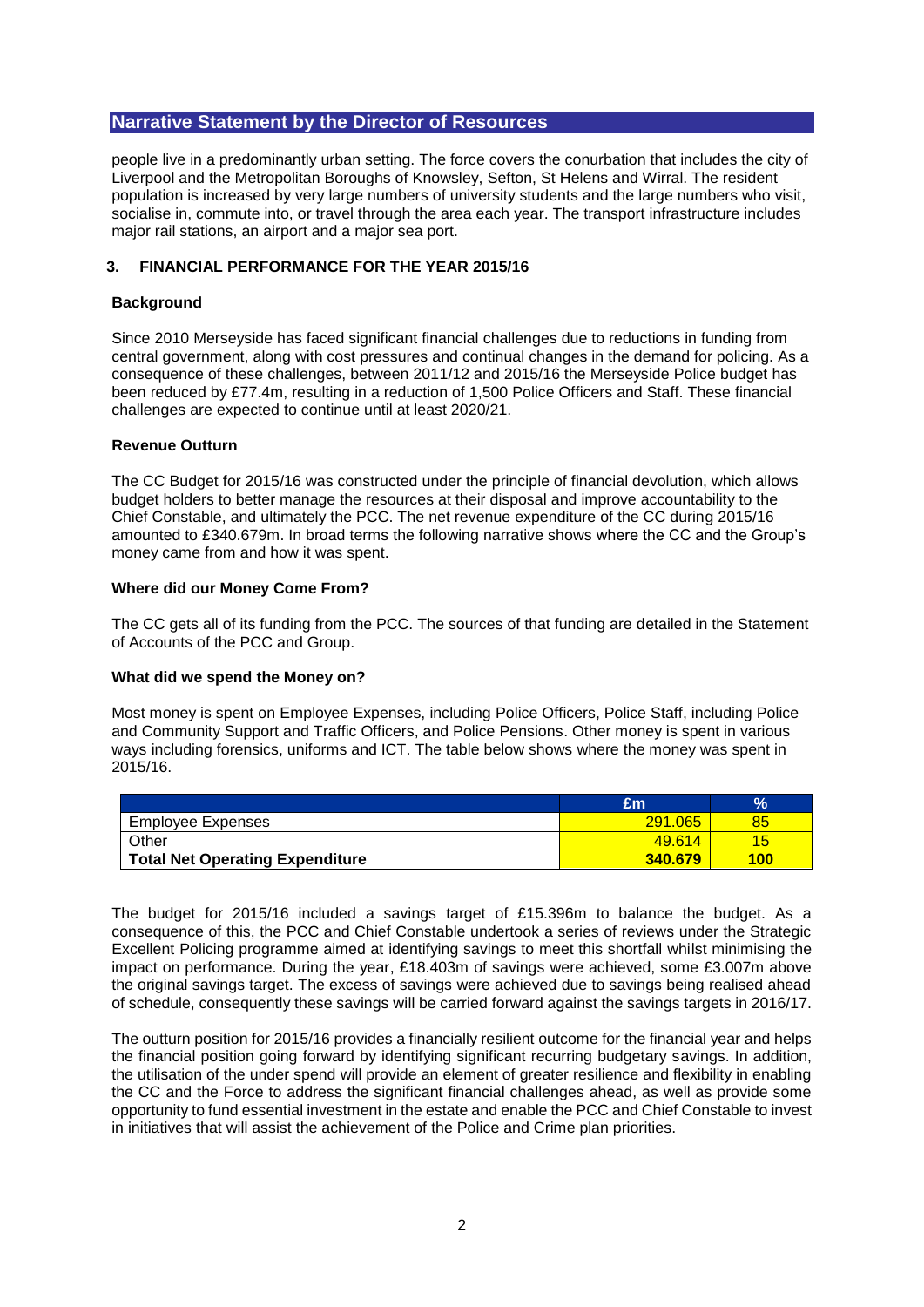### **CC Balance Sheet**

The Balance Sheet is a snapshot of the CC's assets, liabilities, cash balances and reserves at the balance sheet date. The following table shows the value as at the 31st March 2016 of the assets and liabilities recognised by the CC*.* The net assets of the CC (assets less liabilities) are matched by the reserves held by the CC. Unusable reserves arise from accountancy adjustments, e.g. used to remove notional debits and credits for retirement benefits, and cannot be used to support the budget.

|                                     | As at 31 <sup>st</sup> March<br>2016<br>Em |
|-------------------------------------|--------------------------------------------|
| <b>Current Assets</b>               | 10.210                                     |
| <b>Current Liabilities</b>          | (15.156)                                   |
| Long term Liabilities               | (3,917.685)                                |
| <b>Net Assets and (Liabilities)</b> | (3,922.631)                                |
| <b>Represented by:-</b>             |                                            |
| <b>Unusable Reserves</b>            | (3,922.631)                                |
| <b>Total Reserves</b>               | (3,922.631)                                |

At 31st March 2016 the CC had negative net assets of £3,923m which implies that the Group is technically bankrupt. Fortunately this is not the case. The primary reason the Group had negative net assets is because of the pension liabilities associated with the unfunded police officer pension scheme of £3,768m coupled with the deficit of £150m in the funded Local Government Pension Scheme (LGPS) for police staff.

The police officer pension scheme is underwritten by the Home Office who provide an annual top-up grant to fund the difference between pension payments and income from employee and employer contributions. The current deficit in the LGPS will be managed through future employee and employer contributions. Further information on pension liabilities is provided below.

Excluding these pension liabilities the CC's Balance Sheet has net liabilities of £4.946m which is entirely explained by the existence of a Short term accumulating absences liability, an accounting entry made to reflect the liability of the Force relating to leave owing to employees.

#### **Loans and Investments**

The PCC is directly responsible for loans, investments and for borrowing money as she holds the Police Fund. The CC is not able to borrow money.

## **Pension Liabilities**

Police Officers and Police Staff are offered retirement benefits by the PCC and Group as part of their terms and conditions of employment. In accordance with International Accounting Standard (IAS) 19, the PCC and Group are required to ensure that its accounts and that of the CC reflect the fair value of the assets and liabilities of the schemes and that benefits earned are recognised in the accounting periods in which they arise. As at the 31st March 2016 the CC had the following net pension liabilities:-

|                                                             | £m        |
|-------------------------------------------------------------|-----------|
| Police Pension Scheme ( <i>i.e.</i> Police Officers)        | 3.768.310 |
| Local Government Pension Scheme (i.e. PCC and Police Staff) | 149.579   |
| Total                                                       | 3 917 889 |

In accordance with IAS 19 the CC's accounts incorporate a negative pensions reserve to show the estimated liability in relation to the retirement benefits. However, considering the above liability and the overall impact it has on the Balance Sheet, it must be taken into account that;-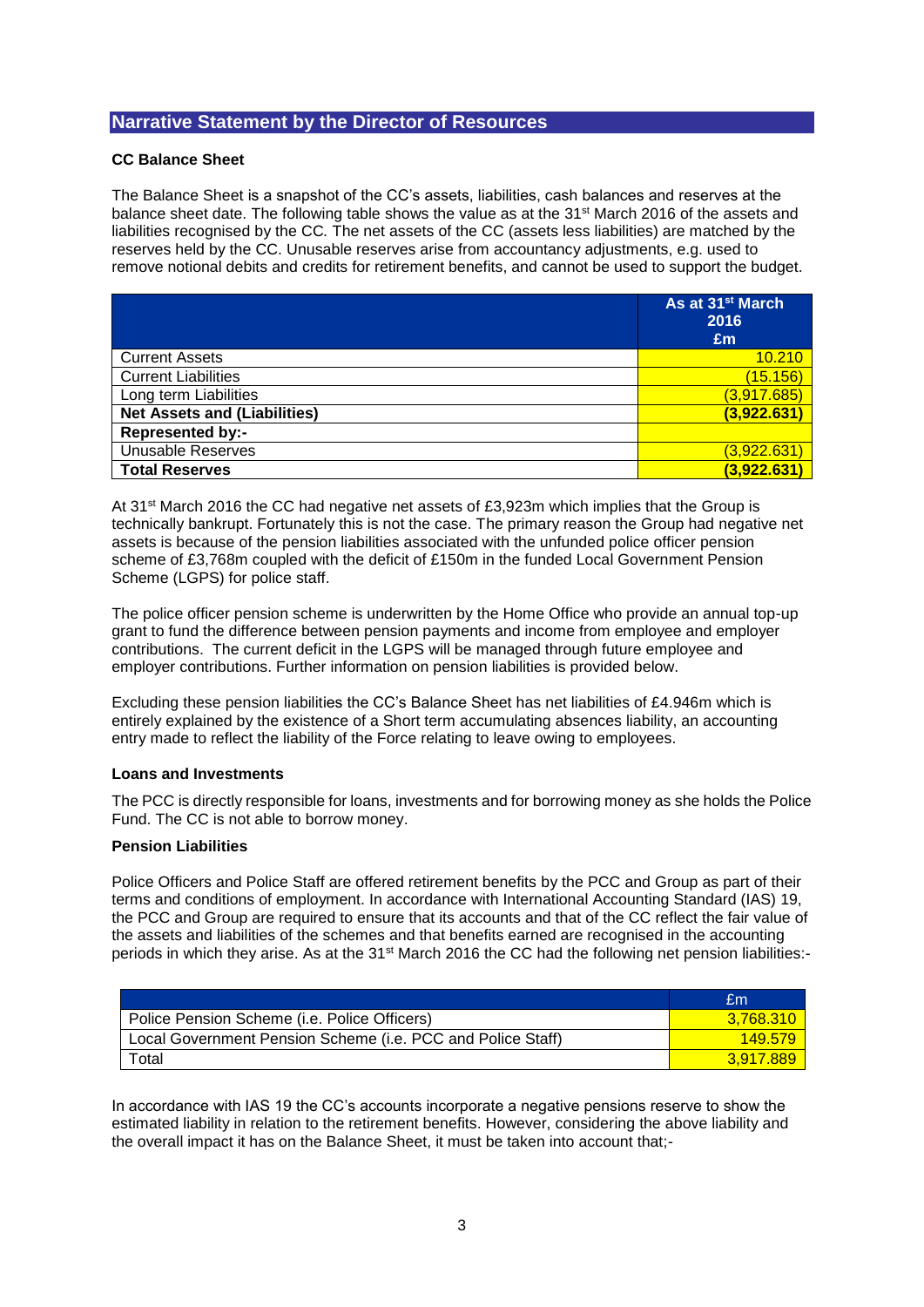- The police officer pension scheme is a statutory scheme, as specified by Police Regulations, whereby the Group pays an employer's contribution of 24.2% of pensionable pay for all serving police officers into the Police Pension Fund Account. If there is insufficient money in the Pension Fund Account to meet all expenditure commitments in any particular year, the Home Office will fund the deficit. In practice, therefore, the significant liability of £3.768 billion will be covered by future employer contributions and the receipt of Home Office grant monies.
- PCC and Police Staff are entitled to join the Local Government Pension Scheme (LGPS) as administered by Wirral Metropolitan Borough Council. The disclosed liability of £149.579m in respect of LGPS is likely to be funded in a number of ways, including potential changes to contribution rates and improved performance of the Fund's investments.

Further information on pension liabilities is provided in the pension notes.

### **2016/17 AND BEYOND**

In 2016/17 the PCC was able to set a balanced budget, with the delivery of £9.6m of savings by the Force, the utilisation of £2.4m of reserves and by raising £57.9m through the council tax requirement. The budget in 2016/17 will provide sufficient resources to enable the Chief Constable to achieve the priorities set out in the PCC's Police and Crime plan.

However, the latest Medium Term Financial Strategy (MTFS) forecasts that the PCC and CC will be required to identify £8.7m of savings in 2017/18 and potentially a further £13.4m in future years, giving an anticipated overall savings requirement of £22.1m over the MTFS period. Consequently, the PCC and CC face a very significant financial and policing challenge in the years ahead. The Chief Constable has established a Community First programme to ensure that the Force is appropriately structured to meet the needs of the community over the next 3-5 years. The Community First restructuring project seeks to find the most appropriate operating model for the Force that will allow it to be responsive to the PCC's and communities priorities as well as threat, harm and risk, with fewer resources. This model is being designed to deliver the best policing service possible with the resources available.

## **4. NON-FINANCIAL PERFORMANCE**

#### Merseyside Police

Overall in Merseyside, there was a 5.1% increase in 'All Crime' during the financial year 2015/16 compared to the previous year from, 97,007 to 101,953 crimes. Increases have been seen in a number of crime categories namely Violence against the Person (+32.8%), in both the 'with' and without' Violence categories; Sexual Crimes (+15.2%), namely Rape and Other Sexual.

The overall category of Stealing has seen a 0.5% reduction, but increases have been experienced in Personal Robbery (+2.6%), Burglary Dwelling (+8.9%), Unauthorised taking of Motor Vehicle (+17.5%) and Theft from Motor Vehicle (+1.5%). Hate Crime and Domestic Abuse Crime Types have also seen increases.

An increase in reported crime is not necessarily an undesirable outcome as in many ways reporting is encouraged and it is often a reflection of people's confidence in policing that leads to the report of a crime. Merseyside Police has also seen decreases in other crime categories which include; Business Robbery (-2.5%); Burglary Other (-9.5%) and there has been a 4.4% fall in Anti-Social Behaviour.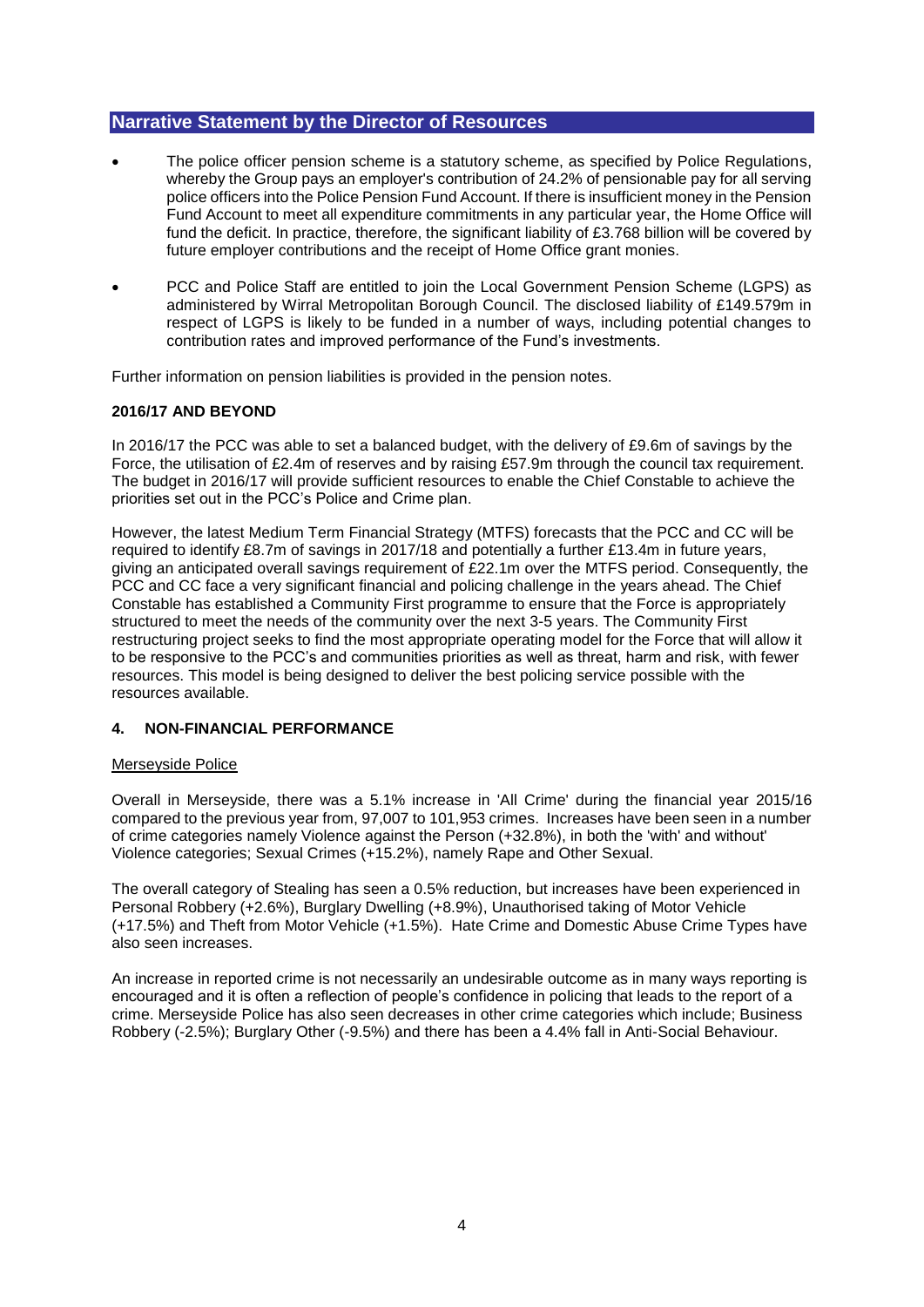## **5. STRATEGIC RISKS**

The structures and processes for managing risk is well established at various levels within Merseyside Police. The force has a policy which outlines the processes and procedures in place for managing risk.

Community First, the new performance framework, prioritises areas of threat, harm and risk within and outside of the police and crime plan priorities, allowing the force to concentrate on the putting victims first and providing a quality service to our communities.

The Deputy Chief Constable is the strategic lead for risk management and Chief Officers collectively consider the strategic and reputation risks that have potential to impact on the achievement of the force's strategic objectives and the PCC's Police and Crime Plan priorities. Risks are identified and managed through the Strategic Tasking & Coordination (ST&C) Meeting, which considers and agrees the strategic direction necessary to address current threat, harm and risk issues.

The force uses the national MoRiLE (Management of Risk in Law Enforcement) scoring process, which provides a consistent approach to identifying and prioritising strategic priorities and resources. The current force risks and priorities include:

- Cyber Crime
- Child Exploitation
- Missing Persons
- Child Sexual Exploitation
- Human Trafficking
- Domestic Abuse
- Economic position / budget
- Data Quality

In addition to the management of strategic risks, the force manages risks at a portfolio level, with each Chief Officer maintaining oversight of their key portfolio risks and the progress being made to manage and mitigate these risks.

## **6. SUMMARY AND CONCLUSION**

The PCC and the CC continue to face a significant challenge to set a balanced budget in the future, as well as maintaining an efficient and effective Police Service. The Chief Constable, in conjunction with the PCC, has established a Community First programme to ensure that the Force is appropriately structured to meet the needs of the community over the next 3-5 years. The Community First restructuring project seeks to find the most appropriate operating model for the Force that will allow it to be responsive to PCC and communities priorities as well as threat, harm and risk, with fewer resources. This model is being designed to deliver the best policing service possible with the resources available.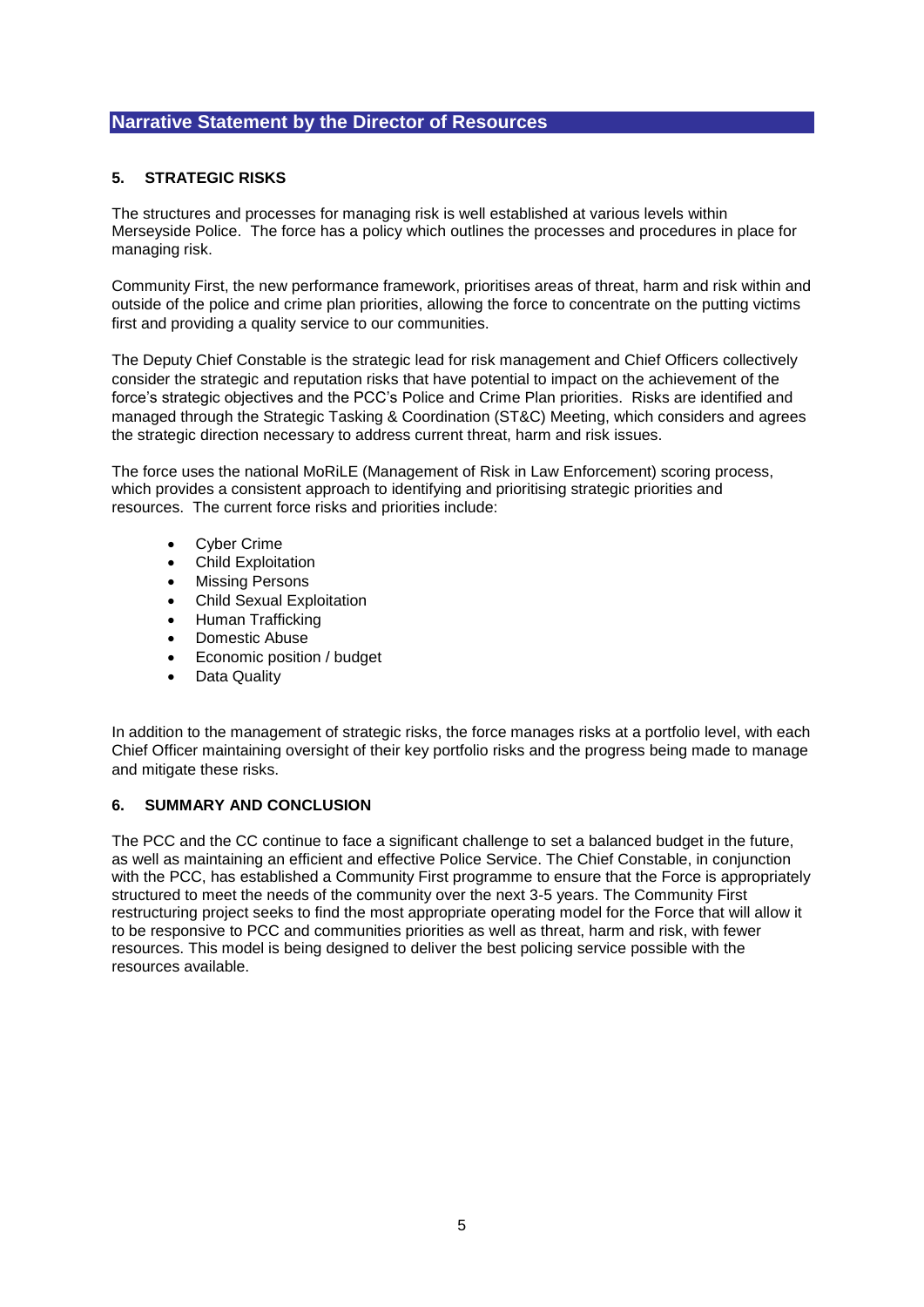The purpose of the Statement of Accounts is to provide details of the CC financial activities for the year ending 31st March 2016. The financial statements for 2014/15 have been prepared in accordance with The Code of Practice on Local Authority Accounting in the UK 2015/16 (the Code) issued by the Chartered Institute of Public Finance and Accountancy (CIPFA), which is recognised by statute as representing proper accounting practice. This Code of Practice is based on International Financial Reporting Standards (IFRS) and also draws on approved accounting standards issued by the International Public Sector Accounting Standards Board and the UK Accounting Standards Board where these provide additional guidance.

The financial statements may not always appear straightforward since they have to meet technical, legal and professional standards. The Narrative Statement provides a brief explanation and overview of the financial performance of the CC and highlights any significant features. The accounts that follow provide further detail of the financial affairs of the CC and are comprised of:-

- **Independent Auditor's Report**, this sets out the opinion of the external auditor, Grant Thornton UK LLP, on whether the accounts presented give a 'true and fair view' of the financial position and operations of the CC for 2015/16;
- **Statement of Responsibilities for the Statement of Accounts**, this statement sets out the responsibilities of the CC and the CC's Chief Finance Officer;
- **the Movement in Reserves Statement***,* this statement shows the movement in the year on the different reserves held by the CC analysed into 'usable reserves' (i.e. those that can be applied to fund expenditure or reduce the council tax precept) and unusable reserves (i.e. those that the CC are not able to use to provide services);
- **the Comprehensive Income and Expenditure Statement**, this statement shows the accounting cost in the year of providing services in accordance with generally accepted accounting practices, rather than the amount to be funded from taxation*.* Elected Policing Bodies, i.e. PCC's, raise taxation to cover expenditure in accordance with regulations, this may be different from the accounting cost;
- **the Balance Sheet**, this statement shows the value as at the Balance Sheet date of the assets and liabilities recognised by the CC. The net assets of the CC (assets less liabilities) are matched by the reserves held by the CC;
- **notes to the Financial Statements**, these notes include a Statement of the Accounting Policies used as the basis of preparing the financial statements, information required by the Code of Practice that is not presented elsewhere in the financial statements, i.e. notes that break down lines presented on the face of the financial statements into their significant components and information that is not provided elsewhere in the financial statements, but is relevant to an understanding of any of them (e.g. transactions with related parties); and
- **the Pension Fund Account,** which summarises the amounts received into and paid out of the police officer pension fund operated by the CC during the year.

A glossary of terms has also been prepared and is included at the end of the Statement of Accounts to assist readers in understanding the technical accounting terminology.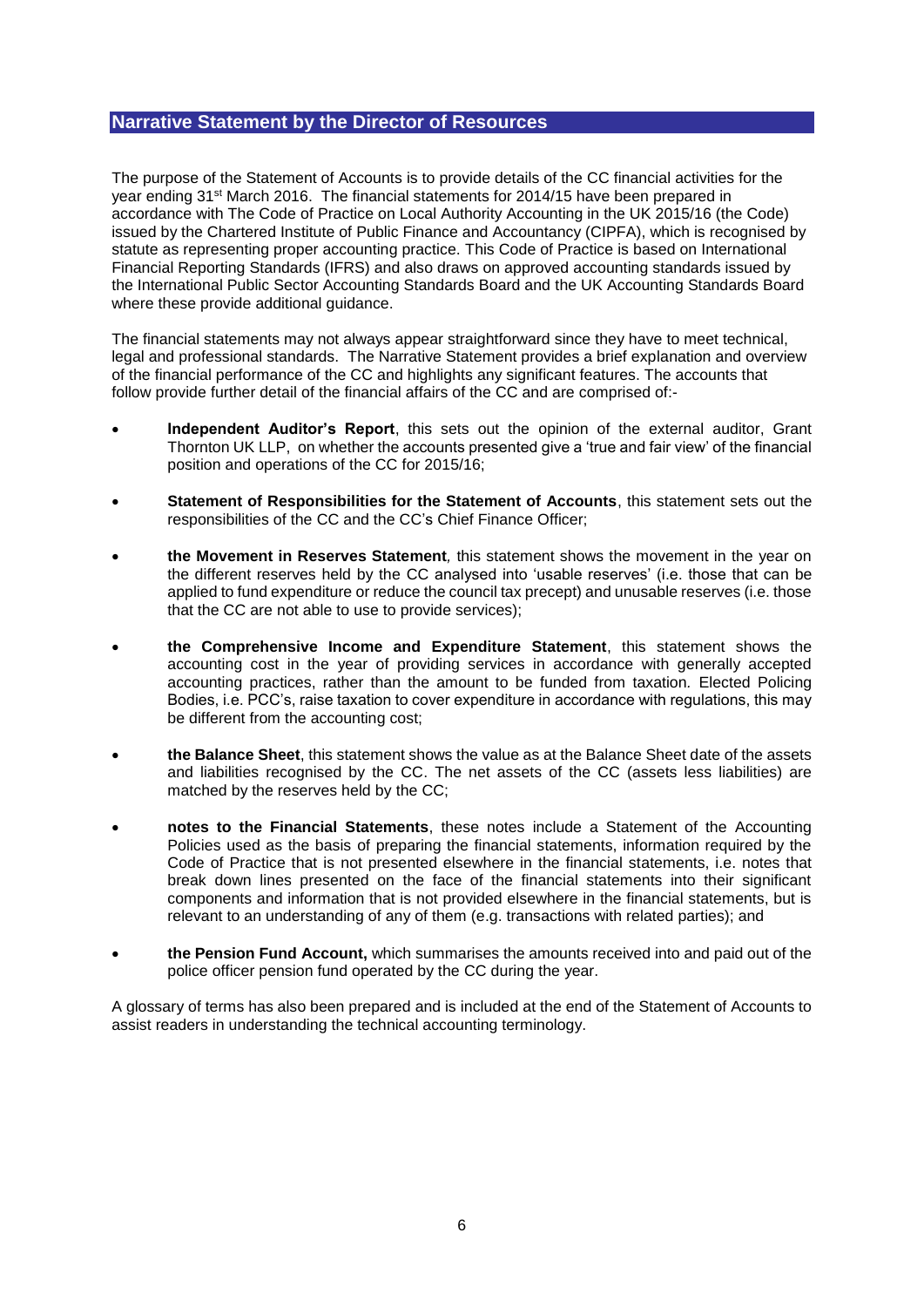#### **Significant Changes to the Accounting Policies**

Accounting policies are the principles applied to show the effect of transactions and events on the financial statements. The PCC, the Chief Constable and the Group accounts have adopted consistent accounting policies. It is noted that the policies remain largely unchanged from those applied in 2014/15. However, the following significant change has been made:-

#### **International Financial Reporting Standard (IFRS) 13 Fair Value Measurement**

The 2015/16 Code of Practice adopts International Financial Reporting Standard (IFRS) 13 Fair Value Measurement. Prior to 2015/16 there was no consistent definition of 'fair value' in the Code. IFRS 13 defines fair value and introduces a single framework for measuring fair value. It also introduces enhanced disclosure requirements around fair value measurement.

IFRS 13 defines fair value as the amount that would be received on the sale of an asset or paid to transfer a liability in an orderly transaction between market participants at the measurement date.

The impact of this revised standard has been considered and it has not had any material impact on the accounts of the CC.

#### **Narrative Report**

The Code update reflects the requirement within the Accounts and Audit Regulations 2015 for local authorities in England to include a narrative statement with their published statement of accounts. The narrative report replaces the explanatory foreword in the accounts and includes some additional requirements. The regulations require comment by the authority on its financial performance and economy, efficiency and effectiveness in its use of resources over the financial year.

#### **Materiality**

The Code emphasises that it is only necessary to disclose material information for the presentation of a "true and fair" view. A local authority need not provide a specific disclosure required by the Code if the information is not material. A review of the notes to the accounts has been undertaken in conjunction with Grant Thornton to identify any disclosures which can be removed on the grounds of materiality.

### **ANNUAL GOVERNANCE STATEMENT**

The Annual Governance Statement explains how the CC has complied with its own Code of Corporate Governance, and also provides assurance on the system of internal control that the CC maintains and on the way it conducts its affairs.

## *The Narrative Statement by the Director of Resources was signed by Geoff Broadhead CPFA on 27th September 2016*

**Geoff Broadhead CPFA Director of Resources for the Chief Constable of Merseyside Police**

**27th September 2016**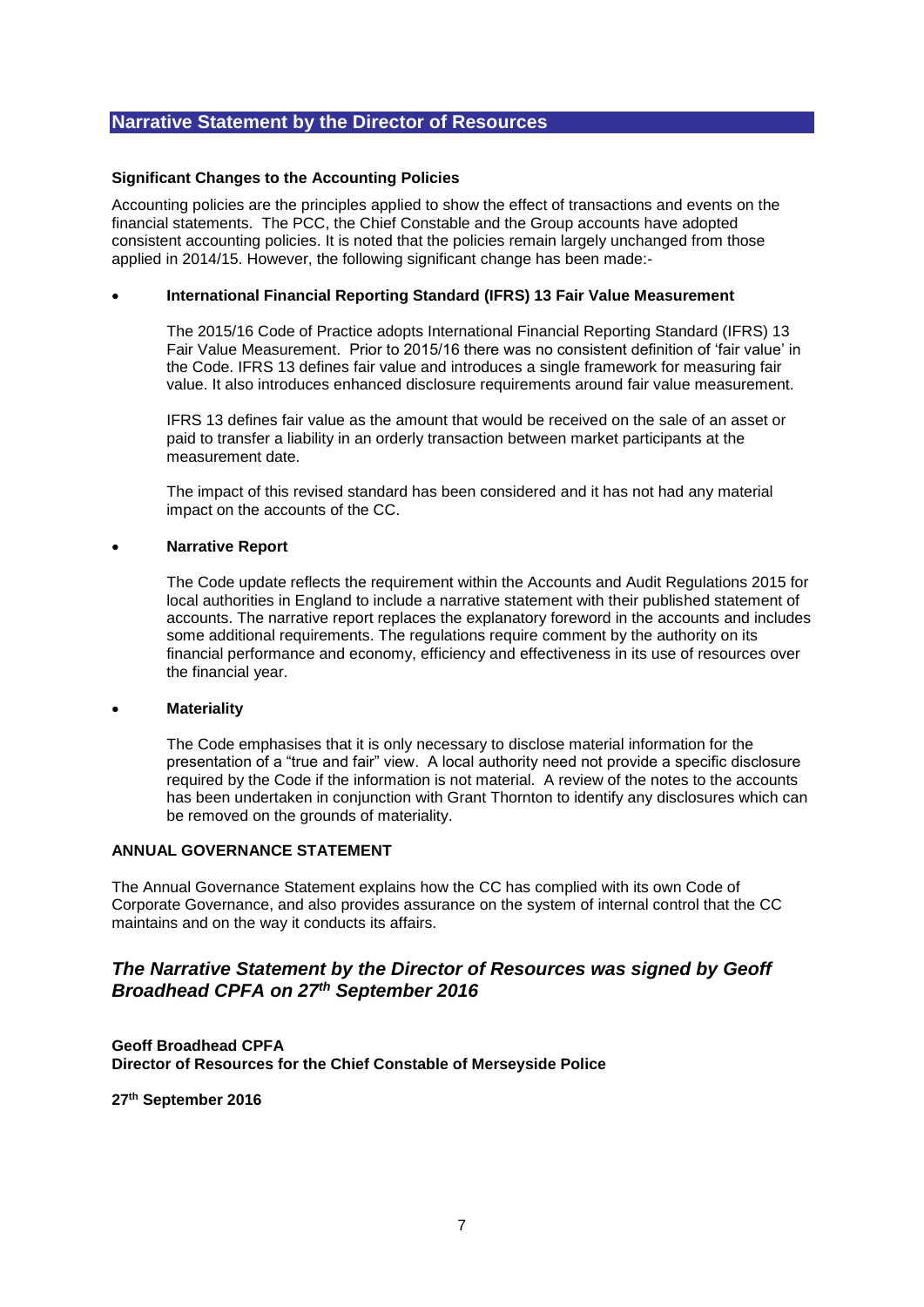## **Independent Auditors Report to the Chief Constable of Merseyside Police**

We have audited the financial statements of the Chief Constable of Merseyside Police (the "Chief Constable") for the year ended 31 March 2016 under the Local Audit and Accountability Act 2014 (the "Act"). The financial statements comprise the Movement in Reserves Statement, the Comprehensive Income and Expenditure Statement, the Balance Sheet, the Cash Flow Statement, the related notes and include the police pension fund financial statements comprising the Pension Fund Account, the Net Assets Statement and the related notes. The financial reporting framework that has been applied in their preparation is applicable law and the CIPFA/LASAAC Code of Practice on Local Authority Accounting in the United Kingdom 2015/16.

This report is made solely to the Chief Constable, as a body, in accordance with Part 5 of the Act and as set out in paragraph 43 of the Statement of Responsibilities of Auditors and Audited Bodies published by Public Sector Audit Appointments Limited. Our audit work has been undertaken so that we might state to the Chief Constable those matters we are required to state to the Chief Constable in an auditor's report and for no other purpose. To the fullest extent permitted by law, we do not accept or assume responsibility to anyone other than the Chief Constable as a body, for our audit work, for this report, or for the opinions we have formed.

#### **Respective responsibilities of the Director of Resources for the Chief Constable of Merseyside Police and auditor**

As explained more fully in the Statement of the Responsibilities, the Director of Resources is responsible for the preparation of the Statement of Accounts, which includes the financial statements, in accordance with proper practices as set out in the CIPFA/LASAAC Code of Practice on Local Authority Accounting in the United Kingdom 2015/16, which give a true and fair view. Our responsibility is to audit and express an opinion on the financial statements in accordance with applicable law and International Standards on Auditing (UK and Ireland). Those standards require us to comply with the Auditing Practices Board's Ethical Standards for Auditors.

#### **Scope of the audit of the financial statements**

An audit involves obtaining evidence about the amounts and disclosures in the financial statements sufficient to give reasonable assurance that the financial statements are free from material misstatement, whether caused by fraud or error. This includes an assessment of whether the accounting policies are appropriate to the Chief Constable's circumstances and have been consistently applied and adequately disclosed; the reasonableness of significant accounting estimates made by the Director of Resources; and the overall presentation of the financial statements. In addition, we read all the financial and non-financial information in the Narrative Report and the Annual Governance Statement to identify material inconsistencies with the audited financial statements and to identify any information that is apparently materially incorrect based on, or materially inconsistent with, the knowledge acquired by us in the course of performing the audit. If we become aware of any apparent material misstatements or inconsistencies we consider the implications for our report.

#### **Opinion on financial statements**

In our opinion the financial statements:

- present a true and fair view of the financial position of the Chief Constable as at 31 March 2016 and of its expenditure and income for the year then ended; and
- have been prepared properly in accordance with the CIPFA/LASAAC Code of Practice on Local Authority Accounting in the United Kingdom 2015/16 and applicable law.

### **Opinion on other matters**

In our opinion, the other information published together with the audited financial statements in the Narrative Report and the Annual Governance Statement is consistent with the audited financial statements.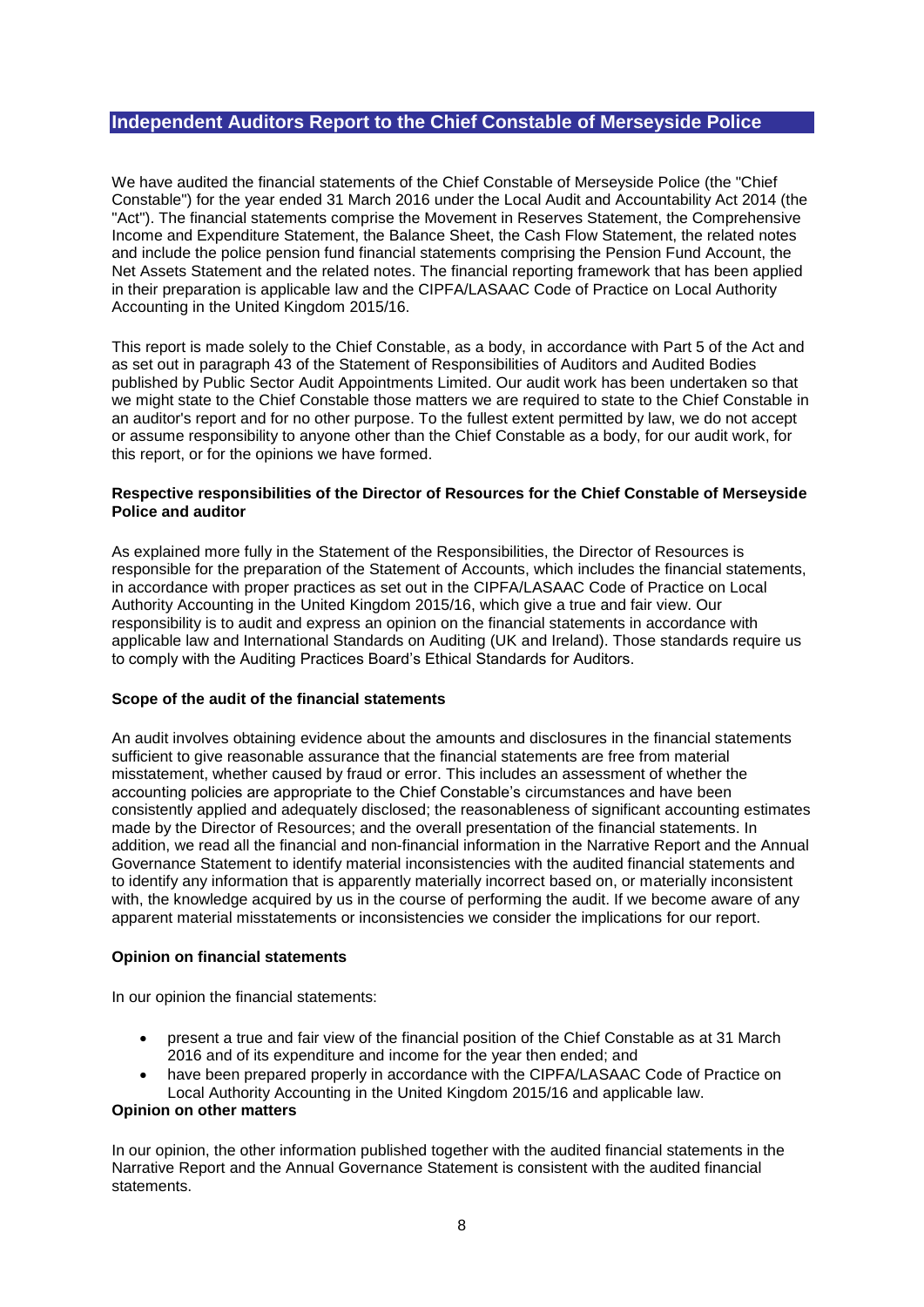## **Independent Auditors Report to the Chief Constable of Merseyside Police**

#### **Matters on which we are required to report by exception**

We are required to report to you if:

- in our opinion the Annual Governance Statement does not comply with the guidance included in 'Delivering Good Governance in Local Government: a Framework' published by CIPFA/SOLACE in June 2007; or
- we issue a report in the public interest under section 24 of the Act; or
- we make a written recommendation to the Chief Constable under section 24 of the Act; or
- we exercise any other special powers of the auditor under the Act.

We have nothing to report in these respects.

### **Conclusion on the Chief Constable's arrangements to secure value for money through economic, efficient and effective use of its resources**

#### **Respective responsibilities of the Chief Constable and auditor**

The Chief Constable is responsible for putting in place proper arrangements to secure economy, efficiency and effectiveness in its use of resources, to ensure proper stewardship and governance, and to review regularly the adequacy and effectiveness of these arrangements.

We are required under Section 20(1)(c) of the Act to be satisfied that the Chief Constable has made proper arrangements for securing economy, efficiency and effectiveness in its use of resources. We are not required to consider, nor have we considered, whether all aspects of the Chief Constable's arrangements for securing economy, efficiency and effectiveness in its use of resources are operating effectively.

#### **Scope of the review of the Chief Constable's arrangements to secure value for money through economic, efficient and effective use of its resources.**

We have undertaken our review in accordance with the Code of Audit Practice prepared by the Comptroller and Auditor General as required by the Act (the "Code"), having regard to the guidance on the specified criteria issued by the Comptroller and Auditor General in November 2015, as to whether the Chief Constable had proper arrangements to ensure it took properly informed decisions and deployed resources to achieve planned and sustainable outcomes for taxpayers and local people. The Comptroller and Auditor General determined these criteria as those necessary for us to consider under the Code in satisfying ourselves whether the Chief Constable put in place proper arrangements to secure value for money through the economic, efficient and effective use of its resources for the year ended 31 March 2016.

We planned our work in accordance with the Code. Based on our risk assessment, we undertook such work as we considered necessary to form a view on whether in all significant respects the Chief Constable has put in place proper arrangements to secure value for money through economic, efficient and effective use of its resources.

#### **Conclusion**

On the basis of our work, having regard to the guidance on the specified criteria issued by the Comptroller and Auditor General in November 2015, we are satisfied that in all significant respects the Chief Constable has put in place proper arrangements to secure value for money through economic, efficient and effective use of its resources for the year ended 31 March 2016.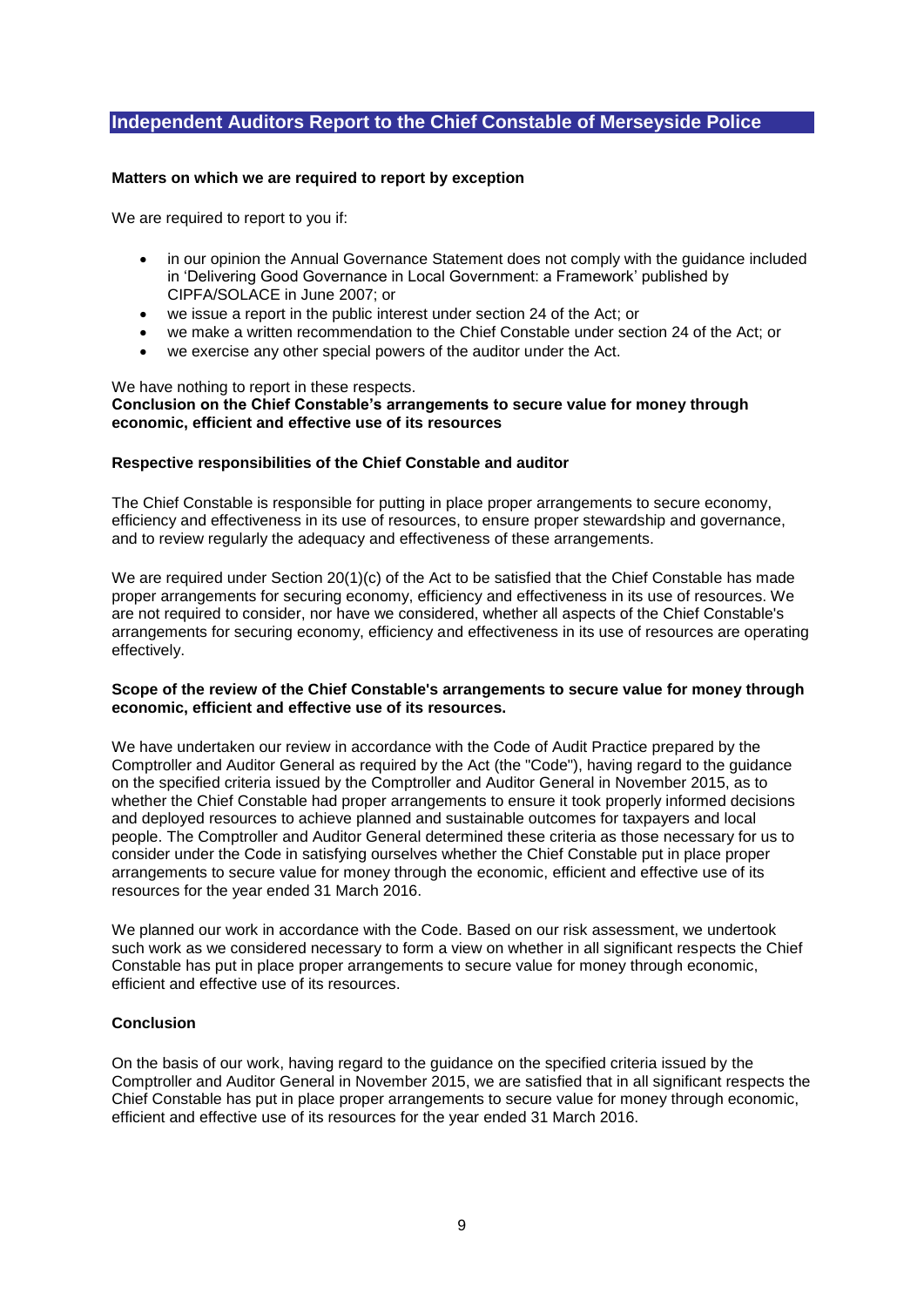## **Independent Auditors Report to the Chief Constable of Merseyside Police**

### **Certificate**

We cannot formally conclude the audit and issue an audit certificate in accordance with the requirements of the Act and the Code until we have completed the work necessary to issue our Whole of Government Accounts (WGA) Component Assurance statement for the year ended 31 March 2016. We are satisfied that this work does not have a material effect on the financial statements or on our conclusion on the arrangements for securing value for money through economic, efficient and effective use of its resources.

## *The Independent Auditor's Report to the Chief Constable of Merseyside Police was signed by Michael Thomas on 27th September 2016*

**Michael Thomas for and on behalf of Grant Thornton UK LLP, Appointed Auditor Royal Liver Building Liverpool L3 1PS 27 September 2016**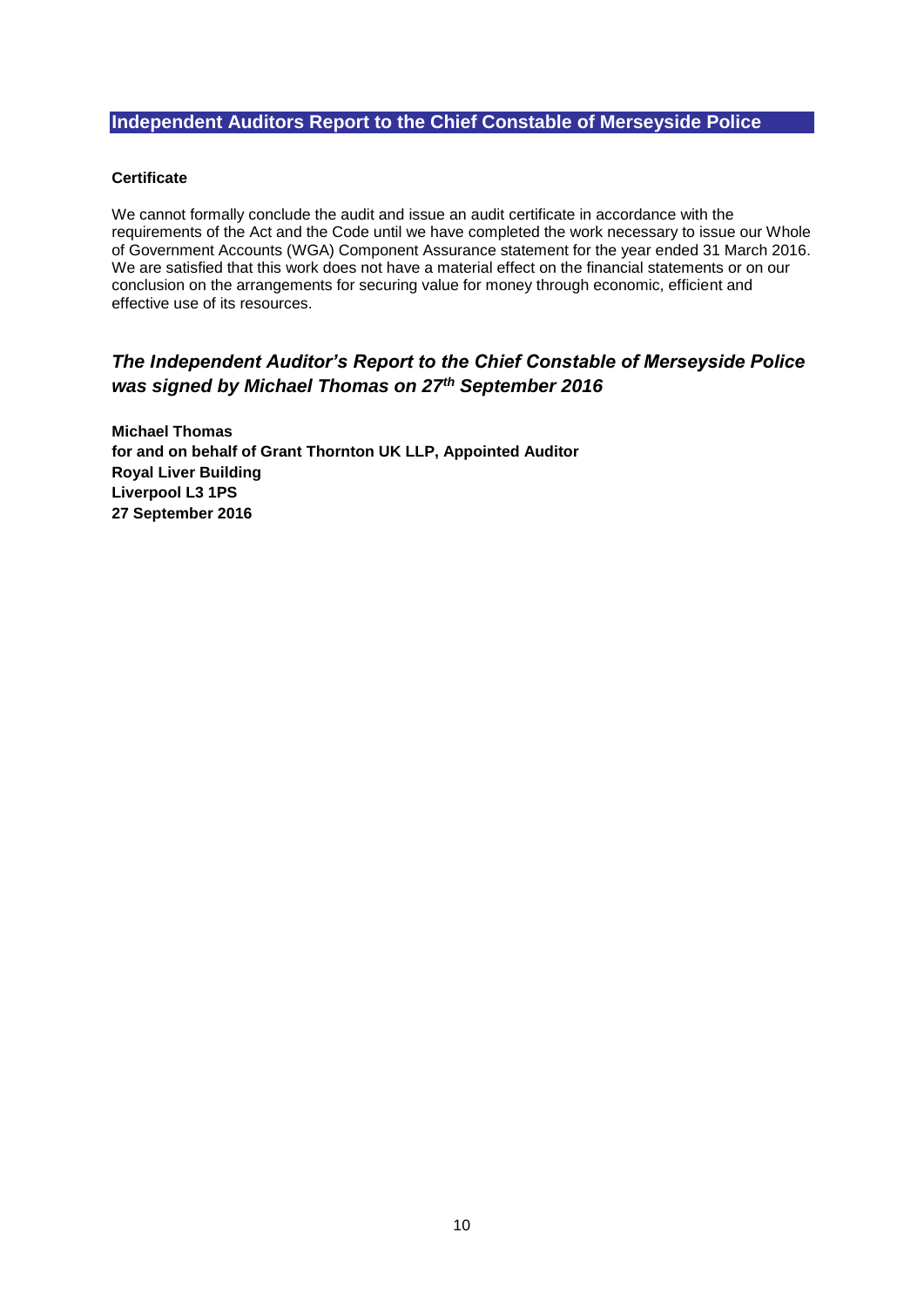## **Statement of Responsibilities for the Statement of Accounts**

### **The Chief Constable's responsibilities**

The Chief Constable is required to:

- make arrangements for the proper administration of its financial affairs and to ensure that one of its officers (the Chief Finance Officer) has responsibility for the administration of those affairs;
- manage its affairs to secure economic, efficient and effective use of resources and safeguard its assets; and
- approve the Statement of Accounts.

### **APPROVAL OF STATEMENT OF ACCOUNTS**

I approve this Statement of Accounts

## *The Statement of Responsibilities was signed by Andy Cooke QPM on 27th September 2016*

**Andy Cooke QPM Chief Constable of Merseyside Police 27th September 2016**

### **Director of Resources for the Chief Constable of Merseyside Police**

The Chief Constable's Director of Resources is responsible for securing the preparation and production of the Statement of Accounts for the Chief Constable of Merseyside Police which, in terms of the CIPFA/LASAAC Code of Practice on Local Authority Accounting in the United Kingdom ('the Code'), is required to present a 'true and fair view' of the financial position of the Chief Constable of Merseyside Police at the accounting date and its Income and Expenditure for the year ended 31st March 2016.

In securing the preparation of the Statement of Accounts, the Director of resources has:-

- selected suitable accounting policies and then applied them consistently;
- made judgements and estimates that were reasonable and prudent; and
- complied with the Code of Practice on Local Authority Accounting where applicable.

The Director of Resources has also:-

- ensured that proper accounting records have been kept which were up to date; and
- taken reasonable steps for the prevention and detection of fraud and other irregularities.

I certify that the Statement of Accounts gives a true and fair view of the financial position of the Chief Constable of Merseyside Police at the accounting date and of the income and expenditure for the year ended 31st March 2016. In addition, the Statement of Accounts has been prepared in accordance with the accounting principles and policies set out in note 1 on pages 15 to 21. I have authorised the Statement of Accounts for issue on the 27<sup>th</sup> September 2016. Any events after this date have not been recognised.

## *The Statement of Responsibilities was signed by Geoff Broadhead CPFA on 27th September 2016*

**Geoff Broadhead CPFA Director of Resources for the Chief Constable of Merseyside Police 27th September 2016**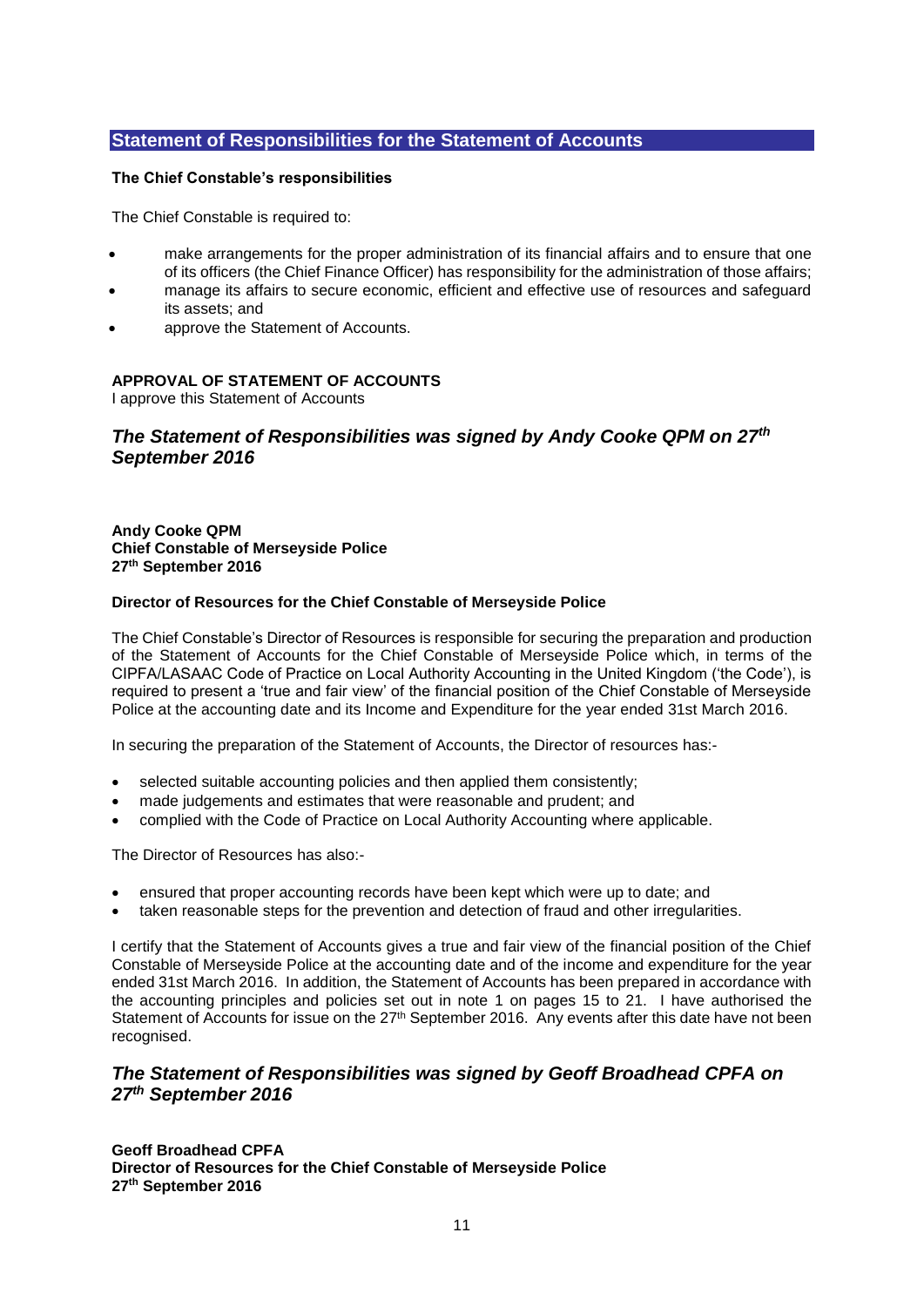## **The Movement in Reserves Statement 2014/15 and 2015/16**

This statement shows the movement in the 2014/15 and 2015/16 financial years on the different reserves held by the CC, analysed into 'usable' reserves (i.e. those that can be used to fund expenditure or reduce local taxation) and 'unusable' reserves. At present, the only transactions shown in this statement relate to the pensions reserve and the accumulated absences account (reflecting movements relating to police officers and police staff under the direction and control of the CC). All other reserves are managed by

|                                                                                      |             | <b>Usable Reserves</b>                |                                   | <b>Unusable Reserves</b>                                |              |                                 |
|--------------------------------------------------------------------------------------|-------------|---------------------------------------|-----------------------------------|---------------------------------------------------------|--------------|---------------------------------|
|                                                                                      | <b>Note</b> | <b>General Fund</b><br><b>Balance</b> | <b>Pensions</b><br><b>Reserve</b> | <b>Accumulated</b><br><b>Absences</b><br><b>Account</b> | <b>Total</b> | <b>Total</b><br><b>Reserves</b> |
|                                                                                      |             | £000                                  | £000                              | £000                                                    | £000         | £000                            |
| Balance as at 1st April 2014                                                         |             | $\mathbf{0}$                          | (3,797,611)                       | (5, 421)                                                | (3,803,032)  | (3,803,032)                     |
| Deficit on provision of services on an accounting basis                              |             | (191,063)                             |                                   | 0                                                       | 0            | (191,063)                       |
| Remeasurements of the net defined benefit liability                                  |             | $\overline{0}$                        | (396, 348)                        | 0                                                       | (396, 348)   | (396, 348)                      |
| <b>Total Comprehensive Income and Expenditure</b>                                    |             | (191, 063)                            | (396, 348)                        | $\overline{0}$                                          | (396, 348)   | (587, 411)                      |
| Actual amounts charged against the Pension Fund for the year                         |             | (57, 904)                             | 57.904                            | $\Omega$                                                | 57,904       | $\mathbf{0}$                    |
| Difference in pension costs betw een accounting basis (IAS 19) and funding basis     |             | 248,210                               | (248, 210)                        | 0                                                       | (248, 210)   | ŋ                               |
| Transfer of pension liabilities from PCC                                             |             | 1,069                                 | (1,069)                           | 0                                                       | (1,069)      | $\bf{0}$                        |
| Difference in employee remuneration costs (betw een accounting and funding<br>basis) |             | (312)                                 | 0                                 | 312                                                     | 312          | $\mathbf{0}$                    |
| Adjustments between accounting basis and funding basis under<br>regulations:         | 13.2        | 191,063                               | (191, 375)                        | 312                                                     | (191,063)    | $\bf{0}$                        |
| Net increase or (decrease)                                                           |             | $\overline{0}$                        | (587, 723)                        | 312                                                     | (587, 411)   | (587, 411)                      |
|                                                                                      |             |                                       |                                   |                                                         |              |                                 |
| Balance as at 31st March 2015 and 1st April 2015                                     |             | $\bf{0}$                              | (4,385,334)                       | (5, 109)                                                | (4,390,443)  | (4,390,443)                     |
| Deficit on provision of services on an accounting basis                              |             | (153, 213)                            |                                   | 0                                                       | $\mathbf{0}$ | (153, 213)                      |
| Remeasurements of the net defined benefit liability                                  |             | $\overline{0}$                        | 621,025                           | 0                                                       | 621,025      | 621,025                         |
| <b>Total Comprehensive Income and Expenditure</b>                                    |             | (153, 213)                            | 621,025                           | $\overline{0}$                                          | 621,025      | 467,812                         |
| Actual amounts charged against the Pension Fund for the year                         |             | (70, 675)                             | 70,675                            | 0                                                       | 70,675       | $\mathbf{0}$                    |
| Difference in pension costs betw een accounting basis (IAS 19) and funding basis     |             | 224,051                               | (224, 051)                        | 0                                                       | (224, 051)   | $\bf{0}$                        |
| Transfer of pension liabilities from PCC                                             |             | $\Omega$                              |                                   | 0                                                       | $\bf{0}$     | $\bf{0}$                        |
| Difference in employee remuneration costs (betw een accounting and funding<br>basis) |             | (163)                                 | 0                                 | 163                                                     | 163          | $\bf{0}$                        |
| Adjustments between accounting basis and funding basis under                         | 13.3        | 153,213                               | (153, 376)                        |                                                         | (153, 213)   | $\bf{0}$                        |
| regulations:                                                                         |             |                                       |                                   | 163                                                     |              |                                 |
| Net increase or (decrease)                                                           |             |                                       | 467,649                           | 163                                                     | 467,812      | 467,812                         |
| Balance as at 31st March 2016                                                        |             | $\blacksquare$                        | (3,917,685)                       | (4,946)                                                 | (3,922,631)  | (3,922,631)                     |
|                                                                                      |             |                                       |                                   |                                                         |              |                                 |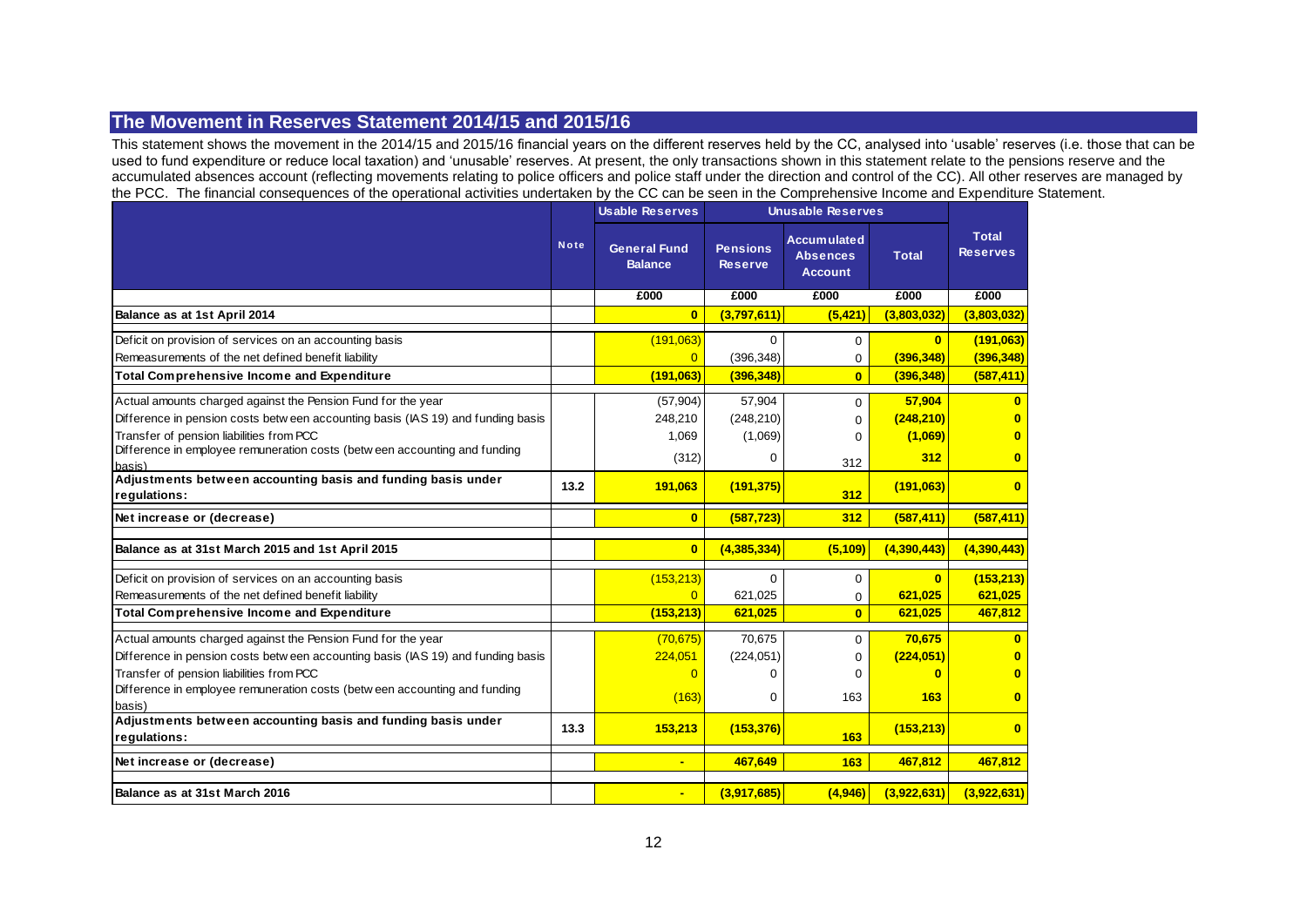## **The Comprehensive Income and Expenditure Statement (CIES)**

This statement shows the accounting cost in the year of providing services in accordance with generally accepted accounting practices. It summarises the resources that have been generated and consumed in providing policing and crime reduction services during the year. It includes all day to day expenses and related income on an accruals basis, as well as transactions measuring the value of property, plant and equipment actually consumed and the real projected value of retirement benefits earned by employees in the year.

|                                    | 2014/15 Restated*   |                                  |                                                        |             | 2015/16                            |                               |                        |
|------------------------------------|---------------------|----------------------------------|--------------------------------------------------------|-------------|------------------------------------|-------------------------------|------------------------|
| <b>Gross</b><br><b>Expenditure</b> | <b>Gross Income</b> | <b>Net</b><br><b>Expenditure</b> |                                                        | <b>Note</b> | <b>Gross</b><br><b>Expenditure</b> | <b>Gross</b><br><b>Income</b> | <b>Net Expenditure</b> |
| £000                               | £000                | £000                             |                                                        |             | £000                               | £000                          | £000                   |
| 142,405                            | 0                   |                                  | 142,405 Local policing                                 |             | 140,135                            |                               | 140, 135               |
| 27,112                             | 0                   |                                  | 27,112 Dealing with the public                         |             | 24,984                             |                               | 24,984                 |
| 32,327                             | 0                   | 32,327                           | Criminal justice arrangements                          |             | 32,106                             |                               | 32,106                 |
| 12,890                             | 0                   |                                  | 12,890 Roads policing                                  |             | <b>15,559</b>                      |                               | 15,559                 |
| 36,332                             | 0                   |                                  | 36,332 Operational Support                             |             | 30,982                             |                               | 30,982                 |
| 26,476                             | 0                   |                                  | 26,476 Intelligence                                    |             | 19,596                             |                               | 19,596                 |
| 60,426                             | 0                   | 60,426                           | Investigation                                          |             |                                    |                               | 68,620                 |
| 9,721                              | 0                   | 9,721                            | Investigative support                                  |             | 7,307                              |                               | 7,307                  |
| 14,825                             | 0                   |                                  | 14,825 National policing                               |             | 10,898                             |                               | 10,898                 |
| 4,500                              | 0                   |                                  | 4,500 Non-distributed costs                            |             | 5,212                              |                               | 5,212                  |
| 0                                  | (404, 925)          |                                  | (404,925) PCC funding for financial resources consumed |             | $\mathbf 0$                        | (416, 576)                    | (416, 576)             |
| 367,014                            | (404, 925)          |                                  | $(37,911)$ Cost of services                            |             | 355,399                            | (416, 576)                    | (61, 177)              |
| 62,709                             | 0                   |                                  | 62,709 Other operating expenditure                     | 7           | 70,474                             |                               | 70,474                 |
| 166,265                            | 0                   | 166,265                          | Financing and investment income and<br>expenditure     | 8           | 143,916                            | $\Omega$                      | 143,916                |
| 595,988                            | (404, 925)          | 191,063                          | Deficit on Provision of Services                       |             | 569,789                            | (416, 576)                    | 153,213                |
| 396,348                            | 0                   | 396,348                          | Remeasurements of the net defined benefit<br>liability | 21.16       | (621, 025)                         | $\Omega$                      | (621, 025)             |
| 992,336                            | (404, 925)          |                                  | 587,411 Total Comprehensive Income and Expenditure     |             | (51, 236)                          | (416, 576)                    | (467, 812)             |

\*The comparative figures for Cost of Services Gross Expenditure and Gross Income have been restated from the 2014/15 Statement of Accounts. See **Note 20** for details of the restatement. The restatement has no impact on the Net Total Comprehensive Income and Expenditure or the General Fund Balance.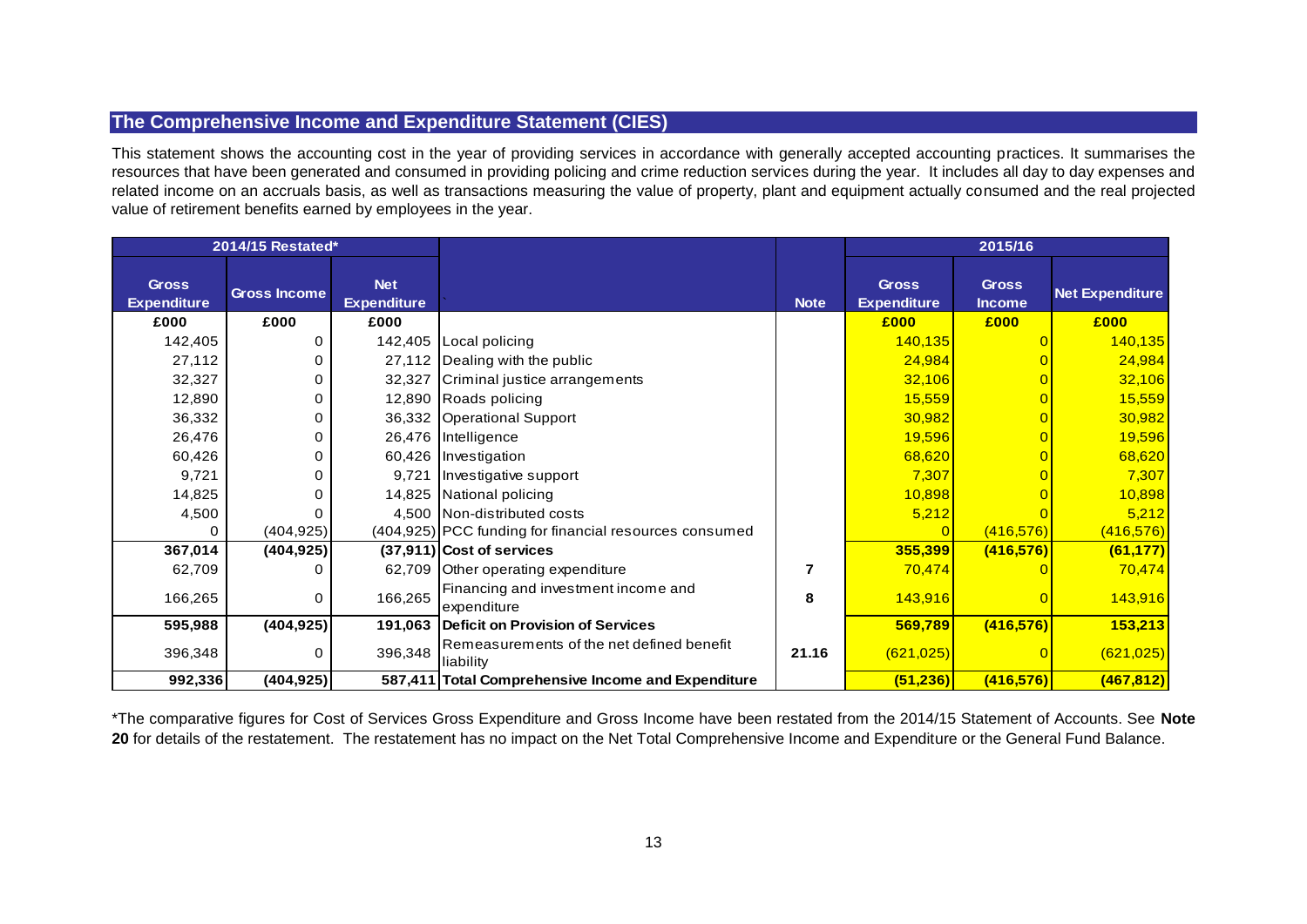# **The Balance Sheet**

The Balance Sheet shows the value, as at the Balance Sheet date, of the assets and liabilities recognised by the CC. The assets and liabilities recognised relate to police officers and police staff under the direction and control of the CC. The net liabilities of the CC are matched by the reserves held.

| As at 31st<br><b>March 2015</b> |                                                          | <b>Note</b>                                 | As at 31st<br><b>March 2016</b> |
|---------------------------------|----------------------------------------------------------|---------------------------------------------|---------------------------------|
| £000                            |                                                          |                                             | £000                            |
| 0                               | <b>Long Term Assets</b><br>Property, plant and equipment |                                             | $\overline{0}$                  |
| $\Omega$                        | <b>Total Current Assets</b>                              |                                             | $\mathbf{0}$                    |
|                                 | <b>Current Assets</b>                                    |                                             |                                 |
| 9,644                           | Short-term debtors                                       | 10                                          | 10,210                          |
| 9,644                           | <b>Total Current Assets</b>                              |                                             | 10,210                          |
| (14, 345)                       | <b>Current Liabilities</b><br>Short-term creditors       | 11                                          | (15, 156)                       |
| 0                               | Short-term borrowing                                     |                                             |                                 |
| (408)                           | Provisions                                               |                                             | O                               |
| (14, 753)                       | <b>Total Current Liabilities</b>                         |                                             | (15, 156)                       |
|                                 | <b>Long-term Liabilities</b>                             |                                             |                                 |
| (4,385,334)                     | Liability relating to defined benefit pension scheme     | 21.9                                        | (3, 917, 685)                   |
| (4,385,334)                     | <b>Total Long-term Liabilities</b>                       |                                             | (3,917,685)                     |
| (4, 390, 443)                   | <b>Net Assets/(Liabilities)</b>                          |                                             | (3,922,631)                     |
| 0                               | <b>Reserves</b><br>Usable reserves                       | in Reserves<br>Movement<br><b>Statement</b> | $\Omega$                        |
| (4,390,443)                     | Unusable reserves                                        |                                             | (3,922,631)                     |
| (4,390,443)                     | <b>Total Reserves</b>                                    |                                             | (3,922,631)                     |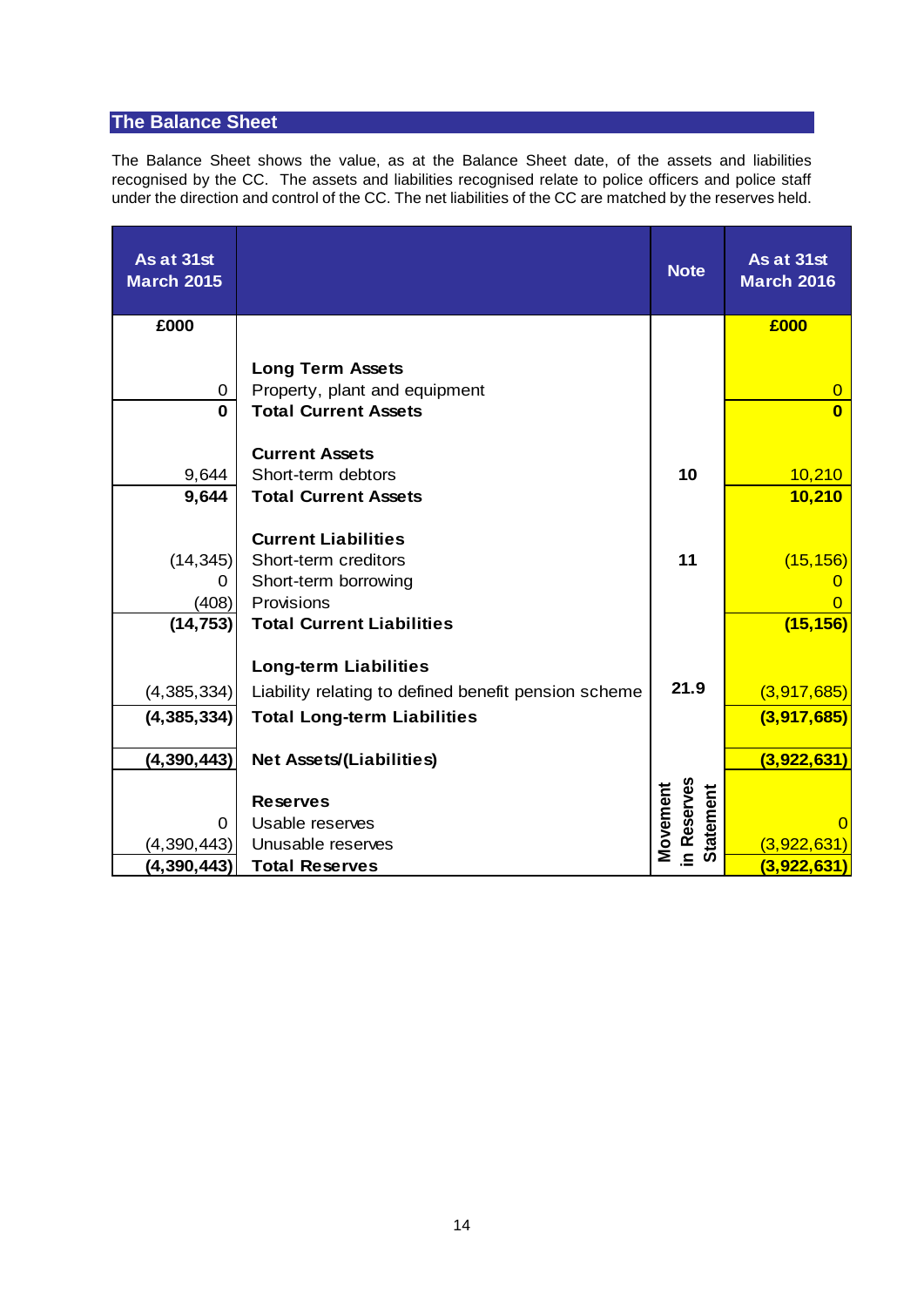## **The Cash Flow Statement**

The Cash Flow Statement shows the changes in cash and cash equivalents of the CC during the reporting period. However as all payments were made from the Police Fund which is held by the PCC, and similarly all income and funding is received by the PCC, the CC does not have any cash flows from operating, investing or financing activities.

| 2014/15<br>Restated* |                                         | 2015/16 |
|----------------------|-----------------------------------------|---------|
| £000                 |                                         | £000    |
| 0                    | Cash Flows From Operating Activities    |         |
| $\Omega$             | Cash Flows From Investing Activities    |         |
| 0                    | Cash Flows From Financing Activities    |         |
| 0                    | Movement in cash and cash equivalents   |         |
| 0                    | Cash and Cash Equivalents at 1st April  |         |
| 0                    | Cash and Cash Equivalents at 31st March |         |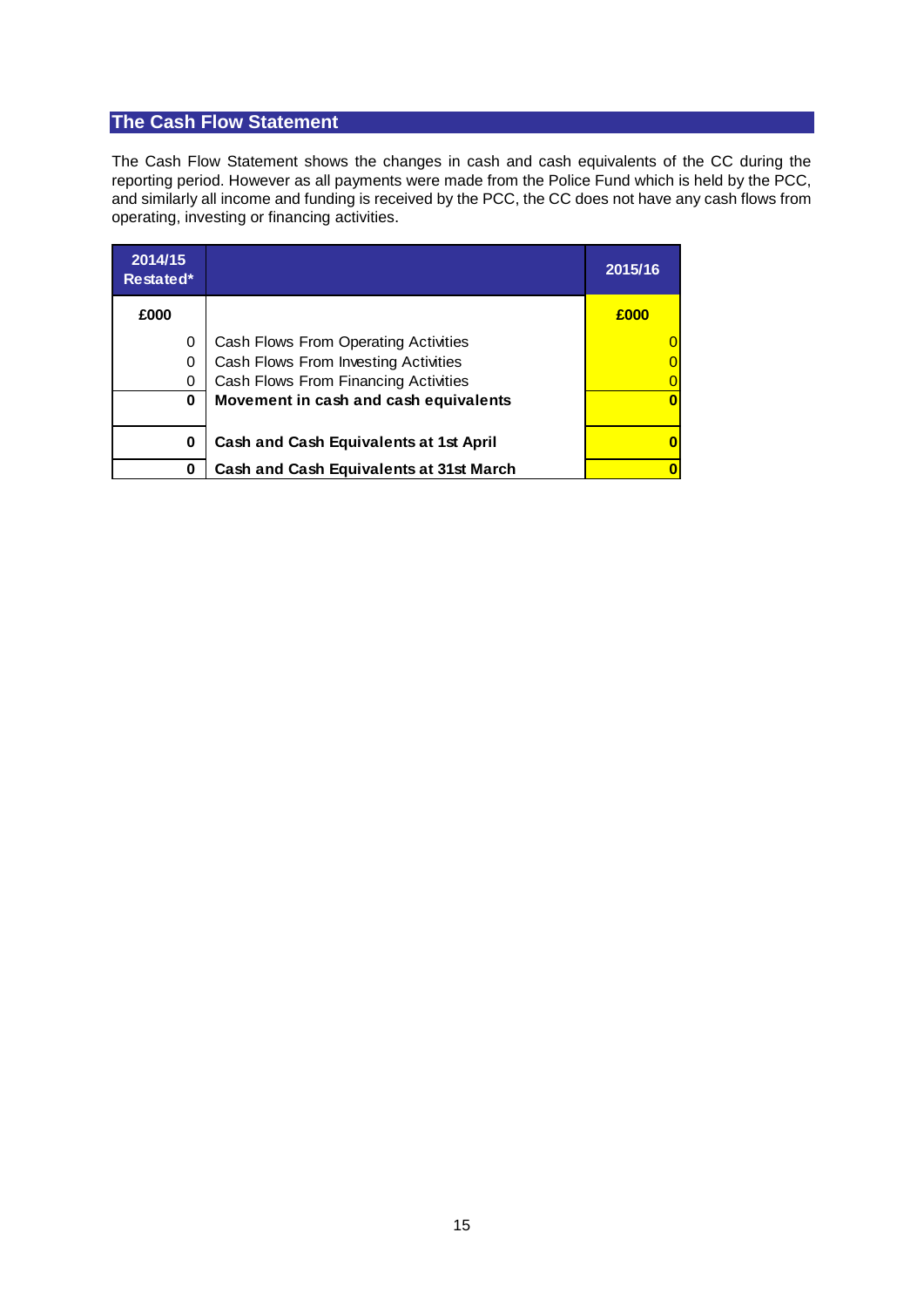## **1 ACCOUNTING POLICIES**

#### **1.1 General Principles**

Accounting policies are the principles applied to show the effect of transactions and events on the financial statements.

The financial statements have been prepared in accordance with The Code of Practice on Local Authority Accounting in the UK 2015/16 (the Code) issued by the Chartered Institute of Public Finance and Accountancy (CIPFA), which is recognised by statute as representing proper accounting practice. This Code of Practice is based on International Financial Reporting Standards (IFRS) and also draws on approved accounting standards issued by the International Public Sector Accounting Standards Board and the UK Accounting Standards Board, where these provide additional guidance.

The accounting convention adopted is historical cost, modified by the revaluation of certain categories of property, plant and equipment.

The Financial Statements represent the accounts for the CC. The financial statements cover the 12 months to 31st March 2016. The identification of the PCC as the holding organisation and the requirements to produce Group accounts stems from the powers and responsibilities of the PCC under the Police Reform and Social Responsibility Act 2011.

The PCC Group and the CC have adopted consistent accounting policies, which are detailed below in alphabetical order.

### **1.2 Accruals of Income and Expenditure**

The revenue accounts are maintained on an accruals basis, which means that the sums due to or from the CC during the year are included, whether or not the cash has actually been received or paid in the year. In particular:-

- Supplies are recorded as expenditure when they are consumed; and
- Expenses in relation to services received (including services provided by employees) are recorded as expenditure when the services are received rather than when payments are made.

Whilst all expenditure is paid for by the PCC including the wages of police staff and officers, the actual recognition in the respective PCC and CC Financial Statements is based on economic benefit.

## **1.3 Cost and Income Recognition**

All expenditure is paid for by the PCC including the wages of police staff and officers and no cash transactions take place between the two entities. Costs are however recognised within the CC accounts to reflect the financial resources consumed at the request of CC and the economic benefit this brings about. For example an economic benefit is recognised to reflect the utilisation of the PCC assets which mirrors depreciation of property, plant and equipment, amortisation of intangible assets and impairment/revaluation losses. The PCC is the recipient of all funding related to police and crime reduction. The CC recognises the provision of funding and other resources from the PCC through the PCC funding in the Comprehensive Income and Expenditure Statement.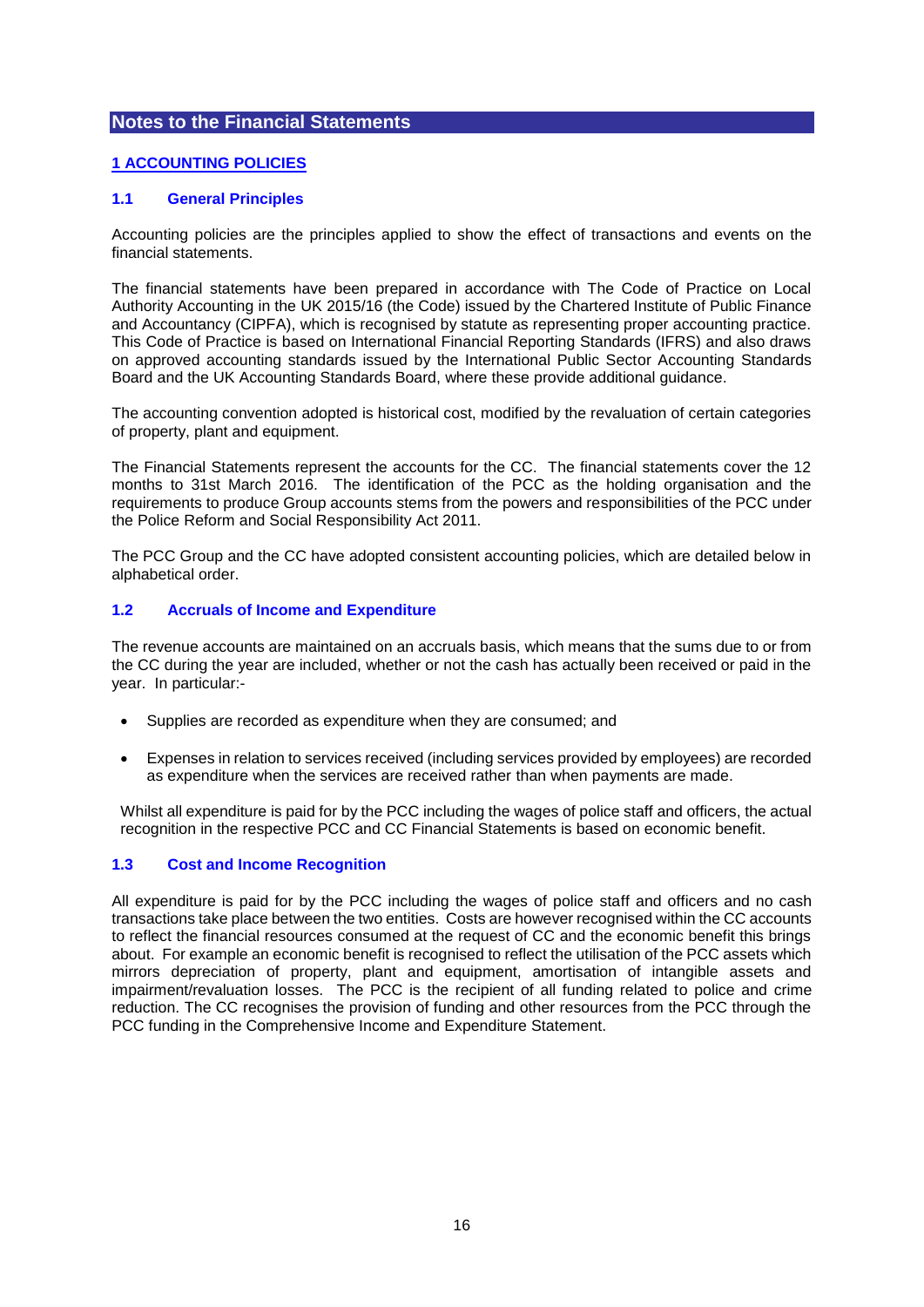## **1.4 Employee Benefits**

### *Benefits Payable During Employment*

Short-term employee benefits are those due to be settled within 12 months of the year-end. They include such benefits as wages and salaries, paid annual leave and paid sick leave and non-monetary benefits (e.g. cars) for current employees. These benefits are recognised as an expense for services in the year in which the employee renders service to the CC. An accrual is made for the cost of holiday entitlements (or any form of leave, e.g. time off in lieu) earned by employees but not taken before the year-end which employees can carry forward into the next financial year. The accrual is charged to the Comprehensive Income and Expenditure Statement but then reversed out through the Movement in Reserves Statement so that holiday benefits are charged to revenue in the financial year in which the holiday absence occurs.

### *Termination Benefits*

Termination benefits are amounts payable as a result of a decision by the CC to terminate an employee's employment before the normal retirement date or an employee's decision to accept voluntary redundancy. They are charged on an accruals basis to the appropriate service line in the Comprehensive Income and Expenditure Statement at the earlier of when the authority can no longer withdraw the offer of those benefits or when the authority recognises costs for a restructuring.

Where termination benefits involve the enhancement of pensions, statutory provisions require the General Fund balance to be charged with the amount payable to the pension fund or pensioner in the year, not the amount calculated according to the relevant accounting standards. In the Movement in Reserves Statement, appropriations are required to and from the Pensions Reserve to remove the notional debits and credits for pension enhancement termination benefits and replace them with debits for the cash paid to the pension fund and pensioners and any such amounts payable but unpaid at the year-end.

## *Post Employment Benefits (Pensions)*

As part of the terms and conditions of employment the CC offers retirement benefits for Police Officers and Police Staff. The schemes provide members with defined benefits as follows:-

#### **Police Officers**

The 1987 Police Pension Scheme (1987 Scheme) is governed by the Police Pensions Regulation 1987 (as amended) and related regulations that are made under the Police Pensions Act 1976. The 2006 Police Pension Scheme (2006 Scheme) is also governed by the Police Pensions Act 1976 (as amended by the Police Pension Regulations 2006). The 2015 Police Pension Scheme (2015 Scheme) is also governed by the Police Pensions Act 1976 (as amended by the Police Pension Regulations 2015).

The 1987, 2006 and 2015 Police Pension Schemes for police officers are unfunded schemes, which means that there are no investment assets built up to meet the pensions liabilities, and cash has to be generated to meet the actual payments as they fall due. The CC is required by legislation to operate a Pension Fund with the amounts that must be paid into or out of the Pension Fund being specified by regulation. The former Police Authority set up a Pension Fund on 1st April 2006 from which pensions payments are made and into which contributions from the PCC and employees are received. The PCC then receives a top-up grant from the Government equal to the sum by which the amount payable for pensions from the Pension Fund exceeds the amount receivable from the PCC into the Pension Fund. The Pension Fund is shown separately in the Accounts.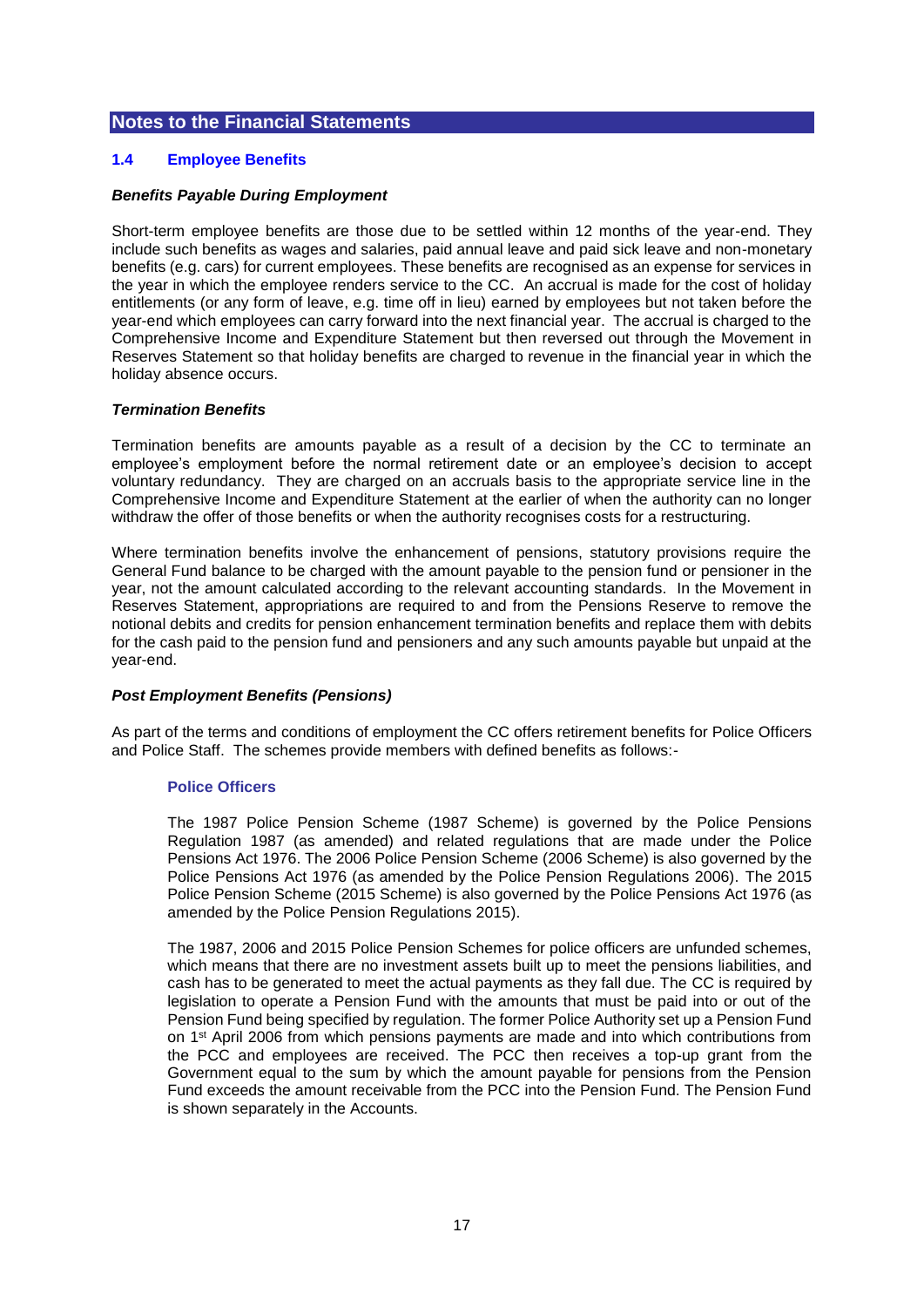### **1.4 Employee Benefits (continued)**

### **Police Staff**

Police staff, subject to certain qualifying criteria, are eligible to join the Local Government Pension Scheme (LGPS), which is a funded defined benefit scheme. Pensions and other retirement benefits are paid from the fund and employers and employees make regular contributions into the fund so that the liabilities are paid for evenly, over the employment period. Actuarial valuations of the fund are undertaken every three years to determine the contribution rates needed to meet its liabilities, the last valuation having been at 31st March 2013. The Governance arrangements for the Merseyside Pension Fund (MPF) are contained within the MPF Governance Policy, which has been prepared in accordance with the requirements of the provisions of the Local Government Pension Scheme (England and Wales) (Amendment no. 2) Regulations 2005 and is available on the MPF website.

The above schemes provide defined benefits to members (retirement lump sums and pensions), earned during employee's periods of employment. The schemes are accounted for in accordance with International Accounting Standard (IAS) 19 "Employee Benefits" which is based on the principle that an organisation should account for retirement benefits when it is committed to give them, even though this may be many years in the future and will not be payable until employees retire.

Adoption of IAS 19 requires a pension asset or liability to be recognised in the Balance Sheet, made up of the net position of retirement liabilities and pension scheme assets. The liabilities of the Merseyside Pension Fund attributable to Merseyside Police are included in the Balance Sheet on an actuarial basis using the projected unit method, i.e. an assessment of the future payments that will be made in relation to retirement benefits earned to date by employees, based on assumptions about mortality rates, employee turnover rates, etc., and estimates of projected earnings for current employees.

Pension scheme assets (LGPS only) attributable to the CC are included at their fair value. Plan assets of the Police Pension Scheme include employer and employee's contributions with an associated experience adjustment in the form of a remeasurement to bring net assets to zero at year-end. The CC currently has a net pensions liability and this is matched on the Balance Sheet by a Pensions Reserve.

The change in net pensions liability during the year is analysed into several components:-

- **Current Service Cost** the increase in liabilities as a result of service earned by employees in the current year. This is charged to cost of services within the Comprehensive Income and Expenditure Statement.
- **Past Service Cost** the increase in liabilities arising from current year decisions, the effect of which relate to service in earlier years. This is charged to non-distributed costs in the Comprehensive Income and Expenditure Statement in the period when an entity amends a benefit plan.
- **Net Pensions Interest Cost** replacing the interest cost and the expected return on assets (previously disclosed separately). The net interest expense or income on the net pension liability or asset represents the financing cost or income of deferring payment or pre paying employee services. It is calculated by multiplying the net pension liability or the net pension asset by the discount rate used to measure the pension liability. If the interest on the pension liability exceeds the interest on the plan assets, it will be net interest expense. If the interest on the plan assets exceeds the interest on the pension liability, it will be net interest income. Net interest income or expense will be presented in financing and investment income and expenditure.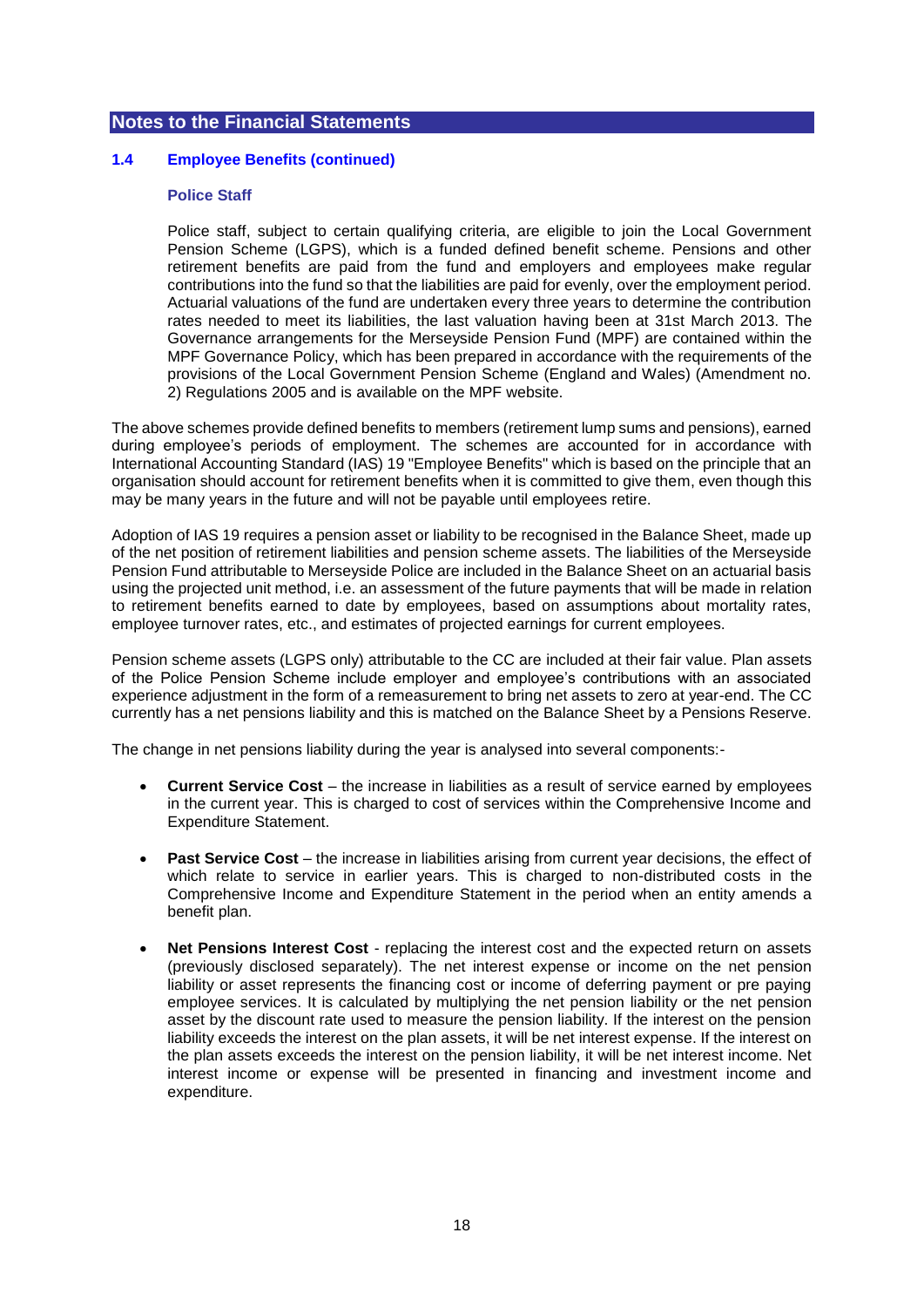## **1.4 Employee Benefits (continued)**

- **Remeasurements** these are changes in the net pension liabilities that arise because events have not coincided with assumptions made at the last actuarial valuation or because actuaries have updated their assumptions. Remeasurements are made up of actuarial gains and losses on the defined benefit obligation, differences between actual investment returns and the return implied by the net interest cost, and the effect of the asset ceiling. Remeasurements are recognised in the Balance Sheet immediately, with a corresponding charge or credit to the Comprehensive Income and Expenditure Statement in the period in which they occur.
- **Administration Costs and other Expenses** administration costs are directly related to the management of plan assets and any tax payable by the plan itself, other than tax included in the actuarial assumptions used to measure the defined benefit obligation, are recognised as a reduction in the return on plan assets and recorded in other comprehensive income and expenditure. Other administration costs must not be deducted from the return on plan assets and are recognised in surplus or deficit on the provision of services.

Statutory provisions require that the amount charged to the General Fund Balance is the amount paid by the CC to pension funds rather than that calculated under IAS 19. This means that an appropriation to or from the Pensions Reserve is necessary within the Movement in Reserves Statement to replace the notional sums for retirement benefits with the actual pensions costs.

### *Long Term Employee Benefits*

Long term employee benefits are paid for officers retiring on ill health grounds, and are termed as long term disability benefits paid out under the regulations contained in the Police (Injury Benefit) Regulations 2006. These injury awards are charged to the Comprehensive Income and Expenditure Statement along with any resulting the actuarial gains and losses (included in IAS19 remeasurements in other comprehensive income and expenditure).

Under the Code, long-term disability benefits are usually accounted for as 'other long-term benefits' because they are not seen to be subject to the same degree of uncertainty as the measurement of postemployment benefits. However, International Public Sector Accounting Standard 25 (IPSAS25) allows this presumption to be rebutted where the CC believes that there is significant volatility and/or materiality in the level of long-term disability payments. Where the CC rebutts the presumption the Code allows long-term disability payments to be treated in the same way as defined benefit post-employment benefits. Due to the materiality and significant volatility in the payment of injury pensions the CC rebutts the presumption above, and has accounted for those payments in the same way as other defined benefit post-employment benefits.

## **1.5 Events After the Balance Sheet Date**

Events after the reporting period are those events, both favourable and unfavourable, that occur between the end of the reporting period and the date when the Statement of Accounts is authorised for issue. Two types of events can be identified:-

- those that provide evidence of conditions that existed at the end of the reporting period the Statement of Accounts is adjusted to reflect such events; and
- those that are indicative of conditions that arose after the reporting period the Statement of Accounts is not adjusted to reflect such events, but where a category of events would have a material effect disclosure is made in the notes of the nature of the events and their estimated financial effect.

Events taking place after the date of authorisation for issue are not reflected in the Statement of Accounts.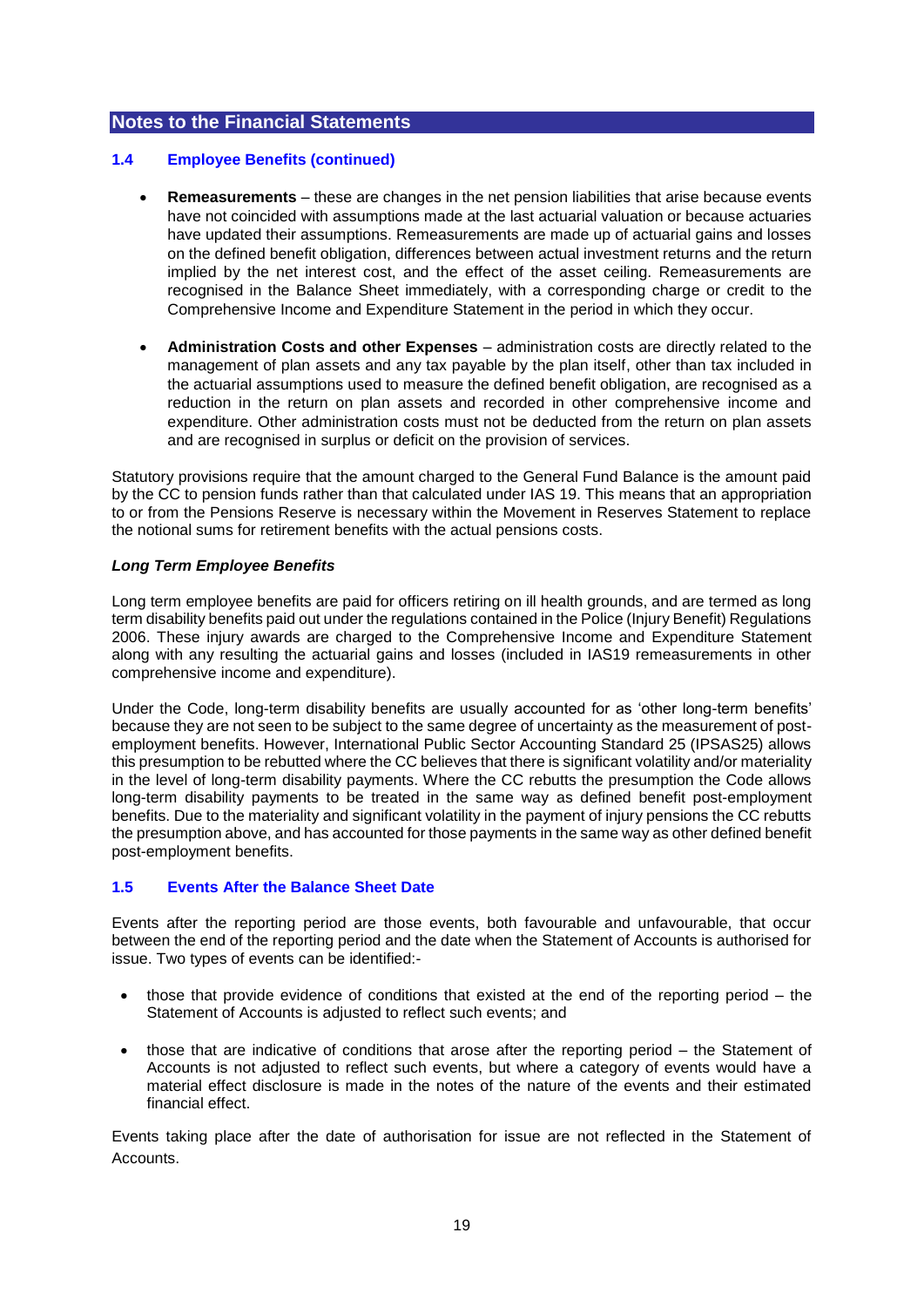## **1.6 Exceptional Items**

When items of income and expense are material, their nature and amount is disclosed separately, either on the face of the Comprehensive Income and Expenditure Statement or in the notes to the accounts, depending on how significant the items are to an understanding of the CC's financial performance.

## **1.7 Jointly Controlled Operations**

Jointly controlled operations are joint arrangements in which the CC and other venturers have joint control of the operation. Joint control exists when the decisions about the relevant activities require the unanimous consent of the parties sharing control. The activities undertaken by the CC in conjunction with other venturers involve the use of the assets and resources of the venturers rather than the establishment of a separate entity. The parties that have joint control of the arrangement have rights to the assets, and obligations for the liabilities, relating to the arrangement.

The Comprehensive Income and Expenditure Statement (CIES) is debited with the CC's share of expenditure incurred. As the PCC receives all income and funding any income received from the structure of the arrangement will be credited to the CIES of the PCC. The PCC then credits the CC with an equivalent amount through the intra-group funding.

Assets and liabilities arising from the activities of the operation are held on the PCC's balance sheet.

## **1.8 Overheads and Support Services**

The costs of overheads and support services are charged to those operations that benefit from the supply or service in accordance with the costing principles of the CIPFA Service Reporting Code of Practice 2014/15 (SeRCOP). The total absorption costing principle is used – the full cost of overheads and support services are shared between users in proportion to the benefits received, with the exception of the cost of discretionary benefits awarded to employees retiring early.

## **1.9 Pension Top Up Grant**

A police pension account was set up on 1 April 2006 and administers all of the police pension schemes (the 1987,2006 and the new 2015 schemes). Under the Police Reform and Social Responsibility Act 2011, the account is to be administered by the CC and accounts for 2015/16 follow the main statements.

The police pension schemes are unfunded and have no investment assets. Benefits payable are funded by contributions from officers and the PCC. Any difference between benefits payable and contributions receivable is funded by an additional contribution from the PCC which is financed by a top-up grant from the Home Office.

The top-up grant income is calculated on an accruals basis and is credited to the PCC and Group Comprehensive Income and Expenditure Statement.

From 1 April 2015 the actuarial valuation changed the employer contribution rate from 24.4 to 21.3%. However, the benefit of this reduced contribution was not passed on to the policing bodies which means that, although the deficit on the Police Pension Account is still met by an additional contribution from the Police Fund, not all of this additional contribution is now met from the Home Office Grant; an amount equivalent to 2.9% of the pensionable pay is funded from the PCC's own resources.

## **1.10 Police Pension Scheme 1987 – Additional payments in respect of past commutations**

In May 2015 the pensions Ombudsman published his determination in a case concerning the lump sum paid to a firefighter on his retirement. The case also had relevance to many police officers who retired in the early 2000s. The impact of the determination was that the PCC Group would be required to apply the principles of the Pension Ombudsman's determination to the police officers who retired from 1 December 2001 and 30 November 2006 and to make the necessary lump sum and pension payments. Lump sum payments were made during 2015/16 form the period in question. A total of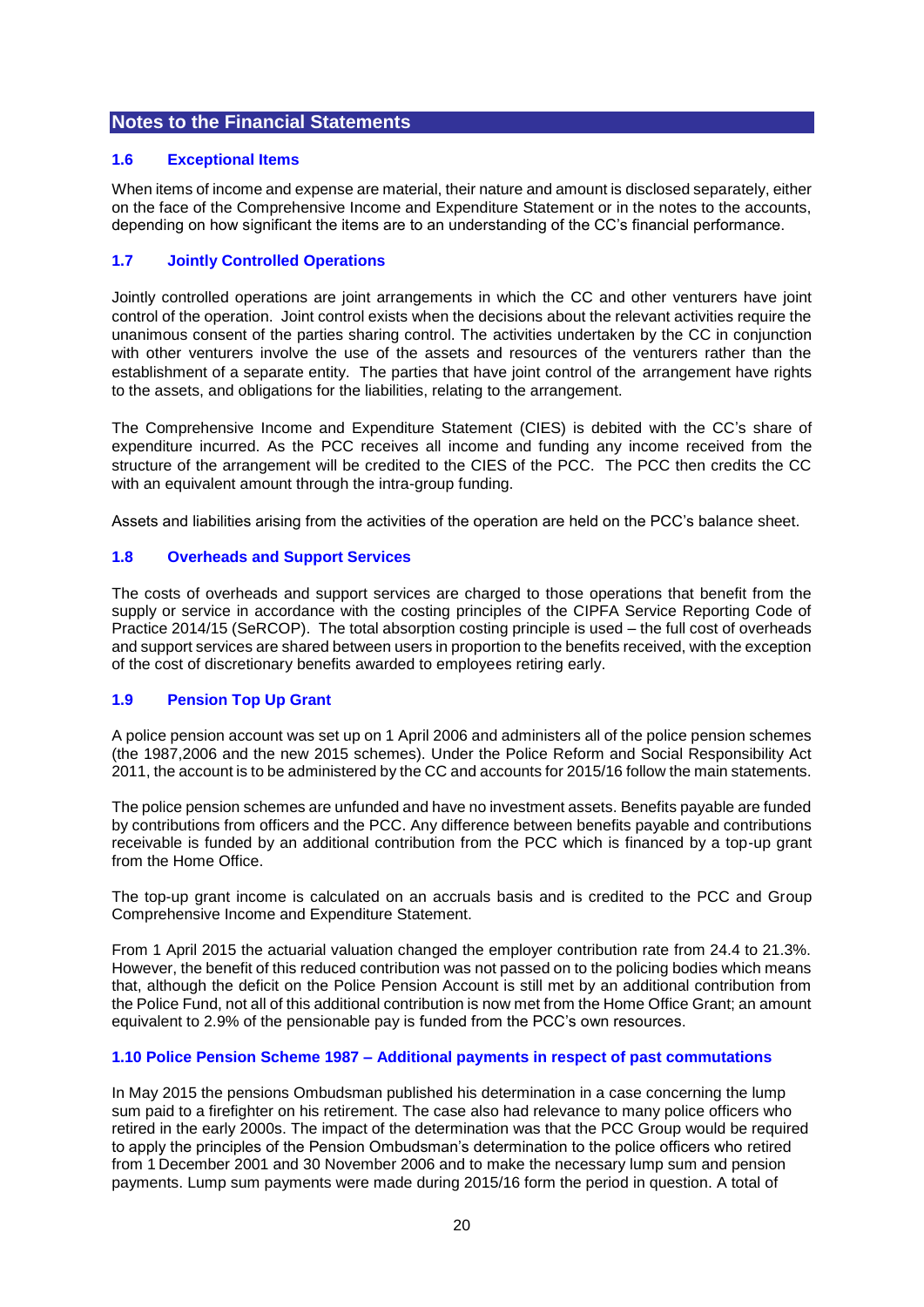£12,660 was recognised in the Police Pension Account and was funded in the first instance by the PCC and ultimately by an increased police pension grant from the Home Office.

In accounting terms the increased liability was treated as a post-employment benefit under IAS 19 and resulted in an actuarial loss being recognised in the year, reported within the Other Comprehensive Income and Expenditure section of the CIES. The liability was discharged in year by the additional employer's contribution made by the PCC. There was no impact on the net pension liability at the start or end of the financial year.

### **1.11 PCC Funding of the Chief Constable's Expenditure**

As the Chief Constable has no resources with which to fulfil his devolved responsibilities to provide a policing service, the expenditure is funded by the PCC.

The PCC's funding of the CC's expenditure takes the form of 'intragroup funding' and is shown as income in the CC's CIES and expenditure in the PCC's CIES. The intragroup transactions are accounted for on an accruals basis and are eliminated on consolidation in the Group financial statements. There is no actual transfer of cash involved in this transaction as all the resources belong to the PCC.

#### **1.12 Prior Period Adjustments, Changes in Accounting Policies and Estimates and Errors**

Prior period adjustments may arise as a result of a change in accounting policies or to correct a material error. Changes in accounting estimates are accounted for prospectively, i.e. in the current and future years affected by the change and do not give rise to a prior period adjustment.

Changes in accounting policies are only made when required by proper accounting practices or the change provides more reliable or relevant information about the effect of transactions, other events and conditions on the CC's financial position or financial performance. Where a change is made, it is applied retrospectively (unless stated otherwise) by adjusting opening balances and comparative amounts for the prior period as if the new policy had always been applied.

Material errors discovered in prior period figures are corrected retrospectively by amending opening balances and comparative amounts for the prior period.

#### **1.13 Financial Assets and Liabilities**

All financial instruments are included in the Balance Sheet at amortised cost. For borrowings this means that the amount presented in the Balance Sheet is the outstanding principal repayment, and the interest charged to the Comprehensive Income and Expenditure Statement is the amount payable in the year. Likewise investments are included in the Balance Sheet as the outstanding principal receivable, and the interest credited to the Comprehensive Income and Expenditure Statement is the amount receivable in the year.

#### **1.14 Provisions, Contingent Liabilities and Contingent Assets**

#### *Provisions*

Provisions are made where an event has taken place that gives the CC a legal or constructive obligation that probably requires settlement by a transfer of economic benefits or service potential, and a reliable estimate can be made of the amount of the obligation.

Provisions are charged as an expense in the Comprehensive Income and Expenditure Statement in the year that the CC becomes aware of the obligation, and are measured at the best estimate at the Balance Sheet date of the expenditure required to settle the obligation, taking into account relevant risks and uncertainties. The CC is funded for the provision through the intra-group funding from the PCC and the provisions are held on the PCC Balance Sheet.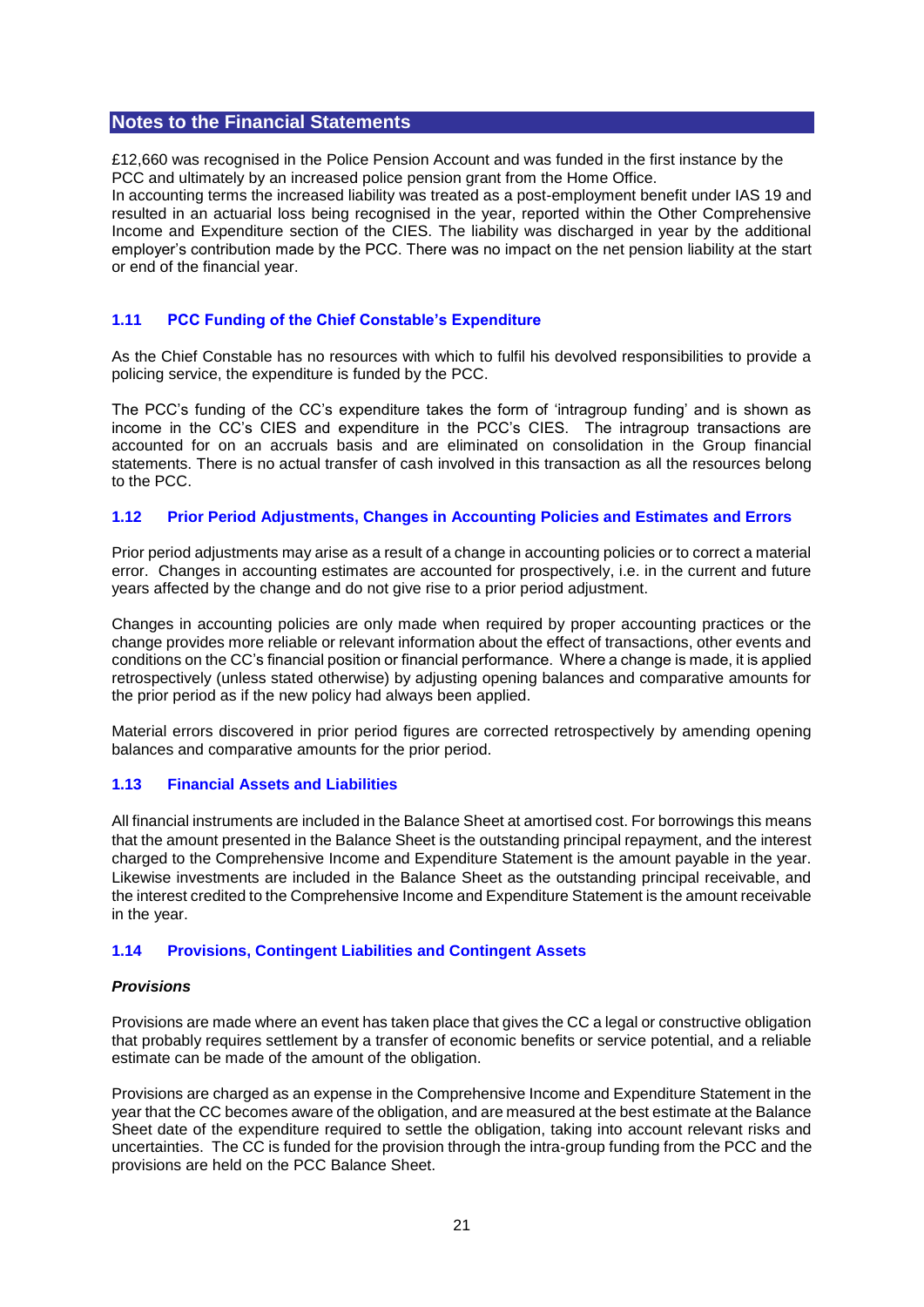Where it becomes less than probable that a transfer of economic benefits will now be required (or a lower settlement than anticipated is made), the provision is reversed in the Balance Sheet of the PCC and the CC will receive a credit back from the PCC (through the intra-group account) to the Comprehensive Income and Expenditure Statement.

### *Contingent Liabilities*

A contingent liability arises where an event has taken place that gives the CC a possible obligation whose existence will only be confirmed by the occurrence or otherwise of uncertain future events not wholly within the control of the CC. Contingent liabilities also arise in circumstances where a provision would otherwise be made but either it is not probable that an outflow of resources will be required or the amount of the obligation cannot be measured reliably.

Contingent liabilities are not recognised in the Balance Sheet but disclosed in a note to the accounts.

#### *Contingent Assets*

A contingent asset is a possible asset that arises from past events and whose existence will be confirmed only by the occurrence or non-occurrence of one or more uncertain future events not wholly within the control of the CC. The CC does not recognise a contingent asset in the financial statements but discloses as a note to the accounts where an inflow of economic benefits or service potential is probable.

### **1.14 VAT**

The CC does not submit a VAT return and the PCC submits a single VAT return on behalf of the PCC Group. Income and expenditure excludes any amounts related to VAT, as all VAT collected is payable to HM Revenue and Customs and all VAT paid is recoverable from them.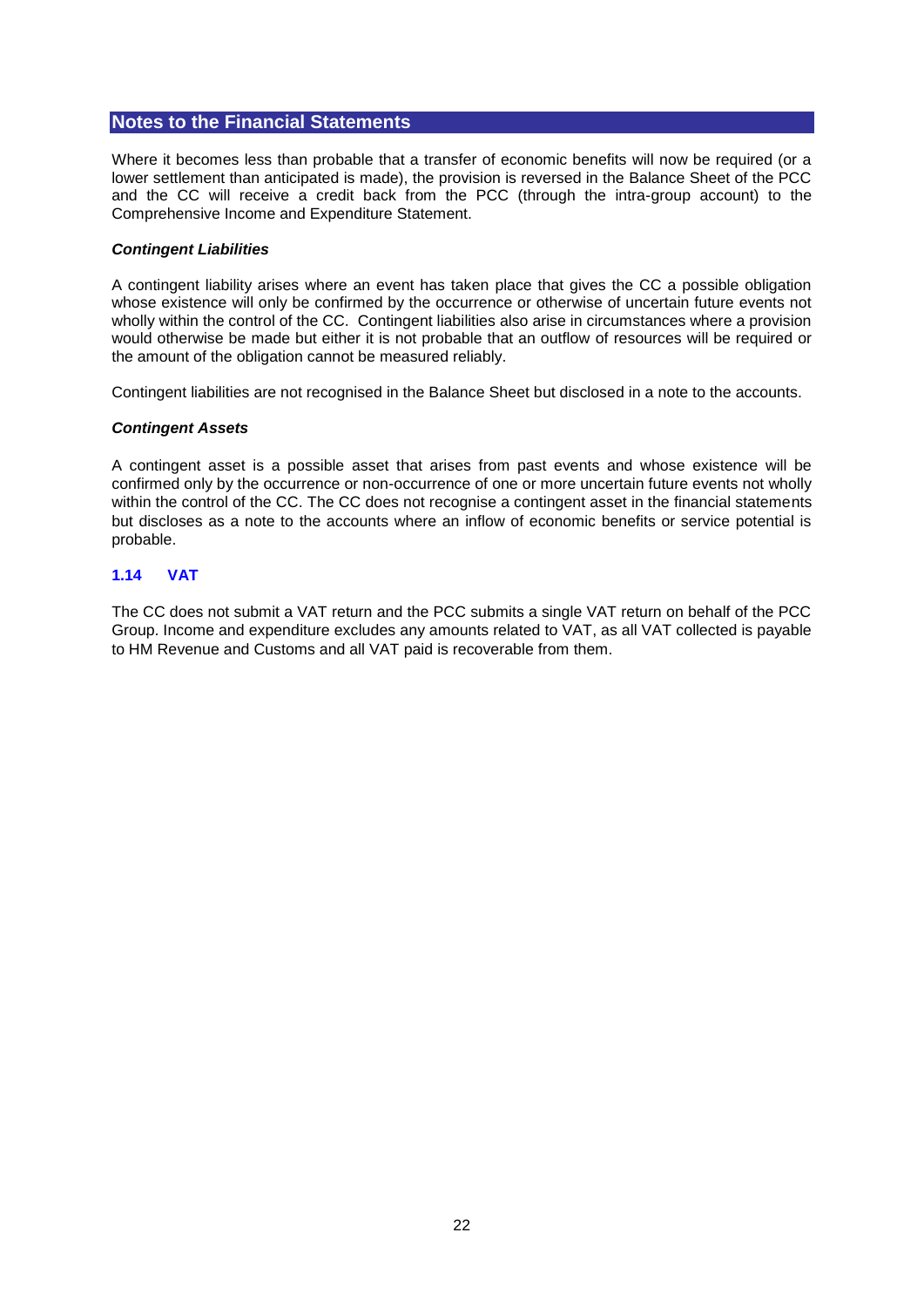## **2. ACCOUNTING STANDARDS ISSUED, NOT ADOPTED**

The following sets out amendments to accounting standards or new accounting standards that have been issued on or before 1<sup>st</sup> January 2016 but will not be adopted by the Code until 2016/17.

### **2.1 Amendments to IAS 19** *Employee Benefits* **(Defined Benefit Plans: Employee Contributions)**

The impact of this amendment has been considered and it is deemed they will have no significant impact on the accounts of the Group

### **2.2 Annual Improvements to IFRSs 2010 – 2012 Cycle**

In December 2013 the International Accounting Standards Board (IASB) issued Annual Improvements to IFRSs 2010-2012 cycle, a collection of amendments to IFRSs

The issues included in this cycle are:-

- **IFRS 2: Definition of a 'vesting condition'**
- **IFRS 3: Accounting for contingent consideration in a business combination**
- **IFRS 8: Aggregation of operating segments**
- **IFRS 8: Reconciliation of the total of the reportable segments' assets to the entity's assets**
- **IFRS 13: Short-term receivables and payables**
- **IAS 7: Interest paid that is capitalised**
- **IAS 16/IAS38: Revaluation method – proportionate restatement of accumulated depreciation**
- **IAS 24: Key management personnel**

The impact of these amendments have been considered and it is deemed they will have no significant impact on the accounts of the Group

### **2.3 Amendment to IFRS 11** *Joint Arrangements* **(Accounting for Acquisitions of Interests in Joint Operations)**

The impact of the amendment to this standard has been considered and it is not expected to impact on the accounts of the Group.

### **2.4 Amendment to IAS 16** *Property, Plant and Equipment* **and IAS 38** *Intangible Assets* **(Clarification of Acceptable Methods of Depreciation and Amortisation)**

The impact of this revised standard has been considered and it is not expected to have any material impact on the accounts of the Group.

### **2.5 Annual Improvements to IFRSs 2012 – 2014 Cycle**

The IASB finalised the Annual Improvement to IFRSs 2012-2014 Cycle in September 2014 with a mandatory effective date of 1 January 2016.

The issues included in this cycle are: -

- **IFRS 5: Changes in Methods of Disposal**
- **IFRS 7: Servicing Contracts**
- **IFRS 7: Applicability of the amendments to IFRS 7 to condensed interim financial statements**
- **IAS 19: regional market issue**
- **IAS 34: Disclosure of information 'elsewhere in the interim financial report'**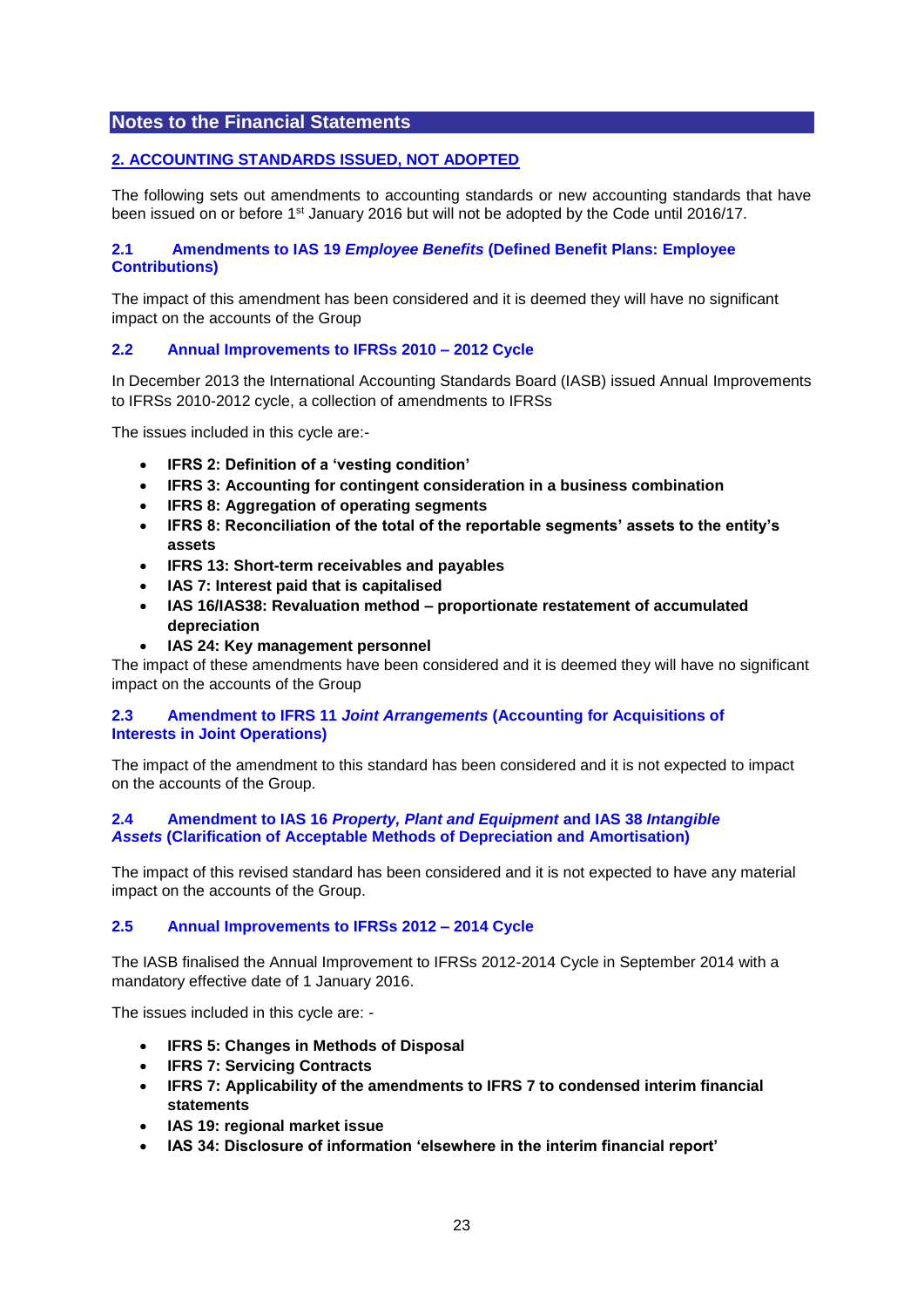## **2. ACCOUNTING STANDARDS ISSUED, NOT ADOPTED (CONTINUED)**

The impact of the amendments to these standards has been considered and it is not expected to have any significant impact on the accounts of the Group.

### **2.6 Amendment to IAS 1** *Presentation of Financial Statements* **(Disclosure Initiative)**

The impact of the amendment to this standard has been considered and it is not expected to have a significant impact on the accounts of the Group.

## **2.7 Changes to the format of the Comprehensive Income and Expenditure Statement, the Movement in Reserves Statement and the introduction of the new Expenditure and Funding Analysis**

There will be changes to the format of the Comprehensive Income and Expenditure Statement, the Movement in Reserves Statement and the introduction of the new Expenditure and Funding Analysis for financial year 2016-17 onwards. This will have an impact on the financial statements of the Group. All relevant elements of the 2015-16 financial statements will be re-stated in the 2016-17 accounts to reflect the revised format.

### **2.8 Changes to the format of the Pension Fund Account and the Net Assets Statement**

There will be changes to the format of the Pension Fund Account and the Net Assets Statement for financial year 2016-17 onwards. This will have an impact on the financial statements of the Group. All relevant elements of the 2015-16 financial statements will be re-stated in the 2016-17 accounts to reflect the revised format.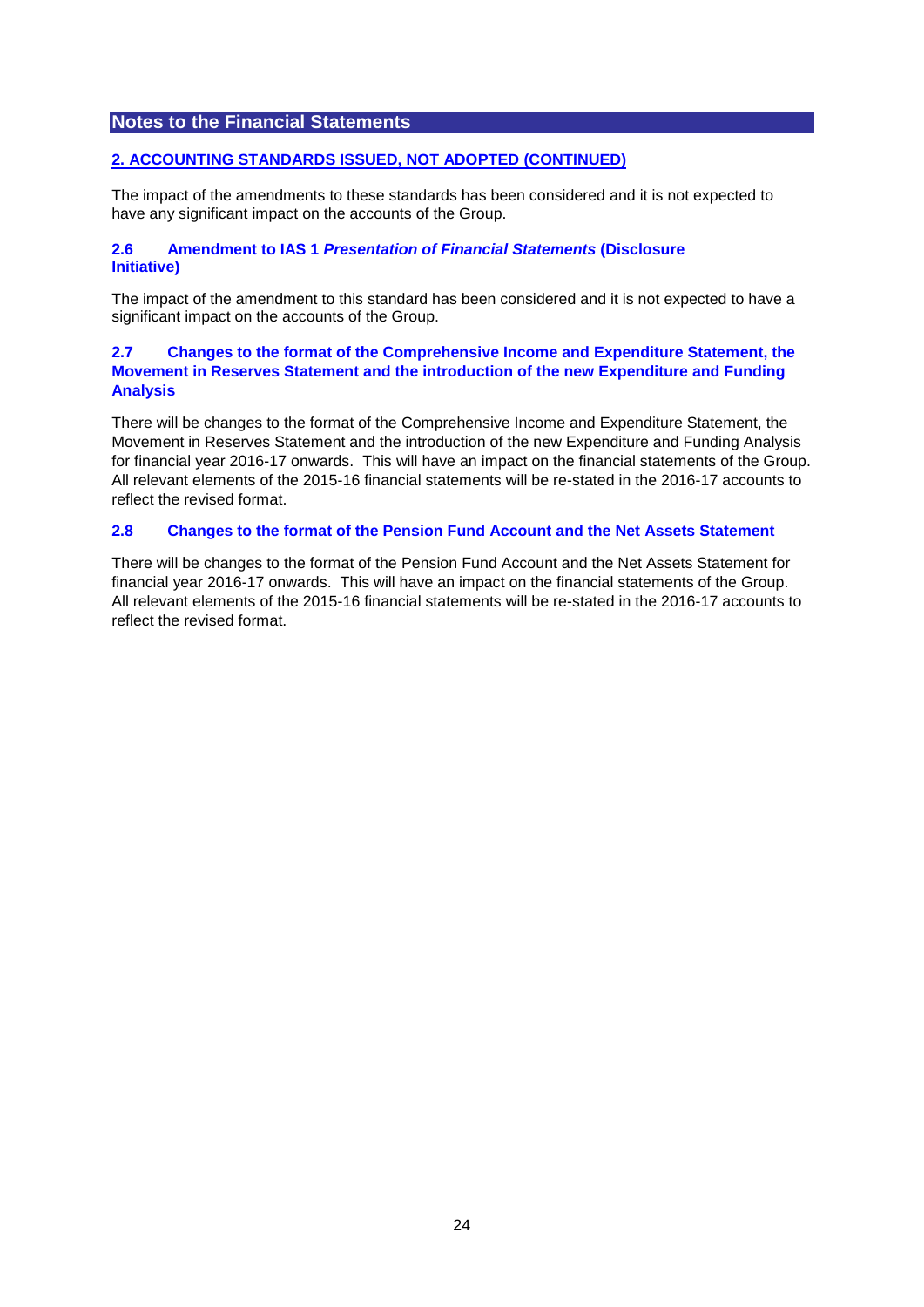## **3. CRITICAL JUDGEMENTS IN APPLYING ACCOUNTING POLICIES**

In applying the accounting policies set out in **note 1**, the CC has had to make certain judgements about complex transactions or those involving uncertainty about future events.

The critical judgements made in the Statement of Accounts are:

### **Collaborations**

The CC and PCC are involved in a widening range of ways of working to provide policing services and it has therefore been necessary to consider carefully the accounting implications of collaboration covering all circumstance where the Group is working co-operatively with other policing bodies and chief constables.

The PCC has carefully considered all collaborative activity. The judgements and accounting treatment of collaborative activity can be found in **note 18** Joint Arrangements.

| <b>Comprehensive</b><br>Income and<br><b>Expenditure</b><br><b>Statement (CIES)</b> | <b>Recognised in</b><br><b>PCC CIES</b>                 | Recognised in<br><b>CC CIES</b>        | <b>Judgement</b>                                                                                                                                                                                                                                                                                                                                                                                                                                                                                                                                                                                                                                                                       |
|-------------------------------------------------------------------------------------|---------------------------------------------------------|----------------------------------------|----------------------------------------------------------------------------------------------------------------------------------------------------------------------------------------------------------------------------------------------------------------------------------------------------------------------------------------------------------------------------------------------------------------------------------------------------------------------------------------------------------------------------------------------------------------------------------------------------------------------------------------------------------------------------------------|
| Income                                                                              | <b>YES</b>                                              | NO.                                    | The Financial Management Code of Practice (FMCP) for the Police<br>Service, issued by the Secretary of State, makes it clear that the<br>PCC is the recipient of funding relating to policing and crime<br>reduction, including government grants and precepts and other<br>sources of income. This is supported in the PCC's Scheme of<br>Corporate Governance which states that 'all funding to the Chief<br>Constable must come via the Commissioner'. Therefore the PCC<br>recognises all income receivable in its single entity financial<br>statements and in turn provides funding to the CC to undertake day-to-<br>day policing and crime reduction services during the year. |
| Expenditure -<br>employee costs of<br>police officers                               | <b>NO</b>                                               | <b>YES</b>                             | In recognising employee costs the PCC has considered the<br>requirements of IAS 19. This does not use control of risks and<br>rewards in determining recognition but rather considers which body is<br>responsible for incurring employee expenditure. In making this<br>judgement however, the underlying substance of who the employment<br>is incurred for has been considered and not just the legal form.<br>Police officers are employees of the Crown and they represent the<br>most significant cost of operational policing which the CC is solely<br>responsible for. The full IAS 19 costs of police officers are therefore<br>reflected in the CC's financial statements   |
| Expenditure -<br>employee costs of<br>civilian staff                                | YES (for staff in<br>Office of PCC)                     | YES (for all<br>other staff)           | The majority of police civilian staff are employed by the CC. These<br>staff are considered to be employed to support the operational<br>policing role of the CC and this expenditure is recorded in the CC's<br>financial statements. The employee costs reported in the financial<br>statements of the PCC relate to staff employed in the Office of the<br>PCC who support the strategic role of the PCC.                                                                                                                                                                                                                                                                           |
| <b>Other Direct</b><br><b>Expenditure</b>                                           | YES (for costs<br>relating to the<br>Office of the PCC) | YES (for all<br>other direct<br>costs) | The majority of other direct expenditure is employee driven (e.g. rent,<br>rates, building maintenance, power, light, heat, telephones, transport<br>etc). The costs are recognised in the financial statements of the<br>entity which recognises the employee's costs.                                                                                                                                                                                                                                                                                                                                                                                                                |
| Interest<br>payable/receivable                                                      | <b>YES</b>                                              | NO.                                    | The PCC holds all cash balances, loans and investments. The CC<br>does not hold a bank account and no cash transactions take place<br>between the two bodies.                                                                                                                                                                                                                                                                                                                                                                                                                                                                                                                          |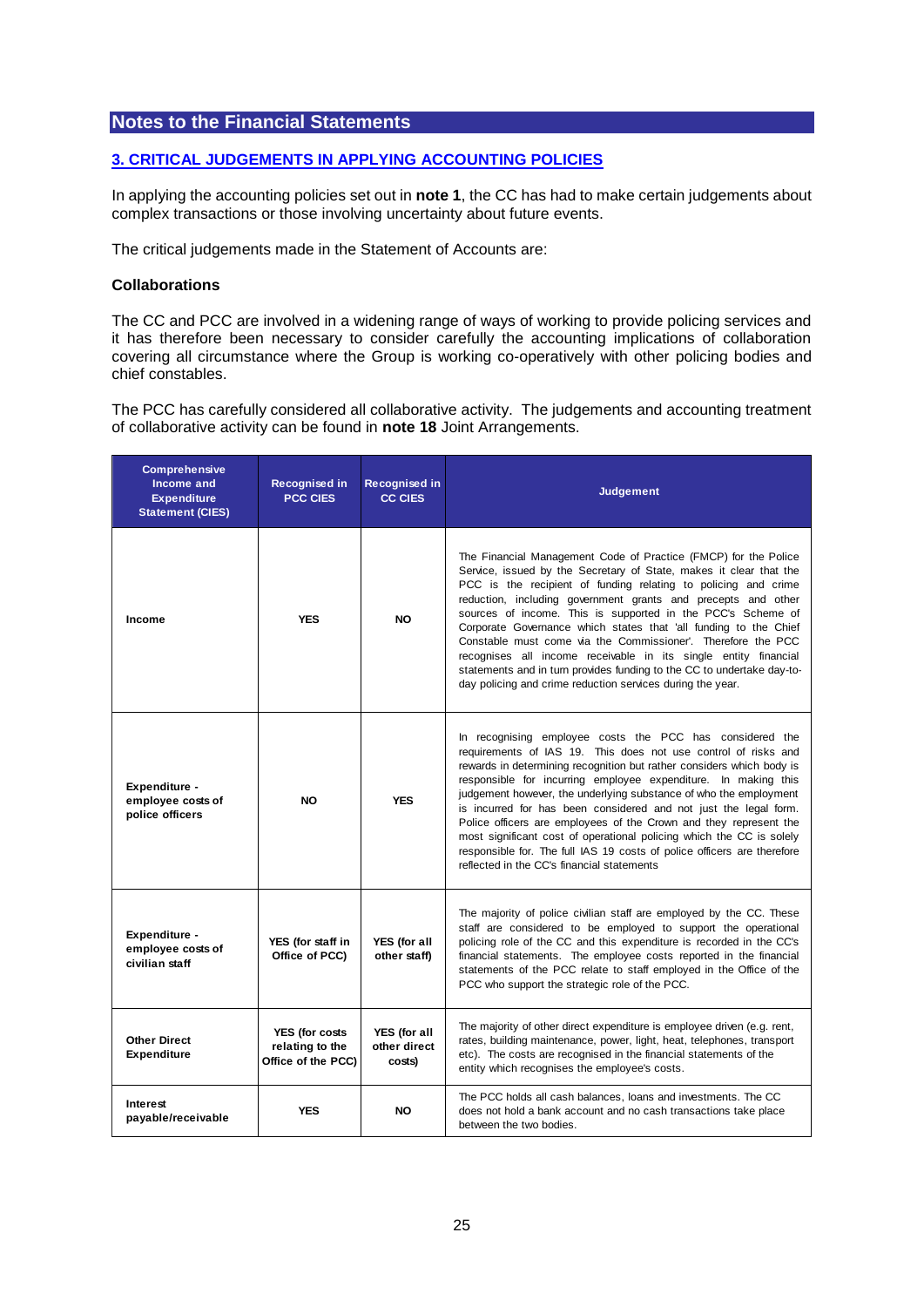## **3. CRITICAL JUDGEMENTS IN APPLYING ACCOUNTING POLICIES (CONTINUED)**

| <b>Balance Sheet</b>                                                              | Recognised in<br><b>PCC Balance</b><br><b>Sheet</b> | Recognised in<br><b>CC Balance</b><br><b>Sheet</b> | <b>Judgement</b>                                                                                                                                                                                                                                                                                                                                                                                                                                                                                                                                                                                                                                                                                                                                                                                        |
|-----------------------------------------------------------------------------------|-----------------------------------------------------|----------------------------------------------------|---------------------------------------------------------------------------------------------------------------------------------------------------------------------------------------------------------------------------------------------------------------------------------------------------------------------------------------------------------------------------------------------------------------------------------------------------------------------------------------------------------------------------------------------------------------------------------------------------------------------------------------------------------------------------------------------------------------------------------------------------------------------------------------------------------|
| <b>Property Plant and</b><br><b>Equipment (including</b><br>assets held for sale) | <b>YES</b>                                          | <b>NO</b>                                          | The PCC has legal title to long term assets, the power to determine<br>whether the assets are sold and receives all the sales proceeds. The<br>PCC controls the services provided through the long term assets,<br>who they are provided to and controls the residual value at the end of<br>the contractual arrangement. It is therefore considered that the PCC<br>will receive the future benefits from the assets. The PCC charges the<br>CC a fair value for the assets which reflects depreciation and<br>impairment/revaluation losses chargeable to the CIES.                                                                                                                                                                                                                                   |
| <b>Current Assets</b>                                                             | <b>YES</b>                                          | YES <sup>*</sup>                                   | The majority of current assets are recognised on the PCC's balance<br>sheet. Inventories are recognised on the PCC's Balance Sheet as the<br>PCC controls the services provided through the assets. The majority<br>of debtors are recognised on the PCC's balance sheet as the PCC is<br>the recipient of all funding and is therefore considered to receive the<br>future benefits. Cash and cash equivalents and short-term<br>investments are recognised on the PCC's balance sheet as the PCC<br>is in receipt of all income and funding and makes all payments. The<br>CC does not hold a bank account and no cash transactions take<br>place between the two bodies.                                                                                                                             |
| <b>Current Liabilities</b>                                                        | <b>YES</b>                                          | YES*                                               | The majority of the current liabilities are recognised on the PCC's<br>balance sheet. The PCC has the responsibility for managing financial<br>relationships with third parties and has legal responsibility for<br>discharging the contractual terms and conditions of suppliers. The<br>deferred liabilities relate to inherited debt which is a liability of the<br>PCC. Provisions relating to insurance risks are recognised in full on<br>the PCC's balance sheet. Whilst the PCC and the CC are jointly<br>responsible for approving risk management and strategy, the PCC is<br>ultimately responsible for financial liabilities affecting the Police Fund.<br>Provisions relating to officers and staff under the direction and control<br>of the CC are recognised on the CC's balance sheet. |
| Long-term liabilities                                                             | <b>YES</b>                                          | YES*                                               | The PCC and CC each recognise pension liabilities relating to staff<br>under their direction and control. The treatment of other long term<br>liabilities and provisions is consistent with the treatment of current<br>liabilities outlined above.                                                                                                                                                                                                                                                                                                                                                                                                                                                                                                                                                     |
| <b>Usable Reserves</b>                                                            | <b>YES</b>                                          | <b>NO</b>                                          | The PCC has the responsibility of deciding upon the level of general<br>balances and earmarked reserves. The CC must present a business<br>case to the PCC for one-off expenditure items to be funded from<br>earmarked reserves and/or general balances.                                                                                                                                                                                                                                                                                                                                                                                                                                                                                                                                               |
| Unusable Reserves                                                                 | <b>YES</b>                                          | YES*                                               | The PCC and CC each recognise the pensions reserve and<br>accumulated absences account balances relating to staff under their<br>direction and control. The remaining unusable reserves are held in<br>relation to property, plant and equipment and are therefore recorded<br>on the balance sheet of the PCC.                                                                                                                                                                                                                                                                                                                                                                                                                                                                                         |

\* Balances reported on the CC's balance sheet relate to assets/liabilities/reserves arising from officers/staff under the direction and control of the CC.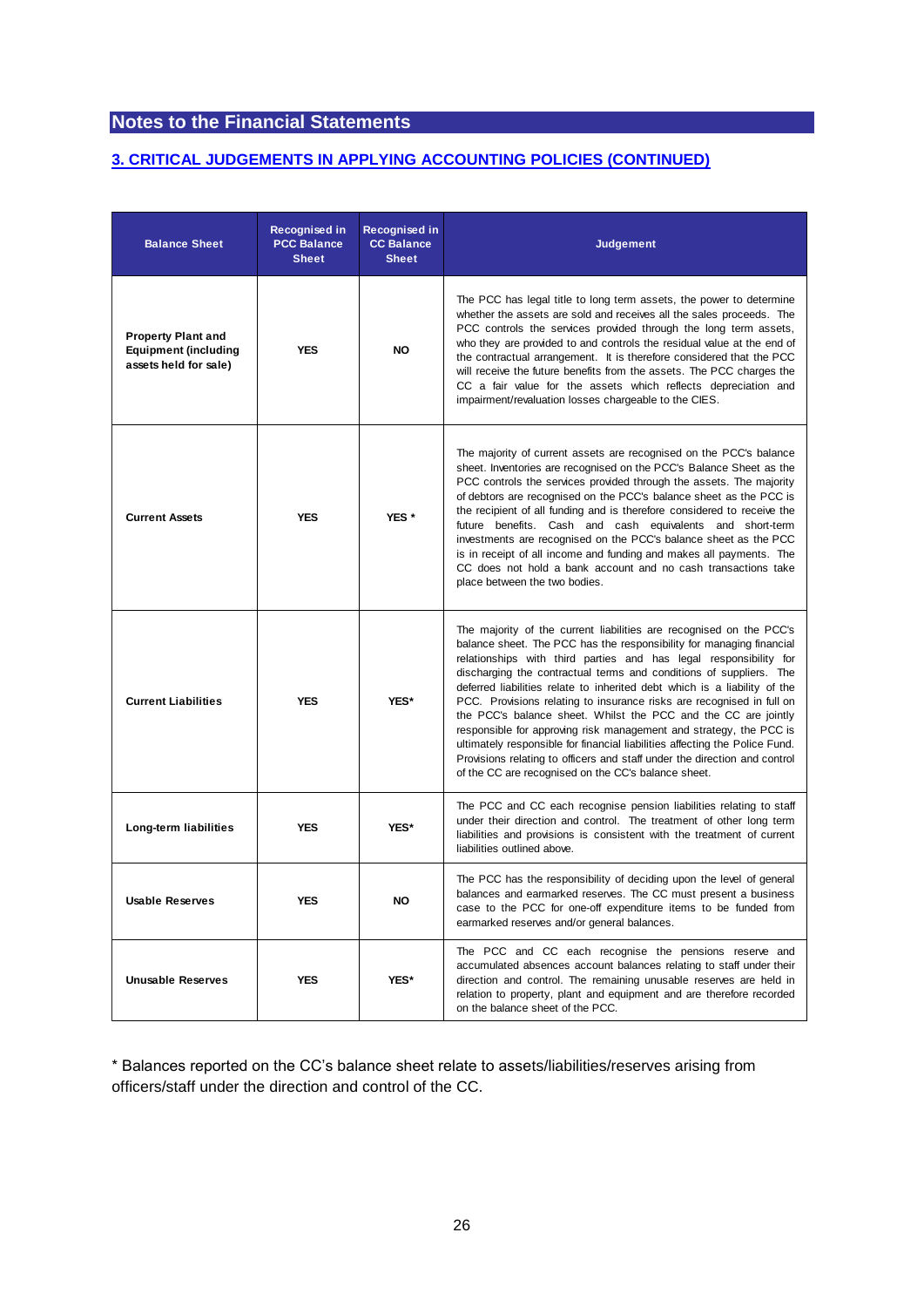### **4. ASSUMPTIONS MADE ABOUT THE FUTURE AND OTHER MAJOR SOURCES OF ESTIMATION UNCERTAINTY**

The Statement of Accounts contains estimated figures that are based upon assumptions made by the CC about the future or that are otherwise uncertain. Estimations are made taking into account historical experience, current trends and other relevant factors. However, because balances cannot be determined with certainty, actual results could be materially different from the assumptions and estimates.

The pension liability is recognised on the CC and Group Balance Sheet. Estimation of the net liability to pay pensions depends on a number of complex judgements relating to the discount rate used, the rate at which salaries are projected to increase, changes in retirement ages, mortality and expected returns on pension fund assets. The CC and the Group use an independent firm of actuaries to assess the Local Government Pension Scheme assets and liabilities and the Government Actuaries Department to assess the Police Scheme liabilities.

The pensions' liability and the reserve will vary significantly should any of the assumptions prove to be inaccurate. For instance, a 0.1% increase in the discount rate would decrease the pension liability by £87m or a one year increase in life expectancy would increase the pension liability by £94m. The effects on the net pensions liability of changes in individual assumptions are shown in **note 21.11.** The Group recognises the cost of retirement benefits in the cost of services when the benefits are eventually paid as pensions. However, the charge required to be made against the precept is based on the cash payable in the year, so the real cost of retirement benefits is reversed out in the Movement in Reserves Statement. Any revisions to the estimation of the net liability to pay pensions would not impact upon the Revenue Account of the Group.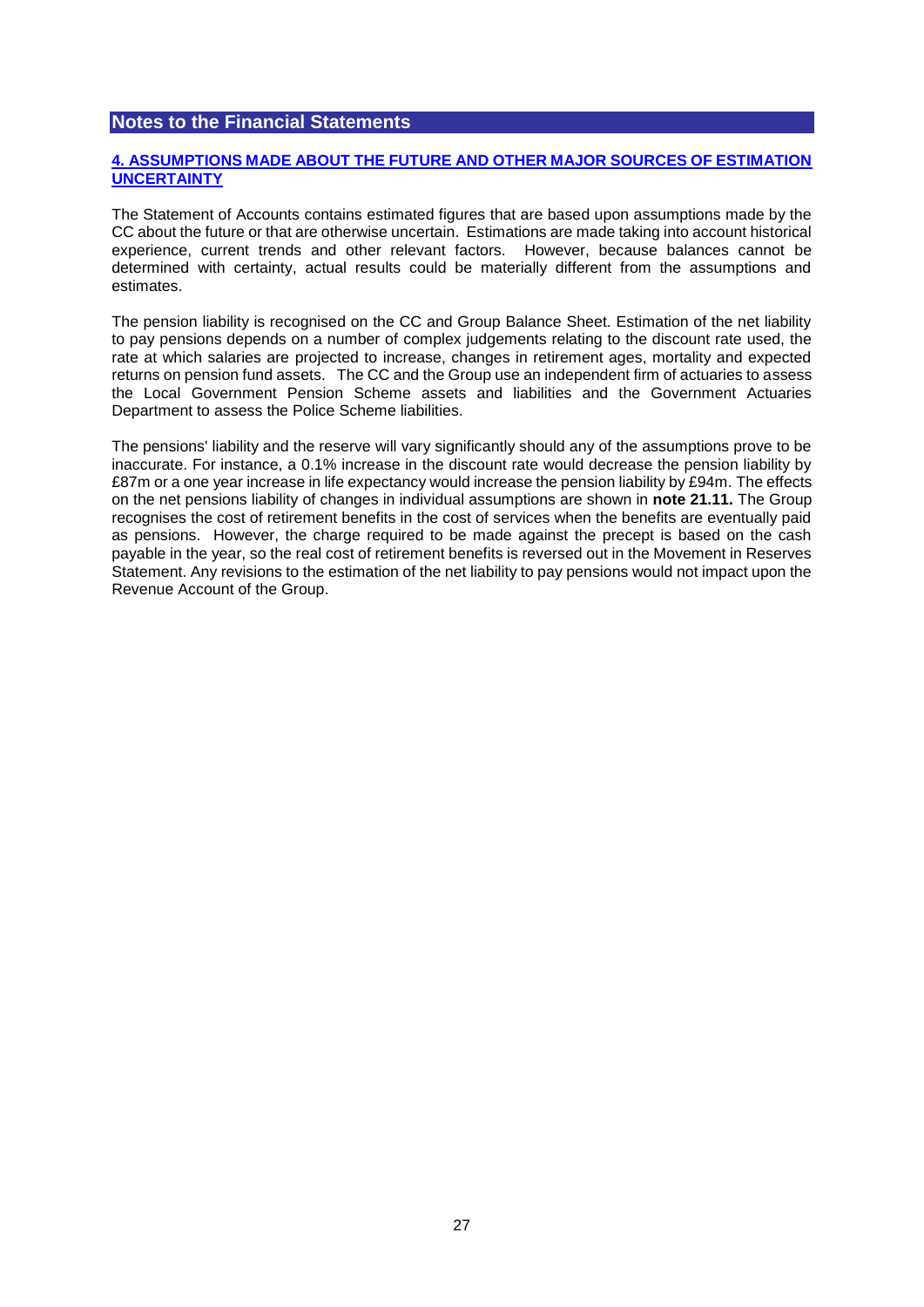## **5. EVENTS AFTER THE REPORTING PERIOD**

The Statement of Accounts was authorised for issue by Geoff Broadhead, Director of Resources to the Chief Constable of Merseyside Police on 27th September 2016.

Events taking place after this date are not reflected in the financial statements or notes.

Where events have taken place on or before 27<sup>th</sup> September 2016 which provide information about conditions existing at 31st March 2016, the figures in the financial statements have been adjusted in all material respects to reflect the impact of this information.

The Statement of Accounts is not adjusted for events that have taken place between 1<sup>st</sup> April 2016 and 27<sup>th</sup> September 2016 which are indicative of conditions that arose after the reporting period.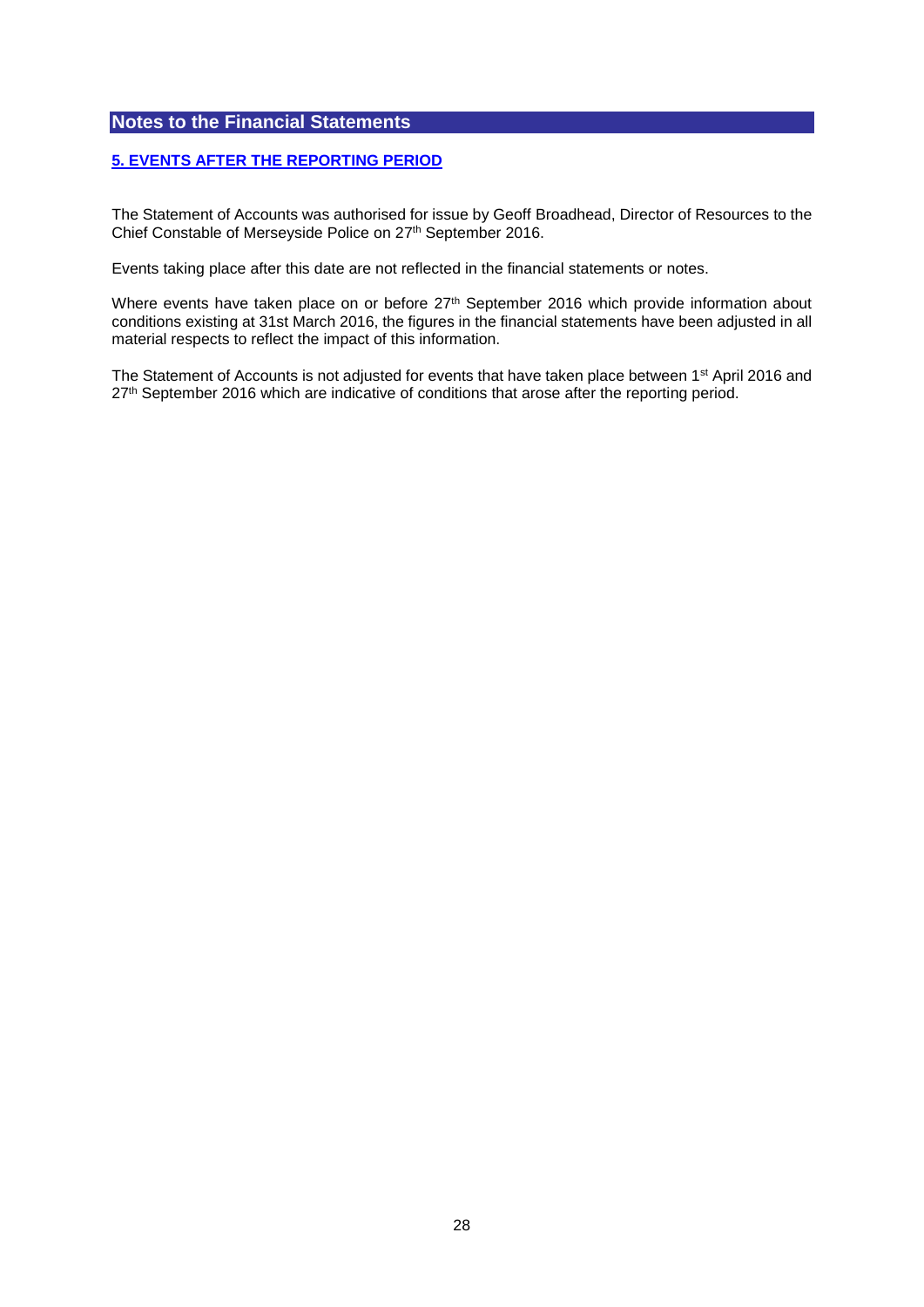## **6. ADJUSTMENTS BETWEEN ACCOUNTING BASIS AND FUNDING BASIS UNDER REGULATIONS**

This note details the adjustments that are made to the total comprehensive income and expenditure recognised by the CC in the year in accordance with proper accounting practice to arrive at the resources that are specified by statutory provisions as being available to the CC to meet future capital and revenue expenditure. The following sets out a description of the reserves that the adjustments are made against.

### **6.1 General Fund Balance**

The CC does not hold any General Fund Balances.

### **6.2 The Pensions Reserve**

The Pensions Reserve absorbs the timing differences arising from the different arrangements for accounting for post employment benefits and for funding benefits in accordance with statutory provisions. Statutory provisions require the police fund to be charged with the amount payable to pension funds in the year, not the amount calculated according to the relevant standards. This adjustment means that the accounting entries do not impact on the requirement to raise council tax. In the Movement in Reserves Statement therefore there are appropriations to and from an unusable pensions reserve to remove the notional debits and credits for retirement benefits and replaces them with debits for the cash paid to the pension fund and pensioners and any such amounts payable but unpaid at the year-end.

The negative balance that arises on the pension reserve therefore measures the beneficial impact to the police fund of being required to account for retirement benefits on the basis of cash flows rather than as benefits are earned by employees. The negative balance also shows the substantial shortfall in the benefits earned by past and current employees and the resources set aside to meet them, and represents the Net Defined Benefit Obligation to the CC. The statutory arrangements will ensure that funding will have been set aside by the time the benefits come to be paid (see pensions notes for details).

| 2014/15     |                                                                                                                                                                                             | 2015/16          |
|-------------|---------------------------------------------------------------------------------------------------------------------------------------------------------------------------------------------|------------------|
| £000        |                                                                                                                                                                                             | £000             |
| (3,797,611) | <b>Balance as at 1 April</b>                                                                                                                                                                | (4,385,334)      |
| (396, 348)  | Remeasurements of the net defined benefit liability                                                                                                                                         | 621,025          |
| (248, 210)  | Reversal of items relating to retirement benefits<br>debited or credited to the Surplus or Deficit on the<br>Provision of Services in the Comprehensive income<br>and Expenditure Statement | <u>(224,051)</u> |
| (1,069)     | Transfer of pension liabilities from PCC                                                                                                                                                    |                  |
| 57,904      | Employer's pension contributions and direct<br>payments to pensioners payable in the year                                                                                                   | 70,675           |
| (4,385,334) | <b>Balance at 31st March</b>                                                                                                                                                                | (3,917,685)      |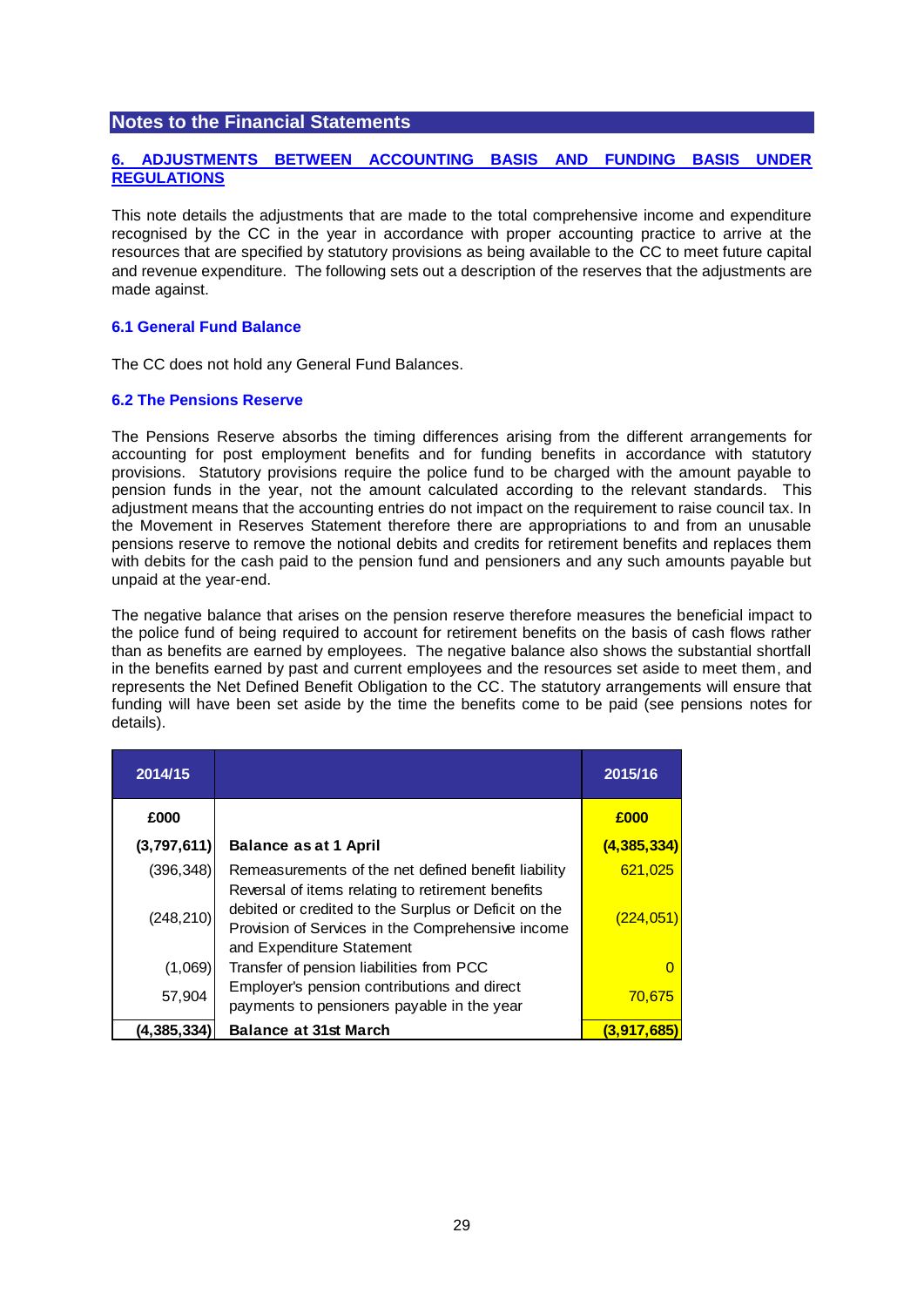### **6.3 The Accumulated Absences Account**

The Accumulated Absences Account absorbs the differences that would otherwise arise on the General Fund Balance for accruing for compensated absences earned but not taken in the year (e.g. annual leave entitlement carried forward at 31st March 2016). Statutory arrangements require that the impact on the General Fund Balance is neutralised and this charge is reversed out through an unusable reserve in the Movement in Reserves Statement so that accounting entries would not impact on the requirement to raise council tax.

| 2014/15  |                                                                                                                                                                                                                                               | 2015/16        |
|----------|-----------------------------------------------------------------------------------------------------------------------------------------------------------------------------------------------------------------------------------------------|----------------|
| £000     |                                                                                                                                                                                                                                               | £000           |
| (5, 421) | <b>Balance as at 1 April</b>                                                                                                                                                                                                                  | (5, 109)       |
| 5,421    | Settlement or cancellation of accrual made at the<br>end of the preceeding year                                                                                                                                                               | 5,109          |
| 0        |                                                                                                                                                                                                                                               |                |
| (5, 109) | Amount by which staff and officer remuneration<br>charged to the Comprehensive Income and<br>Expenditure Statement on an accruals basis is<br>different from remuneration chargeable in the year in<br>accordance with statutory requirements | <u>(4,946)</u> |
| (5,109)  | <b>Balance at 31st March</b>                                                                                                                                                                                                                  | 4.946          |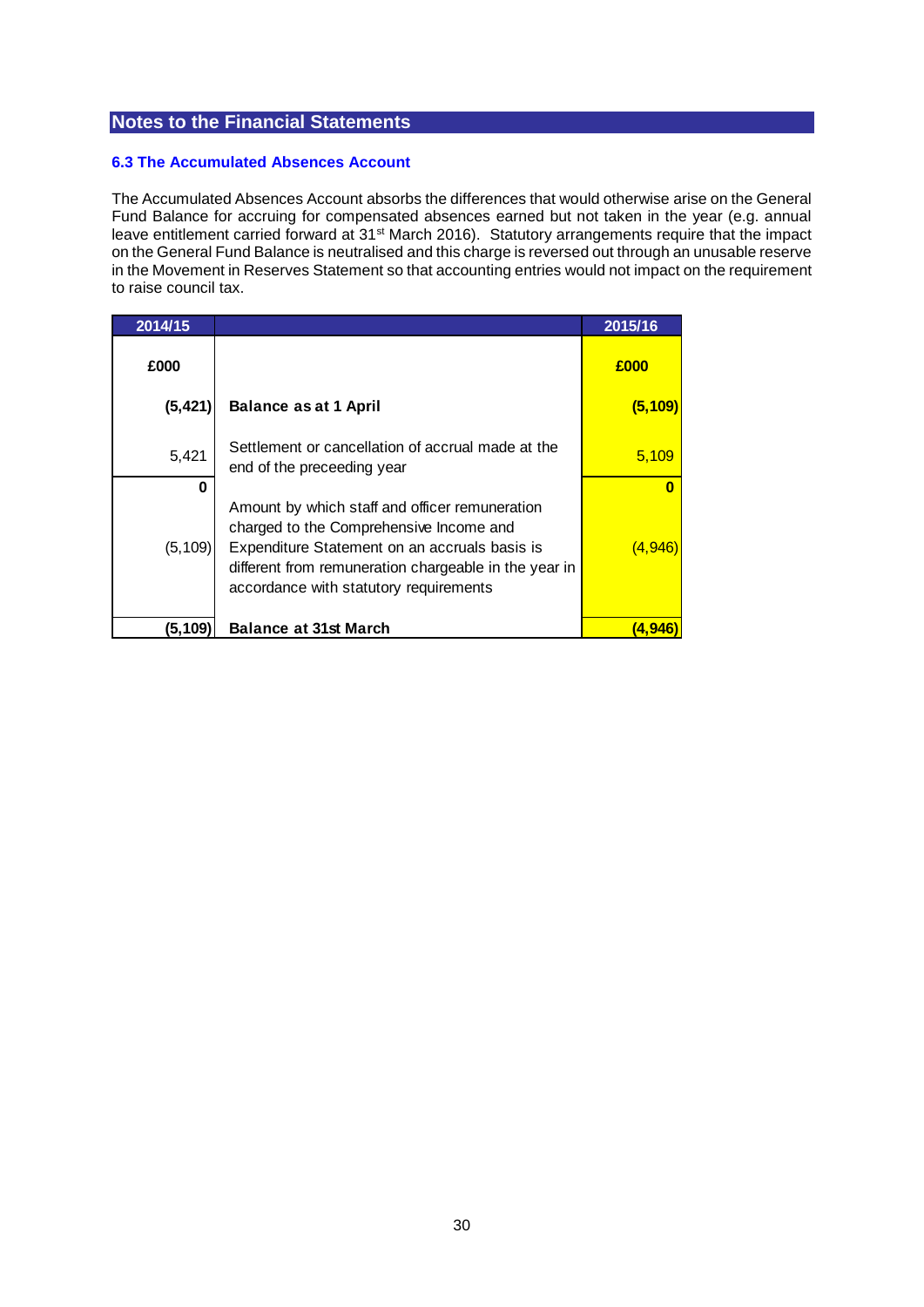## **7. OTHER OPERATING INCOME AND EXPENDITURE**

| 2014/15 |                                              | 2015/16  |
|---------|----------------------------------------------|----------|
| £000    |                                              | £000     |
| 261     | Administrative expenses                      | 269      |
| 62,448  | Amounts payable to pension fund              | 82,865   |
| 0       | GAD v Milne payment transferred through MIRS | (12,660) |
| 62,709  |                                              | 70.474   |

## **8. FINANCING AND INVESTMENT INCOME AND EXPENDITURE**

| 2014/15 |                            | 2015/16        |
|---------|----------------------------|----------------|
| £000    |                            | £000           |
| 166,265 | Net pensions interest cost | <u>143.916</u> |
| 166,265 |                            | <u>143.916</u> |

## **9. FINANCIAL INSTRUMENTS**

### **9.1 Categories of Financial Instruments**

The definition of a financial instrument is 'any contract that gives rise to a financial asset of one entity and a financial liability, or equity instrument of another entity'. The term 'financial instrument' covers both financial assets and liabilities. The definition is broad and covers instruments used in treasury management including the borrowing and lending of money and making of investments. However it also extends to include such items as trade receivables (debtors) and trade payables (creditors). The following categories of financial instruments are carried in the Balance Sheets of the PCC and the Group:-

| cc         |                                         | cc             |
|------------|-----------------------------------------|----------------|
| 31st March |                                         | 31st March     |
| 2015       |                                         | 2016           |
| £000       |                                         | £000           |
|            |                                         |                |
|            | <b>Debtors</b>                          |                |
| 81         | Loans and Receivables                   | 71             |
| 81         | <b>Total Debtors</b>                    | 71             |
|            |                                         |                |
|            | <b>Creditors</b>                        |                |
| (4,780)    | Financial liabilities at amortised cost | (5,019)        |
| (4,780)    | <b>Total Creditors</b>                  | <u>(5,019)</u> |

Prepayments are also excluded because they are contractual rights to receive goods or services rather than to receive cash or another financial asset.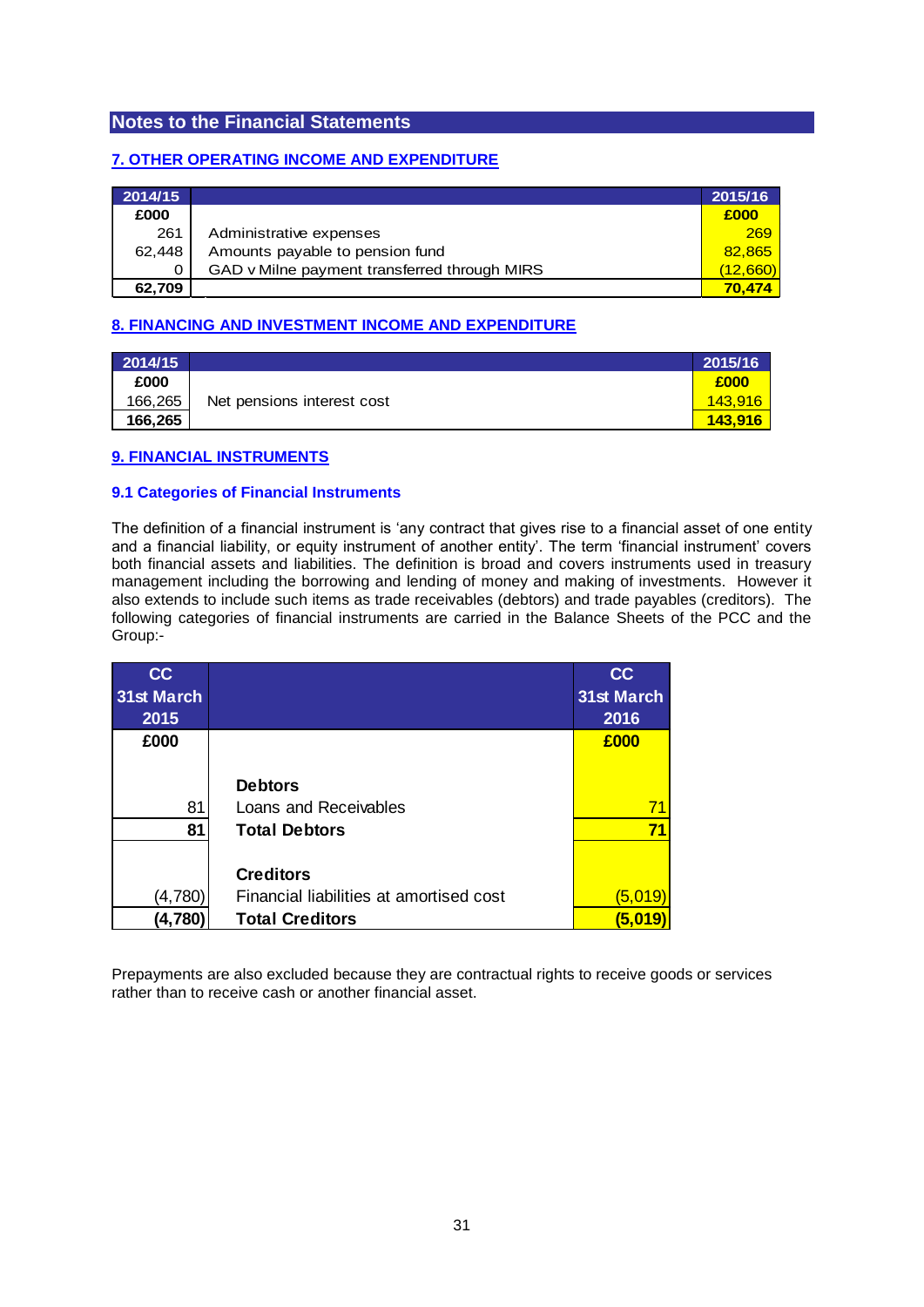#### **9.2 Financial Instruments Gains and Losses**

The Comprehensive Income and Expenditure Statements of the Chief Constable recognise no gains and losses in relation to financial instrument.

### **9.3 Fair Value of Assets and Liabilities carried at Amortised Cost**

Financial liabilities and financial assets represented by loans and receivables are included in the Balance Sheets at amortised cost. For borrowings this means that the amount presented in the Balance Sheet is the outstanding principal repayment and the interest charged to the Comprehensive Income and Expenditure Statement is the amount payable in the year.

Their fair value can be assessed by calculating the present value of the cash flows that will take place over the remaining term of the instruments under the following assumptions:-

- No early repayment or impairment is recognised;
- Where an instrument will mature in the next 12 months, the Balance Sheet carrying amount is assumed to approximate fair value; and
- The fair value of trade receivables and payables are assumed to be the invoiced or billed amount.

The carrying value of current financial assets and liabilities is deemed to be a reasonable approximation of fair value because of the relatively short period to maturity. The balances are shown in **9.1**.

### **9.4 Financial Instruments – Nature and Extent of Risks Arising**

#### **Credit Risk**

Due to the nature of the Chief Constables Financial Instruments there is no credit risk.

#### **Liquidity Risk**

Due to the nature of the Chief Constables Financial Instruments there is no liquidity risk.

#### **Market Risk**

Due to the nature of the Chief Constables Financial Instruments there is no market risk.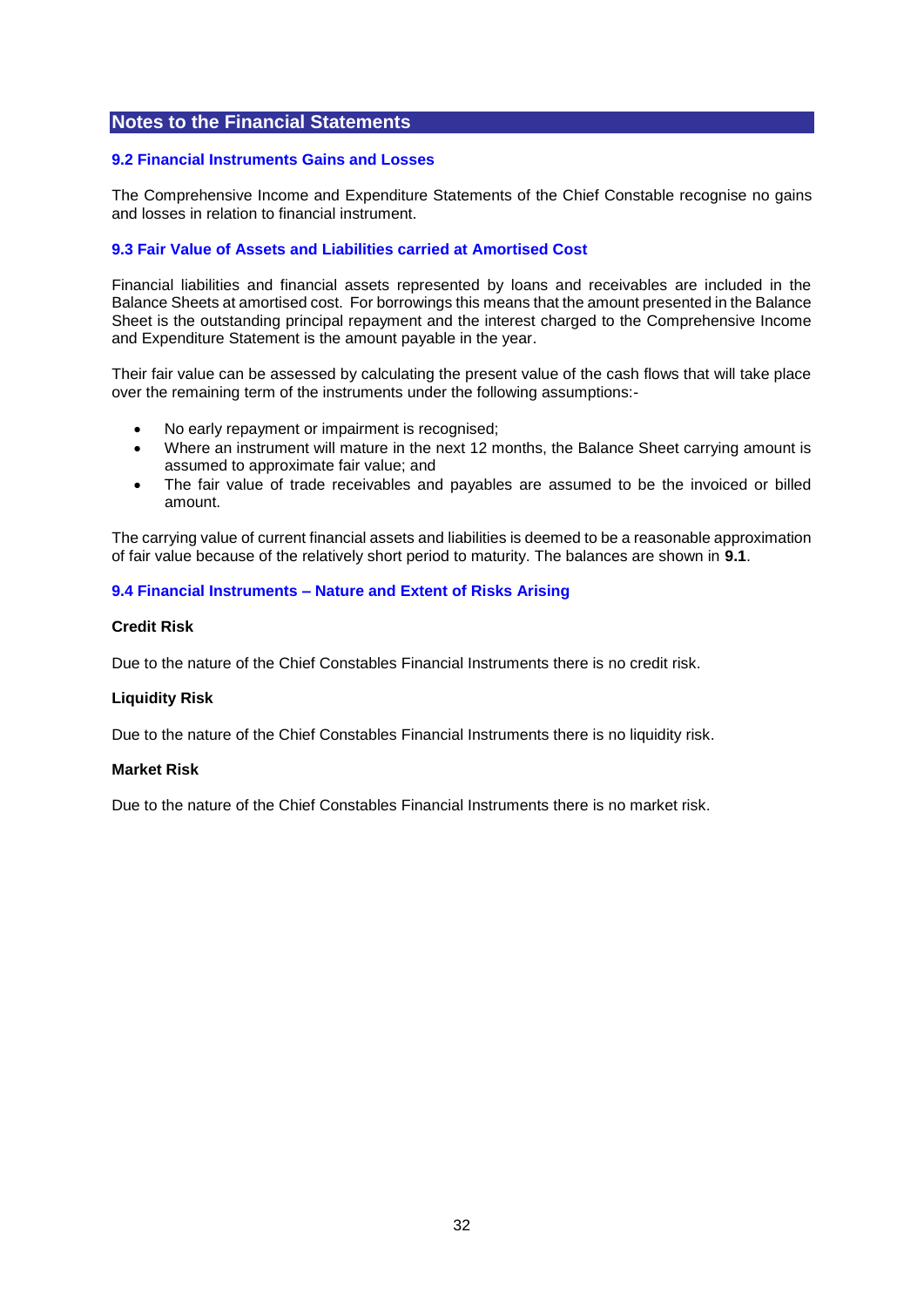## **10. DEBTORS**

| 31st March<br>2015 |                                 | 31st March<br>2016 |
|--------------------|---------------------------------|--------------------|
| £000               |                                 | £000               |
| 80                 | Short term accumulated absences | 70                 |
| 9,564              | Intra-group account             | 10.140             |
| 9,644              | Total                           | 10,210             |

## **11. CREDITORS**

| 31st March |                                       | 31st March |
|------------|---------------------------------------|------------|
| 2015       |                                       | 2016       |
| £000       |                                       | £000       |
| (4,271)    | Bodies external to general government | (5, 553)   |
| (4,885)    | HM Revenue and Customs                | (4, 587)   |
| (5, 189)   | Short term accumulated absences       | (5,016)    |
| (14, 345)  | Total                                 | (15, 156)  |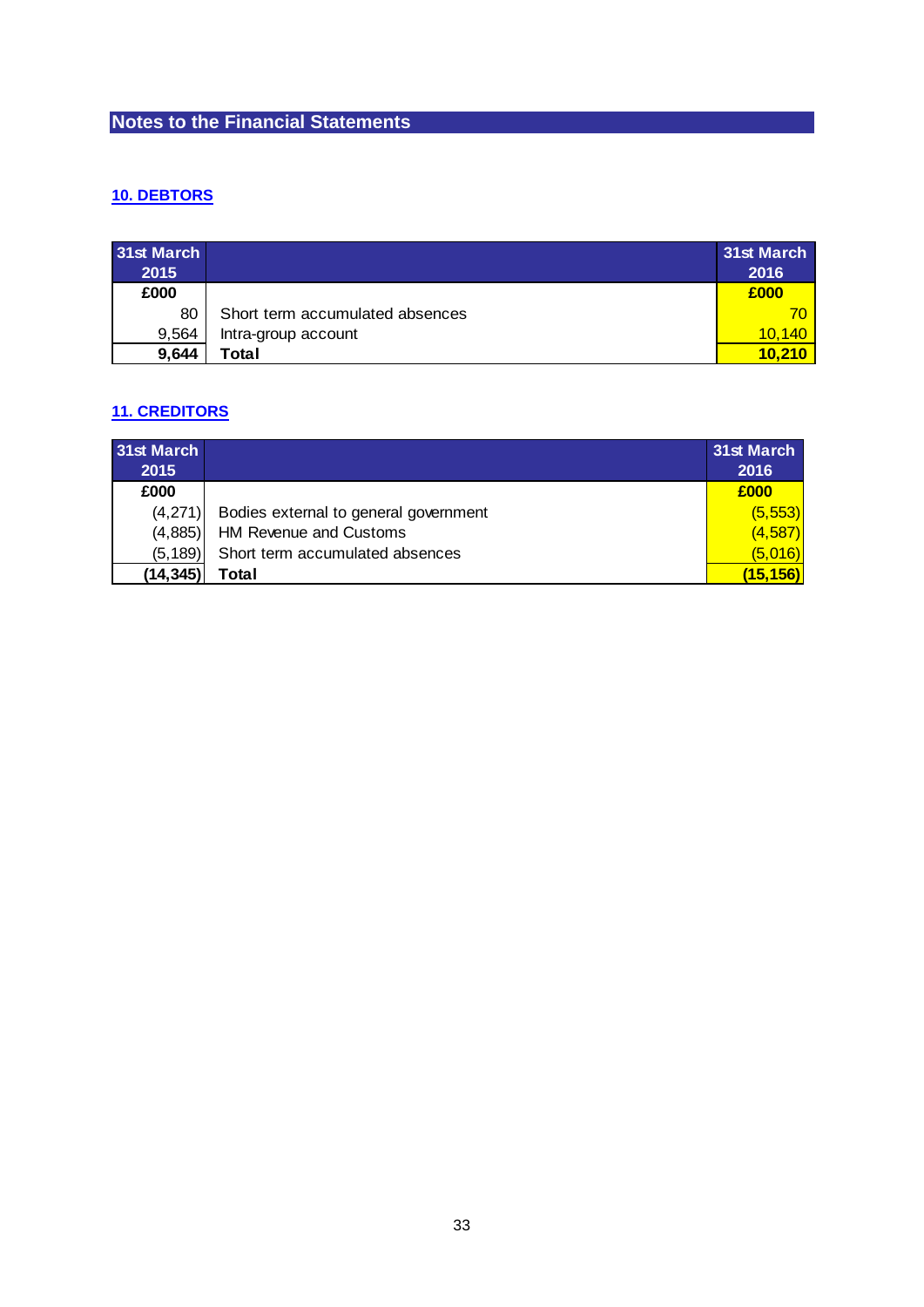## **12. PCC FUNDING FOR FINANCIAL RESOURCES CONSUMED**

The Comprehensive Income and Expenditure Statement (**CIES**) summarises the resources that have been generated and consumed in providing policing and crime reduction services during the year. It includes all day to day expenses and related income on an accruals basis, as well as transactions measuring the value of property, plant and equipment assets actually consumed and the real projected value of retirement benefits earned by employees in the year.

The PCC provides funding to the CC for financial resources consumed. The funding provided covers the day-to-day expenses on an accruals basis as well as charges for operational assets consumed in the year. These transactions are reflected in the intra-group accounts of both entities.

The funding does not take account of:

- pension (IAS 19) charges/credits or;
- compensated absences charges/credits

These transactions, recorded in the Comprehensive Income and Expenditure Statement, are reversed in the Movement in Reserves Statement and charged/credited to the Pensions Reserve and Accumulated Absences Account in the Balance Sheet.

As the PCC funding does not take account of these charges or credits, the Comprehensive Income and Expenditure Statement has a surplus of £467.812m (2014/15: £587.411m deficit).

| 2014/15   |         |                                                           | 2015/16    |                  |
|-----------|---------|-----------------------------------------------------------|------------|------------------|
| £000      | £000    |                                                           | £000       | £000             |
|           | 992,336 | <b>CIES Total Gross Expenditure</b>                       |            | (51, 236)        |
|           |         | $(404, 925)$ PCC funding                                  |            | (416, 576)       |
|           | 587,411 | <b>CIES Total Comprehensive Income and Expenditure</b>    |            | (467, 812)       |
|           |         | Pension (IAS 19) charges                                  |            |                  |
| (57, 904) |         | Employers pensions contributions paid in year             | (70, 675)  |                  |
| 76,872    |         | Current service cost                                      | 74,654     |                  |
| 4,500     |         | Past service cost                                         | 4,090      |                  |
| 261       |         | Administrative expenses                                   | 269        |                  |
| 312       |         | Loss on curtailments                                      | 1,122      |                  |
| 396,348   |         | IAS 19 remeasurements                                     | (621, 025) |                  |
| 1,069     |         | Transfer of pension liability                             |            |                  |
| 166,265   |         | Pensions interest cost and expected return on plan assets | 143,916    |                  |
|           | 587,723 |                                                           |            | (467, 649)       |
|           |         | Compensated absences charges/(credits)                    |            |                  |
| 17        |         | Decrease in creditor for short term accumulated absences  | (172)      |                  |
| (329)     |         | Decrease in debtor for short term accumulated absences    | 9          |                  |
|           | (312)   |                                                           |            | (163)            |
|           | 587,411 | <b>CIES Total Comprehensive Income and Expenditure</b>    |            | <u>(467,812)</u> |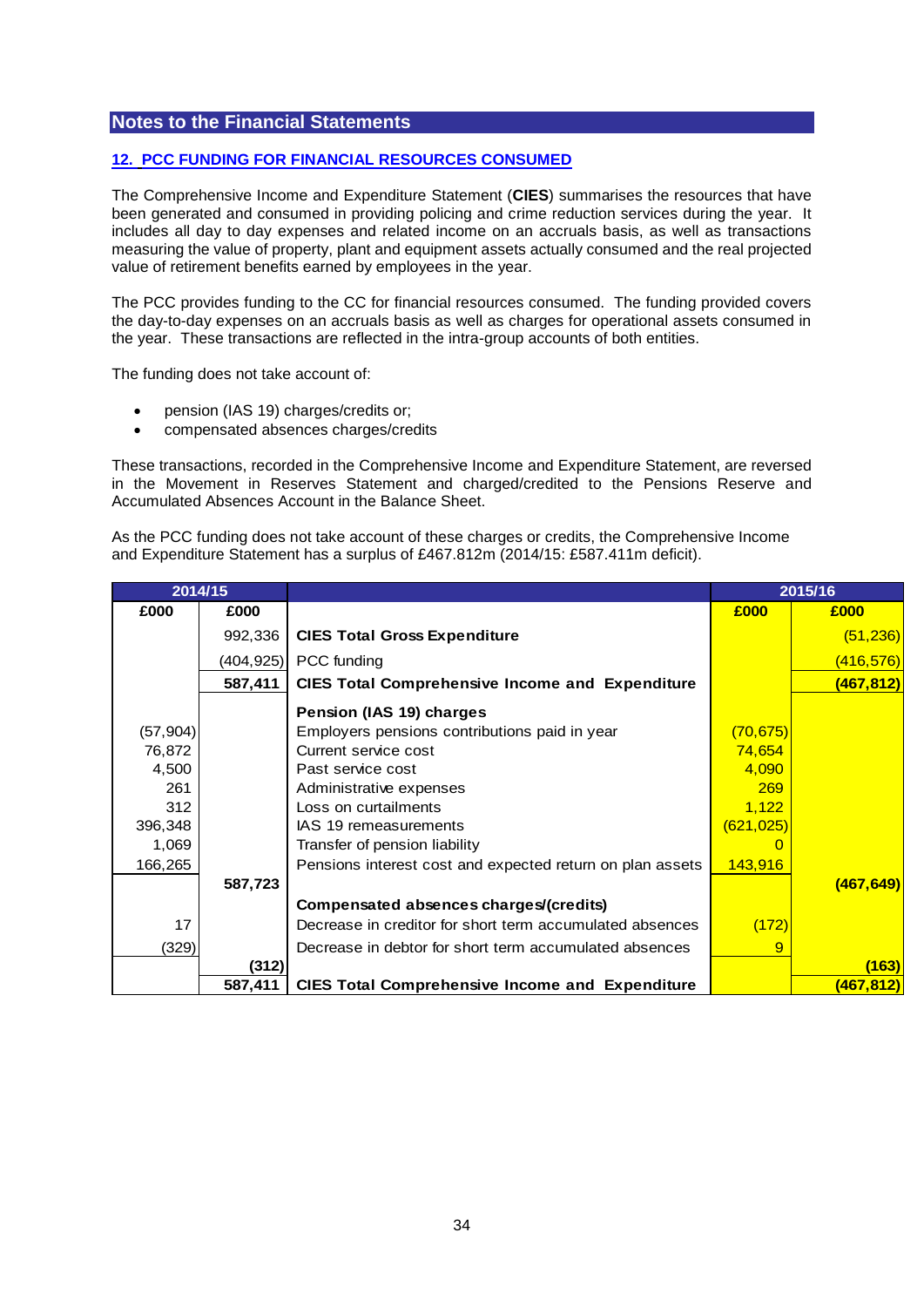## **13. AMOUNTS REPORTED FOR RESOURCE ALLOCATION DECISIONS**

The analysis of income and expenditure by service on the face of the CC Comprehensive Income and Expenditure Statement is that specified by the Service Reporting Code of Practice (SeRCOP). However, decisions about resource allocation are taken by the CC on the basis of net expenditure reports analysed across Financially Accountable Units (FAUs).

These reports are prepared on a different basis from the accounting policies used in the financial statements. In particular, the cost of retirement benefits is based on cash flows (payment of employer's pension contributions and retirement benefits payable direct to pensioners) rather than the current service cost of benefits accrued in the year.

A reconciliation between the FAU net expenditure report and the net cost of services in the Comprehensive Income and Expenditure Statement is detailed in **note 13.1** below.

### **13.1 Reconciliation of FAU Net Expenditure to Cost of Services in the Comprehensive Income and Expenditure Statement**

This reconciliation shows how the figures in the analysis of FAU Income and Expenditure relate to the amounts included in the Comprehensive Income and Expenditure Statement.

| 2014/15        |                                                       | <b>Note</b> | 2015/16        |
|----------------|-------------------------------------------------------|-------------|----------------|
| Restated*      |                                                       |             |                |
| £000           |                                                       |             | £000           |
|                | 343,138 Net Expenditure in the FAU Analysis           |             | 340,681        |
|                | (385,689) Amounts not reported in FAU net expenditure |             | (329, 611)     |
|                | Amounts reported below net cost of services in the    |             |                |
| $\overline{0}$ | Comprehensive Income and Expenditure Statement        |             |                |
|                | Amounts not reported in the Comprehensive Income and  |             |                |
|                | 4,640 Expenditure Statement                           |             | <u>(72,247</u> |
|                | Cost of Services in Comprehensive Income and          |             |                |
|                | (37,911) Expenditure Statement                        |             | 61,177)        |

\*The comparative figures for Cost of Services Gross Expenditure and Gross Income have been restated from the 2014/15 Statement of Accounts. See **Note 20** for details of the restatement. The restatement has no impact on the Net Total Comprehensive Income and Expenditure or the General Fund Balance.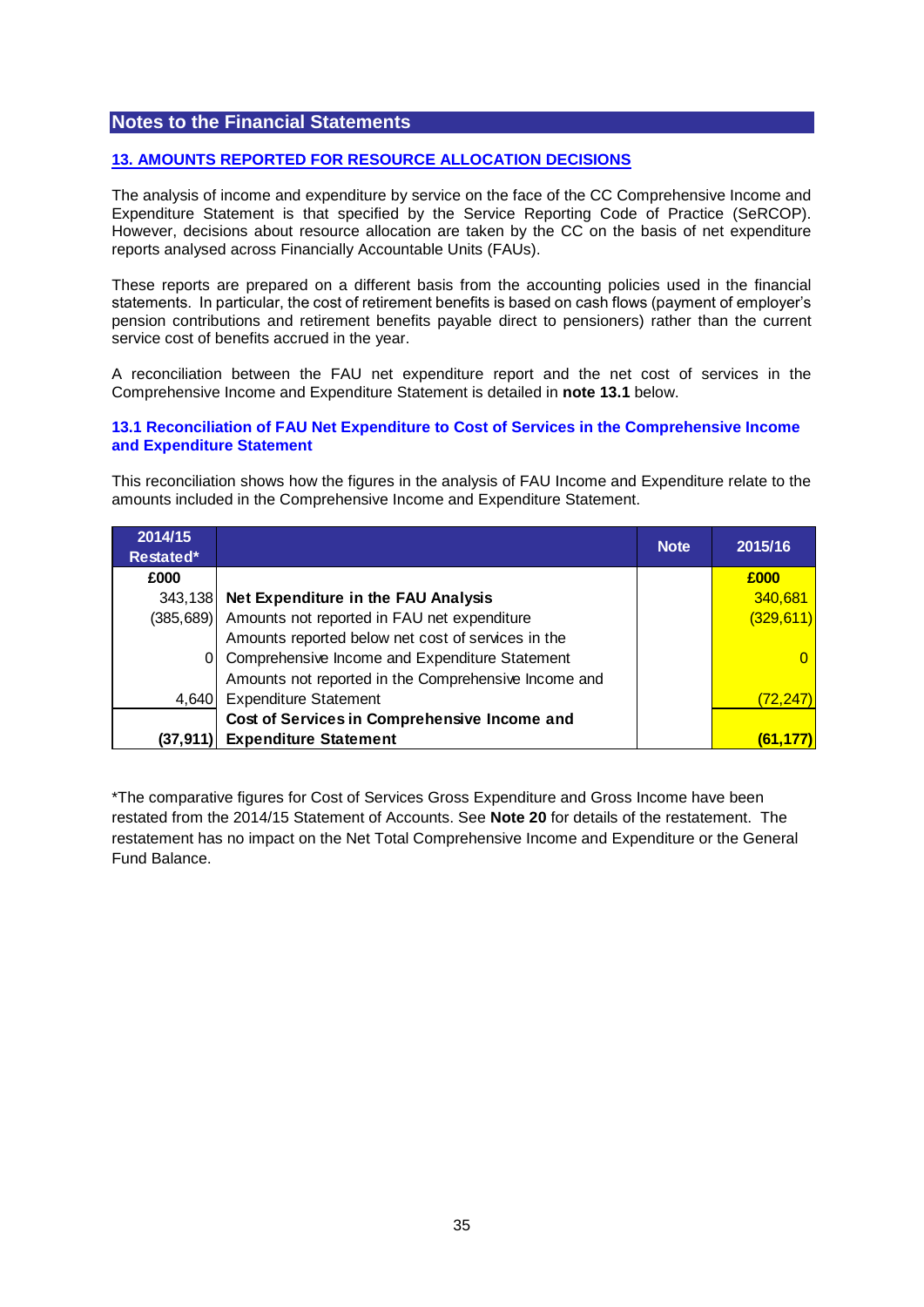### **13.2 Reconciliation of FAU Net Expenditure to Subjective Analysis 2014/15 (comparative figures restated\*)**

|                                  | <b>FAU Net</b><br>Exp.<br>Statement | <b>Amounts</b><br>not<br>reported in<br><b>FAU Net</b><br>Exp.<br><b>Statement</b> | <b>Amounts</b><br>reported<br>below<br>Cost of<br><b>Services</b><br>in CIES | <b>Amounts</b><br>not<br>reported<br>in CIES | Cost of<br><b>Services</b> | Corporate<br><b>Amounts</b> | Total      |
|----------------------------------|-------------------------------------|------------------------------------------------------------------------------------|------------------------------------------------------------------------------|----------------------------------------------|----------------------------|-----------------------------|------------|
|                                  | £000                                | £000                                                                               | £000                                                                         | £000                                         | £000                       | £000                        | £000       |
| PCC funding for                  |                                     |                                                                                    |                                                                              |                                              |                            |                             |            |
| financial resources<br> consumed | 0                                   | (404, 925)                                                                         | 0                                                                            | 0                                            | (404, 925)                 | 0                           | (404, 925) |
| <b>Total Income</b>              | $\mathbf{0}$                        | (404,925)                                                                          | $\overline{\mathbf{0}}$                                                      | $\bf{0}$                                     | (404, 925)                 | $\mathbf{0}$                | (404, 925) |
|                                  |                                     |                                                                                    |                                                                              |                                              |                            |                             |            |
| Employee expenses                | 275,674                             | 81,684                                                                             | (62, 448)                                                                    | 4,544                                        | 299,454                    | 228,974                     | 528,428    |
| Other expenses                   | 67,464                              |                                                                                    |                                                                              | 96                                           | 67,560                     | O                           | 67,560     |
| <b>Total Expenditure</b>         | 343,138                             | 81,684                                                                             | (62, 448)                                                                    | 4,640                                        | 367,014                    | 228,974                     | 595,988    |
|                                  |                                     |                                                                                    |                                                                              |                                              |                            |                             |            |
| (Surplus)/Deficit                | 343,138                             | (323, 241)                                                                         | (62, 448)                                                                    | 4,640                                        | (37, 911)                  | 228,974                     | 191,063    |

\*The comparative figures for Cost of Services Gross Expenditure and Gross Income have been restated from the 2014/15 Statement of Accounts. See **Note 20** for details of the restatement. The restatement has no impact on the Net Total Comprehensive Income and Expenditure or the General Fund Balance.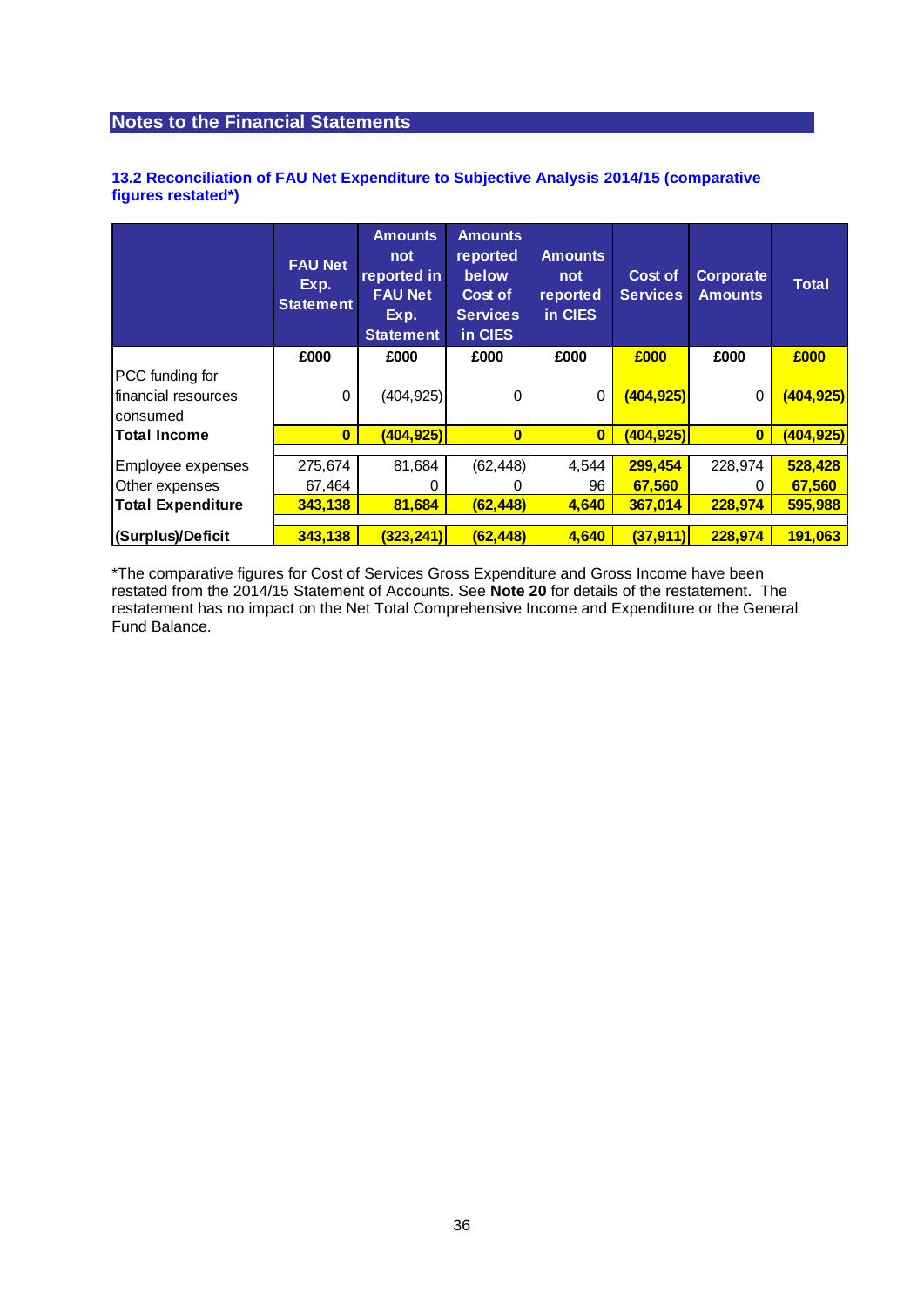# **13.3 Reconciliation of FAU Net Expenditure to Subjective Analysis 2015/16**

|                                                           | <b>FAU Net</b><br>Exp.<br><b>Statement</b> | <b>Amounts</b><br>not<br>reported in<br><b>FAU Net</b><br>Exp.<br><b>Statement</b> | <b>Amounts</b><br>reported<br>below<br>Cost of<br><b>Services</b><br>in CIES | <b>Amounts</b><br>not<br>reported<br>in CIES | Cost of<br><b>Services</b> | Corporate<br><b>Amounts</b> | <b>Total</b>       |
|-----------------------------------------------------------|--------------------------------------------|------------------------------------------------------------------------------------|------------------------------------------------------------------------------|----------------------------------------------|----------------------------|-----------------------------|--------------------|
|                                                           | £000                                       | £000                                                                               | £000                                                                         | £000                                         | £000                       | £000                        | £000               |
| <b>PCC</b> funding for<br>financial resources<br>consumed | 0                                          | (416, 576)                                                                         | 0                                                                            | 0                                            | (416, 576)                 | 0                           | (416, 576)         |
| <b>Total Income</b>                                       | $\bf{0}$                                   | (416, 576)                                                                         | $\bullet$                                                                    | $\mathbf{0}$                                 | (416, 576)                 | $\bf{0}$                    | (416, 576)         |
| Employee expenses<br>Other expenses                       | 291,065<br>49,616                          | 74,615<br>12,350                                                                   | 0<br>0                                                                       | (70, 782)<br>(1, 465)                        | 294,898<br>60,501          | 70,474<br>143,916           | 365,372<br>204,417 |
| <b>Total Expenditure</b>                                  | 340,681                                    | 86,965                                                                             | $\overline{\mathbf{0}}$                                                      | (72, 247)                                    | 355,399                    | 214,390                     | 569,789            |
| (Surplus)/Deficit                                         | 340,681                                    | (329, 611)                                                                         | $\mathbf{0}$                                                                 | (72, 247)                                    | (61, 177)                  | 214,390                     | 153,213            |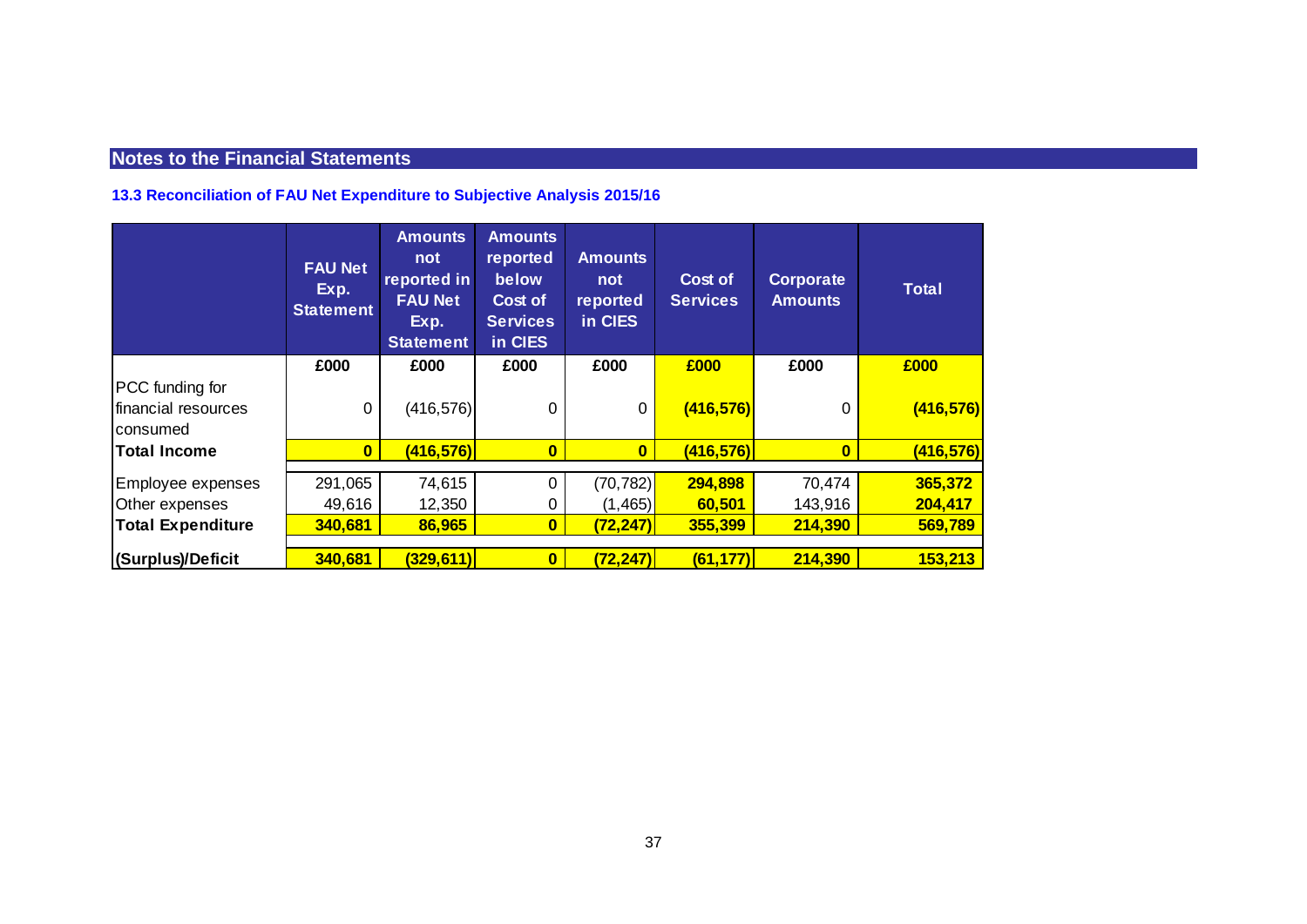# **14. OFFICERS' REMUNERATION**

### **14.1 Remuneration Banding**

The number of police officers and staff whose remuneration, excluding employer's pension contributions, was £50,000 or more in bands of £5,000 were:

| 2014/15        |          |          | 2015/16        |
|----------------|----------|----------|----------------|
|                |          |          |                |
| 218            | £50,000  | £55,000  | 212            |
| 95             | £55,001  | £60,000  | 118            |
| 20             | £60,001  | £65,000  | 16             |
| 15             | £65,001  | £70,000  | 19             |
| $\overline{4}$ | £70,001  | £75,000  | 15             |
| 10             | £75,001  | £80,000  | $\overline{7}$ |
| 9              | £80,001  | £85,000  | 5              |
| 10             | £85,001  | £90,000  | 14             |
| 1              | £90,001  | £95,000  | 3              |
| $\overline{2}$ | £95,001  | £100,000 | $\overline{1}$ |
| $\overline{2}$ | £100,001 | £105,000 | 3              |
| 3              | £105,001 | £110,000 | 3              |
| 1              | £110,001 | £115,000 | $\overline{0}$ |
| $\overline{2}$ | £115,001 | £120,000 | $\overline{1}$ |
| 0              | £120,001 | £125,000 | $\overline{0}$ |
| 0              | £125,001 | £130,000 | $\overline{0}$ |
| 0              | £130,001 | £135,000 | $\overline{0}$ |
| 0              | £135,001 | £140,000 | $\overline{0}$ |
| 1              | £140,001 | £145,000 | $\overline{0}$ |
| 0              | £145,001 | £150,000 | $\overline{1}$ |
| 0              | £150,001 | £155,000 | 1              |
| 0              | £155,001 | £160,000 | $\overline{0}$ |
| 0              | £160,001 | £165,000 | $\overline{0}$ |
| 0              | £165,001 | £170,000 | $\overline{0}$ |
| 0              | £170,001 | £175,000 | $\overline{0}$ |
| 1              | £175,001 | £180,000 | 1              |
| 0              | £180,001 | £185,000 |                |
| 394            |          |          | 421            |

Remuneration covers all amounts paid to, or receivable by, an employee and includes sums due by way of expenses allowance and the estimated money value of any other benefits received by an employee other than in cash. The table above also includes employees whose basic remuneration was below £50k; however their total remuneration for the year exceeded £50k as a result of redundancy payments made.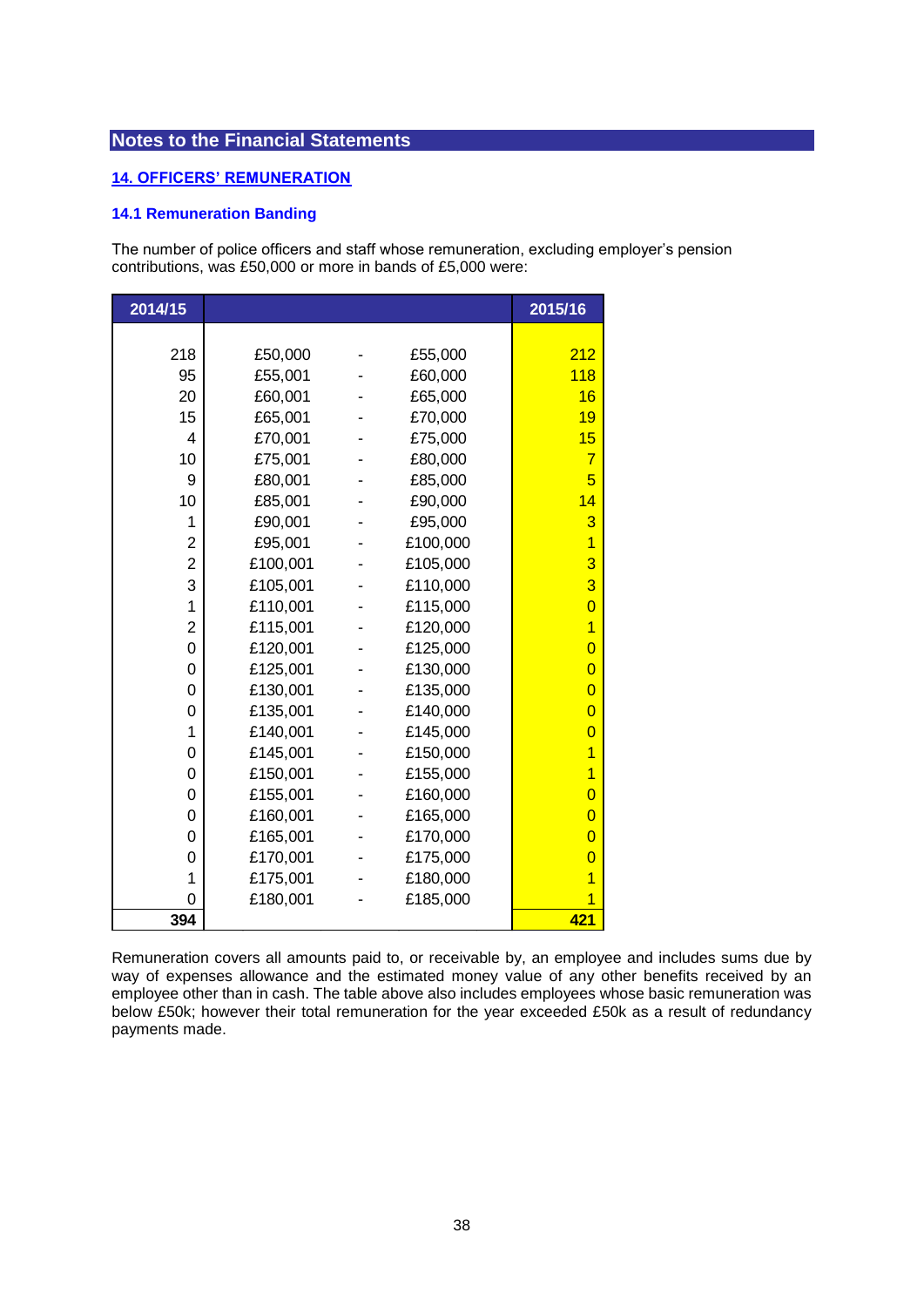# **14.2 Senior Officers Remuneration**

The table below shows remuneration of defined senior and statutory officers for the years 2014/15 and 2015/16.

| <b>Post Holder Information</b>   | <b>Notes</b> | <b>Salaries</b><br>(including<br><b>Fees and</b><br><b>Allowances</b> ) | <b>Expenses</b><br><b>Allowances</b> | <b>Honorarium</b> | <b>Benefits</b><br>in Kind | <b>Total</b><br><b>Remuneration</b><br>excl. Pension<br><b>Contributions</b> | <b>Pension</b><br><b>Contributions</b> | <b>Total</b><br><b>Remuneration</b><br>incl. Pension<br><b>Contributions</b> |
|----------------------------------|--------------|-------------------------------------------------------------------------|--------------------------------------|-------------------|----------------------------|------------------------------------------------------------------------------|----------------------------------------|------------------------------------------------------------------------------|
|                                  |              | £                                                                       | £                                    | £                 | £                          | E                                                                            | £                                      | E                                                                            |
| Chief Constable - J Murphy       | 1            | 159,758                                                                 | 16,647                               | 0                 | $\Omega$                   | 176,405                                                                      | $\Omega$                               | 176,405                                                                      |
| Deputy Chief Constable           | 2            | 95,078                                                                  |                                      | 12,042            | 2,661                      | 109,781                                                                      | 13,509                                 | 123,290                                                                      |
| Director of Resources            |              | 91,247                                                                  |                                      | 0                 | 10,660                     | 101,907                                                                      | 11,177                                 | 113,084                                                                      |
| Deputy Chief Constable           |              | 138,849                                                                 | 0                                    | 0                 | 5,811                      | 144,660                                                                      | 31,897                                 | 176,557                                                                      |
| <b>Assistant Chief Constable</b> |              | 110,675                                                                 |                                      | 0                 | 4,912                      | 115,587                                                                      |                                        | 115,587                                                                      |
| <b>Assistant Chief Constable</b> |              | 103,648                                                                 |                                      | 0                 | 7,717                      | 111,365                                                                      | 24,484                                 | 135,849                                                                      |
| <b>Assistant Chief Constable</b> | 3            | 103,872                                                                 |                                      |                   | 3,264                      | 107,136                                                                      | 24,484                                 | 131,620                                                                      |
| <b>Assistant Chief Constable</b> | 4            | 97,969                                                                  | 0                                    | 0                 | 5,444                      | 103,413                                                                      | 23,056                                 | 126,469                                                                      |
| <b>Total 2014/15</b>             |              | 901,096                                                                 | 16,647                               | 12,042            | 40,469                     | 970,254                                                                      | 128,607                                | 1,098,861                                                                    |
| Chief Constable - J Murphy       | 1            | 161,355                                                                 | 16,647                               | 0                 | $\Omega$                   | 178,002                                                                      | $\Omega$                               | 178,002                                                                      |
| Deputy Chief Constable           |              | 140,186                                                                 |                                      |                   | 8,892                      | 149,078                                                                      | 32,216                                 | 181,294                                                                      |
| Director of Resources            |              | 94,955                                                                  |                                      | 0                 | 11,387                     | 106,342                                                                      | 11,680                                 | 118,022                                                                      |
| <b>Assistant Chief Constable</b> | 5            | 89,073                                                                  |                                      | 0                 | 3,178                      | 92,251                                                                       |                                        | 92,251                                                                       |
| Assistant Chief Constable        | 6            | 22,760                                                                  | 0                                    | 0                 | 1,305                      | 24,065                                                                       | 5,166                                  | 29,231                                                                       |
| <b>Assistant Chief Constable</b> | 7            | 81,537                                                                  | 0                                    | 0                 | 7,859                      | 89,396                                                                       | 19,278                                 | 108,674                                                                      |
| <b>Assistant Chief Constable</b> | 8            | 16,867                                                                  | 0                                    | 0                 | 810                        | 17,677                                                                       | 3,982                                  | 21,659                                                                       |
| <b>Assistant Chief Constable</b> | 9            | 96,817                                                                  | 0                                    | 0                 | 4,371                      | 101,188                                                                      | 20,226                                 | 121,414                                                                      |
| <b>Assistant Chief Constable</b> | 10           | 26,024                                                                  | 0                                    | 0                 | 1,100                      | 27,124                                                                       | 6,203                                  | 33,327                                                                       |
| <b>Total 2015/16</b>             |              | 729,574                                                                 | 16,647                               | $\bf{0}$          | 38,902                     | 785,123                                                                      | 98,751                                 | 883,874                                                                      |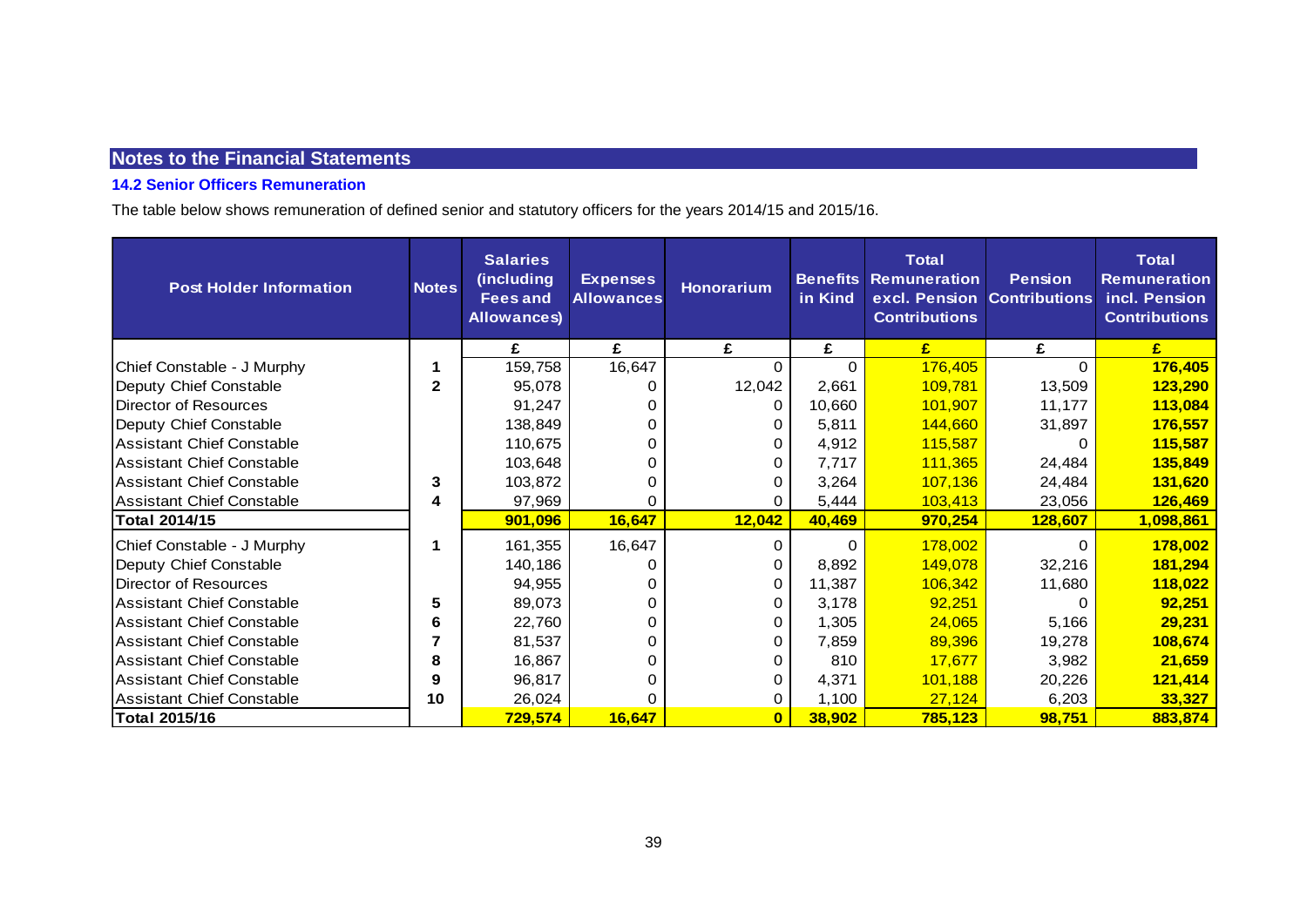| <b>Note</b>    | <b>Detail</b>                                                                                                                                                                                                                                                |
|----------------|--------------------------------------------------------------------------------------------------------------------------------------------------------------------------------------------------------------------------------------------------------------|
| 1              | The expenses allowance paid to the Chief Constable is a car allowance                                                                                                                                                                                        |
| $\mathbf{2}$   | The Deputy Chief Constable was seconded to Cumbria Police until July 2014. During<br>this period an honorarium payment was made. All costs were fully recharged to<br>Cumbria Police. The Deputy Chief Constable retired on 30/11/2014.                      |
| 3              | The Assistant Chief Constable was seconded to NATO from April 2014 to October<br>2014. All costs were fully recharged for this period.                                                                                                                       |
| 4              | The Assistant Chief Constable was seconded to the Regional Collaboration Project<br>from October 2014. All costs are shared between the participating Forces (Cheshire,<br>Greater Manchester, Merseyside, Lancashire, Cumbria and North Wales).             |
| 5              | The Assistant Chief Constable retired from the Force on the 15th of January 2016                                                                                                                                                                             |
| 6              | The Assistant Chief Constable retired from the Force on the 14th of June 2015                                                                                                                                                                                |
| $\overline{7}$ | The Assistant Chief Constable left the Force on the 3rd of January 2016                                                                                                                                                                                      |
| 8              | The Assistant Chief Constable was Seconded to the Regional Collaboration Project,<br>all costs are shared between the Cheshire, Cumbria, GMP, Lancashire, Merseyside &<br>North Wales Forces for this period. The ACC left the Force on the 29th of May 2015 |
| 9              | The Assistant Chief Constable was Seconded to the Regional Collaboration Project<br>from the 6th of June 2015. All costs are shared between the Cheshire, Cumbria, GMP,<br>Lancashire, Merseyside & North Wales Forces from this date.                       |
| 10             | The Assistant Chief Constable joined the Force on the 4th of January 2016                                                                                                                                                                                    |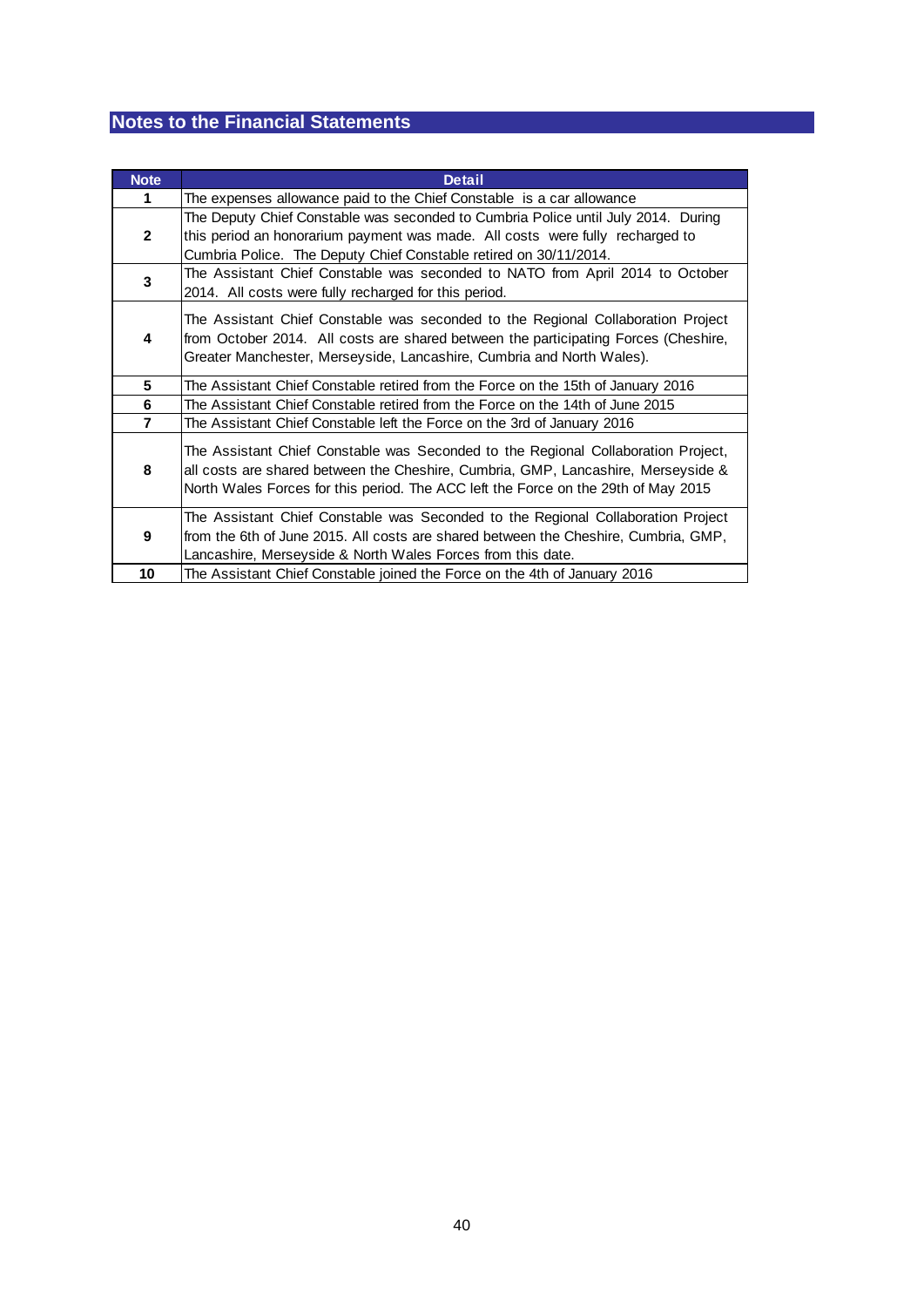### **15. TERMINATION BENEFITS**

The CC terminated the contracts of a number of employees in 2015/16 and the total number of exit packages, with total cost per band and total cost of the compulsory and other redundancies, are set out in the table below.

| <b>Exit Package Cost</b>                    | <b>Number of compulsory</b><br>redundancies |  | agreed             | Number of other departures | <b>TOTAL number of exit</b><br>packages by cost band |    | <b>TOTAL cost of exit packages in</b><br>each band |           |
|---------------------------------------------|---------------------------------------------|--|--------------------|----------------------------|------------------------------------------------------|----|----------------------------------------------------|-----------|
| <b>Band (including</b><br>special payments) | 2015/16<br>2014/15                          |  | 2014/15<br>2015/16 |                            | 2014/15<br>2015/16                                   |    | 2014/15                                            | 2015/16   |
|                                             |                                             |  |                    |                            |                                                      |    | £                                                  | £         |
| £0 - £20,000                                | ΟI                                          |  | 15                 | 31                         | 15 <sub>1</sub>                                      | 32 | 200,959                                            | 429,251   |
| $-$ £40,000<br>£20,001                      | $\Omega$                                    |  | 18                 | 18                         | 18 <sub>1</sub>                                      | 18 | 520,636                                            | 482,480   |
| $- E60,000$<br>£40,001                      | 01                                          |  | 12                 | 10                         | 12                                                   | 10 | 559,858                                            | 492,409   |
| £80,000<br>£60,001<br>$\sim$                | ΩI                                          |  |                    |                            |                                                      |    | 482,807                                            | 220,034   |
| £80,001 - £100,000                          | 0l                                          |  | ЗI                 |                            | 3                                                    |    | 266,646                                            | 367,273   |
| £100,001 - £150,000                         | 01                                          |  |                    |                            | 2                                                    |    | 281,542                                            | 149,741   |
| Total                                       | 0l                                          |  | 57                 | 67                         | 57                                                   | 68 | 2,312,448                                          | 2,141,188 |

The total cost of £2.141m (£2.312m 2014/15) in the table above represents the charge for exit packages that have been agreed, accrued for, and charged to the Comprehensive Income and Expenditure Statement for the current year. Accrued costs for 2015/16 included above are £0.283m and are based on the estimated cost to the CC.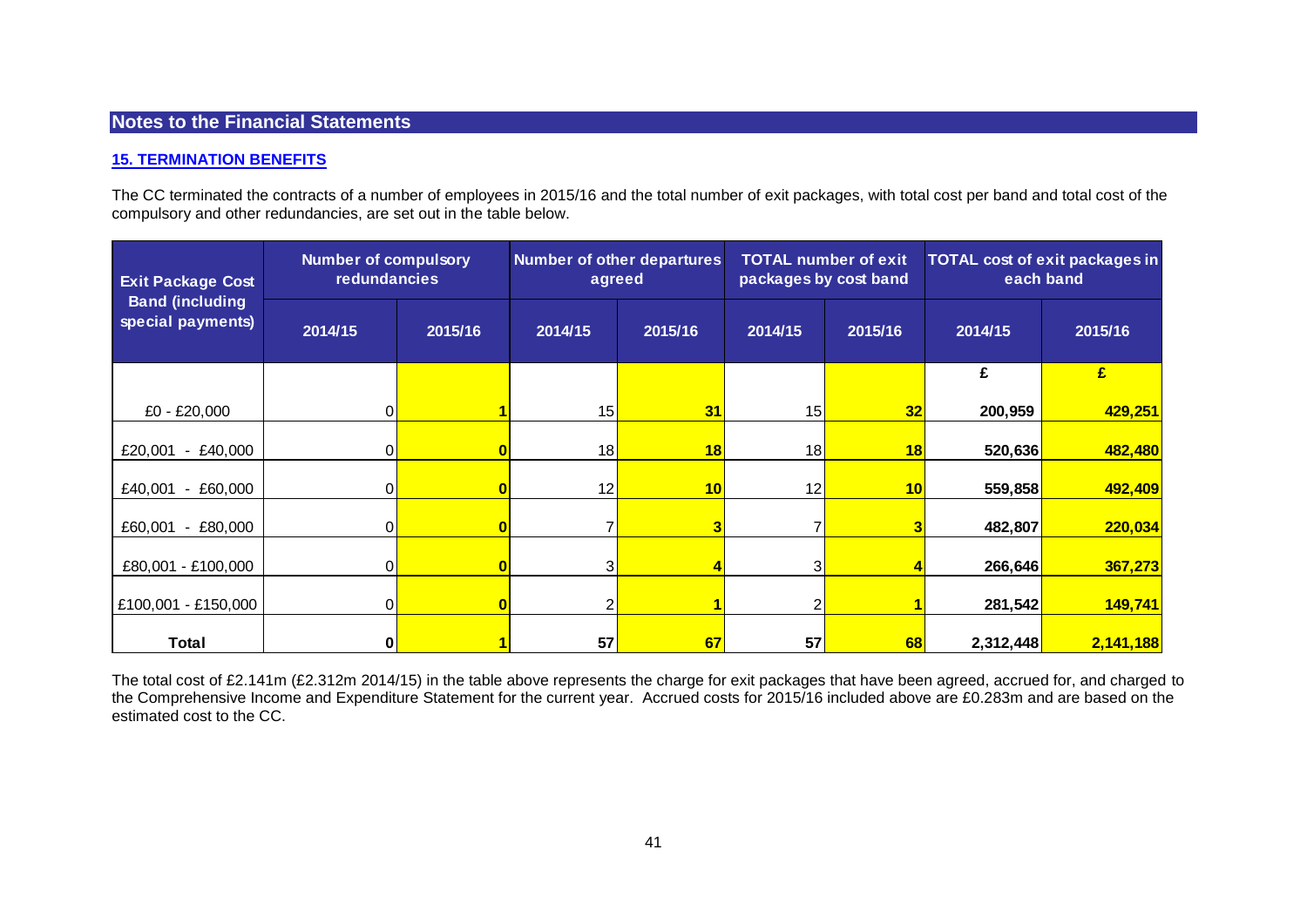# **16. AUDIT COSTS**

| 2014/15 |                                                                              | 2015/16 |
|---------|------------------------------------------------------------------------------|---------|
| £000    |                                                                              | £000    |
| 25      | Fees payable to Grant Thornton UK LLP with regard to external audit services | 19      |
|         | 25   Total                                                                   |         |

The members of the Joint Audit Committee claimed expenses of £4,437 in 2015/16 (£5,805 in 2014/15) these costs are charged to the PCC.

# **17. RELATED PARTIES**

The CC is required to disclose material transactions with related parties – bodies or individuals that have the potential to control or influence the CC or to be controlled or influenced by the CC. Disclosure of these transactions allows readers to assess the extent to which the CC might have been constrained in his ability to operate independently or might have secured the ability to limit another party's ability to bargain freely with the CC.

### **Police and Crime Commissioner**

The PCC has direct control over the Group's finances, including responsibility for funding of all pensions' liabilities, and is responsible for setting the Police and Crime Plan. The Chief Constable retains operational independence and operates within the budget set by the PCC, to deliver the aims and objectives set out in the Police and Crime Plan. Section 28 of the Police Reform and Social Responsibility Act 2011 requires that the local authorities covered by the police area must establish a Police and Crime Panel (PCP) for that area. The PCP scrutinises the decisions of the PCC, reviews the Police and Crime Plan and has a right of veto over the precept.

### **Central Government**

Central Government has significant influence over the general operations of the CC. It is responsible for providing the statutory framework within which the CC operates and provides the majority of funding in the form of grants to the PCC. Grants received from government departments are set out in the PCC Group and the PCC Statement of Accounts 2015/16.

### **Local Authorities**

Funding from Local Authorities in the Merseyside area is set out in the PCC Group and the PCC Statement of Accounts 2015/16.

### **Officers**

The CC has considered transactions with senior officers of the Force and has concluded that there are no material transactions to disclose.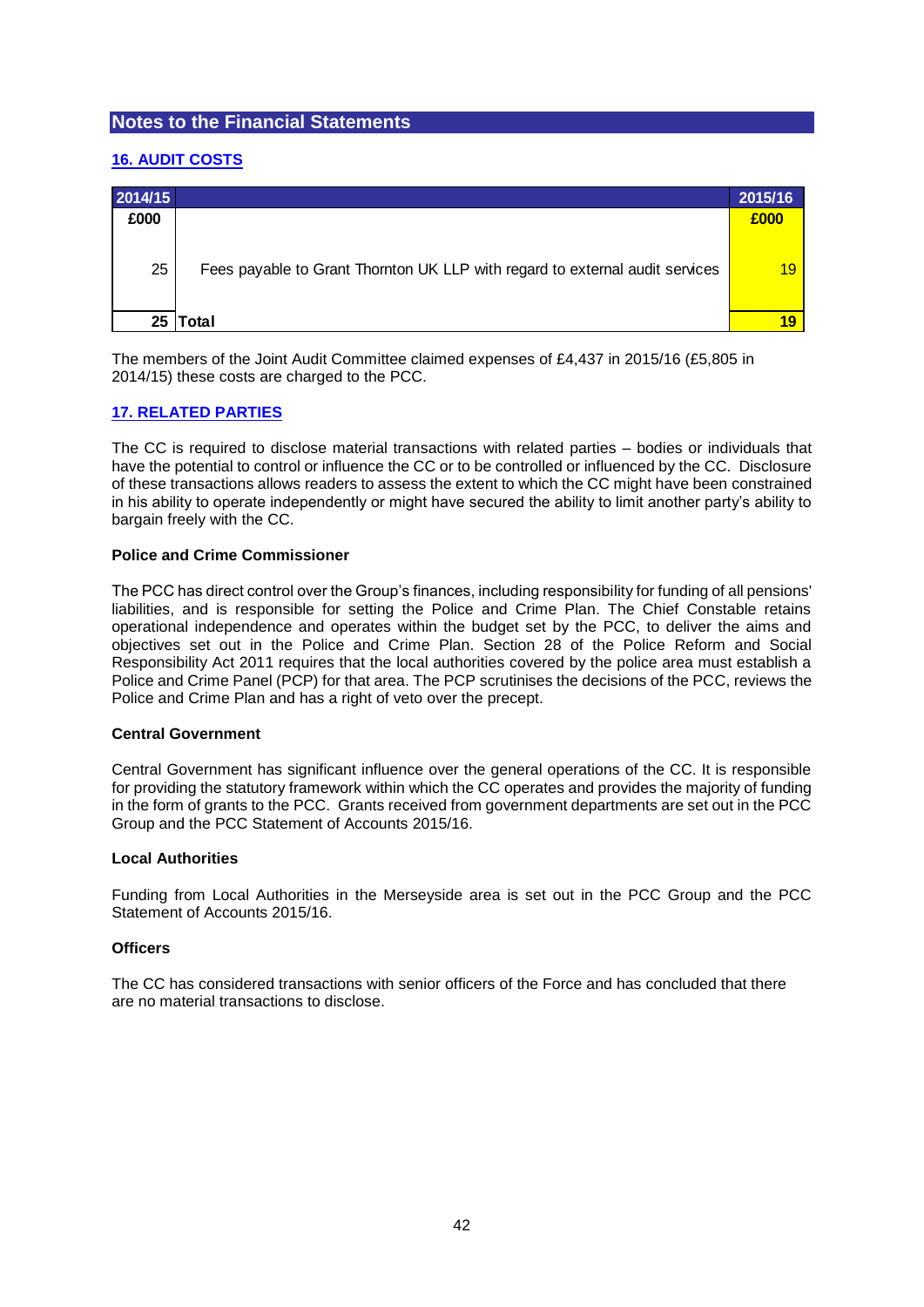# **18. CHARGE TO CC FOR ASSETS CONSUMED IN THE YEAR**

The PCC charges the CC for operational assets consumed in the year. This charge is made at fair value. The annual depreciation charge, impairments and upward and downward valuations chargeable to the PCC's Comprehensive Income and Expenditure Statement are considered to be a reasonable proxy for fair value. The following charges have been made:-

| 2014/15 |                                           | 2015/16    |
|---------|-------------------------------------------|------------|
| £000    |                                           | £000       |
| 8,176   | Depreciation                              | 9,234      |
| 2,365   | Impairment and upward/downward valuations | (148)      |
| 836     | Amortisation                              | <b>717</b> |
|         |                                           |            |
| 11,377  |                                           | 9,803      |

## **19. JOINT ARRANGEMENTS**

The CC is party to a number of joint arrangements. The 2015/16 Code adopts IFRS 11 'Joint Arrangements', which outlines the accounting requirements of entities that jointly control an arrangement. For the preparation of the 2015/16 financial statements all joint arrangements have been reviewed to ensure that the accounting treatment is in accordance with IFRS 11.

In 2015/16 the arrangements detailed below have been accounted for as joint operations. Jointly controlled operations are joint arrangements in which the CC and other venturers have joint control. Joint control exists when the decisions about the relevant activities require the unanimous consent of the parties sharing control. The activities undertaken by the CC in conjunction with other venturers involve the use of the assets and resources of the venturers rather than the establishment of a separate entity. The parties that have joint control of the arrangement have rights to the assets, and obligations for the liabilities, relating to the arrangement.

The Comprehensive Income and Expenditure Statement is debited with the CC's share of expenditure incurred. As the PCC receives all income and funding, the income receivable from the structure of the arrangement will be credited to the Comprehensive Income and Expenditure Statement of the PCC. The PCC credits the CC with an equivalent amount through the intra-group funding.

Assets and liabilities arising from the activities of the operation are held on the PCC's balance sheet.

## **TITAN**

The policing bodies and Chief Constables of Cheshire, Cumbria, Greater Manchester, Lancashire, Merseyside and North Wales have agreed to collaborate in the provision of a shared Regional Organised Crime Unit. The objective of this unit is to protect the communities of the North West of England and North Wales from serious organised crime. The shared service delivered through these collaborative arrangements is known as TITAN. Merseyside is the lead Force for this arrangement.

The PCC and CC consider that there is joint control of this arrangement because the collaborative agreement entered into by the parties:-

- enables the PCC and CC, together with the other parties, to direct the activities that significantly affect the returns of the arrangement; and
- requires the unanimous consent of the parties that effectively control the arrangement.

The unit is staffed by police officers and support staff from the six constituent forces with the overall expenditure being met by those Commissioners.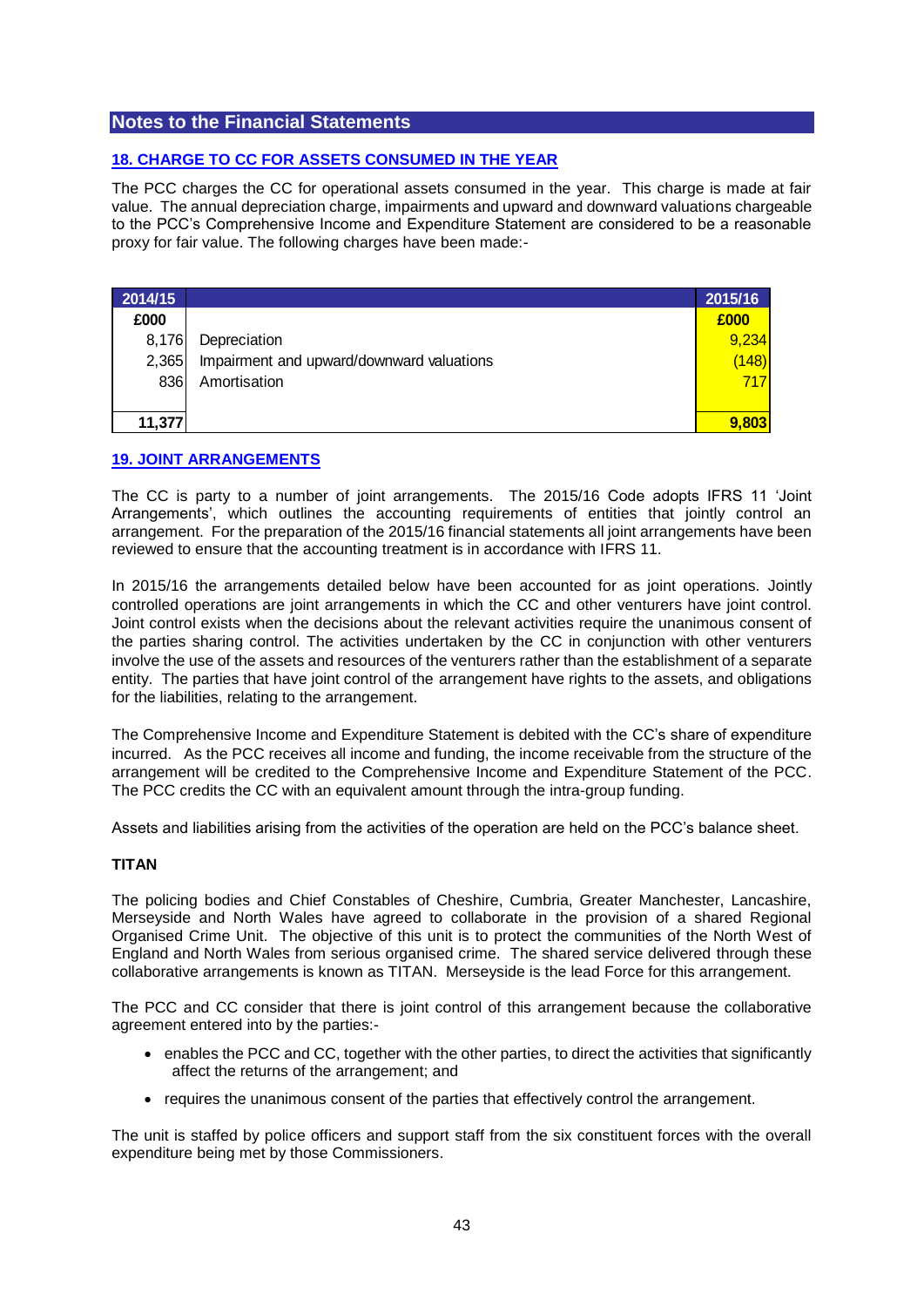For 2015/16 the total revenue costs of TITAN were £16.066m. The unit received Home Office funding of £2.954m and the total net cost of the collaboration was £13.112m.

At the balance sheet date the unit held property, plant and equipment of £0.436m, negative cash balance of £0.623m, debtors of £3.409m, creditors of £2.566m, usable reserves of £0.220m and unusable reserves of £0.436m. The Groups net revenue contribution to Titan for 2015/16 was £3,493m. The share of the TITAN balance sheet balances and the revenue contribution are not considered to be individually material to any of the participating forces. These balances are accounted for within the Group and the PCC Balance Sheet.

### **The Underwater Search Unit**

This unit serves the areas of Cheshire, Greater Manchester, Merseyside, Lancashire, Cumbria and North Wales and is staffed by police officers from the six constituent Police and Crime Commissioners with the overall expenditure being met by those Commissioners. The expenditure is apportioned on the basis of the 2014/15 police grant allocations.

### **The North West Police Motorway Group (NWPMG)**

This collaboration between Merseyside, Cheshire, Lancashire, and the Highways agency commenced in October 2008. The network covered by the Group consists of 552 carriageway miles, 13% of which are in Merseyside. The collaboration was instigated to ensure a co-ordinated approach to tackle key priorities.

### **The North West Regional Firearms Collaboration**

This collaboration between Merseyside, Cheshire, Lancashire, Cumbria, GMP and North Wales achieves a collaborative approach to the provision of police firearms training and response in the North West Region.

## **Other Collaborations**

### **Joint Control Centre (JCC)**

The PCC has developed a Joint Control Centre (JCC), which is shared by Merseyside Police and Merseyside Fire and Rescue Service. This project has involved refurbishing existing buildings as well as a new build. The PCC leases the building from Merseyside Fire and Rescue Service (MFRS) for a term of 40 years. Further detail regarding this collaboration can be found in the PCC and Group Statement of Accounts.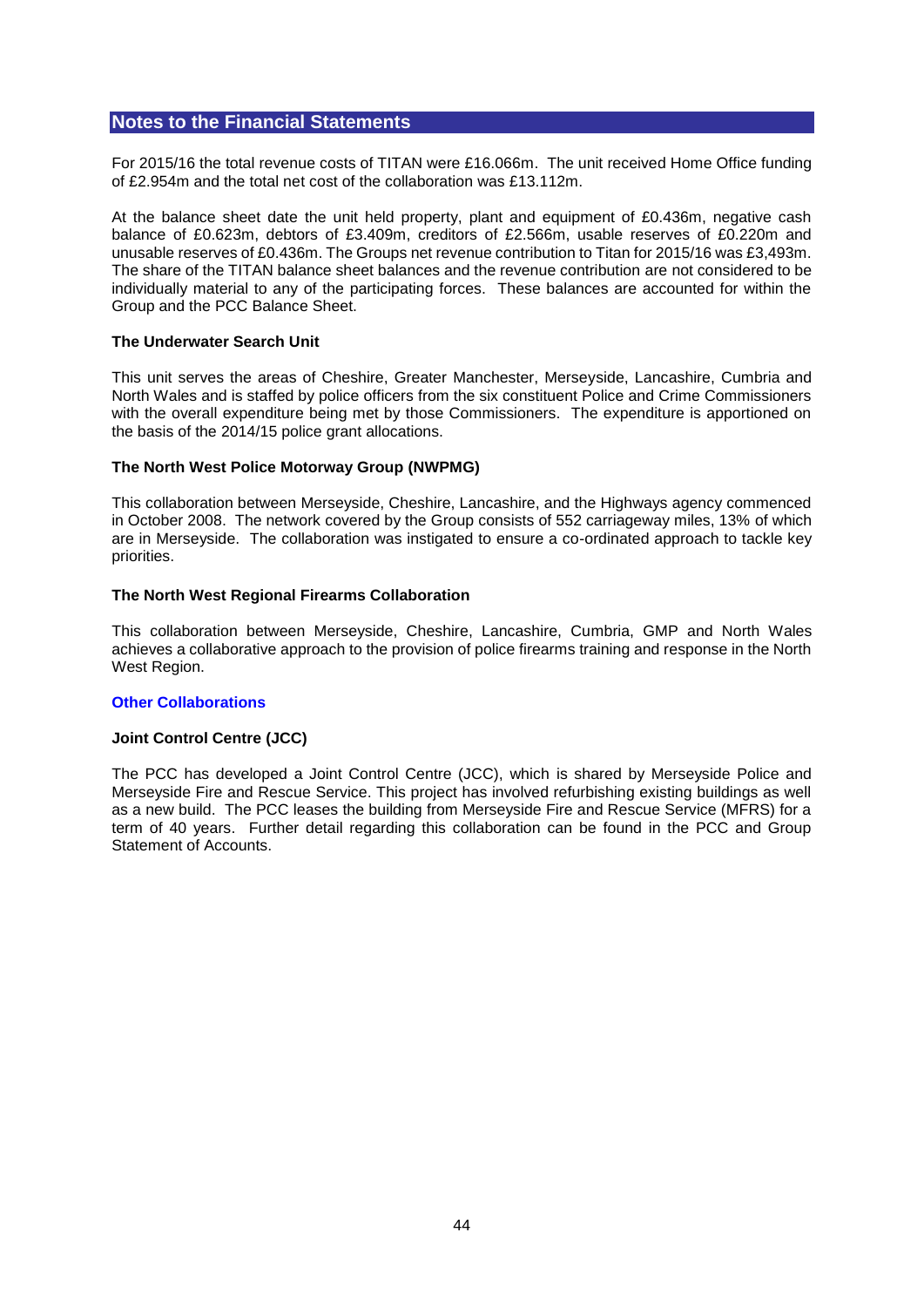### **National Police Air Service (NPAS)**

NPAS provides air support throughout England and Wales and has operated in the Merseyside area since January 2013. West Yorkshire police are the lead force. The PCC has not accounted for this collaboration as a joint arrangement because the PCC considers that there is no joint control of the arrangement. The Group recognises the cost of this service in the Comprehensive Income and Expenditure Statement.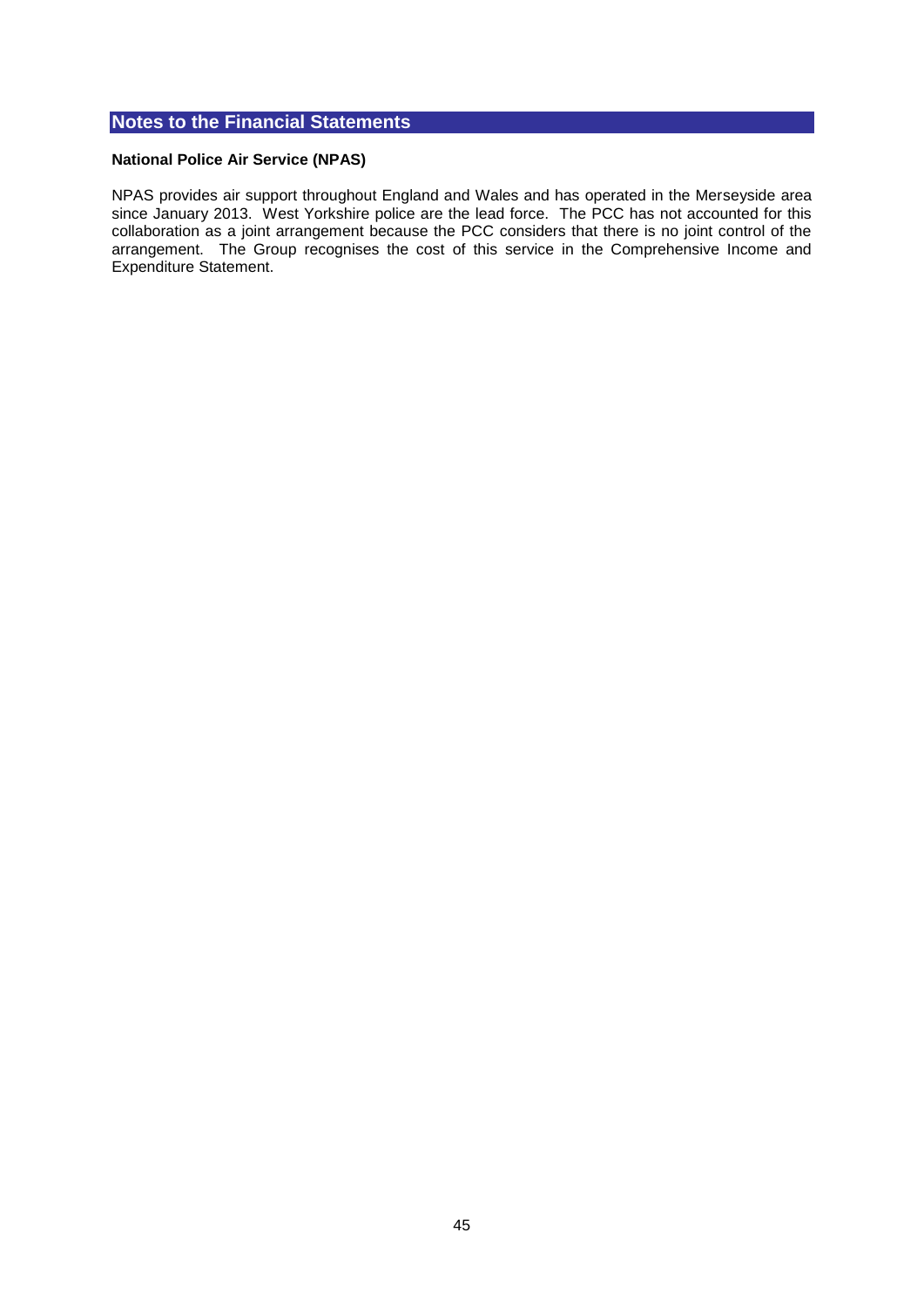### **20.RESTATEMENT OF COMPREHENSIVE INCOME AND EXPENDITURE STATEMENT (COMPARATIVE FIGURES)**

| 2014/15 Audited                    |                     |                                  |                                                                |             | 2014/15 Restated*                  |                               |                        |
|------------------------------------|---------------------|----------------------------------|----------------------------------------------------------------|-------------|------------------------------------|-------------------------------|------------------------|
| <b>Gross</b><br><b>Expenditure</b> | <b>Gross Income</b> | <b>Net</b><br><b>Expenditure</b> |                                                                | <b>Note</b> | <b>Gross</b><br><b>Expenditure</b> | <b>Gross</b><br><b>Income</b> | <b>Net Expenditure</b> |
| £000                               | £000                | £000                             |                                                                |             | £000                               | £000                          | £000                   |
| 171,520                            | 0                   | 171,520                          | Local policing                                                 |             | 142,405                            |                               | 142,405                |
| 29,845                             | 0                   |                                  | 29,845 Dealing with the public                                 |             | 27,112                             |                               | 27,112                 |
| 33,677                             | 0                   | 33,677                           | Criminal justice arrangements                                  |             | 32,327                             |                               | 32,327                 |
| 15,937                             | 0                   |                                  | 15,937 Roads policing                                          |             | 12,890                             |                               | 12,890                 |
| 42,994                             | 0                   | 42,994                           | <b>Operational Support</b>                                     |             | 36,332                             |                               | 36,332                 |
| 29,455                             | 0                   |                                  | 29,455 Intelligence                                            |             | 26,476                             |                               | 26,476                 |
| 74,693                             | 0                   |                                  | 74,693   Investigation                                         |             | 60,426                             |                               | 60,426                 |
| 9,894                              | 0                   | 9,894                            | Investigative support                                          |             | 9,721                              |                               | 9,721                  |
| 16,947                             | 0                   |                                  | 16,947 National policing                                       |             | 14,825                             |                               | 14,825                 |
| 4,500                              |                     |                                  | 4,500 Non-distributed costs                                    |             | 4,500                              |                               | 4,500                  |
| 0                                  | (404, 925)          |                                  | (404,925) PCC funding for financial resources consumed         |             |                                    | (404, 925)                    | (404, 925)             |
| 429,462                            | (404, 925)          |                                  | 24,537 Cost of services                                        |             | 367,014                            | (404, 925)                    | (37, 911)              |
| 261                                | 0                   | 261                              | Other operating expenditure                                    |             | 62,709                             |                               | 62,709                 |
| 166,265                            | 0                   | 166,265                          | Financing and investment income and<br>expenditure             |             | 166,265                            | 0                             | 166,265                |
| 595,988                            | (404, 925)          |                                  | 191,063   Deficit on Provision of Services                     |             | 595,988                            | (404, 925)                    | 191,063                |
| 396,348                            | 0                   | 396,348                          | <b>IRemeasurements of the net defined benefit</b><br>liability |             | 396,348                            |                               | 396,348                |
| 992,336                            | (404, 925)          |                                  | 587,411 Total Comprehensive Income and Expenditure             |             | 992,336                            | (404, 925)                    | 587,411                |

The 2014/15 Comprehensive Income and Expenditure Statement has been restated to report the pension fund account expenditure within other operating expenditure. In the 2014/15 Statement of Accounts this expenditure was reported within Cost of Services.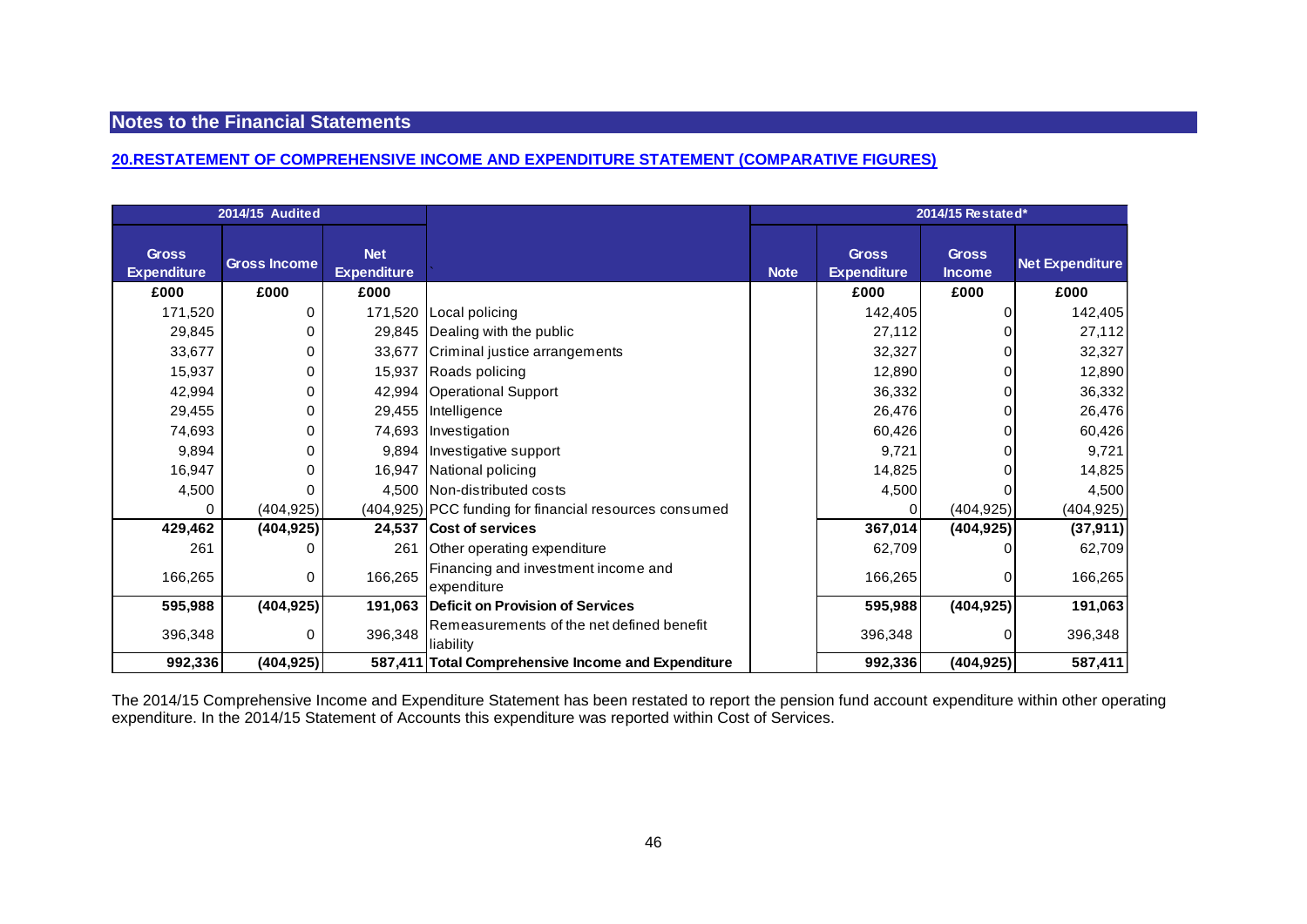## **21. DEFINED BENEFIT PENSION SCHEMES**

### **21.1 The Police Pension Scheme (Police Officers)**

The Pension Fund Account records all the items of income and expenditure that is specified by regulations released on 1st August 2007. These regulations relate to police officer pensions. Police staff have a separate scheme which is described below.

The Police Pension Scheme is a defined benefit scheme, governed by the Police Pensions Regulations 1987 and related regulations. It is an unfunded scheme meaning that there are no investment assets built up to meet the pension liabilities. Following the introduction of the new financial arrangements for police officer payments, a top up grant is received from the Home Office to meet the costs of pensions. The amounts remaining to be paid from the police grant are the notional employer contributions, charges for ill health retirements and injury awards.

The police officers make a contribution of between 11.00% and 15.05% of their salary (depending on which scheme they are in and their annual earnings). In total £18.090m (2014/15: £18.736m) of contributions have been netted off against retirement benefits payable to pensioners.

The fund is drawn up in accordance with the policies in the statement of accounting policies. The fund's financial statements do not take into account liabilities to pay pensions and other benefits after the period end. The weighted average duration of the defined benefit obligation is estimated at around 20 years for the Old 1987 Police Pension Scheme, at around 39 years for the 2006 Police Pension Scheme and at around 40 years for the 2015 Police Pension Scheme.

As part of the terms and conditions of employment of its officers and other employees, the CC offers retirement benefits. Although these benefits will not actually be payable until employees retire, the CC has a commitment to make the payments which need to be disclosed at the time that the employees earn their future entitlement. Details of liabilities for police officers are shown at **note 21.8.**

### **21.2 Police Staff Pensions**

The Local Government Pension Scheme for police staff is administered by Merseyside Superannuation Fund. This is a defined benefit scheme which is funded by a dedicated portfolio of assets to fund any liabilities of the scheme. The CC and employees pay contributions into a fund, calculated at a level intended to balance the pension liability with investment assets. In addition, the CC has made arrangements for the payment of added years to certain retired employees outside the provision of the scheme. The cost of employer's contributions for police staff was £11.839m (2014/15: £12.116m). Details of liabilities for police staff are shown at **note 21.8.**

The duration of the defined benefit obligation for the Police Staff Pension Scheme is estimated at 22 years. Expected contributions for the 2016/17 financial year are £10.751m.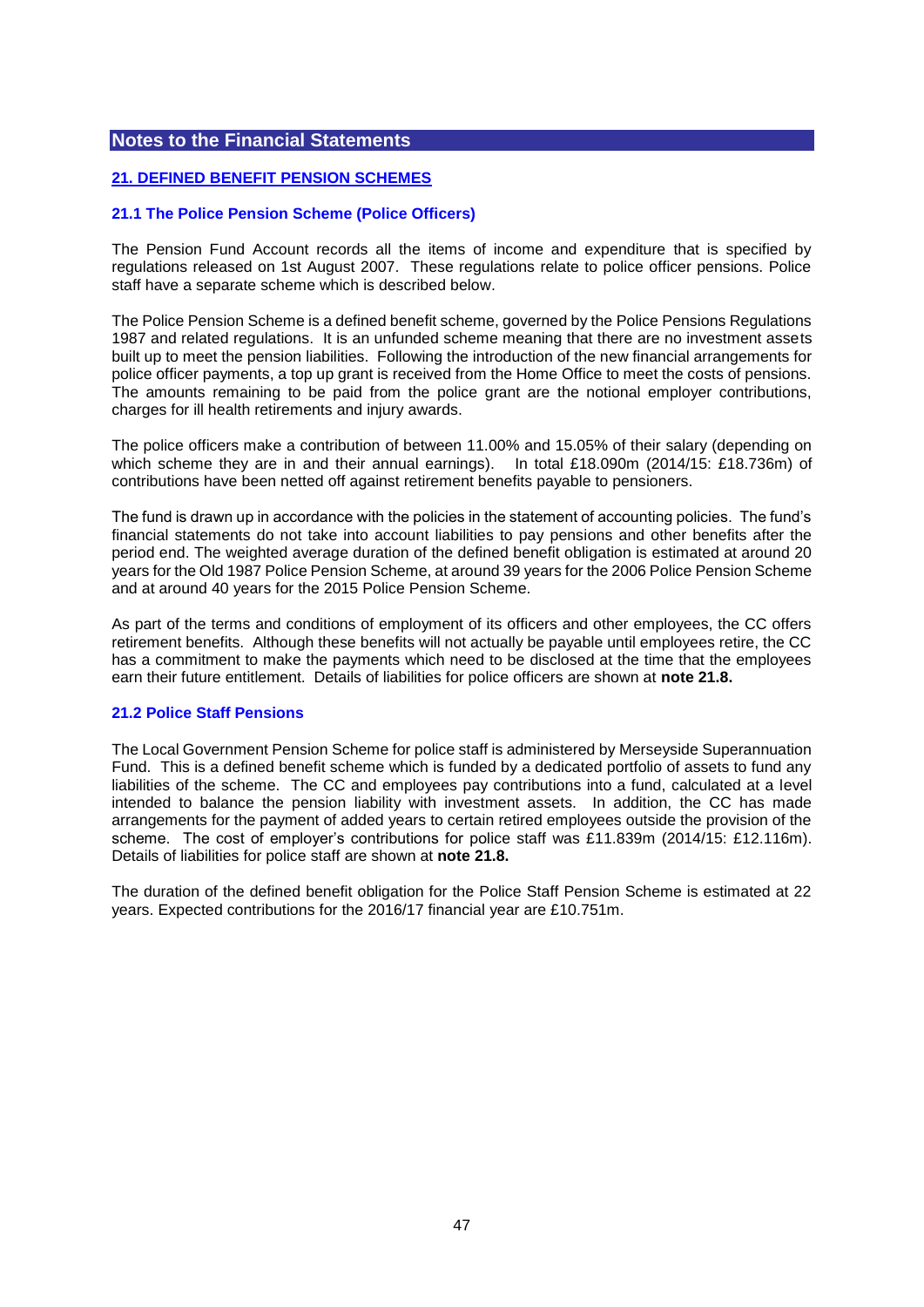### **21.3 Sensitivity Analysis of Actuarial Assumptions**

A sensitivity analysis has been included showing the possible impact on the net defined benefit obligation of changes in the actuarial assumptions (see **note 21.10**). The sensitivity analysis has been calculated by assessing changes in the actuarial assumptions, including projected income and expenditure figures for the following year. No assessment has been allowed for the effects of changes in the yields on corporate bonds, as this would have an immaterial effect on the figures. It is important to note that all figures provided are approximate only and would be expected to change were the figures fully recalculated.

### **21.4 Pensions Risk – Police Staff Pensions Scheme**

Wirral Borough Council is the administering authority for Merseyside Pension Fund (MPF) (a Local Government Pension Scheme – LGPS) and has delegated responsibility and accountability for overseeing the fund to the Pensions Committee who have identified the following risks:

#### *Financial Risks*

- Investment markets failing to perform in line with expectations
- Market yields move at variance with assumptions
- Investment Fund Managers fail to achieve targets
- Pay and price inflation is significantly more or less than anticipated

#### *Demographic Risks*

- Longevity horizons continue to expand
- Deteriorating pattern of early retirements

#### *Regulatory Risks*

- Changes to regulations
- Changes to national pension requirements and/or HMRC rules

These risks are managed through the MPF Pensions Committee which meet 4 or 5 times a year and has set up an Investment Monitoring Working Party which meets at least 6 times a year to monitor investment performance and developments. The Committee has delegated powers to the Director of Finance of MPF for the day to day running of the fund.

Risks are actively monitored between the full triennial actuarial valuations and the funding strategy is reviewed between valuations if there are significant movements such as significant change in market conditions and/or deviation in the progress of the funding strategy, if there are significant changes to the Fund membership, or LGPS benefits, or other changes of circumstances.

### **21.5 Pensions Risk – Police Pensions Scheme**

This situation is different for the Police Pension Scheme for which all future pensions obligations are effectively under-written in full by legislation in the form of the Police Pension Fund Regulations 2007, which commits the Government to funding all ongoing liabilities of the Police Pension Schemes 1987, 2006 and 2015 (through the reimbursement mechanism of the police top up grant).

### **21.6 Police Pension Scheme 1987 – Additional payments in respect of past commutations**

In May 2015 the pensions Ombudsman published his determination in a case concerning the lump sum paid to a firefighter on his retirement. The case also had relevance to many police officers who retired in the early 2000s. The impact of the determination was that the PCC Group would be required to apply the principles of the Pension Ombudsman's determination to the police officers who retired from 1 December 2001 and 30 November 2006 and to make the necessary lump sum and pension payments. Lump sum payments were made during 2015/16 form the period in question. A total of £12,660 was recognised in the Police Pension Account and was funded in the first instance by the PCC and ultimately by an increased police pension grant from the Home Office.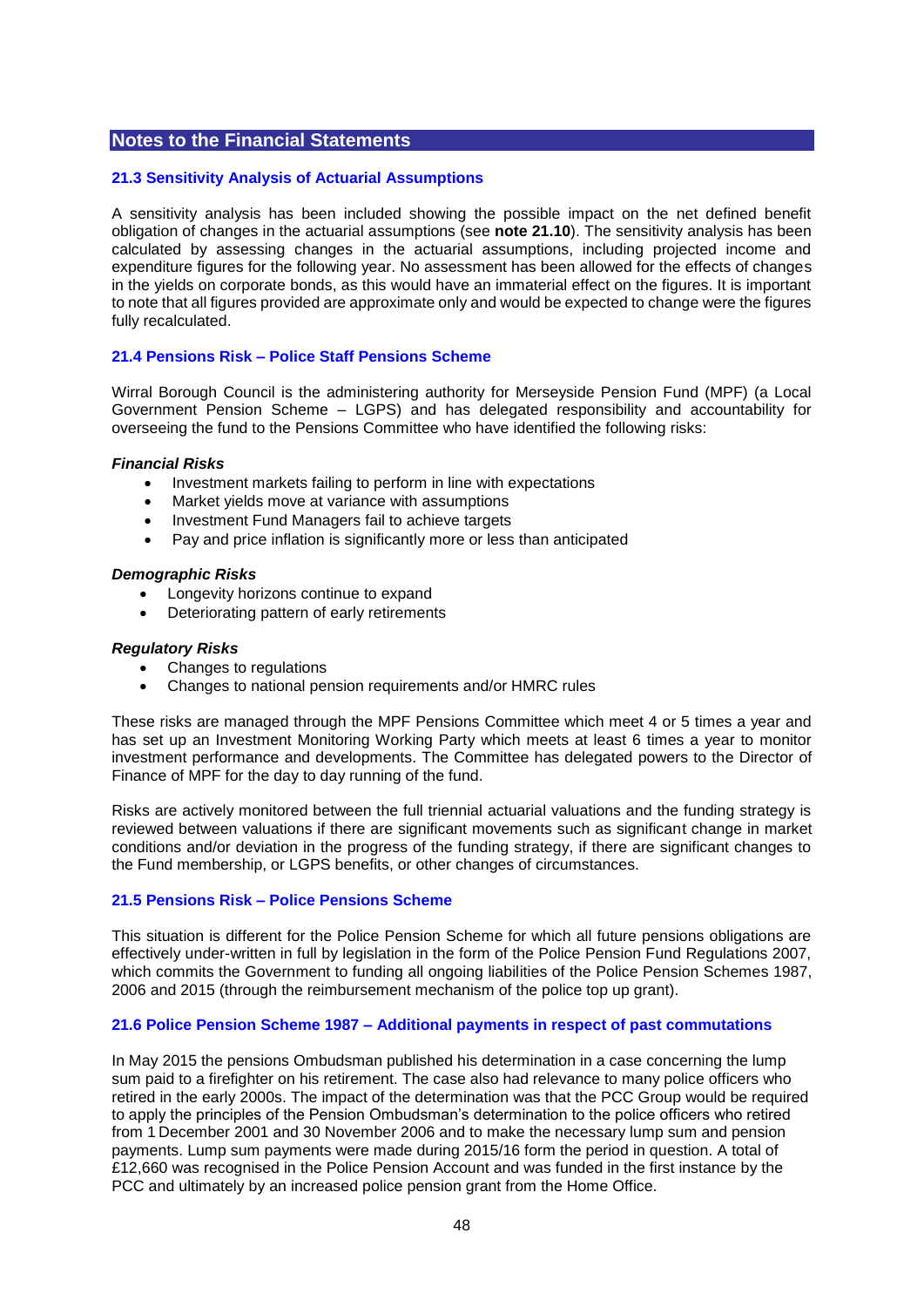In accounting terms the increased liability was treated as a post-employment benefit under IAS 19 and resulted in an actuarial loss being recognised in the year, reported within the Other Comprehensive Income and Expenditure section of the CIES. The liability was discharged in year by the additional employer's contribution made by the PCC. There was no impact on the net pension liability at the start or end of the financial year.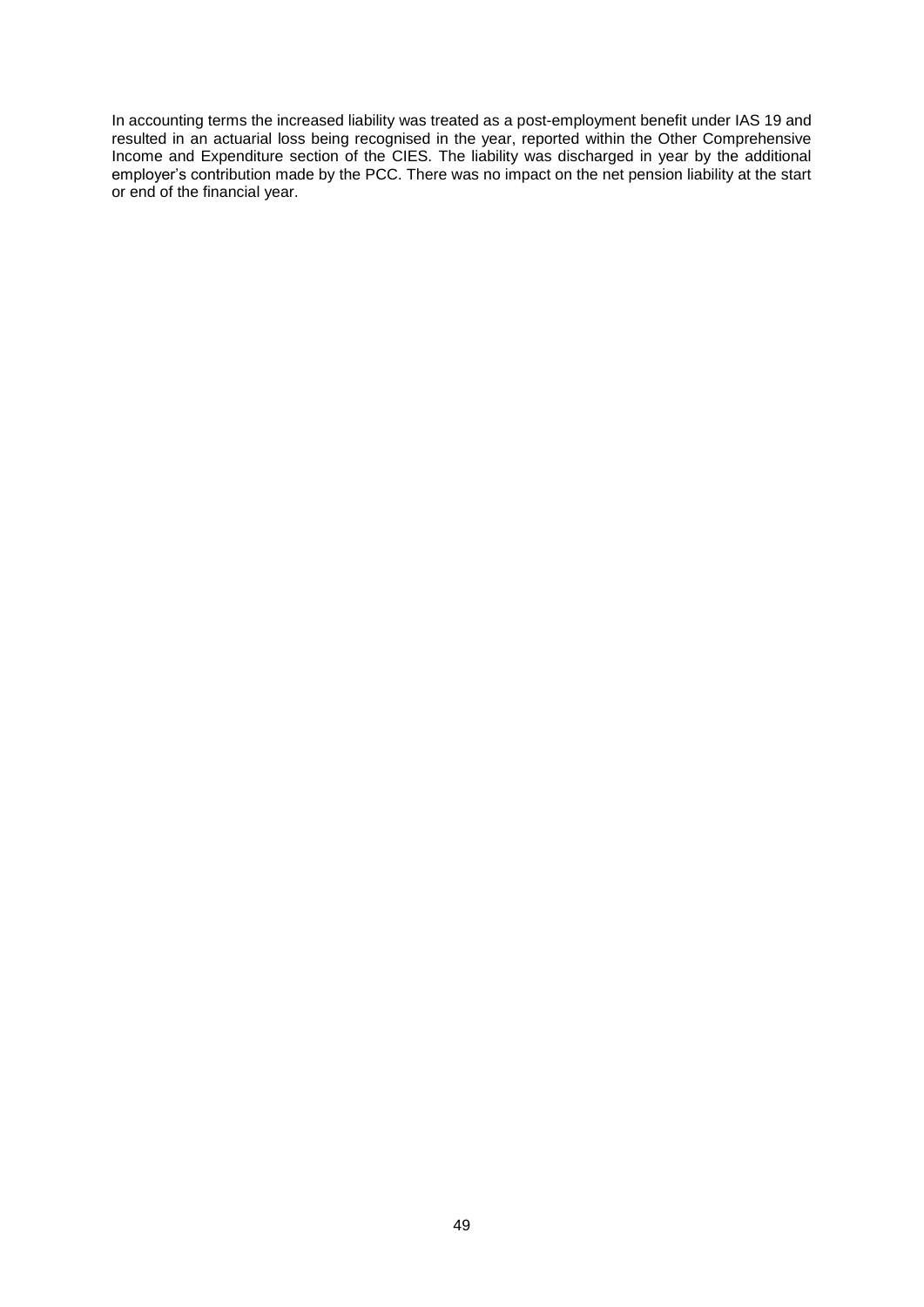.

# **21.7 Pension Costs – 2014/15 (Comparative Figures)**

|                                                                                  | <b>LGPS</b> |                                        | <b>Police Pension Scheme</b>           |                         | <b>TOTAL</b>                            |
|----------------------------------------------------------------------------------|-------------|----------------------------------------|----------------------------------------|-------------------------|-----------------------------------------|
|                                                                                  | 2014/15     | 2014/15<br><b>OLD</b><br><b>SCHEME</b> | 2014/15<br><b>NEW</b><br><b>SCHEME</b> | 2014/15<br><b>TOTAL</b> | 2014/15<br><b>GRAND</b><br><b>TOTAL</b> |
|                                                                                  | £000        | £000                                   | £000                                   | £000                    | £000                                    |
| <b>Net Cost of Services</b>                                                      |             |                                        |                                        |                         |                                         |
| Current service cost                                                             | 9,522       | 50,450                                 | 16,900                                 | 67,350                  | 76,872                                  |
| Past service cost                                                                | 0           | 3,950                                  | 550                                    | 4,500                   | 4,500                                   |
| <b>Administrative Expenses</b>                                                   | 261         | 0                                      | 0                                      |                         | 261                                     |
| <b>Net Operating Expenditure</b>                                                 | 0           | 0                                      | $\Omega$                               | n                       | $\bf{0}$                                |
| Interest cost                                                                    | 16,964      | 156,460                                | 5,590                                  | 162,050                 | 179,014                                 |
| Expected return on assets                                                        | (12, 749)   | 0                                      | 0                                      |                         | (12, 749)                               |
| Loss on curtailments                                                             | 312         | 0                                      | 0                                      | 0                       | 312                                     |
| Net charge to the Comprehensive Income                                           |             |                                        |                                        |                         |                                         |
| and Expenditure Statement                                                        | 14,310      | 210,860                                | 23,040                                 | 233,900                 | 248,210                                 |
| Movement in Reserves Statement                                                   |             |                                        |                                        |                         |                                         |
| Reversal of net charges made for retirement<br>benefits in accordance with IAS19 | (14, 310)   | (210, 860)                             | (23, 040)                              | (233,900)               | (248, 210)                              |
| Actual amount charged against revenue:                                           |             |                                        |                                        |                         |                                         |
| Employers contributions and direct payments<br>to pensioners payable in the year | 12,116      | 36,678                                 | 9,110                                  | 45,788                  | 57,904                                  |
| IAS 19 Remeasurements charged against                                            |             |                                        |                                        |                         |                                         |
| Other Comprehensive Income and<br>Expenditure                                    | (65, 630)   | (298, 188)                             | (32, 530)                              | (330, 718)              | (396, 348)                              |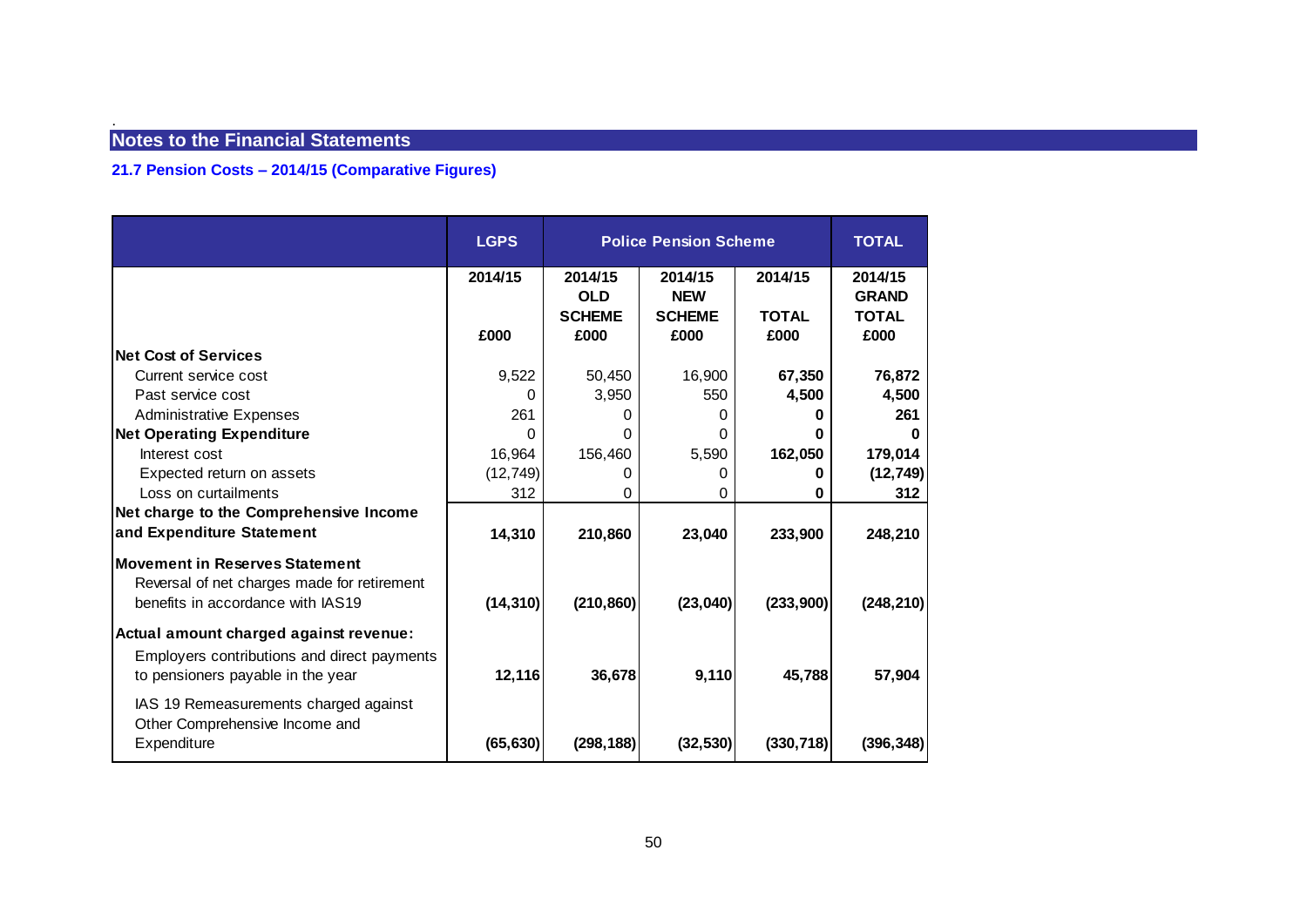#### **21.8 Pension Costs – 2015/16**

.

The CC recognises the cost of retirement benefits in the cost of services when employees earn them rather than when they are eventually paid as pensions. The following transactions have been made during the year: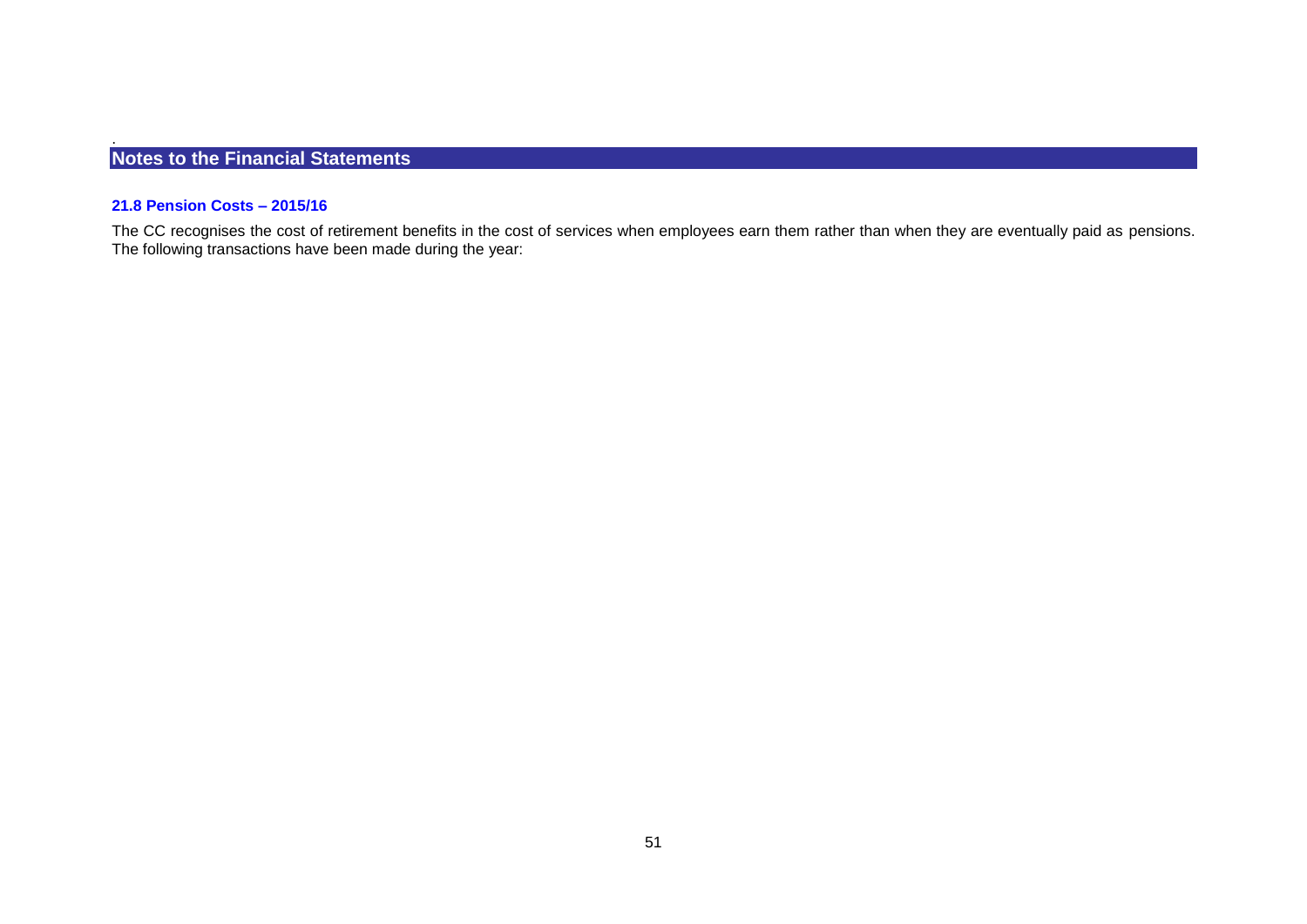|                                             | <b>LGPS</b><br><b>Police Pension Scheme</b> |                 |                 |                 |              | <b>TOTAL</b>            |
|---------------------------------------------|---------------------------------------------|-----------------|-----------------|-----------------|--------------|-------------------------|
|                                             | 2015/16                                     | 2015/16<br>1987 | 2015/16<br>2006 | 2015/16<br>2015 | 2015/16      | 2015/16<br><b>GRAND</b> |
|                                             |                                             | <b>SCHEME</b>   | <b>SCHEME</b>   | <b>SCHEME</b>   | <b>TOTAL</b> | <b>TOTAL</b>            |
|                                             | £000                                        | £000            | £000            | £000            | £000         | £000                    |
| <b>Net Cost of Services</b>                 |                                             |                 |                 |                 |              |                         |
| Current service cost                        | 12,384                                      | 34,060          | 1,030           | 27,180          | 62,270       | 74,654                  |
| Past service cost                           | $\Omega$                                    | 3,690           | $\Omega$        | 400             | 4,090        | 4,090                   |
| <b>Administrative Expenses</b>              | 269                                         | O               | $\Omega$        | $\bf{0}$        | n            | 269                     |
| <b>Net Operating Expenditure</b>            | $\overline{0}$                              | $\Omega$        | $\Omega$        | $\bf{0}$        | n            | $\Omega$                |
| Interest cost                               | 16,230                                      | 132,550         | 5,370           | 570             | 138,490      | 154,720                 |
| Expected return on assets                   | (10, 804)                                   | $\Omega$        | $\Omega$        | O               | O            | (10, 804)               |
| Loss on curtailments                        | 1,122                                       | 0               | $\overline{0}$  | $\bf{0}$        | $\bf{0}$     | 1,122                   |
| Net charge to the Comprehensive Income      |                                             |                 |                 |                 |              |                         |
| and Expenditure Statement                   | 19,201                                      | 170,300         | 6,400           | 28,150          | 204,850      | 224,051                 |
| <b>Movement in Reserves Statement</b>       |                                             |                 |                 |                 |              |                         |
| Reversal of net charges made for retirement |                                             |                 |                 |                 |              |                         |
| benefits in accordance with IAS19           | (19, 201)                                   | (170, 300)      | (6,400)         | (28, 150)       | (204, 850)   | (224, 051)              |
|                                             |                                             |                 |                 |                 |              |                         |
| Actual amount charged against revenue:      |                                             |                 |                 |                 |              |                         |
| Employers contributions and direct payments |                                             |                 |                 |                 |              |                         |
| to pensioners payable in the year           | 11,839                                      | 26,262          | 509             | 19,405          | 46,176       | 58,015                  |
| IAS 19 Remeasurements charged against       |                                             |                 |                 |                 |              |                         |
| Other Comprehensive Income and              |                                             |                 |                 |                 |              |                         |
| Expenditure                                 | 23,501                                      | 589,348         | 31,191          | (23, 015)       | 597,524      | 621,025                 |

# **21.9 The Net Defined Benefit Obligation (Liability)**

The underlying assets and liabilities for retirement benefits attributable to the CC are as follows: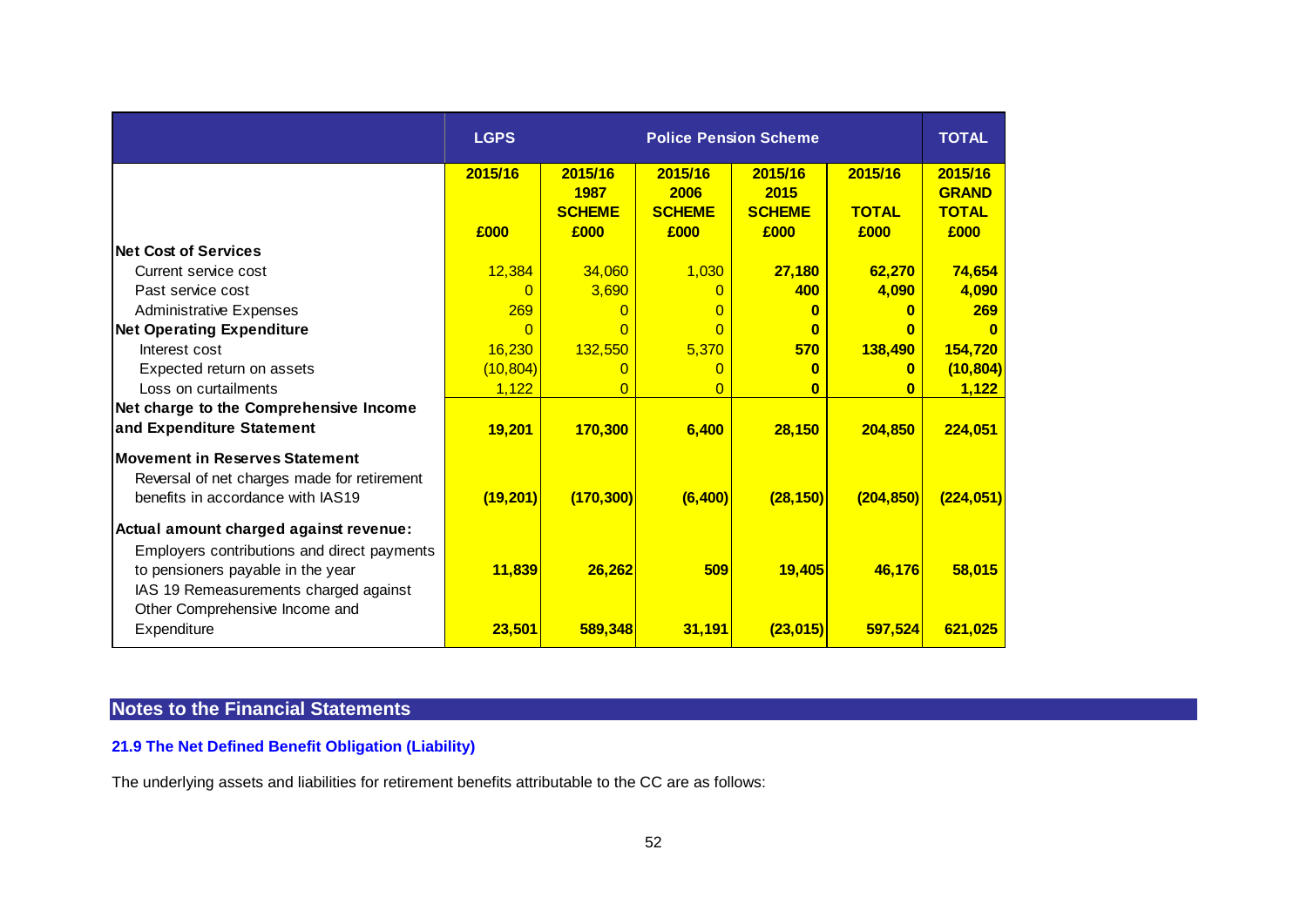|                                       |                               | <b>Local Government</b><br><b>Pension Scheme</b> | <b>Police Pension Scheme</b>  |                               |                      |                               |                               |                               |                      | <b>Total</b>       |                    |
|---------------------------------------|-------------------------------|--------------------------------------------------|-------------------------------|-------------------------------|----------------------|-------------------------------|-------------------------------|-------------------------------|----------------------|--------------------|--------------------|
|                                       | 31st March 31st March<br>2015 | 2016                                             | 31st March 2015               |                               |                      | 31st March 2016               |                               |                               |                      | 31st March<br>2015 | 31st March<br>2016 |
|                                       | £000                          | £000                                             | 1987<br><b>SCHEME</b><br>£000 | 2006<br><b>SCHEME</b><br>£000 | <b>TOTAL</b><br>£000 | 1987<br><b>SCHEME</b><br>£000 | 2006<br><b>SCHEME</b><br>£000 | 2015<br><b>SCHEME</b><br>£000 | <b>TOTAL</b><br>£000 | £000               | £000               |
| Estimated<br>liabilities in<br>scheme | (480, 229)                    | (471, 864)                                       | (4,057,430)                   | (162, 390)                    | (4,219,820)          | (3,599,460)                   | (137,090)                     | (31,760)                      | (3,768,310)          | (4,700,049)        | (4, 240, 174)      |
| Estimated assets<br>in scheme         | 314,715                       | 322,489                                          | 0                             | 0                             | 0                    |                               | $\overline{0}$                |                               | $\mathbf{0}$         | 314,715            | 322,489            |
| <b>Net liability</b>                  | (165, 514)                    | (149, 375)                                       | (4,057,430)                   | (162, 390)                    | (4, 219, 820)        | (3,599,460)                   | (137,090)                     | (31,760)                      | (3,768,310)          | (4,385,334)        | (3,917,685)        |

The liabilities show the underlying commitments that the CC has in the long run to pay retirement benefits. The total liability of £3,918m has a substantial impact on the net worth of the CC as recorded in the Balance Sheet, resulting in a net liability of £3,923m. However, statutory arrangements for funding the deficit means that the financial position of the CC remains healthy:

- The deficit on the Local Government Scheme will be made good by increased contributions over the remaining working life of employees, as assessed by the scheme actuary.
- From 1st April 2006 the payments made in the year for police pensions are partly funded from a Home Office grant under new funding arrangements.

Liabilities have been assessed on an actuarial basis using the projected unit method, an estimate of the pensions that will be payable in future years dependent on assumptions about mortality rates, salary levels etc. The Local Government Scheme liabilities have been assessed by Mercer Ltd, an independent firm of actuaries. Estimates for the Local Government Scheme are based on the latest full valuation of the scheme as at 31st March 2013. The Police Scheme liabilities have been assessed by the Government Actuaries Department using data provided by the Group.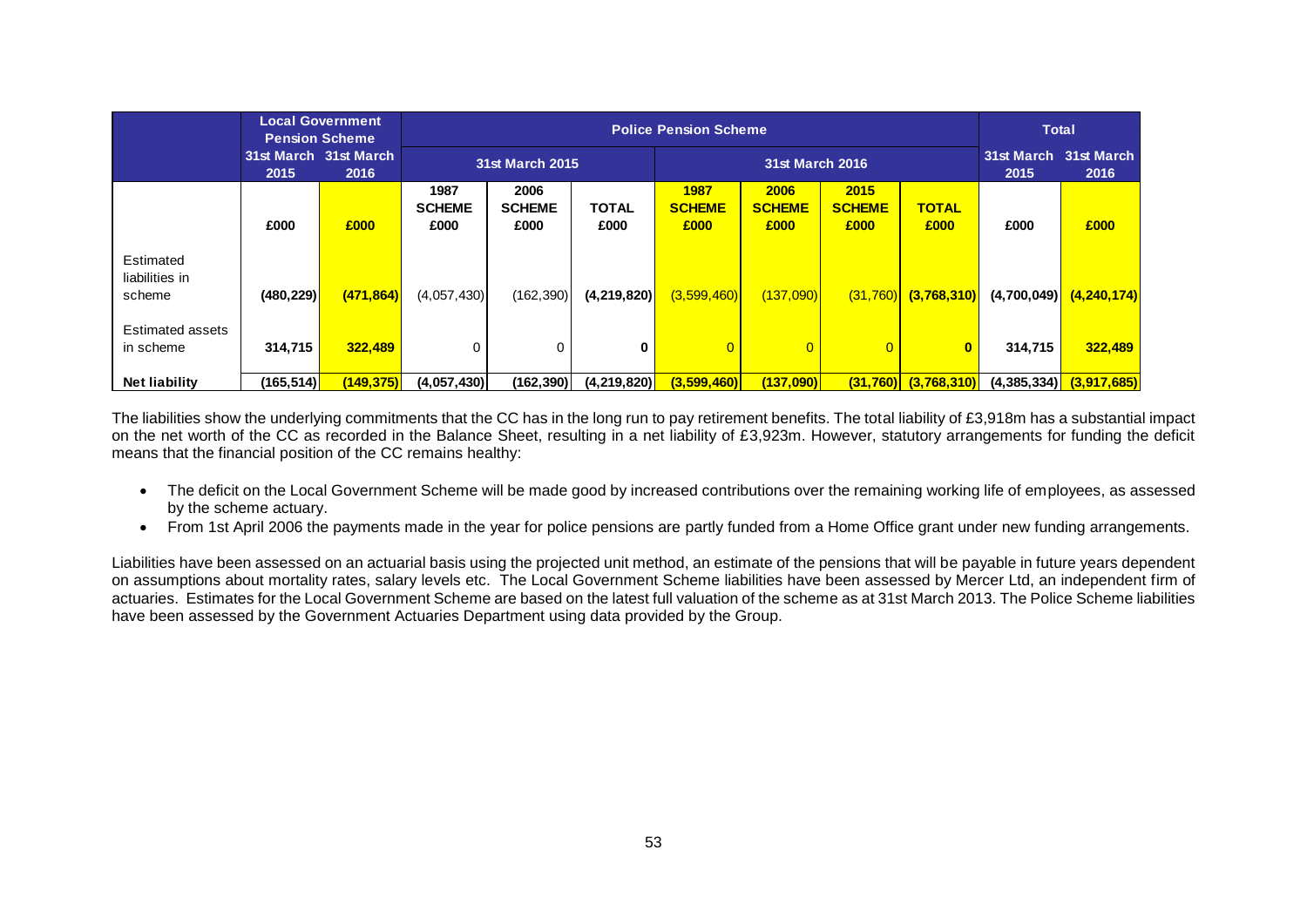# **21.10 Actuarial Assumptions**

The main assumptions used in the calculations have been:

|                                                | <b>Pension Scheme</b> | <b>Local Government</b> |            | <b>Police</b><br><b>Pension Scheme</b> |
|------------------------------------------------|-----------------------|-------------------------|------------|----------------------------------------|
|                                                | 31st March            | 31st March              | 31st March | 31st March                             |
|                                                | 2015                  | 2016                    | 2015       | 2016                                   |
|                                                |                       |                         |            |                                        |
| Rate of inflation                              | 2.1%                  | 2.0%                    | 2.2%       | 2.2%                                   |
| Short term rate of increase in salaries        | 3.6%                  | 3.5%                    | 4.2%       | 1.0%                                   |
| Long term rate of increase in salaries         | n/a                   | n/a                     | 4.2%       | 4.2%                                   |
| Rate of increase in pensions                   | 2.1%                  | 2.0%                    | 2.2%       | 2.2%                                   |
| Rate for discounting scheme liabilities        | 3.4%                  | 3.6%                    | 3.3%       | 3.6%                                   |
| Mortality Rates (in years)                     |                       |                         |            |                                        |
| Longevity at 65 for future pensioners (Men)    | 24.8                  | 24.8                    | 25.4       | 25.1                                   |
| Longevity at 65 for future pensioners (Women)  | 28.1                  | 28.1                    | 27.9       | 27.2                                   |
| Longevity at 65 for current pensioners (Men)   | 22.4                  | 22.4                    | 23.3       | 23.1                                   |
| Longevity at 65 for current pensioners (Women) | 25.3                  | 25.3                    | 25.7       | 25.1                                   |

# **21.11 Actuarial Assumptions – Sensitivity Analysis**

|                                       | 2015/16             |                              |               |               |             |  |  |  |  |
|---------------------------------------|---------------------|------------------------------|---------------|---------------|-------------|--|--|--|--|
|                                       | <b>Police Staff</b> |                              |               |               |             |  |  |  |  |
| <b>Change in Actuarial Assumption</b> | <b>Pension</b>      | <b>Police Pension Scheme</b> |               | <b>TOTAL</b>  |             |  |  |  |  |
|                                       | <b>Scheme</b>       |                              |               |               |             |  |  |  |  |
|                                       |                     | 1987                         | 2006          | 2015          |             |  |  |  |  |
|                                       |                     | <b>SCHEME</b>                | <b>SCHEME</b> | <b>SCHEME</b> |             |  |  |  |  |
|                                       | £000                | £000                         | £000          | £000          | £000        |  |  |  |  |
|                                       |                     |                              |               |               |             |  |  |  |  |
| Unadjusted deficit                    | (149, 375)          | (3,599,460)                  | (137,090)     | (31,760)      | (3,917,685) |  |  |  |  |
|                                       |                     |                              |               |               |             |  |  |  |  |
| +0.1% change in discount rate         | 10,348              | 69,780                       | 5,700         | 1.360         | 87,188      |  |  |  |  |
| +0.1% change in pay growth (salaries) | (10,579)            | (5,000)                      | (2, 180)      | 0             | (17, 759)   |  |  |  |  |
| +0.1% change in inflation (pensions)  | (3,633)             | (57, 440)                    | (2,600)       | (1, 340)      | (65, 013)   |  |  |  |  |
| +1 year increase in life expectancy   | (8, 843)            | (82, 100)                    | (2,400)       | (600)         | (93, 943)   |  |  |  |  |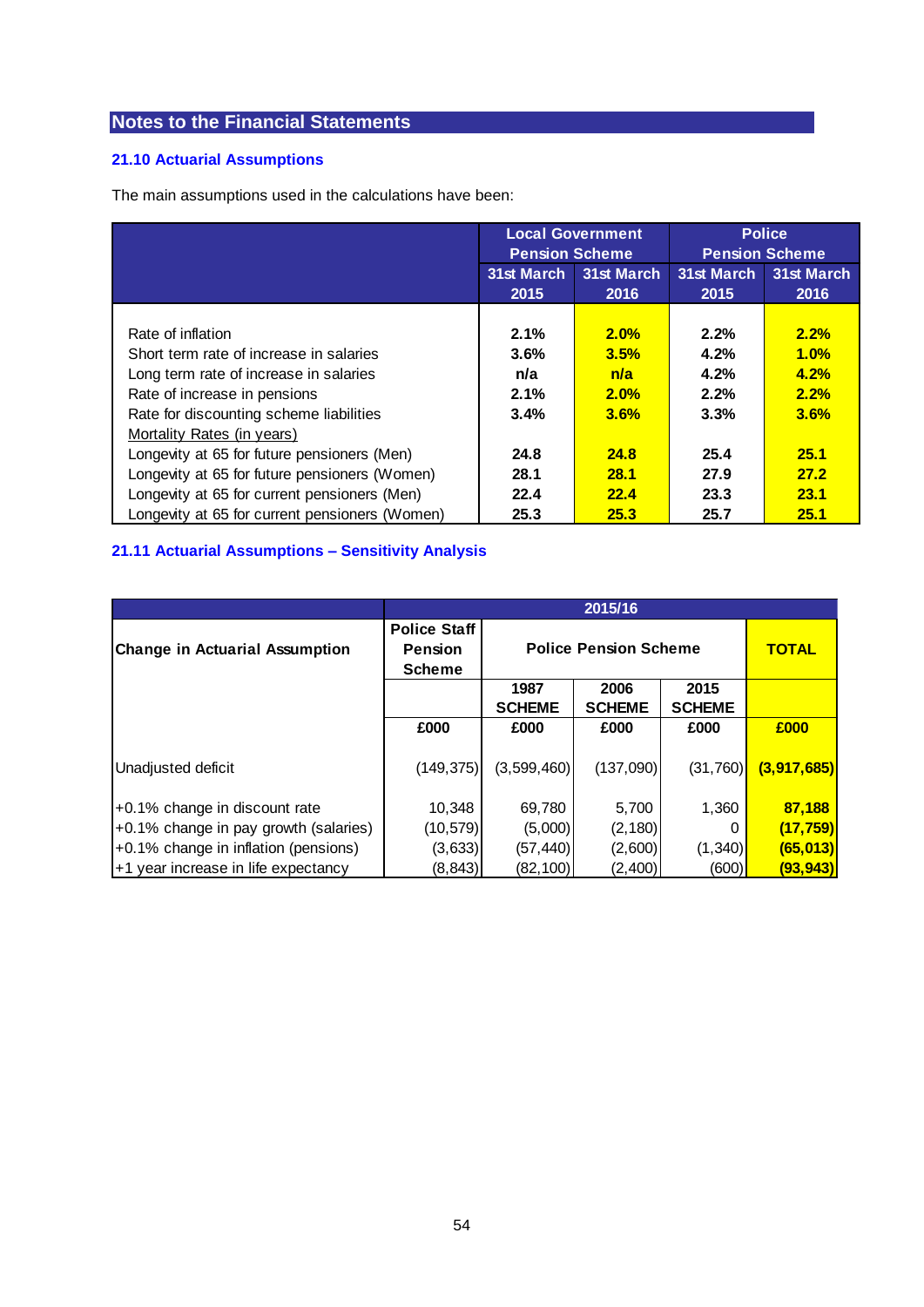### **21.12 Reconciliation of Present Value of Scheme Liabilities**

|                                   | <b>LGPS Funded Liabilities</b> |            | <b>Police Pension Scheme Unfunded Liabilities</b> |                       |              |                       |                       |                       |              |                              |
|-----------------------------------|--------------------------------|------------|---------------------------------------------------|-----------------------|--------------|-----------------------|-----------------------|-----------------------|--------------|------------------------------|
|                                   | 2014/15                        | 2015/16    | 2014/15<br>2014/15                                |                       | 2014/15      | 2015/16               | 2015/16               | 2015/16               | 2015/16      | 2015/16                      |
|                                   |                                |            | 1987 SCHEME                                       | 2006<br><b>SCHEME</b> | <b>TOTAL</b> | 1987<br><b>SCHEME</b> | 2006<br><b>SCHEME</b> | 2015<br><b>SCHEME</b> | <b>TOTAL</b> | <b>GRAND</b><br><b>TOTAL</b> |
|                                   | £000                           | £000       | £000                                              | £000                  | £000         | £000                  | £000                  | £000                  | £000         | £000                         |
| As at 1st April                   | (367, 864)                     | (480, 229) | (3,585,060)                                       | (115,930)             | (3,700,990)  | (4,057,430)           | (162, 390)            |                       | (4,219,820)  | (4,700,049)                  |
| Transfer of liabilities from PCCI | (3,100)                        |            |                                                   |                       | 0            | $\Omega$              | $\Omega$              |                       | $\bf{0}$     |                              |
| Current service costs             | (9,522)                        | (12, 384)  | (50, 450)                                         | (16,900)              | (67, 350)    | (34,060)              | (1,030)               | (27, 180)             | (62, 270)    | (74, 654)                    |
| Interest costs                    | (16, 964)                      | (16, 230)  | (156, 460)                                        | (5,590)               | (162,050)    | (132,550)             | (5,370)               | (570)                 | (138, 490)   | (154, 720)                   |
| Members contributions             | (3, 455)                       | (3,533)    | (13,860)                                          | (4,870)               | (18, 730)    | (8, 180)              | (230)                 | (9,680)               | (18,090)     | (21, 623)                    |
| IAS 19 remeasurements             | (86, 823)                      | 32,379     | (371,500)                                         | (18,620)              | (390, 120)   | 498,750               | 31,080                | 3,680                 | 533,510      | 565,889                      |
| Benefits paid                     | 7,811                          | 9,255      | 123,850                                           | 70                    | 123,920      | 137,700               | 850                   | 2,390                 | 140,940      | 150,195                      |
| Past service costs                | 0                              |            | (3,950)                                           | (550)                 | (4,500)      | (3,690)               | $\Omega$              | (400)                 | (4,090)      | (4,090)                      |
| Loss on curtailments              | (312)                          | (1, 122)   |                                                   |                       |              |                       |                       |                       |              | (1, 122)                     |
| As at 31st March                  | (480, 229)                     | (471, 864) | (4,057,430)                                       | (162, 390)            | (4,219,820)  | (3,599,460)           | (137,090)             | (31,760)              | (3,768,310)  | (4,240,174)                  |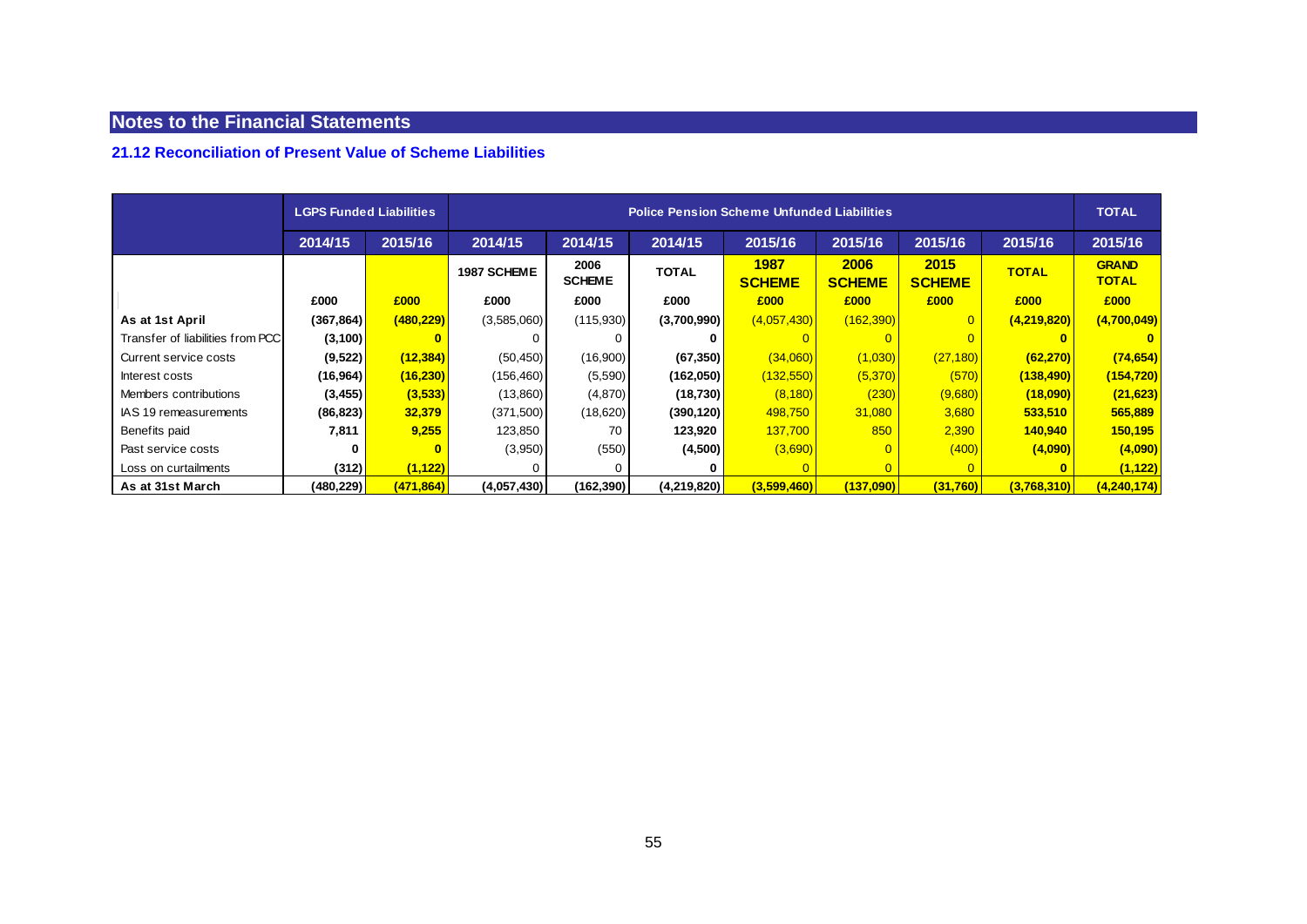# **21.13 Reconciliation of Present Value of Scheme Assets**

|                                |          | <b>LGPS Funded Assets</b> |             |                       |            | <b>Police Pension Scheme Unfunded Assets</b>   | <b>TOTAL</b> |                       |              |                              |
|--------------------------------|----------|---------------------------|-------------|-----------------------|------------|------------------------------------------------|--------------|-----------------------|--------------|------------------------------|
|                                | 2014/15  | 2015/16                   |             | 2014/15               |            |                                                |              |                       |              |                              |
|                                |          |                           | 1987 SCHEME | 2006<br><b>SCHEME</b> |            | 1987<br>2006<br><b>SCHEME</b><br><b>SCHEME</b> |              | 2015<br><b>SCHEME</b> | <b>TOTAL</b> | <b>GRAND</b><br><b>TOTAL</b> |
|                                | £000     | £000                      | £000        | £000                  | £000       | £000                                           | £000         | £000                  | £000         | £000                         |
| As at 1st April                | 271,242  | 314,715                   | 0           |                       |            |                                                |              |                       | 0            | 314,715                      |
| Transfer of assets from PCC    | 2,032    |                           | 0           |                       |            |                                                |              |                       |              |                              |
| Expected return on assets      | 12,749   | 10,804                    | 0           |                       |            |                                                |              |                       | $\bf{0}$     | 10,804                       |
| Administrative expenses        | (261)    | (269)                     | 0           |                       |            |                                                |              |                       |              | (269)                        |
| <b>Employers contributions</b> | 12,116   | 11,839                    | 36,678      | 9,110                 | 45,788     | 26,262                                         | 509          | 19,405                | 46,176       | 58,015                       |
| Members contributions          | 3,455    | 3,533                     | 13,860      | 4,870                 | 18,730     | 8,180                                          | 230          | 9,680                 | 18,090       | 21,623                       |
| Benefits paid                  | (7, 811) | (9,255)                   | (123, 850)  | (70)                  | (123, 920) | (137,700)                                      | (850)        | (2,390)               | (140, 940)   | (150, 195)                   |
| IAS 19 remeasurements          | 21,193   | (8, 878)                  | 73,312      | (13,910)              | 59,402     | 103,258                                        | 111          | (26, 695)             | 76,674       | 67,796                       |
| As at 31st March               | 314,715  | 322,489                   | 0           | 0                     |            |                                                |              |                       |              | 322,489                      |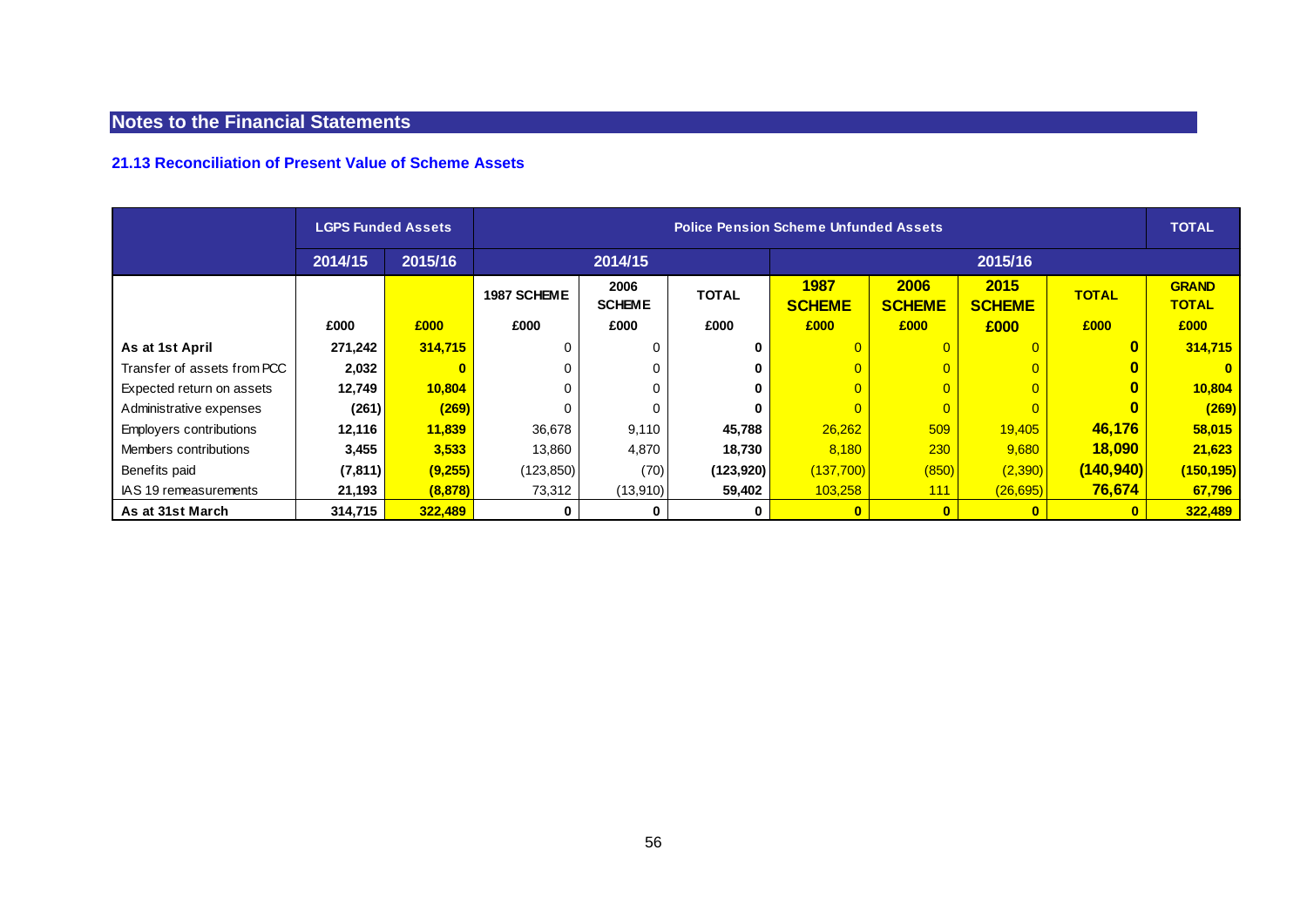### **21.14 Fair Value of Plan Assets**

The Police Pension Scheme has no investment assets to cover its liabilities. Assets in the Local Government Pension Scheme are valued at fair value – principally market value for investments, and consist of the following categories by proportion of the total asset:

|                    | Assets as<br>at 31st<br><b>March</b><br>2015 |        | <b>Assets as</b><br>at 31st<br><b>March</b><br>2016 |        |
|--------------------|----------------------------------------------|--------|-----------------------------------------------------|--------|
|                    | £000                                         | $\%$   | £000                                                | %      |
| Equity investments | 169,883                                      | 54.0%  | 167,037                                             | 51.8%  |
| Government bonds   | 15,736                                       | 5.0%   | 14,797                                              | 4.6%   |
| Other bonds        | 38,867                                       | 12.3%  | 36,427                                              | 11.3%  |
| Property           | 25,996                                       | 8.3%   | 28,721                                              | 8.9%   |
| Cash/liquidity     | 9,536                                        | 3.0%   | 11,086                                              | 3.4%   |
| Other              | 54,697                                       | 17.4%  | 64,421                                              | 20.0%  |
| Total              | 314,715                                      | 100.0% | 322,489                                             | 100.0% |

The asset values in the Local Government Pension Scheme were calculated as at 31<sup>st</sup> March 2016. A deduction of 0.25% in respect of expenses is made in calculating the expected return for the year.

The expected return on assets represents the allowance made, calculated at the start of the accounting year for the anticipated investment return to be earned on assets during the year.

## **21.15 Scheme History**

|                                 | 2011/12     | 2012/13     | 2013/14     | 2014/15     | 2015/16             |
|---------------------------------|-------------|-------------|-------------|-------------|---------------------|
|                                 | £000        | £000        | £000        | £000        | £000                |
|                                 |             |             |             |             |                     |
| <b>Present Value of Scheme</b>  |             |             |             |             |                     |
| <b>Liabilities</b>              |             |             |             |             |                     |
| Local Government Pension Scheme | (309, 812)  | (371, 882)  | (367, 864)  | (480, 229)  | (471, 864)          |
| Police Pension Scheme           | (3,231,130) | (3,710,160) | (3,700,990) | (4,219,820) | (3,768,310)         |
|                                 | (3,540,942) | (4,082,042) | (4,068,854) | (4,700,049) | <u>(4,240,174) </u> |
| Fair Value of Assets (LGPS)     |             |             |             |             |                     |
| Local Government Pension Scheme | 221,153     | 256,049     | 271,242     | 314,715     | 322,489             |
|                                 |             |             |             |             |                     |
| <b>Deficit in Scheme</b>        |             |             |             |             |                     |
| Local Government Pension Scheme | (88, 659)   | (115, 833)  | (96, 622)   | (165, 514)  | (149, 375)          |
| Police Pension Scheme           | (3,231,130) | (3,710,160) | (3.700.990) | (4,219,820) | (3,768,310)         |
|                                 | (3,319,789) | (3,825,993) | (3,797,612) | (4,385,334) | (3,917,685)         |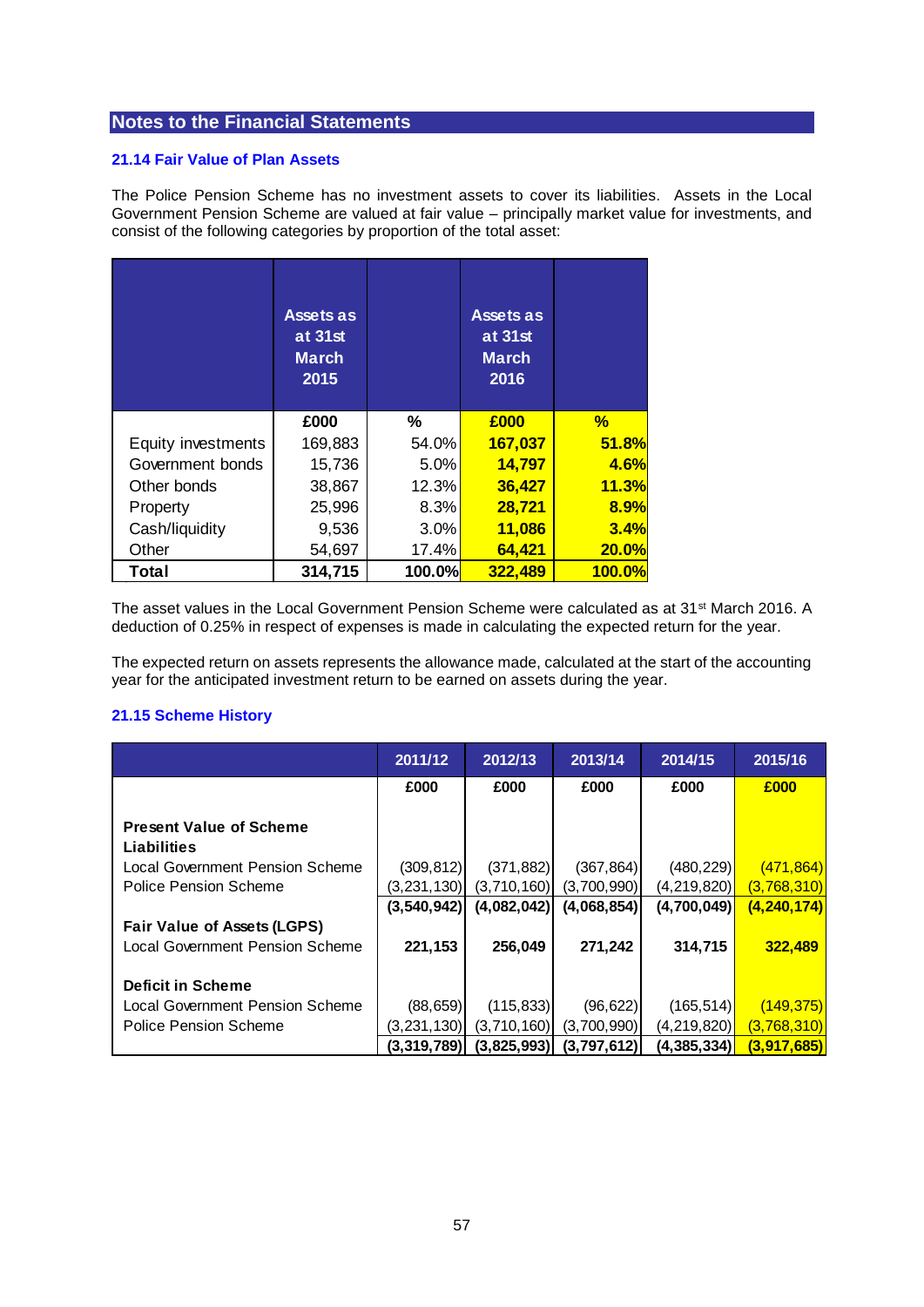# **21.16 Remeasurements of the Net Defined Benefit Liability**

|                                                                                                  | 2011/12               |                  | 2012/13                  |             | 2013/14            |          | 2014/15                       |      | 2015/16                 |               |
|--------------------------------------------------------------------------------------------------|-----------------------|------------------|--------------------------|-------------|--------------------|----------|-------------------------------|------|-------------------------|---------------|
| <b>Local Government Scheme</b><br>Difference between the expected and<br>actual return on assets | £000<br>(8, 852)      | %<br>4.0         | £000<br>18,199           | $\%$<br>6.4 | £000<br>12,775     | %<br>4.7 | £000<br>21,193 27.7           | $\%$ | £000<br>$(8,878) -10.1$ | $\frac{9}{6}$ |
| Differences between actuarial<br>assumptions about liabilities and actual<br>experience          | 0                     |                  | 0                        |             | 0                  |          | 0                             |      | $\mathbf{0}$            |               |
| Changes in the demographic and financial<br>assumptions used to estimate liabilities             | 0<br>(8, 852)         | 0.0 <sub>l</sub> | (40, 972)<br>(22, 773)   | 16.0        | 14,218<br>26,993   | 5.2      | $(86, 823)$ 27.7<br>(65, 630) |      | 32,379<br>23,501        | 10.1          |
| <b>Police Pension Scheme</b><br>Difference between the expected and<br>actual return on assets   | 0                     |                  | $\bf{0}$                 |             | $\bf{0}$           |          | $\Omega$                      |      | $\bf{0}$                |               |
| Differences between actuarial<br>assumptions about liabilities and actual<br>experience          | 83,428                | 1.1              | 194,511                  | 4.8         | 97,367             | 2.4      | 131,322                       | 2.8  | 76,674                  | 1.6           |
| Changes in the demographic and financial<br>assumptions used to estimate liabilities             | (92, 370)<br>(8, 942) | 2.91             | (499, 430)<br>(304, 919) | 12.2        | 107,460<br>204,827 | 2.6      | (462, 040)<br>(330, 718)      | 9.8  | 520,850<br>597,524      | 11.1          |
| <b>Total IAS 19 Remeasurements</b>                                                               | (17, 794)             |                  | (327, 692)               |             | 231,820            |          | (396, 348)                    |      | 621,025                 |               |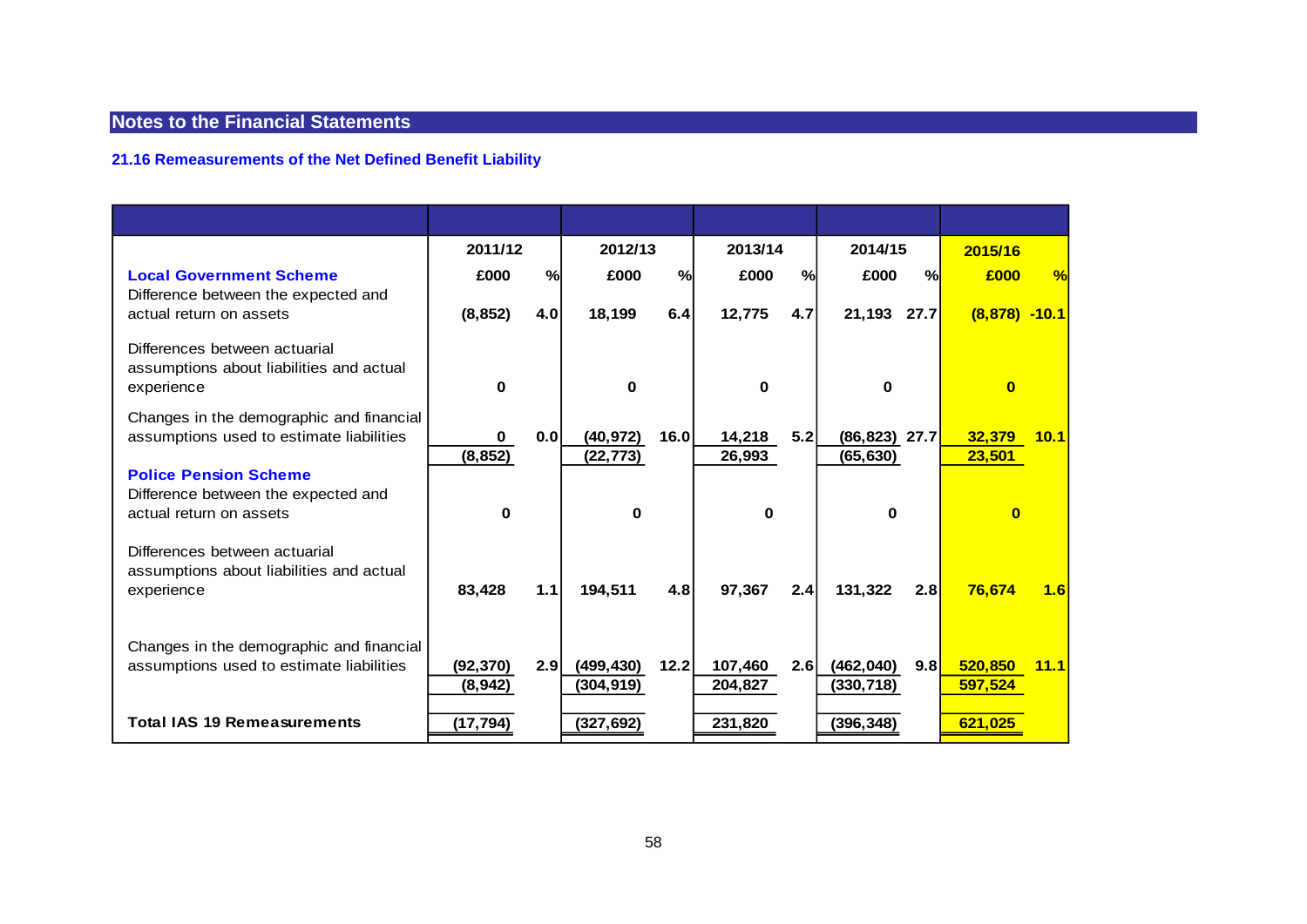# **21.17 Plan Asset Fair Value Disaggregation**

|                                |               | 2014/15          |              | 2015/16        |                         |              |  |
|--------------------------------|---------------|------------------|--------------|----------------|-------------------------|--------------|--|
|                                | £000          | £000             | £000         | £000           | £000                    | £000         |  |
|                                | Quoted        | <b>No Quoted</b> |              | Quoted         | <b>No Quoted</b>        |              |  |
| <b>Asset Classification</b>    | <b>Market</b> | <b>Market</b>    | <b>TOTAL</b> | <b>Market</b>  | <b>Market</b>           | <b>TOTAL</b> |  |
|                                | price         | price            |              | price          | price                   |              |  |
|                                |               |                  |              |                |                         |              |  |
| <b>Equities</b>                |               |                  |              |                |                         |              |  |
| <b>UK</b>                      | 75,091        | 0                | 75,091       | 69,750         | $\overline{0}$          | 69,750       |  |
| Global                         | 94,792        | 0                | 94,792       | 97,287         | 0                       | 97,287       |  |
|                                | 169,883       | 0                | 169,883      | 167,037        | $\bf{0}$                | 167,037      |  |
| <b>Bonds</b>                   |               |                  |              |                |                         |              |  |
| <b>UK Government</b>           | 15,736        | 0                | 15,736       | 14,797         | $\overline{0}$          | 14,797       |  |
| <b>UK Corporate</b>            | 8,151         | 0                | 8,151        | 7,812          | 0                       | 7,812        |  |
| <b>UK Index Linked</b>         | 30,716        | 0                | 30,716       | 28,615         | 0                       | 28,615       |  |
|                                | 54,603        | $\bf{0}$         | 54,603       | 51,224         | $\overline{\mathbf{0}}$ | 51,224       |  |
|                                |               |                  |              |                |                         |              |  |
| Property                       |               |                  |              |                |                         |              |  |
| <b>UK Direct Property</b>      | 0             | 17,624           | 17,624       | $\overline{0}$ | 18,483                  | 18,483       |  |
| <b>UK Property Managed</b>     | 1,039         | 4,186            | 5,225        | 1,320          | 5,118                   | 6,438        |  |
| <b>Global Property Managed</b> | 0             | 3,147            | 3,147        | $\overline{0}$ | 3,800                   | 3,800        |  |
|                                | 1,039         | 24,957           | 25,996       | 1,320          | 27,401                  | 28,721       |  |
|                                |               |                  |              |                |                         |              |  |
| <b>Other</b>                   |               |                  |              |                |                         |              |  |
| <b>UK Private Equity</b>       | 126           | 9,410            | 9,536        | 62             | 11,844                  | 11,906       |  |
| <b>Global Private Equity</b>   | 0             | 8,623            | 8,623        | $\overline{0}$ | 10,373                  | 10,373       |  |
| <b>UK Hedge Funds</b>          | 787           | 1,699            | 2,486        | 817            | 1,742                   | 2,559        |  |
| Global Hedge Funds             | 0             | 9,599            | 9,599        | $\overline{0}$ | 8,707                   | 8,707        |  |
| Global Infrastructure          | 850           | 2,612            | 3,462        | 1,300          | 4,156                   | 5,456        |  |
| <b>UK</b> Infrastructure       | 0             | 4,406            | 4,406        | $\Omega$       | 6,479                   | 6,479        |  |
| <b>UK Opportunities</b>        | 5,759         | 6,452            | 12,211       | 5,583          | 9,201                   | 14,784       |  |
| <b>Global Opportunities</b>    | 944           | 3,430            | 4,374        | 434            | 3,723                   | 4,157        |  |
|                                | 8,466         | 46,231           | 54,697       | 8,196          | 56,225                  | 64,421       |  |
| Cash                           |               |                  |              |                |                         |              |  |
| Cash Instruments               | 9,536         | 0                | 9,536        | 11,086         | $\bf{0}$                | 11,086       |  |
|                                | 243,527       | 71,188           | 314,715      | 238,863        | 83,626                  | 322,489      |  |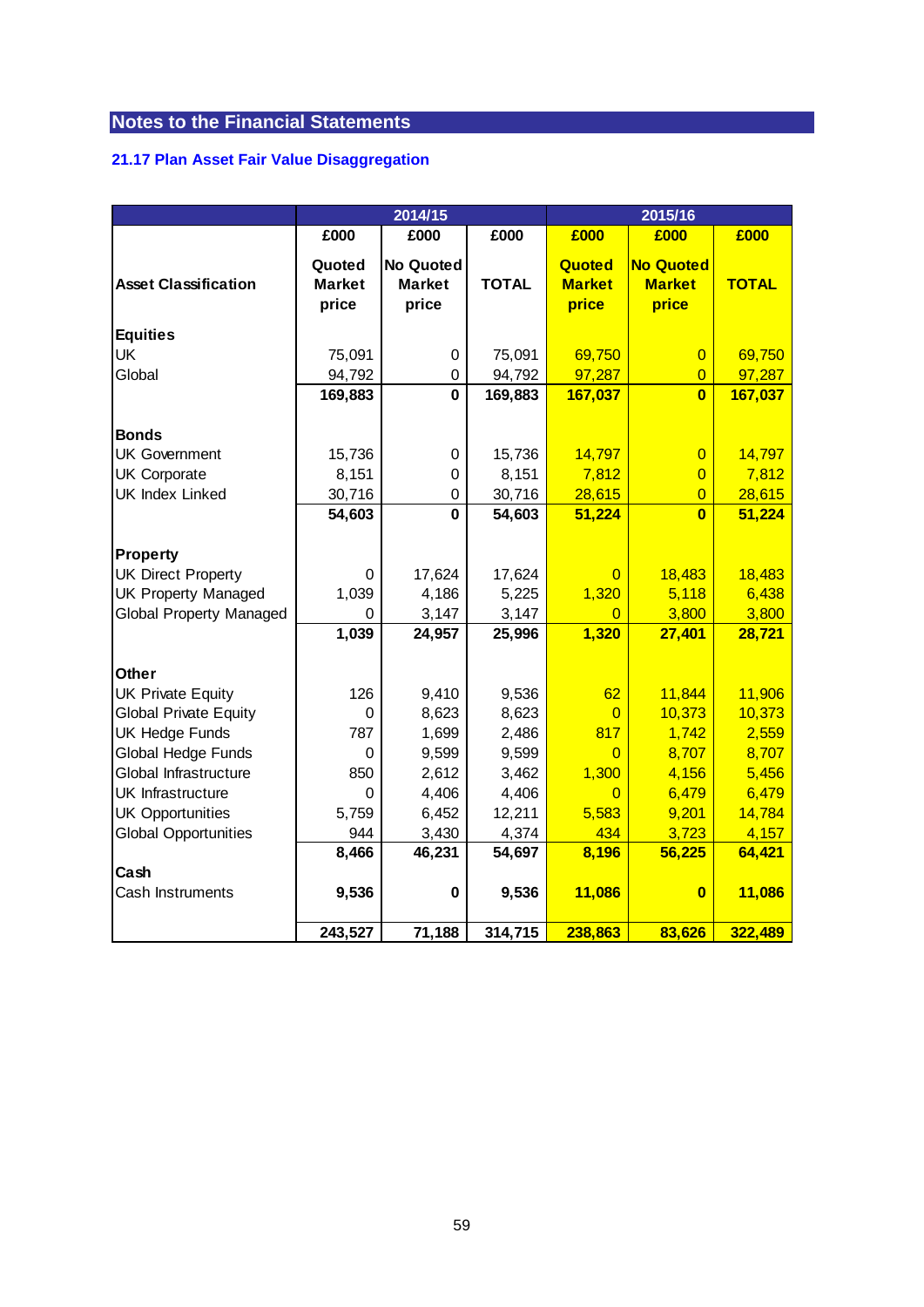### **22. CONTINGENT LIABILITIES**

The Chief Constable of Merseyside, along with other Chief Constables and the Home Office, currently has 121 claims lodged against them with the Central London Employment Tribunal. The claims are in respect of alleged unlawful discrimination arising from the Transitional Provisions in the Police Pension Regulations 2015. The Tribunal is unlikely to consider the substance of the claims until 2017. Legal advice suggests that there is a strong defence against these claims. The quantum and who will bear the cost is also uncertain, if the claims are partially or fully successful. For these reasons, no provision has been made in the 2015/16 Accounting Statements.

The Chief Constable of Merseyside currently has 17 claimants relating to overtime for Police Officers when taking calls outside working hours. These claims relate to the judgement in the case of Allard and others v Chief Constable of Devon & Cornwall Constabulary. The Group and the PCC recognise that there is a potential contingent liability of some £0.690m.

The Chief Constable of Merseyside recognises that there is a potential contingent liability of some £0.120m relating to Undercover Police Officers overtime and when they are on duty. Two potential cases that have been identified with a maximum potential liability of £0.060m per case.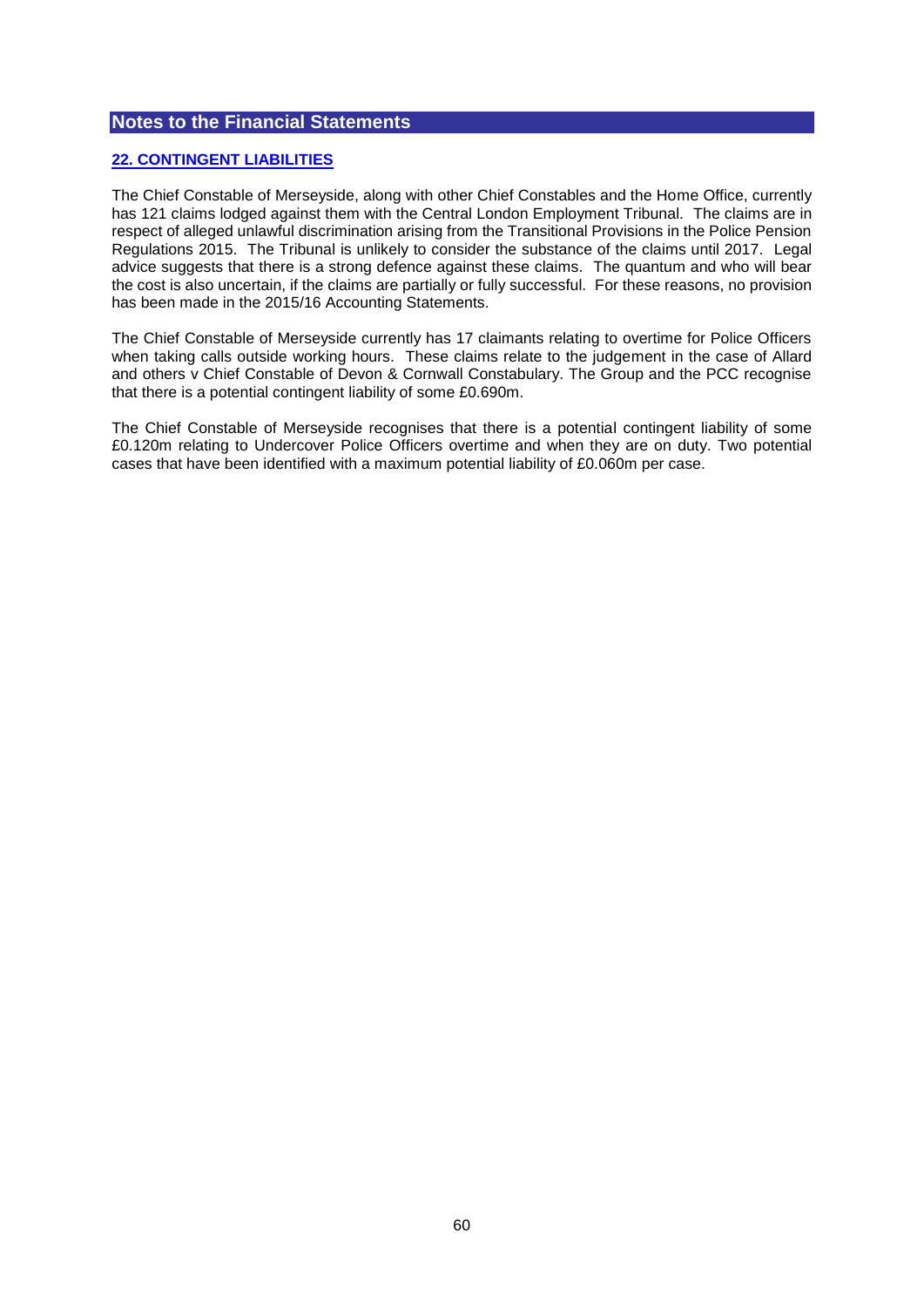# **Pension Fund Account**

The CC is responsible for administering the Police Pension Fund in accordance with the Police Reform and Social Responsibility Act 2011. During the year all payments and receipts are made to and from the Police Fund. The Pension Fund Account reflects the pensions arrangements from 1<sup>st</sup> April 2015 to 31<sup>st</sup> March 2016 and does not take account of liabilities to pay pensions or other benefits after the period end. The pension transactions are split between two separate accounts. The Pension Fund Account has no investment assets and all of its transactions are reimbursed by a contribution from the PCC that the PCC recoups from central Government through the pensions top-up grant. The remainder of pensions expenditure resides within the Group, and can be found in the PCC, the CC and Group Statement of Accounts. The Pension Fund Account has been prepared in line with similar accounting policies to the PCC and Group. This statement does not form part of the CC Statement of Accounts.

| 2014/15   | <b>Pension Fund Account</b>                                  | 2015/16         |
|-----------|--------------------------------------------------------------|-----------------|
| £000      |                                                              | £000            |
|           | <b>Income</b>                                                |                 |
|           | <b>Contributions Receivable</b>                              |                 |
| (33, 338) | Police employers pension contribution income                 | (31, 926)       |
| (13, 867) | Employees pension contributions (Police Pension Scheme 1987) | (8, 234)        |
| (4,869)   | Employees pension contributions (Police Pension Scheme 2006) | (228)           |
| 0         | Employees pension contributions (Police Pension Scheme 2015) | (9,679)         |
|           | <b>Other</b>                                                 |                 |
| (1, 105)  | Police transfer value receivable                             | (717)           |
| (1,700)   | Capital equivalent income - ill health pensions              | (3,460)         |
| (54, 879) | <b>Total Income</b>                                          | <u>(54,244)</u> |
|           | <b>Expenditure</b>                                           |                 |
|           | <b>Benefits Payable</b>                                      |                 |
| 96,264    | Police pensions                                              | 100,633         |
| 3,994     | Police ill health commutations                               | 3,707           |
| 16,262    | Police ordinary commutations                                 | 19,068          |
| $\Omega$  | Additional commutation in respect of GAD v Milne             | 12,660          |
| 319       | Police death in service grant                                | 341             |
|           | <b>Other</b>                                                 |                 |
| 14        | Refunds of contributions                                     | 26              |
| 474       | Police transfer value payable                                | 676             |
| 117,327   | <b>Total Expenditure</b>                                     | 137,111         |
| 62,448    | Net Amount Payable/(Receivable) before top-up grant          | 82,867          |
| (62, 448) | Additional contribution from the PCC                         | (82, 867)       |
| 0         | Net Amount Payable/(Receivable)                              | $\bf{0}$        |

| 31st March<br>2015 | <b>Net Assets Statement</b>                                   | 31st March<br>2016 |
|--------------------|---------------------------------------------------------------|--------------------|
| £000               | <b>Net Current Assets and Liabilities</b>                     | £000               |
|                    | <b>Creditors/Receipts in Advance</b>                          |                    |
| 0                  | Unpaid pension benefits                                       |                    |
| 0                  | Employers contributions received in advance                   |                    |
| 0                  | Employees contributions received in advance                   |                    |
| 0                  | Amount to be reimbursed to PCC for refund of pension benefits |                    |
|                    | <b>Debtors/Prepayments</b>                                    |                    |
| 0                  | Owed to pension fund from PCC for unpaid pension benefits     |                    |
| 0                  | Refund of pension benefits                                    |                    |
| 0                  | <b>Total Net Assets</b>                                       |                    |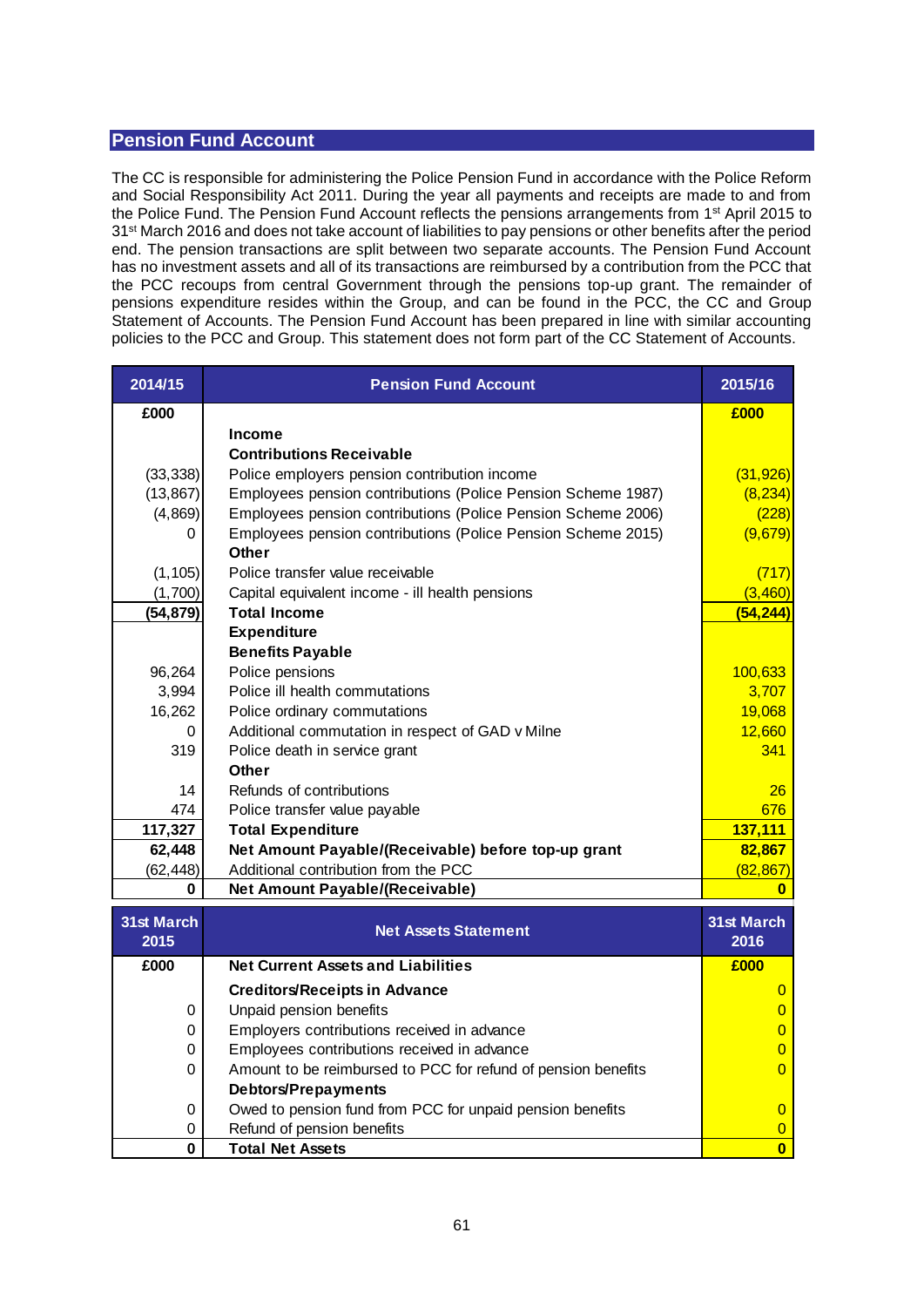### **Merseyside Police**

### **Annual Governance Statement 2016**

### **1. Scope of Responsibility**

- 1.1 The Chief Constable of Merseyside Police is responsible for maintaining the Queen's Peace and has direction and control over the officers and staff operating within the Merseyside Police Service. The Chief Constable of Merseyside holds office<sup>1</sup> under the Crown and is appointed by the Police and Crime Commissioner of Merseyside (PCC).
- 1.2 The Chief Constable of Merseyside Police is accountable to the law for the exercise of police powers, and to the PCC for the delivery of efficient and effective policing, management of resources and expenditure by the police force. At all times the Chief Constable, police officers and staff, remain operationally independent in the service of the communities that they serve. In discharging his overall responsibilities, the Chief Constable of Merseyside is responsible for establishing and maintaining appropriate governance arrangements, risk management processes and ensuring that there is a sound system of internal control, which facilitates the effective exercise of these functions.
- 1.3 Merseyside Police established a Corporate Governance Framework through which the Chief Constable can be assured that the force's systems, policies and people are operating in a way that is driving the delivery of agreed corporate objectives, are focused on the key risks to the delivery of those objectives and are economic, efficient and effective.
- 1.4 This statement explains how Merseyside Police has complied with the code and also meets the requirements of Accounts and Audit (England) Regulations 2015 (Regulation 6 and 10), which requires all relevant bodies to review their internal control system and prepare an Annual Governance Statement.

## **2. The Purpose of the Governance Framework**

- 2.1 The Governance Framework comprises the systems, processes, culture and values by which the force is directed and controlled, and the activities through which it accounts to and engages with the community. It enables the force to monitor the achievement of its strategic objectives and to consider whether those objectives have led to the delivery of appropriate, cost-effective services, including achieving value for money.
- 2.2 The system of internal control is a significant part of that framework and is designed to manage risk to a reasonable and foreseeable level. It cannot eliminate all risk of failure to achieve policies, aims and objectives. It can therefore only provide a reasonable, and not absolute, assurance of effectiveness. The system of internal control is based on an ongoing process designed to identify and prioritise the risks to the achievement of the force's policies, aims and objectives, to evaluate the likelihood of those risks being realised and the impact should they be realised, and to manage them effectively, efficiently and economically.

### **3. The Governance Framework**

1

3.1 The Chief Constable of Merseyside Police is responsible for operational policing matters, the direction and control of police personnel, and for putting in place proper arrangements for the

<sup>1</sup> Definition of Office of Constable – "an independent and impartial officer, the holder of whom operates within and is accountable to the rule of law. Any holder of the office of constable is tasked with upholding and enforcing the law".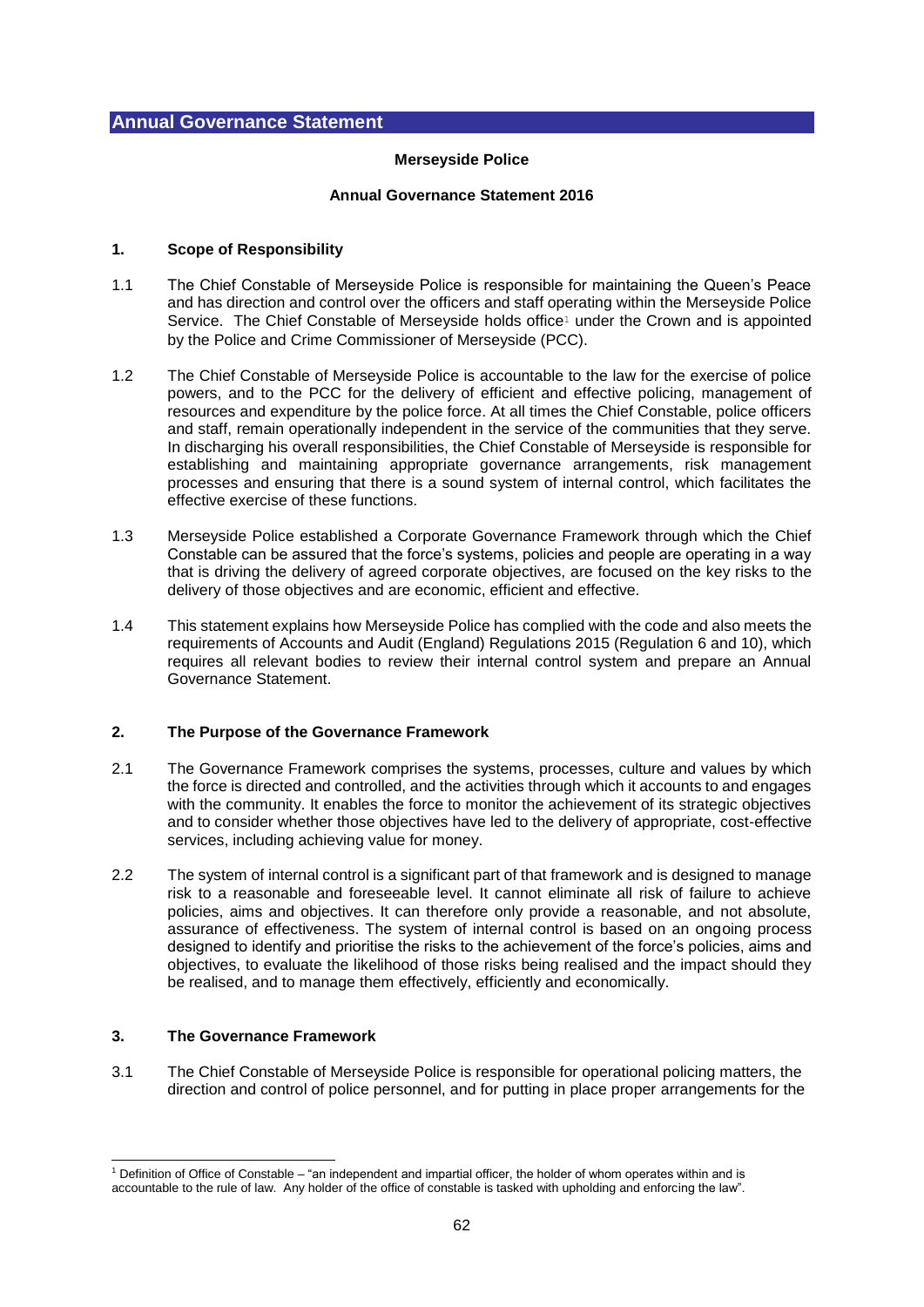governance of the force. The Police and Crime Commissioner for Merseyside is required to hold him to account for the exercise of those functions, and those of the persons under his direction and control. It therefore follows that the PCC must satisfy herself that the force has appropriate mechanisms in place for the maintenance of good governance, and that these operate in practice.

3.2 The key elements of the system and processes that comprise the force's governance arrangements are detailed in this section. The elements are based on the approved Code of Corporate Governance, which incorporates the six core principles of good governance in the local context, and sets out the arrangements for reviewing their effectiveness. The key elements of the systems and processes that comprise the governance arrangements within the force are detailed below under the appropriate core principles of good governance:

### **Focusing on the purpose of the PCC and the force, on outcomes for the community, and creating and implementing a vision for the local area.**

To demonstrate compliance with this core principle, the force:

- supports *delivery of the PCC's Police and Crime Plan* for Merseyside through regular monitoring of performance via the force's Community First performance framework and various governance meetings as outlined in the force's Assurance Framework.
- has developed a *Strategic Tasking & Coordination Meeting* to consider and agree the strategic direction necessary to address current issues of threat, harm and risk; and to prioritise the issues that go forward for resource allocation.
- has *appointed Strategic Responsible Officers* to coordinate activity at a force level, ensuring delivery of the objectives within each of the Police and Crime Plan priorities.
- has developed a number of strategies, including:
	- a **Crime Prevention Strategy** which represents the commitment of Merseyside Police to ensure that Prevention is effectively embedded into core business
	- o a *Community Engagement Strategy*, which puts the community at the heart of all our decisions and is designed to enable us to effectively engage with communities to increase public confidence.
	- o a revised *Integrated Offender Management Strategy,* to ensure there is a coordinated response across Merseyside, with partners, in the joint management of offenders who pose a significant risk of harm through serious or repeated offending in our communities.
	- o a *Local Policing Strategy*, which outlines what is to be delivered through the local policing function throughout Merseyside.
- in conjunction with the PCC, regularly *consults and engages* with communities about policing, the prevention of crime and ASB. There is 'Your Area' section on the force's website, to enable members of the public to see what the current local policing priorities are and also the ability for the public to provide feedback through 'Have Your Say'.
- has established a joint *Corporate Governance Group*, consisting of senior members of the force and OPCC. This group is responsible for reviewing the Corporate Governance Framework on an annual basis and overseeing its implementation.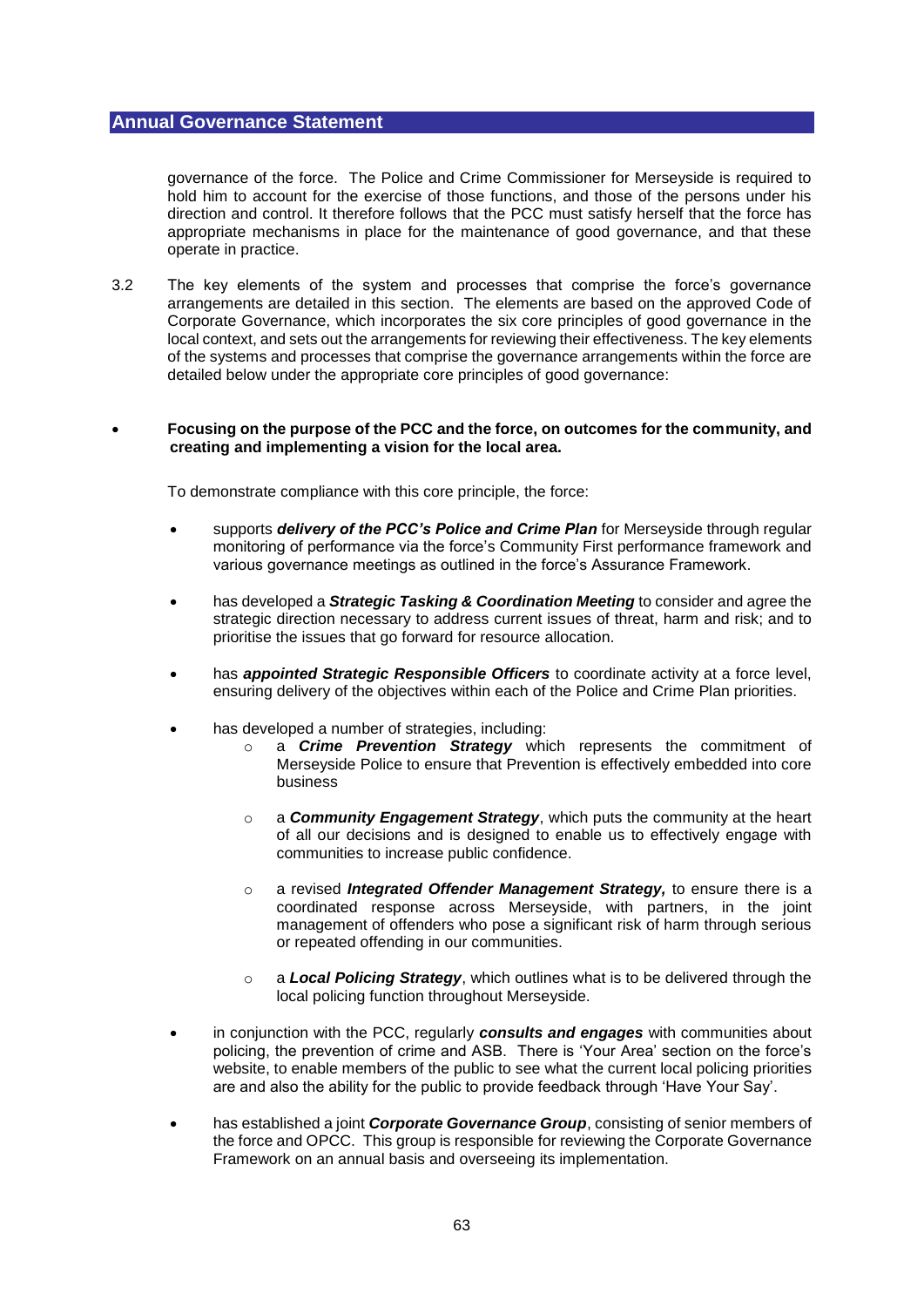- has a number of *Community Safety Partnerships*, which are the umbrella arrangements that govern our approach to partnership working. All local partnership arrangements feed into this umbrella framework in a variety of ways.
- has developed a *Community First Programme Board* to enable the force to meet the ongoing Government spending cuts.
- is proactive in understanding and dealing with failure in service delivery. As part of the drive for continuous improvement the force is focusing on understanding demand in an effort to ensure that everything that we do adds value to the customer/user.
- publishes its *budget and statement of accounts*, which communicates its activities, achievements, financial position and performance. In addition, the Chief Constable has jointly developed a Medium Term Financial Strategy with the PCC.
- has developed governance and approval processes around the *Estate Strategy* to ensure the correct mechanisms are in place and auditable for delivering estate projects.
- has developed effective arrangements to *monitor force performance*, which is reported to the PCC via the Performance and Scrutiny Group. The relevant data is published on the PCC's website.

### **Working together to achieve a common purpose with clearly defined functions and roles.**

To demonstrate compliance with this core principle, the force:

- has in place a *scheme of corporate governance*, which highlights the parameters for key roles in the corporations sole, including delegations or consents from the PCC or Chief Constable, financial regulations and contract standing orders.
- is fully compliant with the requirements of the Policing Protocol in terms of the respective statutory roles of the Chief Constable, PCC and senior staff.
- provides each member of staff (including senior officers) with *clear job descriptions*, setting out the principal accountabilities for each role.
- produces, regular updates and publishes an *organisation chart*, which sets out each portfolio and the senior officers and staff within each BCU and department.
- has developed a *Scheme of Delegation*, which provides personnel with the legal authority to carry out appropriate duties of the Chief Constable.
- controls the *force establishment and movement of staff* via the Origin IT system, which provides tight control over organisational structure.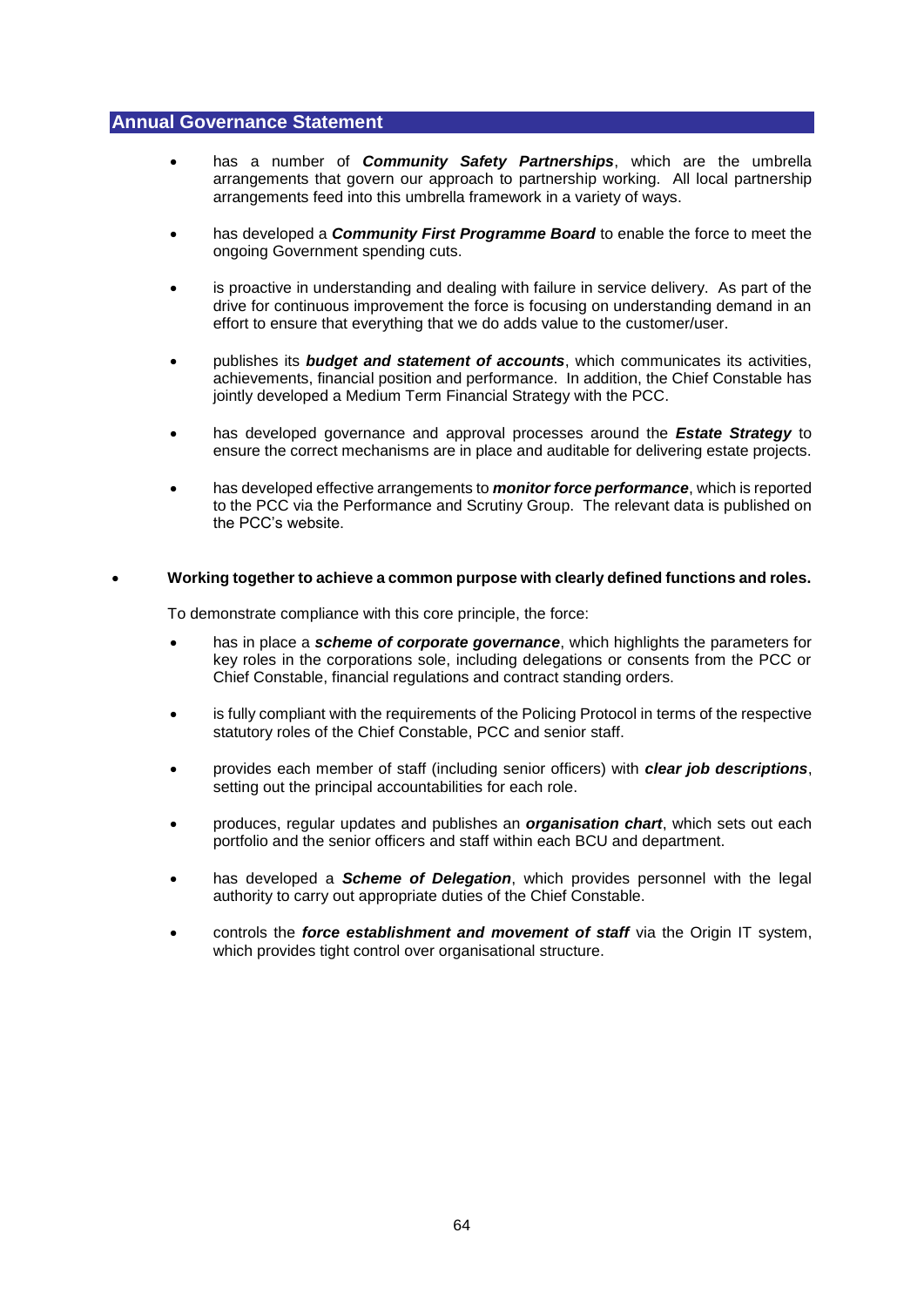- has established a number of *formal and informal lines of communication* in conjunction with the OPCC to ensure smooth running of business. The Chief Constable and PCC have regular one to one meetings and a force/OPCC Liaison Meeting has been set up to resolve any issues around governance.
- has produced a *'Chief Officer Local Arrangements' document*, which aims to establish a consistent understanding of local arrangements - what is expected of chief officers, what they are entitled to, and the relevant policies and procedures for achieving this.
- follow the *nationally agreed arrangements for remuneration* of Police Officer (Superintending and Federated ranks) and Police Staff. Pay and conditions are negotiated and set nationally.
- contributes to a *regular update against each of the priorities outlined in the Police and Crime Plan*. The PCC presents this on a regular basis to the Police and Crime Panel.

### **Promoting values for the PCC and demonstrating the values of good governance through upholding high standards of conduct and behaviour.**

To demonstrate compliance with this core principle, the force:

- and Chief Constable's overriding priority is to uphold *high standards of conduct and behaviour*. This is achieved via a number of separate but connected initiatives, eg Just Trilogy, Chief Constable's Roadshows, Standards and Values Policy and the Integrity and Anti-Corruption Strategy.
- has developed a *Force Strategy for 2016-2019*, which focuses on putting our communities first in everything we do, bringing together the force's vision and Just principles.
- has an *Integrity and Anti-Corruption Board* to oversee delivery of the Integrity and Anti-Corruption Strategy, which is chaired by the Deputy Chief Constable.
- actively promotes *Authorised Professional Practice*, as the official source of policing practice. This is produced by the College of Policing, to help inform decision-making across all areas of policing.
- has fully embedded the *statutory Code of Ethics* produced by the College of Policing.
- has developed and introduced *numerous policies*, specifically designed to address any potential to undermine the Chief Constable's efforts to uphold high standards of conduct and behaviour. These include:
	- **•** Business Interests Policy
	- Doing The Right Thing Policy (Whistleblowing) Policy
	- Gifts & Hospitality Policy
	- Notifiable Associations Policy
	- Referred Officer Policy
	- Service Confidence Policy
	- Standards & Values Policy (recently amended to reflect introduction of statutory Code of Ethics)
	- Substance Misuse Policy
	- Vetting Policy
	- Dignity at Work Policy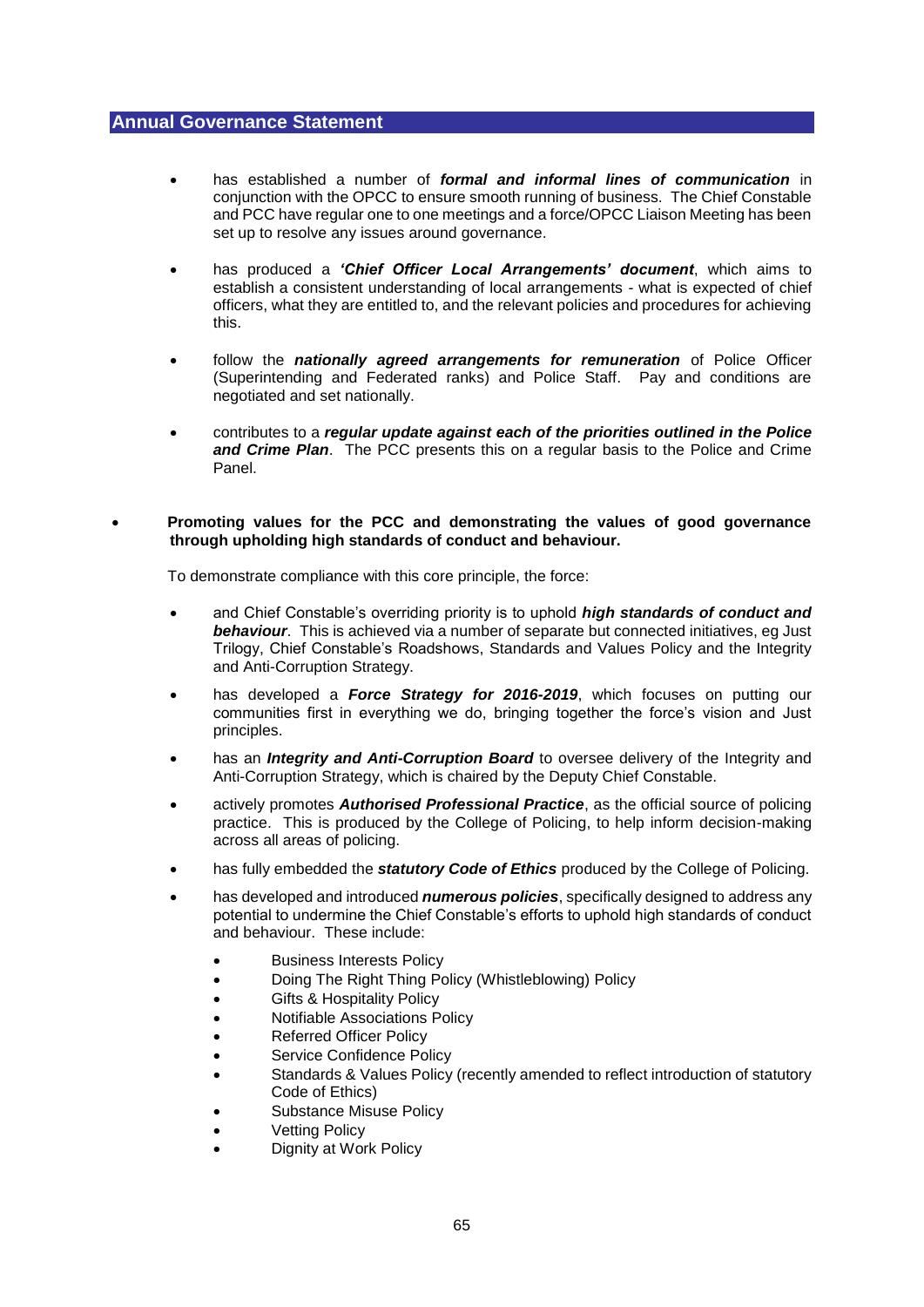- Dress and Appearance Policy
- (i) has a number of *supporting policies* designed to deliver high standards and values.

### **(iv) Taking informed and transparent decisions, which are subject to effective scrutiny and managing risk.**

To demonstrate compliance with this core principle, the force:

- has developed effective *arrangements to monitor force performance*, both operational and organisational, which is reported to the PCC via the Performance and Scrutiny Group.
- has a number of corporate meetings, designed collectively to ensure that *strategic decisions are well informed* through extensive consultation. These meetings are recorded and actions published to provide a record of decision-making.
- in conjunction with the PCC, has maintained a *joint Internal Audit Service*. The primary role of Internal Audit is to give an assurance to the PCC and Chief Constable, through the Audit Committee, on the effectiveness of the controls in place to manage risks.
- has well developed *risk management arrangements*, with risks being managed at force and portfolio level, as well as within the change programme.
- has developed a comprehensive *review and inspection programme*, which takes into account the force's strategic risks. It is a programme of BCU/Departmental inspections resulting in action plans and improved performance.
- *publishes outcomes and actions from corporate decision-making meetings*, in accordance with the force's publication scheme.
- has a *dedicated department to deal with complaints*. The complaints process has been reviewed to fall in line with the changes to the police complaints system introduced by the Police Reform and Social Responsibility Act 2011.
- has developed a *Scheme of Delegation*, which provides personnel with the legal authority to carry out appropriate duties of the Chief Constable.
- has a *Scheme of Corporate Governance*, which highlights the parameters for key roles in the corporations sole including consents or delegations from the Commissioner and Chief Constable, financial regulations, contract standing orders and limits.

### **(v) Developing the capacity and capability of the PCC, officers of the PCC and the Force to be effective.**

To demonstrate compliance with this core principle, the force:

 is committed to achieving its vision of Excellent Policing for the Communities of Merseyside. The *People Strategy for 2012-2016* underpins our vision by supporting the strategic, cultural and functional changes, which will transform the organisation.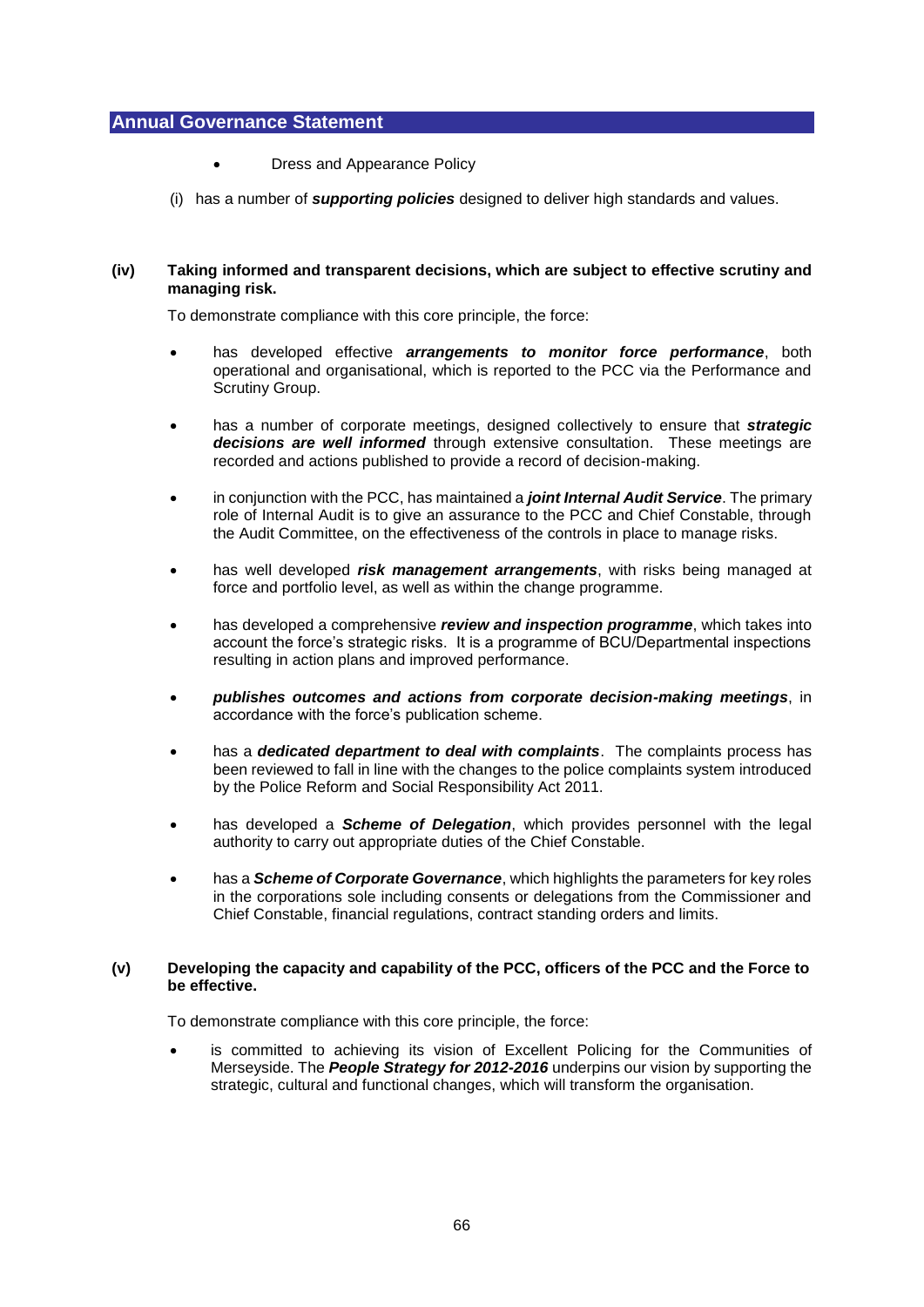- regularly undertakes *succession planning for senior officers*, which identifies potential operational gaps in the future and develops individuals to ensure those gaps are filled.
- has *implemented a training plan*, which has been constructed around the organisation's priorities and addresses mandatory and other training, using a prioritisation model based on threat, harm and risk.
- has developed *local induction programmes*, supported by a force induction pack for all new starters.
- has introduced a *simplified PDR process*, which has reduced bureaucracy, freeing up line managers' time.
- has implemented the College of Policing *Fast Track Programme*, which is a development programme and promotion mechanism to enable the most talented to advance to the rank of inspector within two years for serving constables and three years for police staff, special constables and external graduates.

#### **(vi) Engaging with local people and other stakeholders to ensure robust public accountability.**

To demonstrate compliance with this core principle, the force:

- has quarterly *'Have Your Say' neighbourhood meetings*, which are used to consult and engage with communities about policing and the prevention of crime and anti-social behaviour.
- produces quarterly *neighbourhood newsletters* to provide feedback.
- has launched the *'MerseyNow'* alert system which is a communication tool designed for UK Police forces which will allow the force and other partner agencies to engage with the public via targeted alert messages based on their location, preferred channel (email/SMS or voice) and interests. MerseyNow will can be used for appeals, crime prevention, public relations, victim support and much more.
- uses the website to provide vital information to the community and also provides a *mechanism for local communities to raise questions* over their local issues and concerns.
- publishes the *minutes of BCU and force meetings* on the website, along with the gifts and hospitality register and other financial reporting documents such as expenses.
- has developed a Force Twitter account to provide *information to the communities of Merseyside*. In addition, the majority of neighbourhoods within the force manage their own Twitter accounts to provide communities with news and information of local concern.
- The force's *Facebook account* is another mechanism by which we reach our communities.

has an *Independent Advisory Group* (IAG) that meets every six weeks. The force consults with the group and seeks their views on matters of policy (e.g. stop search) and how policing is effecting the different communities within Merseyside. The Merseyside Independent Advisory Group is a group of people from our local communities who provide independent advice to the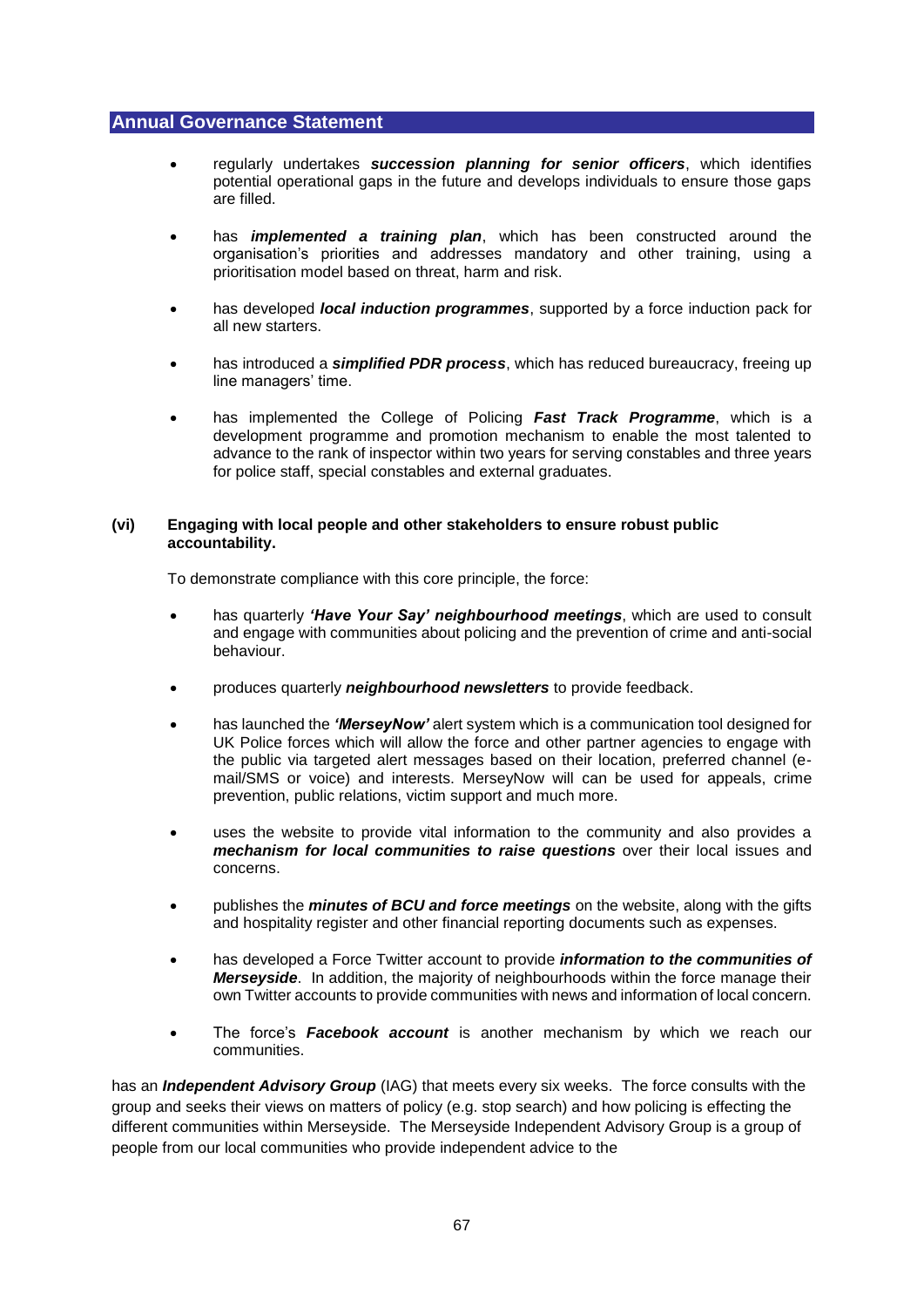- police, with the aim of improving the quality of policing services and improving trust and reassurance to the communities of Merseyside
- engages with young people through the Office of the Police and Crime Commissioner (OPCC) *Youth Advisory Group* (YAG).
- has an *Insight (Ride Along) scheme*, which gives an opportunity for members of the community to gain insight into the work / role of a police officer and allows to provide feedback as to how we can improve our service.
- undertakes *surveys to obtain feedback from service users* in relation to particular issues and concerns raised both across the force and in individual neighbourhood.
- has established *Community Focus groups* to seek the views of local communities.
- *engages with cultural and ethnic groups* at a force level and local community groups at neighbourhood level to discuss local issues and concerns.
- have staff networks with *multiple community links* and links to other stakeholders that are used to disseminate information and obtain feedback.
- publishes its *equality objectives*, at least every four years, in line with the Equality Act 2010.
- regularly *reviews its allocation and deployment of resources* to best meet the demands of the community, taking into account threat/harm/risk and directing resources to those priorities that need services most.

### **4. Review of Effectiveness**

- 4.1 The Chief Constable of Merseyside has responsibility for conducting, at least annually, a review of the effectiveness of the governance framework, including:
	- the system of internal control, and
	- internal audit.
- 4.2 The review of effectiveness for 2015-16 has been informed by the work of senior managers within the force, who have responsibility for the development and maintenance of the governance environment; the Head of Internal Audit's annual report; and also by comments made by external auditors and other review agencies and inspectorates. The review also comprises:
	- An annual review of the key documents within the Chief Constable's corporate governance framework eg Financial Regulations. This provides assurance around potential vulnerability to fraud or breaches of financial regulations.
	- An overarching review of the governance arrangements in place to support each of the core principles. As part of the review the Chief Constable's Code of Corporate Governance is updated to reflect changes to the governance framework and the implementation of the prior year's AGS development plan.
	- A review of what has happened during the past year to evidence how the governance framework has been complied with. The process includes consideration of the questions and challenges raised within the CIPFA Good Governance Guidance Note for Police and a discussion on how well existing arrangements meet the good practice guidance within the guidance.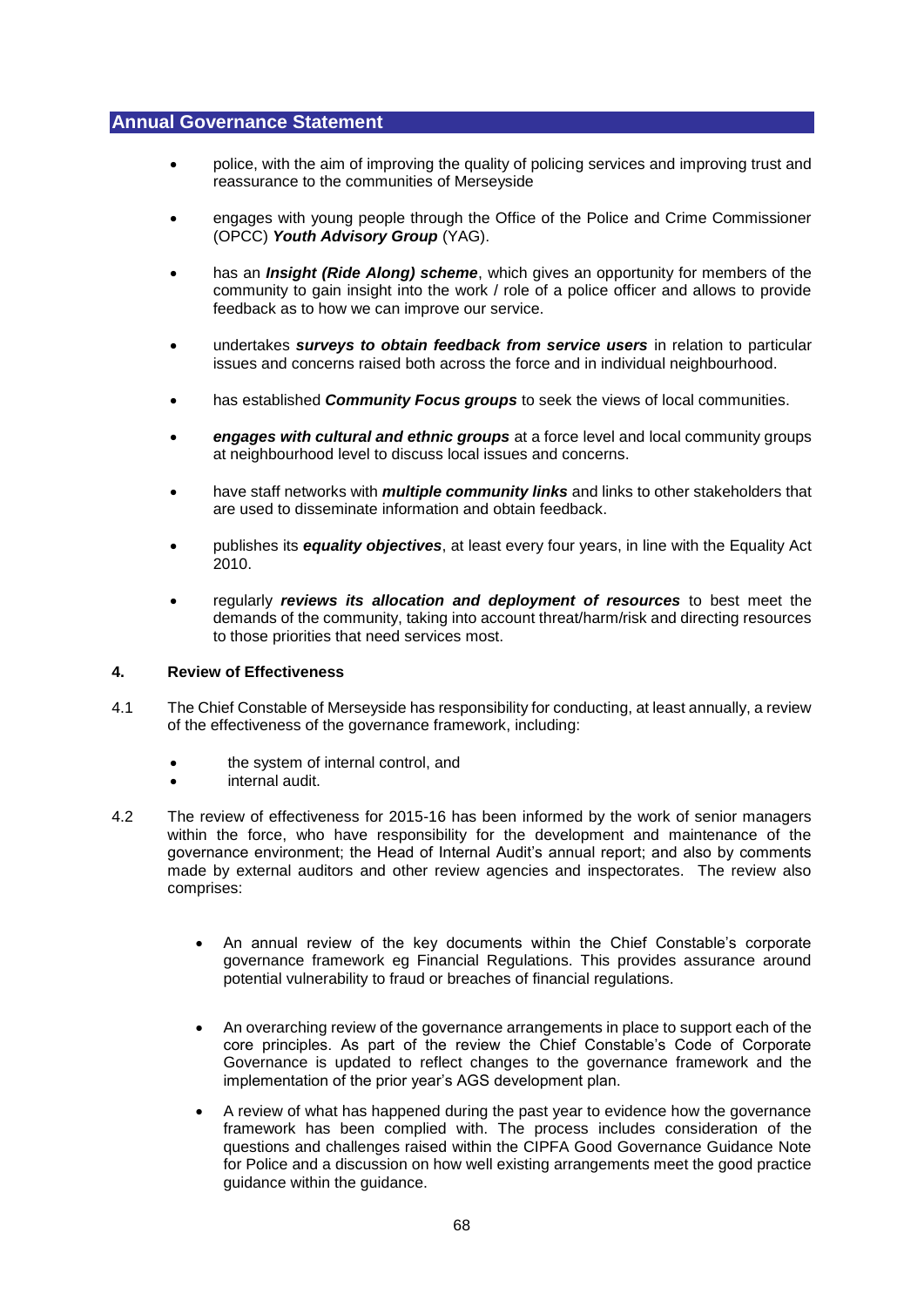4.3 The following arrangements enable the force to review the effectiveness of the governance framework:

#### *Chief Constable of Merseyside Police*

The Chief Constable is responsible for approving the local Code of Corporate Governance and for undertaking an annual review of its effectiveness. The Chief Constable received and approved the Annual Governance Statement in September 2015. The Annual Governance Statement is signed by the Chief Constable and the Director of Resources (Chief Finance Officer).

#### *Assurance Framework*

The force has developed an Assurance Framework, which is a structured means of identifying and mapping the key sources of assurance in the organisation and comprises evidence to support the Annual Governance Statement. In addition, an Assurance Statement has been developed for each Chief Officer portfolio, which is a high level document detailing the force's statutory obligations within the overall governance framework.

### *Shared Internal Audit Service*

The PCC and Chief Constable have a shared Internal Audit Service. This is to ensure the production and delivery of a risk based Internal Audit Plan that will be able to support two separate annual audit opinions.

The primary role of Internal Audit is to give an assurance to the PCC and Chief Constable, through the Audit Committee, on the effectiveness of the controls in place to manage risks. To this end the Head of Internal Audit delivers an annual opinion on the effectiveness of the governance, risk management arrangements and internal control environment reviewed by the Shared Internal Audit Service. This annual opinion is one of the key sources of evidence in support of the Annual Governance Statement. Any issues identified during an audit were dealt with initially in the relevant audit report, with any major control weaknesses initially being reported to the Chief Finance Officers. Significant governance failures identified through general audit work are referred to the Audit Committee.

Internal Audit's plans and performance are reported annually to the Audit Committee and during the year 2015-16, audits included a review of payroll, the payment of pension lump sums, call handling arrangements, contract standing orders and information sharing agreements.

On the basis of the programme of planned internal audit work undertaken in 2015-16, the Head of Internal Audit is satisfied that sufficient assurance work has been carried out to allow a reasonable conclusion to be formed on the adequacy of risk management, governance and internal control. It is the opinion that the Chief Constable for Merseyside's risk management, governance and control arrangements are reasonable and audit testing has confirmed that controls are generally working effectively in practice. Where internal audit work has identified scope for improvements, the management response has been appropriate and action plans have been agreed.

### **External Audit**

The Chief Constable's governance arrangements and the system of internal financial control are subject to external audit review, via the audit of the Chief Constable's statement of accounts and the outcome of its work to assess the Chief Constable's arrangements for securing value for money in its use of resources. The Chief Constable's external auditors are Grant Thornton. Grant Thornton's plans and reports, including the Annual Audit Findings Report and the Annual Audit Letter, are considered by the PCC and the Audit Committee at appropriate times during the annual cycle of meetings.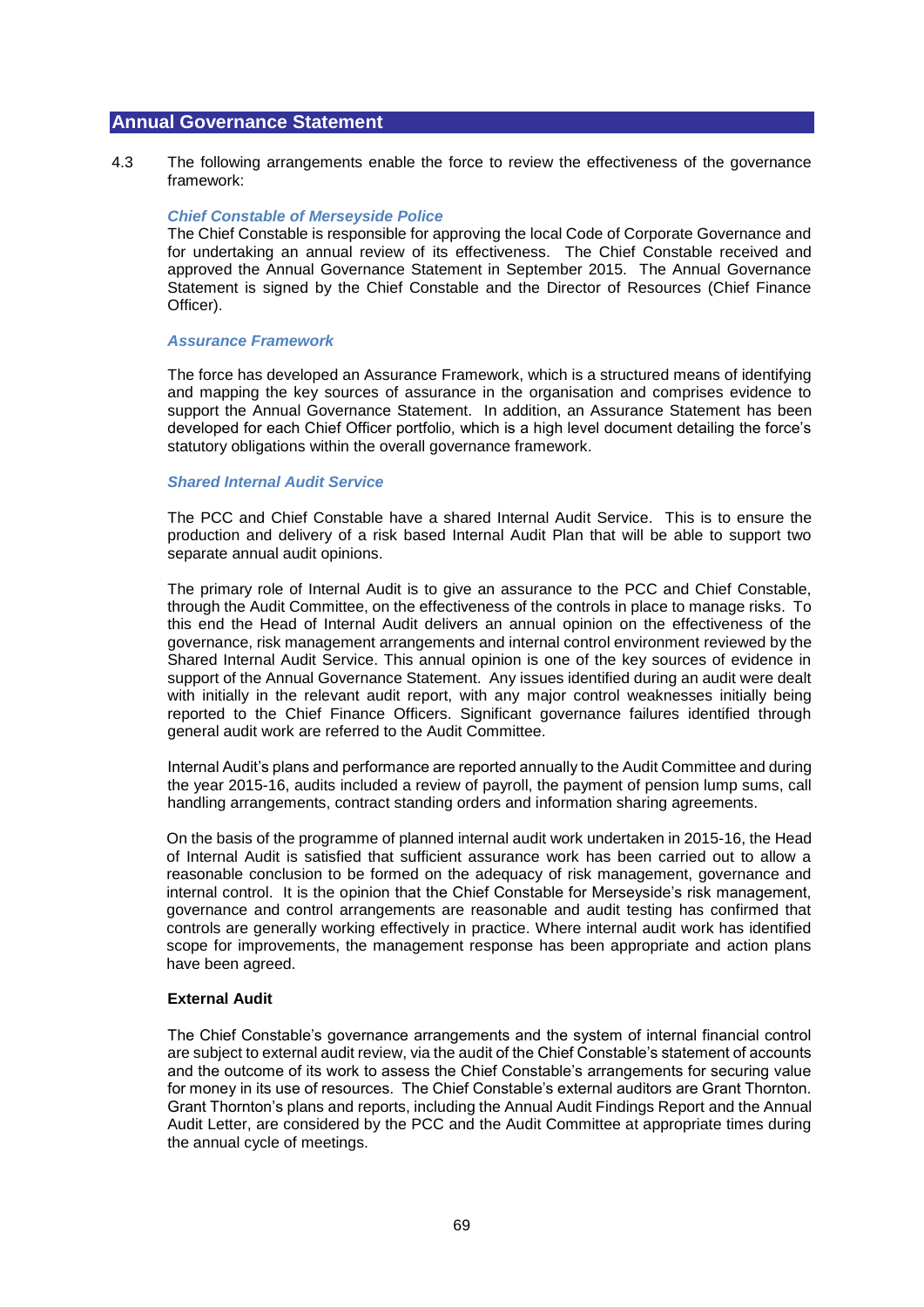In respect of the 2015/16 audit, Grant Thornton issued the PCC with an 'Unqualified' audit opinion, i.e. that the accounts give a 'true and fair' view of the financial position of the PCC and Group as at 31st March 2016 and of its expenditure and income for the year then ended; and confirmed that the accounts had been properly prepared in accordance with the CIPFA/LASAAC Code of Practice on Local Authority Accounting in the United Kingdom 2015/16 and applicable law. In addition, Grant Thornton reported that the information reported within the Annual Governance Statement is consistent with the Group audited financial statements and it also complies with the "Delivering Good Governance in Local Government framework" published by CIPFA/SOLACE.

### **Joint Audit Committee**

The PCC and Chief Constable have established a Joint Audit Committee. The Committee was established in April 2013 to have oversight of, and provide independent review of the effectiveness of the PCC and Chief Constable's governance, risk management and control frameworks, financial reporting and annual governance processes, internal and external audit, and treasury management.

CIPFA recommends that Audit Committees report regularly on their work and, at least annually, assess their performance. To this end the Committee have drafted its annual report setting out how the Committee fulfilled its responsibilities in 2015-16.

The Committee's overall conclusions on the Chief Constable's governance arrangements are that it has received assurances on the operation of the systems of governance, risk management, financial reporting and annual governance statement arrangements. Its work has not identified any significant control risks and the Committee concludes that the arrangements reviewed are adequate.

In accordance with the CIPFA's guidance to Police Audit Committees published in 2013, the Audit Committee undertook a review of its effectiveness against its terms of reference and its objectives. Members believe the Committee has been effective but have identified areas where improvements could be made. These include considering governance arrangements in new partnerships and collaborations as they develop. The continuing development of the "champion" roles will also increase effectiveness. An action plan has been agreed to address the areas identified. In implementing this action plan, the Committee will become more effective during 2016/17. The Committee recognises the significant challenges facing the PCC and Chief Constable and aims to support them in developing governance arrangements as they address key challenges while also meeting the continuing requirement to make cost savings.

#### *Force Review & Inspection Teams*

The force has its own Review and Inspection Team who are responsible for providing assurance to the Deputy Chief Constable (DCC) in relation to areas of risk for the force. Areas, functions and processes at risk are identified from a number of sources including the force's identified risks and priorities. Reviews and inspections are undertaken and a level of assurance of compliance, fitness for purpose and risk is reported to back to individual Chief Officers and action plans monitored via appropriate governance meetings.

## **Her Majesty's Inspectorate of Constabulary (HMIC)**

Her Majesty's Inspectorate of Constabulary (HMIC) independently assesses police forces and policing from neighbourhood teams to serious crime and the fight against terrorism. HMIC aims to provide authoritative information to allow the public to compare the performance of their force against others, and to drive improvements in the service to the public.

HMIC is independent of Government and the police:

- HM Inspectors of Constabulary are appointed by the Crown – they are not employees of the police service or government.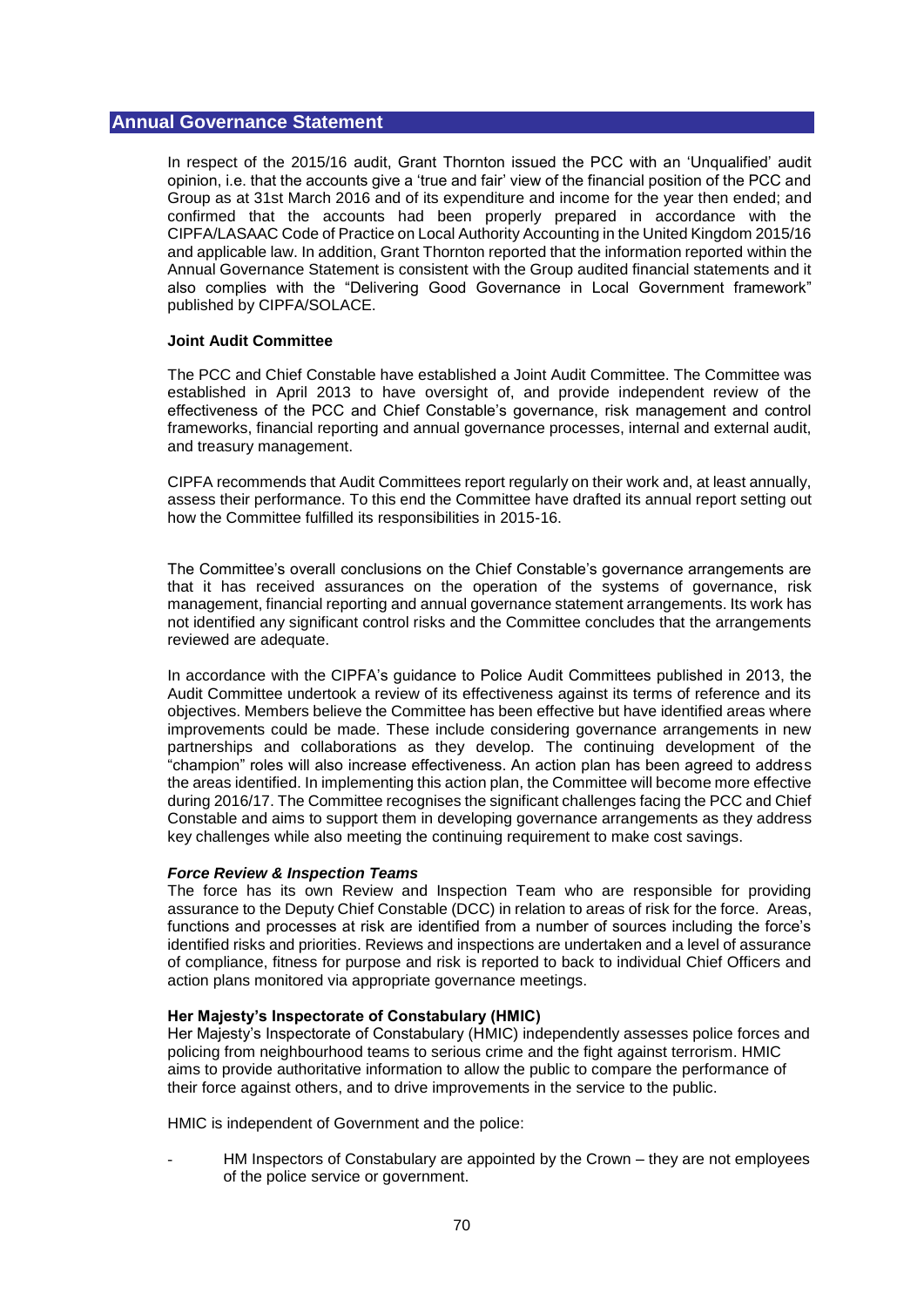- HM Chief Inspector of Constabulary reports to Parliament on the efficiency and effectiveness of police forces in England and Wales.
- HM Inspectors have powers to seek information from police forces and to access their premises.

HMIC decides on the depth, frequency and areas to inspect based on judgements about what is in the public interest. In making these judgements, HMIC considers the risks to the public, the risks to the integrity of policing, service quality, public concerns, the operating environment, the burden of inspection and the potential benefits to society from the improvements that might arise from the inspection.

The HMIC undertake annual PEEL (Police Effectiveness Efficiency Legitimacy) assessments of police forces in England and Wales. Forces are assessed on their effectiveness, efficiency and legitimacy. They are judged as outstanding, good, requires improvement or inadequate on these categories based on inspection findings, analysis and Her Majesty's Inspectors' professional judgment across the year. The following PEEL inspections were carried out on Merseyside Police:-

- Legitimacy How legitimate is the force at keeping people safe and reducing crime? -Rated Good;
- Efficiency How efficient is the force at keeping people safe and reducing crime?-Rated Good; and
- Effectiveness How effective is the force at keeping people safe and reducing crime? - Rated Good.

At the end of the PEEL year (in February), HMIs bring together all the judgments made throughout the year together with other findings and information to produce a rounded annual assessment of each force. Merseyside Police has been assessed as Good.

- o Force decision making processes Policy and decision making within the force ultimately rests with the Chief Constable. A number of key corporate meetings exist to support him in this process:
- o Strategic Management Board (SMB) the main purpose of SMB is to set force strategy and consider organisational change proposals and govern policy development.
- o Community First Programme Board the main purpose of the CFPB is to oversee delivery of the objectives and scope of the Community First Restructuring Project and its key deliverables
- o Strategic Tasking & Coordination Meeting The main purpose of the Strategic Tasking & Coordination Meeting is to consider operational and organisational priorities based on threat, harm and risk, provide the long-term strategic direction of the force, monitor and oversee progress against agreed priorities and consider emerging threat, harm and risk issues.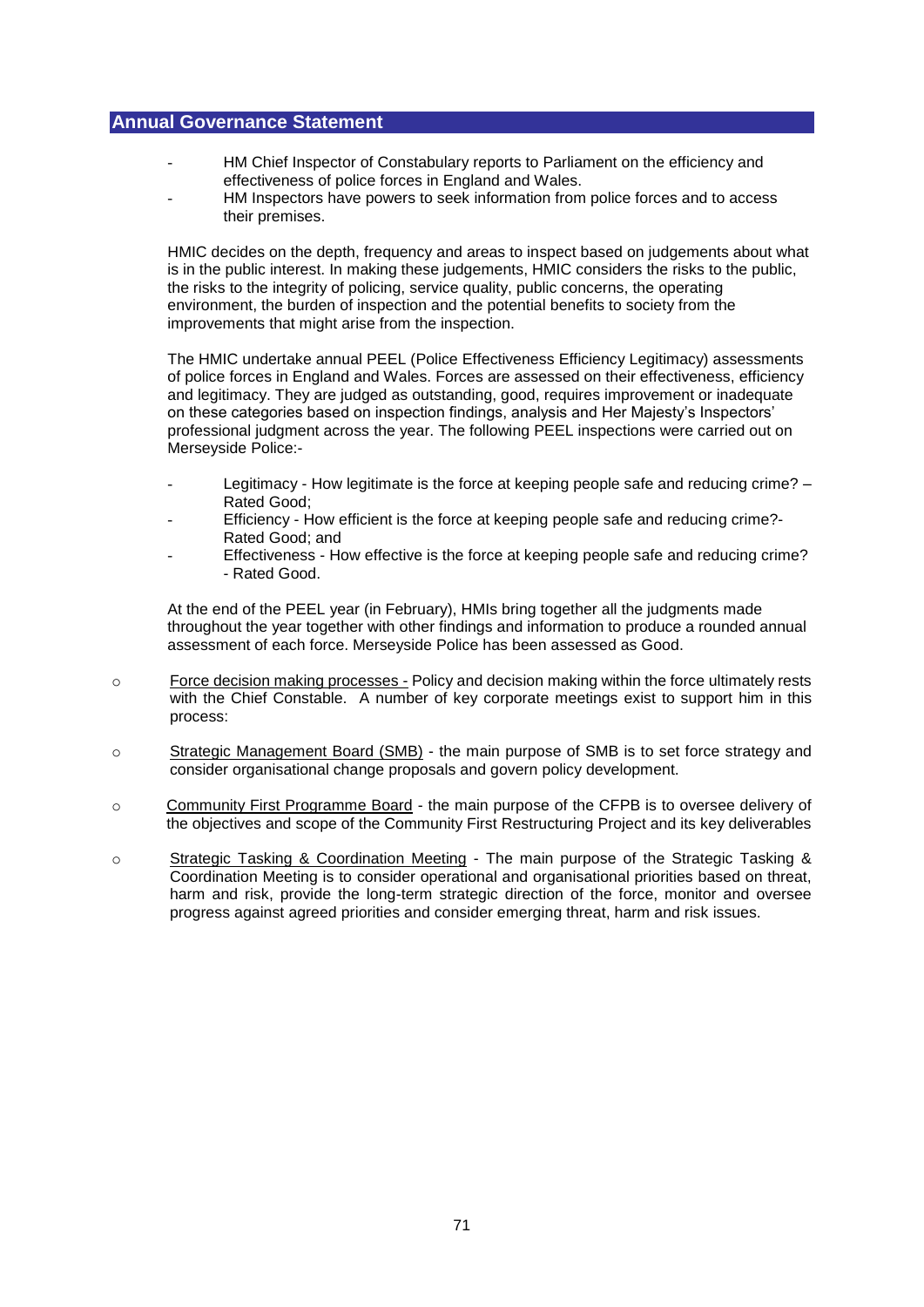# **5. Significant Governance Issues**

5.1 The following have been identified as significant governance issues for the force in 2015-16 and beyond.

| Governance Issue                                                                                                                                                                                                                                                                                                                                                                                                                                                                                    | <b>Action</b>                                                                                                                                                                                                                                                                           |
|-----------------------------------------------------------------------------------------------------------------------------------------------------------------------------------------------------------------------------------------------------------------------------------------------------------------------------------------------------------------------------------------------------------------------------------------------------------------------------------------------------|-----------------------------------------------------------------------------------------------------------------------------------------------------------------------------------------------------------------------------------------------------------------------------------------|
| The Police & Crime Commissioner has set                                                                                                                                                                                                                                                                                                                                                                                                                                                             | The force is currently developing plans to                                                                                                                                                                                                                                              |
| a budget for 2016-17, however there is a                                                                                                                                                                                                                                                                                                                                                                                                                                                            | implement a functional model, but there will                                                                                                                                                                                                                                            |
| recognition that the ongoing government                                                                                                                                                                                                                                                                                                                                                                                                                                                             | be a need to ensure that robust plans are                                                                                                                                                                                                                                               |
| spending cuts from the CSR announcement                                                                                                                                                                                                                                                                                                                                                                                                                                                             | developed and in place to balance the                                                                                                                                                                                                                                                   |
| in 2015 will still require planning to enable                                                                                                                                                                                                                                                                                                                                                                                                                                                       | budget in the Medium Term Financial                                                                                                                                                                                                                                                     |
| the force to achieve the savings over the                                                                                                                                                                                                                                                                                                                                                                                                                                                           | Strategy and beyond, in line with the                                                                                                                                                                                                                                                   |
| next 3-5 years.                                                                                                                                                                                                                                                                                                                                                                                                                                                                                     | priorities of the organisation and the PCC.                                                                                                                                                                                                                                             |
| The Government is consulting on a new                                                                                                                                                                                                                                                                                                                                                                                                                                                               | The force will closely monitor any                                                                                                                                                                                                                                                      |
| model for distributing funding to police                                                                                                                                                                                                                                                                                                                                                                                                                                                            | recommendations that come out of the                                                                                                                                                                                                                                                    |
| forces, which may further impact on the                                                                                                                                                                                                                                                                                                                                                                                                                                                             | consultation and provide an assessment of                                                                                                                                                                                                                                               |
| savings requirement for the force.                                                                                                                                                                                                                                                                                                                                                                                                                                                                  | the impact.                                                                                                                                                                                                                                                                             |
| CIPFA have published a new framework,<br>'Delivering Good Governance in Local<br>Government', which came into effect from<br>April 2016. It is used as best practice for<br>developing and maintaining a locally<br>adopted code of corporate governance and<br>requires organisations to review existing<br>governance arrangements, develop and<br>maintain an up to date local code of<br>governance and report publically on<br>compliance and the effectiveness of<br>governance arrangements. | There is a need to review the effectiveness of<br>the Chief Constable's governance<br>arrangements in light of the new framework<br>to ensure they reflect best practice and<br>enable the Chief Constable to continue to<br>demonstrate compliance with the statutory<br>requirements. |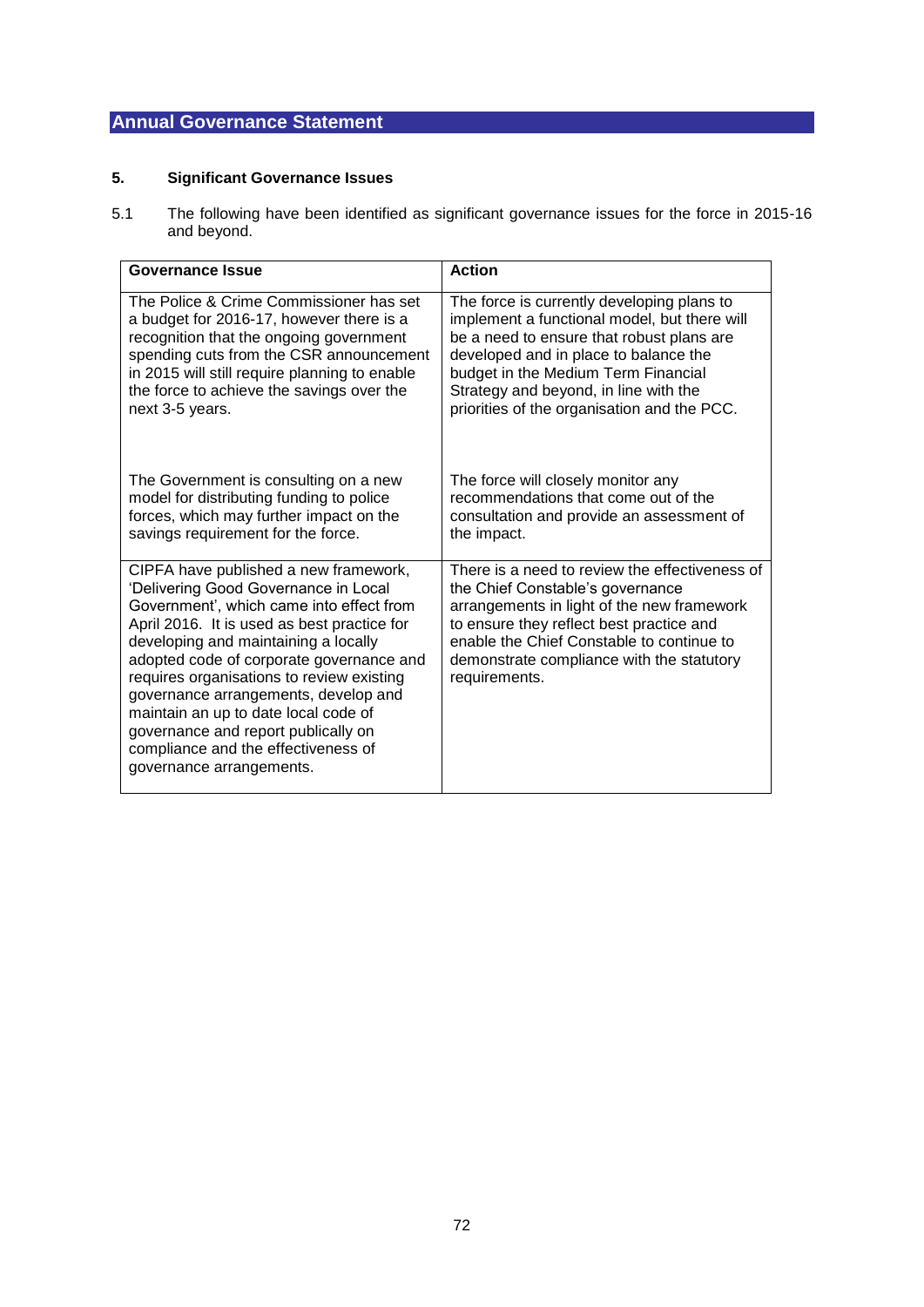| Governance Issue                                                                                                                                                                                                                                                                                                                                                                                                                                                                                                                                                                                       | <b>Action</b>                                                                                                                                                                                                                                                                                                                                                                                                                                                                                                                                                                                                                                 |
|--------------------------------------------------------------------------------------------------------------------------------------------------------------------------------------------------------------------------------------------------------------------------------------------------------------------------------------------------------------------------------------------------------------------------------------------------------------------------------------------------------------------------------------------------------------------------------------------------------|-----------------------------------------------------------------------------------------------------------------------------------------------------------------------------------------------------------------------------------------------------------------------------------------------------------------------------------------------------------------------------------------------------------------------------------------------------------------------------------------------------------------------------------------------------------------------------------------------------------------------------------------------|
| The Policing and Crime Bill (Act) introduces<br>measures which not only allow, but in some<br>aspects require, collaboration between the<br>emergency services to go further and faster.<br>These are locally enabling and recognise<br>that local leaders are best placed to<br>determine the sort of collaboration that is in<br>the best interests of their communities. The<br>Bill (Act) requires the police, fire and<br>rescue, and ambulance services to<br>collaborate with one another, where it would<br>be in the interests of their efficiency or<br>effectiveness to do so.              | The Work is ongoing to seek further<br>collaboration between the force and the<br>Merseyside Fire & Rescue Service. This<br>includes all areas where there are<br>opportunities to share back office or<br>operational efficiencies. There is a joint<br>Police and Fire Collaboration Board that<br>ensures this process is effectively governed<br>and managed.                                                                                                                                                                                                                                                                             |
| As a minimum, the legislation requires<br>PCCs to be represented on the relevant fire<br>and rescue authority (FRA) (or its<br>committees) with full voting rights, subject to<br>the consent of the FRA. Alternatively, PCCs<br>have the option of putting forward a<br>business case which may include<br>arrangements to take on responsibility for<br>the governance of fire and rescue; or to<br>become the single employer for fire and<br>police, to deliver greater improvements<br>through the integration of back office<br>functions and maximise the benefits of<br>workforce flexibility. | The PCC is currently represented on the<br>Joint Police and Fire Collaboration<br>Committee. The PCC, in conjunction with the<br>MFRA, will need to consider the other<br>options contained in the final Act around the<br>governance arrangements. A full business<br>case would be required to support any<br>proposed changes from the current<br>arrangements and would need demonstrate<br>any new arrangements would improve the<br>efficiency and effectives of the services. A<br>business case would need to be submitted to<br>the Home Secretary for approval before any<br>changes to the governance arrangements<br>are applied. |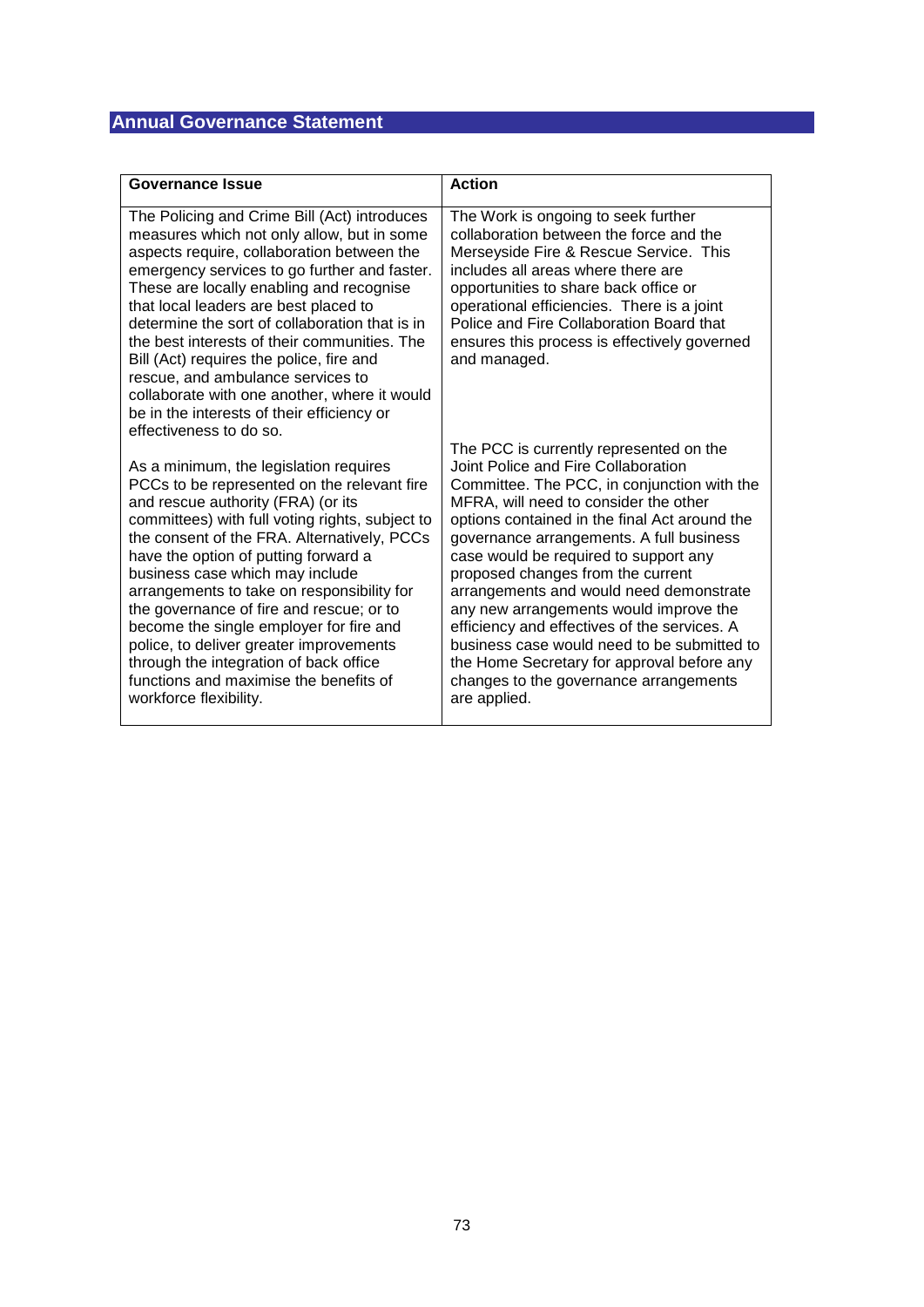# **Signed**

# *The Annual Governance Statement was signed by Andy Cooke QPM and Geoff Broadhead CPFA on 27th September 2016*

| <b>Andy Cooke QPM</b>                                 | <b>Geoff Broadhead CPFA</b>                                                  |
|-------------------------------------------------------|------------------------------------------------------------------------------|
| <b>Chief Constable of Merseyside</b><br><b>Police</b> | Director of Resources for the Chief<br><b>Constable of Merseyside Police</b> |
| 27th September 2016                                   | 27th September 2016                                                          |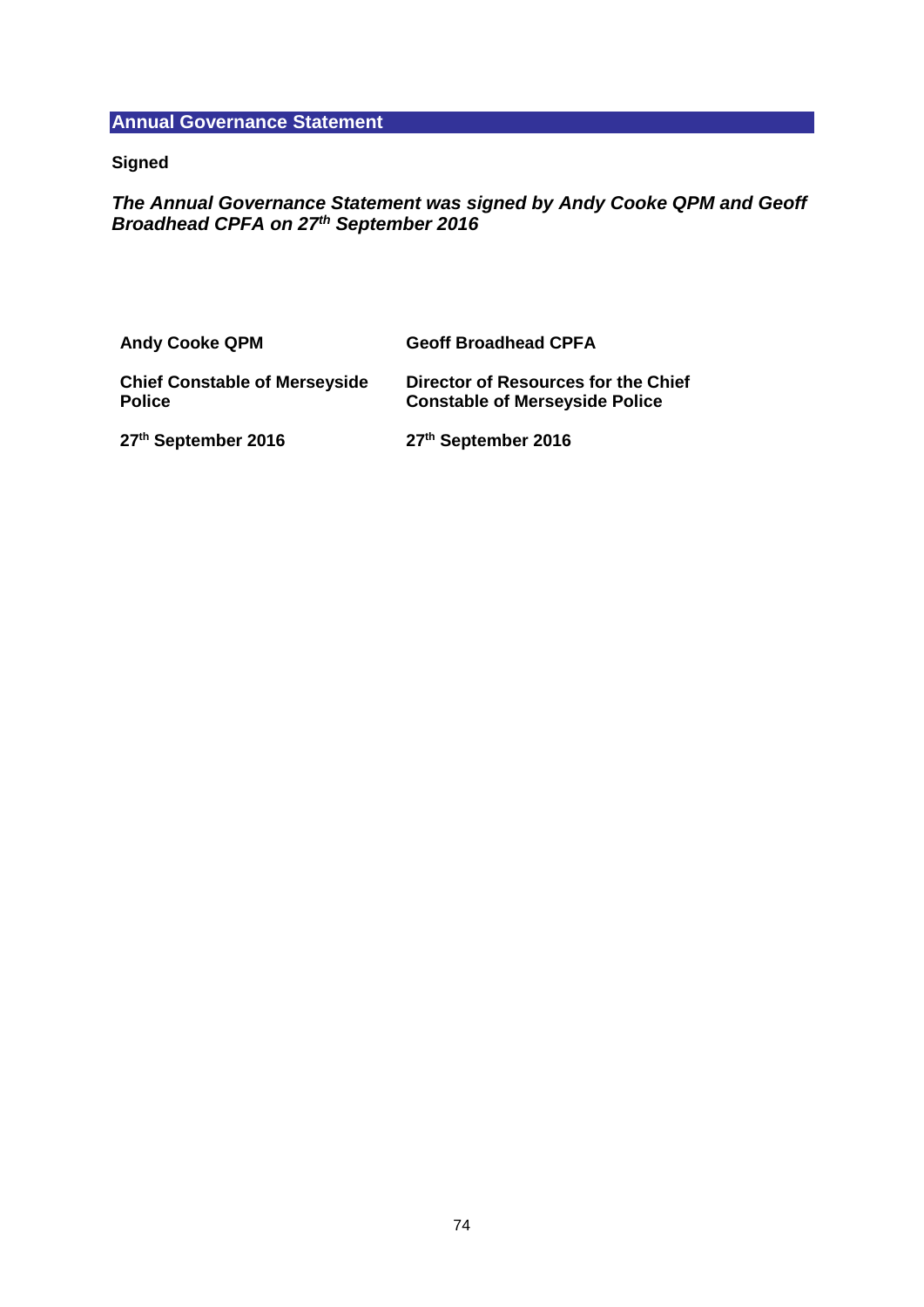## **Glossary of Terms**

#### **ACCOUNTING POLICIES**

Accounting policies are the specific principles, bases, conventions, rules and practices applied by an entity in preparing and presenting financial statements.

#### **ACCRUALS BASIS**

The accruals basis of accounting requires the non-cash effects of transactions to be reflected in the financial statements for the accounting period in which those effects are experienced and not in the period in which any cash is received or paid.

#### **AMORTISATION**

An annual charge to reflect the extent to which an intangible asset has been worn out or consumed during the financial year.

#### **ASSET CEILING**

The asset ceiling is an upper limit on what is allowed to be recognised as a defined benefit asset broadly depending on whether the employer reporting entity can either get refunds from the outside/'third party' pension scheme or a reduction in future contributions to the outside/'third party' pension scheme.

#### **BALANCE SHEET**

The Balance Sheet represents a summary of the assets, liabilities, funds and reserves of the CC.

#### **CREDITORS**

Individuals or organisations to whom the CC owes money at the end of the financial year.

#### **CURRENT SERVICE COST (PENSIONS)**

This measures the increase in the present value of pensions liabilities generated in the financial year by employees. It is an estimate of the true economic cost of employing people in the financial year, earning service that will eventually entitle them to the receipt of a lump sum and pension when they retire.

#### **DEBTORS**

Individuals or organisations who owe the CC money at the end of the financial year.

#### **DEFERRED LIABILITY**

Liabilities, which by arrangement are payable over a period of time.

#### **DEPRECIATION**

An annual charge to reflect the extent to which a tangible asset has been worn out or consumed during the financial year.

#### **EXPECTED RATE OF RETURN ON PENSIONS ASSETS**

This is the measure of the average rate of return expected on investment assets held by the Scheme for the year. It is not intended to reflect the actual realised return on the Scheme, but a longer-term measure, based on the fair value of the assets at the start of the year and an expected return factor. Plan assets comprise:

- assets held by a long-term employee benefit fund; and
- qualifying insurance policies (not relevant for Police)

#### **FAIR VALUE**

The amount for which an asset could be exchanged, or a liability settled, between knowledgeable willing parties in an arm's length transaction.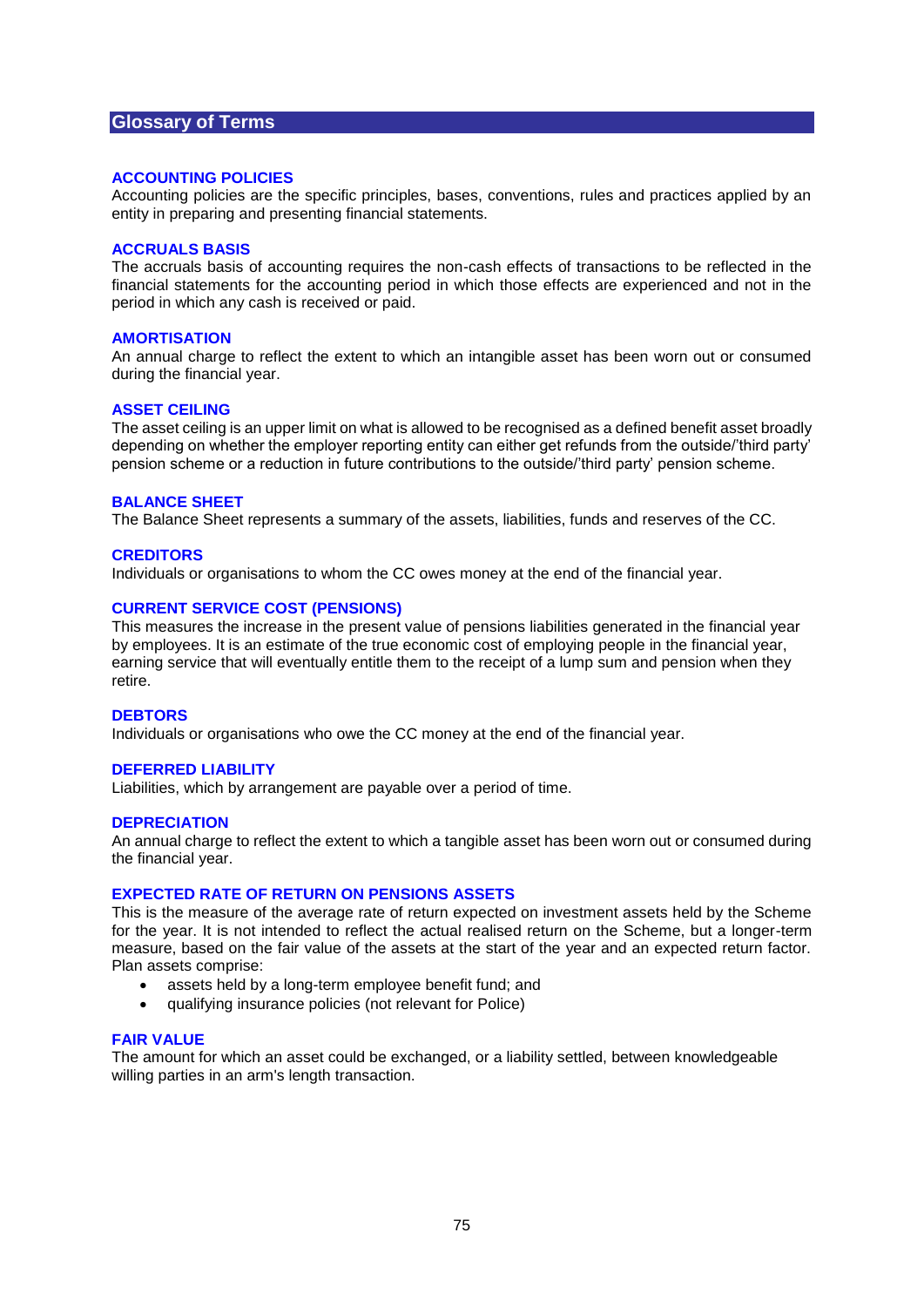# **Glossary of Terms**

#### **FINANCIAL INSTRUMENT**

This is any contract that gives rise to a financial asset of one entity and a financial liability of another. The term covers both financial assets such as loans receivable and liabilities such as borrowings.

#### **FINANCING ACTIVITIES (CASH FLOW)**

Financing activities are activities that result in changes in the size and composition of the principal, received from or repaid to external providers of finance.

#### **INTRA-GROUP FUNDING**

Funding provided by the PCC to the CC to enable the CC to undertake day-to-day policing.

#### **INVESTING ACTIVITIES (CASH FLOW)**

Investing activities are the acquisition and disposal of long-term assets and other investments, not included in cash equivalents.

#### **MATERIAL**

Omissions or misstatements of items are considered material if they could, individually or collectively, influence the decisions or assessments of users made on the basis of the financial statements.

## **NON DISTRIBUTED COSTS (PENSIONS)**

This covers past service costs settlements and curtailments in respect of IAS19 pension costs. It also covers costs associated with unused assets.

### **THE CHIEF CONSTABLE OF MERSEYSIDE POLICE (CC)**

The Chief Constable of Merseyside Police is a separate corporation sole which was established on 22nd November 2012.

#### **THE CODE (The Code of Practice on Local Accounting in the United Kingdom 2014/15)**

The Code defines proper accounting practices for local authorities in England, Wales, Scotland and Northern Ireland and applies to accounting periods commencing on or after 1st April 2014.

#### **THE COMPREHENSIVE INCOME AND EXPENDITURE STATEMENT**

The account which summarises the costs of all the functions of the CC. It also includes notional charges for the fair use of assets and the notional cost of retirement benefits earned by employees in the year.

#### **OPERATING ACTIVITIES (CASH FLOW)**

Operating activities are the activities of the entity that are not investing or financing activities.

#### **OPERATING LEASE**

A lease where substantially all the risks and rewards of ownership remain with the lessor.

#### **PAST SERVICE COSTS (PENSIONS)**

These costs represent the increase in liabilities arising from decisions taken in the current year to improve retirement benefits, but whose financial effect is derived from service earned in earlier years.

### **POLICE AND CRIME COMMISSIONER FOR MERSEYSIDE (PCC)**

The Police and Crime Commissioner for Merseyside is a separate corporation sole which was established on 22nd November 2012.